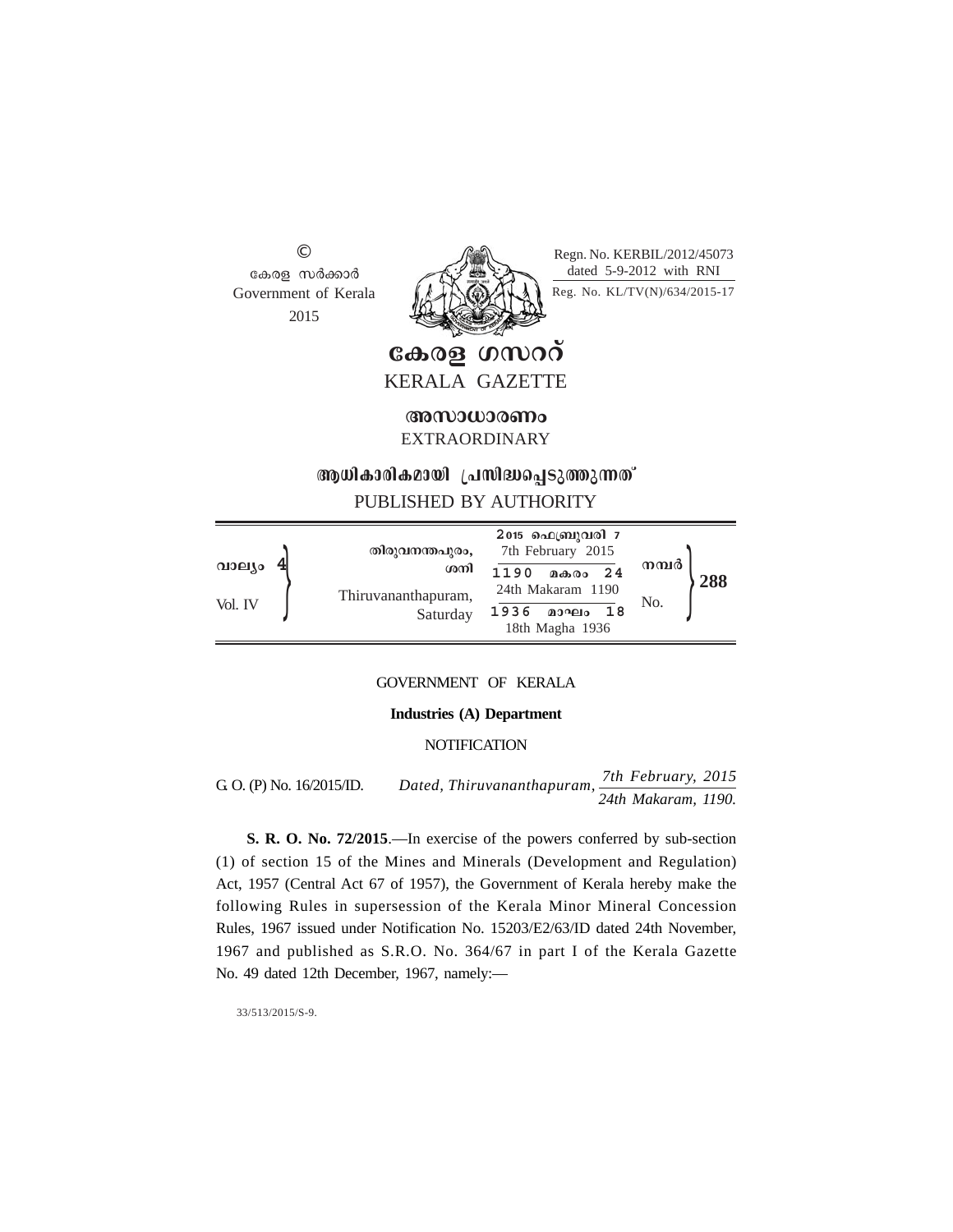#### CHAPTER I

#### PRELIMINARY

1. *Short title and commencement.*—(1) These Rules may be called the Kerala Minor Mineral Concession Rules, 2015.

(2) They shall come into force at once.

2. *Definitions.—*(1) In these rules unless the context otherwise requires,—

(i) "Act" means the Mines and Minerals (Development and Regulation) Act, 1957 (Act 67 of 1957);

(ii) "Approved Mining Plan" means a mining plan approved by the competent authority under these rules;

(iii) "Competent authority" means the authority or officer appointed by the Government by notification in the Official Gazette to exercise the powers and perform the functions of the competent authority under these rules;

(iv) "Consolidated Royalty Payment System (CRP System) for granite (building stones) and laterite (building stones)" means a mode of advance payment of consolidated royalty as per Schedule IV of these rules that can be opted by a quarrying permit holder for extraction of granite (building stones) and laterite (building stones) specified in item 5 of Schedule I;

(v) "Dead rent" means a rent payable to the Government by a lessee under these rules for every year except for the first year of the period of quarrying lease from the date of execution of the lease at the rates stipulated in Schedule II of these rules or the amount of royalty payable by a lessee in one year for the quantity of the mineral removed or consumed by him from the leasehold, whichever is higher;

(vi) "Dealer" means a person other than a lessee or a quarrying permit holder under these rules who is carrying on the business of selling minor minerals mentioned in schedule I;

(vii) "Environmental Clearance" means the environmental clearance issued under the Environment (Protection) Act, 1986 (Central Act 29 of 1986) or the rules made thereunder;

(viii) "Form" means a form appended to these rules;

(ix) "Government" or "State Government" means the Government of Kerala;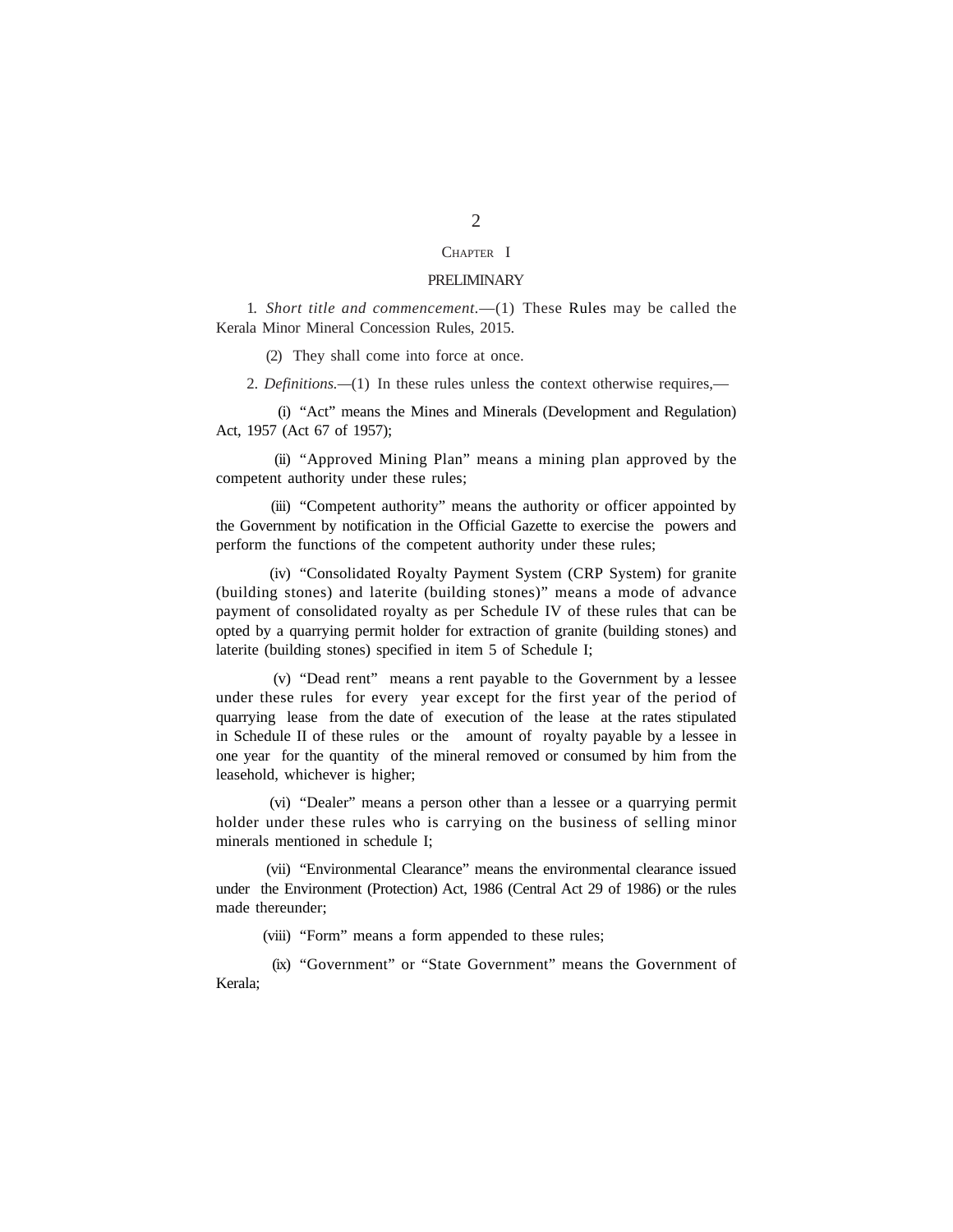(x) "Movement permit" means a permit issued in Form R of these rules to a lessee who is in possession of all statutory licences required for the working of a quarry to remove minerals from the place of extraction after payment of royalty to Government and also includes a permit granted under rule 107 of these rules;

(xi) "Ordinary Earth" means ordinary earth used for filling or levelling purposes in construction of embankments, roads, railways and buildings;

(xii) "Precise area" means the area in respect of which quarrying/mining is intended to be permitted by the competent authority out of the area applied for quarrying lease/permit by the applicant;

(xiii) "Producer" means a person carrying on the business of extraction of minor minerals;

(xiv) "Public Works" means public works such as roads, public buildings, reservoirs, irrigation canals and tanks;

(xv) "Quarrying Permit" means a short term permit granted under chapter II of these rules for a period not exceeding one year at a time to extract any minor mineral within a specified period from an area of such extent as specified in Schedule IV or in specified quantities within a specified period as sanctioned by the authorities concerned;

(xvi) "Quarrying Lease" means a mining lease for minor minerals granted under these rules for a period as specified in rule 39;

(xvii) "Registered Holder" means a person in whose name the land has been registered in the revenue records;

(xviii) "Registered metal crusher unit" means a unit engaged in the business of crushing granite stones into aggregates by means of mechanical devices that conform to specific jaw sizes and dimensions which has been registered with the Department of Mining and Geology and possessing valid quarrying lease;

(xix) "Schedule" means a schedule appended to these rules;

(xx) "Surface rent" means a rent payable to the Government for every year for the surface area allotted to a quarrying permit holder or a lessee under these rules at such rates not exceeding the land tax assessable on the land by the Government from time to time;

(2) Words and expressions used but not defined in these rules and defined in the Act shall have the meanings respectively assigned to them in the Act and the rules made thereunder.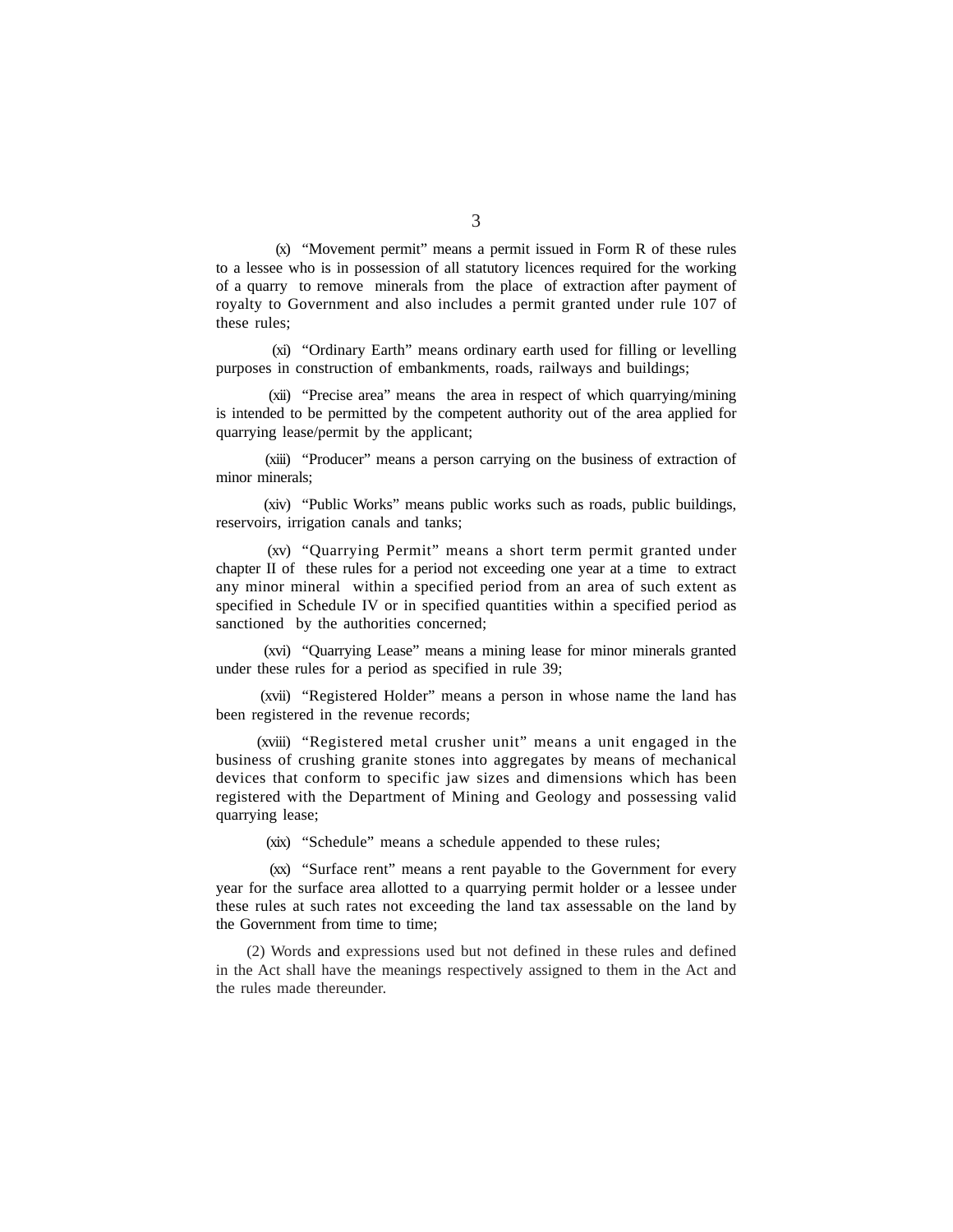# CHAPTER II

# GRANT OF QUARRYING PERMITS IN RESPECT OF LANDS IN WHICH MINERALS OR MINERAL RIGHT BELONG TO GOVERNMENT

3. *Grant of quarrying permit.*—(1) On application made to it the competent authority under these rules may grant a quarrying permit to any Indian National to extract any minor mineral, other than dimension stone, from any specified land within the limits of its jurisdiction and authority as notified by the Government in the official Gazette from time to time on payment of royalty as the competent authority may fix on the basis of the rates specified in schedule I or IV, as the case may be and also on payment of such surface rent and cess as may be assessable on the lands.

(2) The competent authority may grant a permit for a lower quantity than applied for or refuse to grant such permit for reasons to be recorded in writing.

(3) The area under a quarrying permit shall be a contiguous unit and shall not exceed one hectare.

(4) The competent authority under these rules shall send a copy of the quarrying permit granted by it to the District Collector and the Secretary of the Local Self Government Institution concerned.

4. *Application for quarrying permit*.—(1) An application for a quarrying permit shall be made in Form A and shall contain the following particulars, namely:—

(a) name, address, profession and nationality of the applicant;

(b) name and quantity of the minor mineral for which the permit is required;

(c) description such as location, survey number etc. of the lands from which the minor mineral is to be extracted;

(d) purpose for which the minor mineral is to be used.

(2) Every such application shall be accompanied by,—

(a) a copy of the survey map of the area, attested by the Village Officer concerned or any other competent officer of the department of Land Revenue having jurisdiction over the area in respect of which permit is applied for or Assistant Director of Survey and Land Records concerned. The area in which extraction is applied for in each survey number shall be demarcated and coloured red in the map;

# 4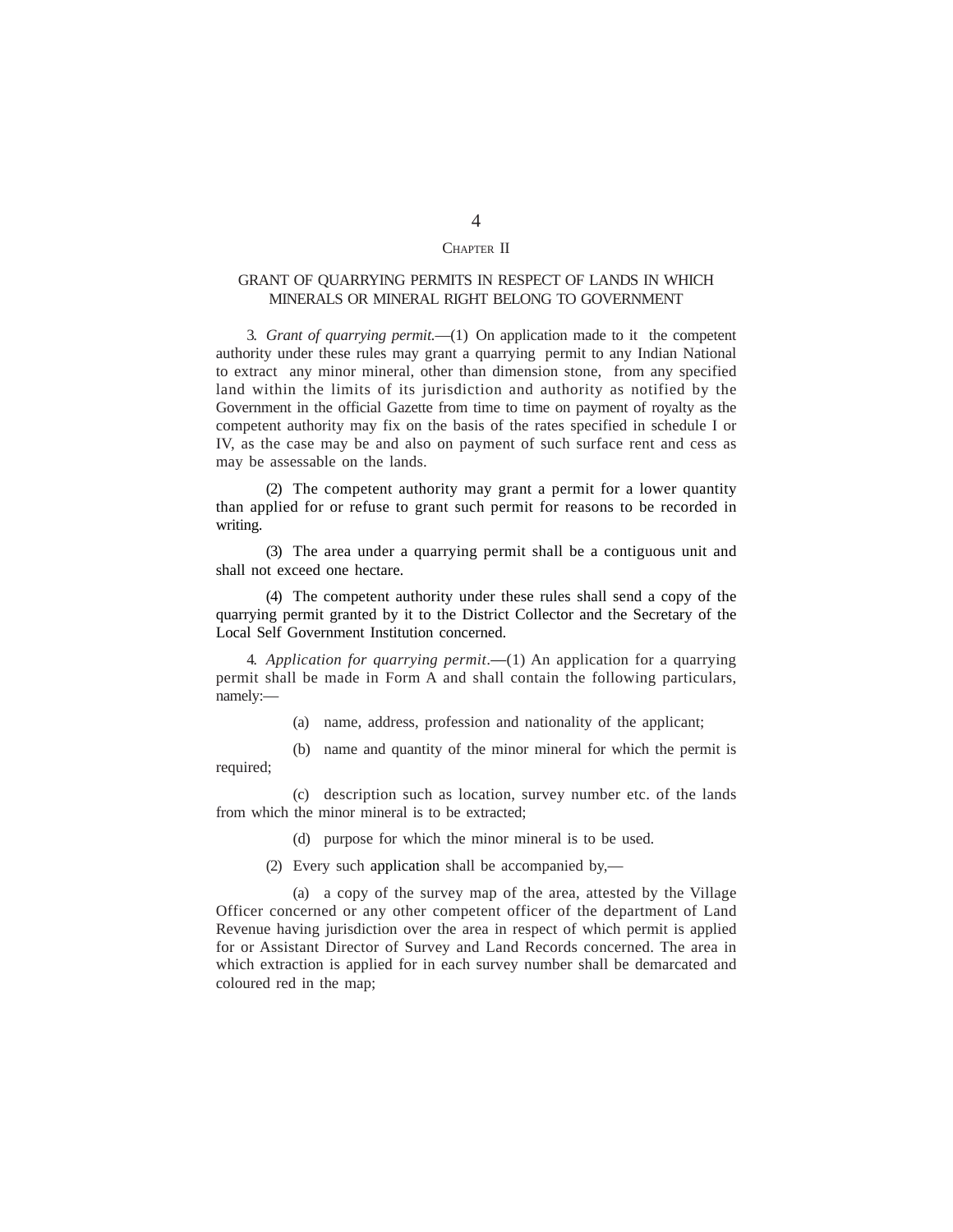(b) a certificate of demarcation of the boundaries of areas applied for, issued by an officer of the department of Land Revenue not below the rank of Village Officer who has jurisdiction over the relevant area;

(c) a certificate from the Village Officer concerned to the effect that the land in respect of which quarrying permit is applied for, is not assigned for any special purpose by the department of Land Revenue;

(d) the possession and enjoyment certificate issued by the Village Officer concerned in respect of the land from which the minerals are proposed to be extracted. In the case of revenue poramboke lands or lands owned by Local Self Government or in the case of forest lands, a No Objection Certificate from the District Collector or Secretary of the Local Self Government Institution or Divisional Forest Officer concerned, as the case may be, to the effect that the department concerned has no objection for the extraction of minor mineral by the applicant subject to the provisions contained in these rules;

(e) notarised consent letter from the owner of the land from which minor mineral is to be extracted to the effect that he has no objection to the extraction of the minor mineral by the applicant, if the land is not in the possession of the applicant;

(f) No Objection Certificate from the District Collector concerned, based on the recommendation of the District Expert Committee constituted by the Government in this regard, in the case of application for extraction of ordinary clay or ordinary sand;

(g) Bank guarantee from any Nationalized or Scheduled Bank at the rate of  $\bar{\xi}$  300 (Rupees three hundred only) per cubic metre for the purpose of reclamation of pits that will be formed after quarrying in the area permitted, in respect of application for extraction of ordinary clay and ordinary sand.

5. *Application fee*.—(1) Every application for a quarrying permit shall be accompanied by a fee of one thousand rupees for all minor minerals.

(2) The amount of fee shall be remitted in any of the State Government treasuries to the credit of the Department of Mining and Geology under the relevant receipt head of account and the treasury chalan receipt shall be attached to the application.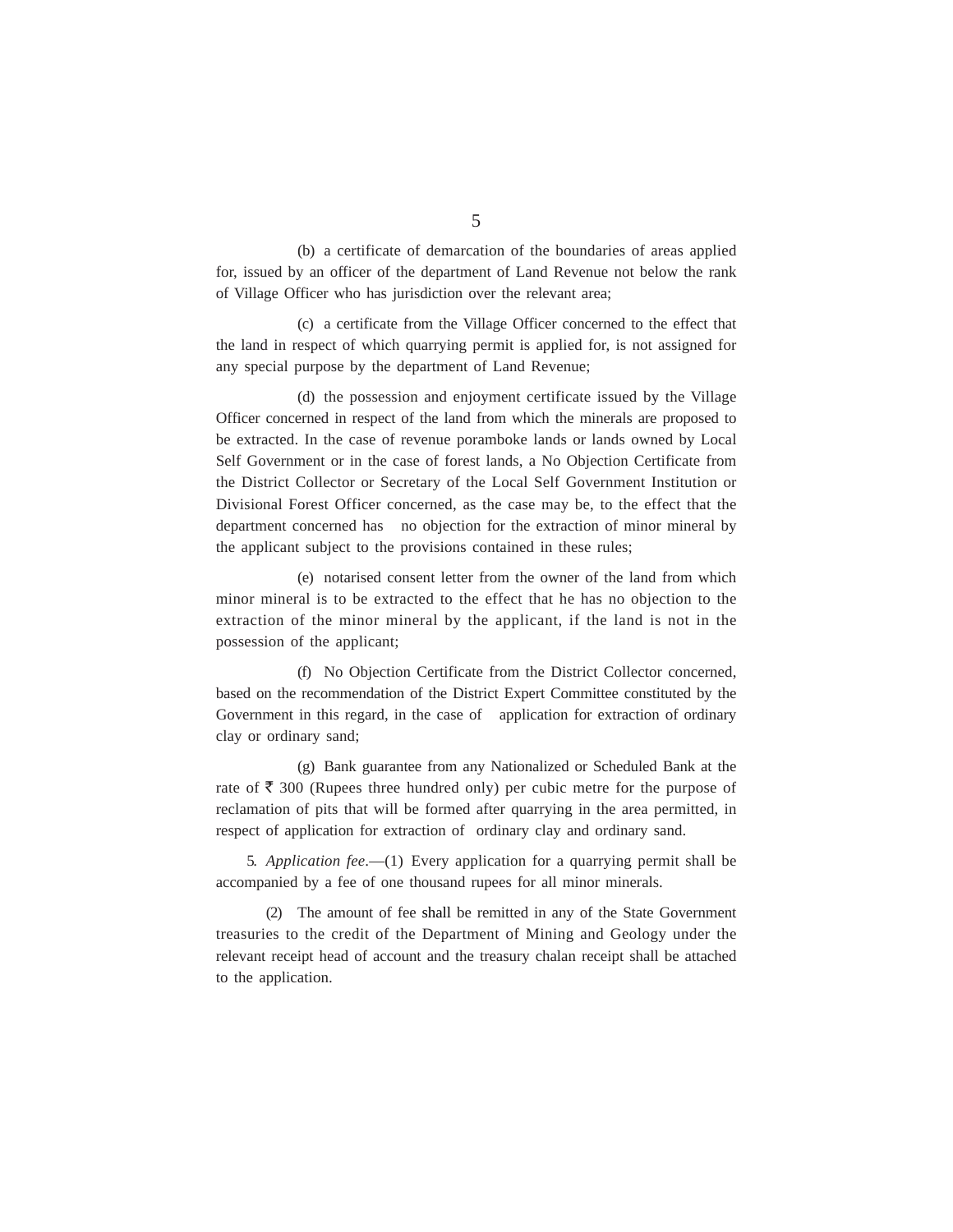6. *Acknowledgement of application*.—(1) Where an application for the grant or renewal of quarrying permit is delivered personally, its receipt shall be acknowledged forthwith, in Form C.

(2) In all other cases, the receipt of such application shall be acknowledged in Form C on the next working day.

(3) The officer receiving such application shall enter on it the day on which and the hour at which the application has been received by him.

7. *Payment of Royalty.*—Every applicant for a quarrying permit shall pay royalty in advance to Government at the rates specified in Schedule I or IV, as the case may be. In the case of payment of royalty under Consolidated Royalty Payment System (CRP System) for granite (building stones) and laterite (building stones) the competent authority may permit an applicant to opt for making payment under this system.

8. Letter of intent to an applicant for a quarrying permit.—On receipt of an application for a quarrying permit with all requisite contents and particulars thereof prescribed in these rules but without having the statutory licences required to be obtained from other Departments concerned, the applicant shall be issued a letter of intent by the competent authority after making site visits and other enquiries as the authority deems fit. Quarrying permit shall be granted and royalty collected only after obtaining all other statutory licences/clearances/ No Objection Certificates etc. from other statutory authorities concerned. The letter of intent so issued shall be sufficient for statutory authorities concerned for issuing their licenses/permissions/No Objection Certificates etc.

9. *Disposal of application for the grant of quarrying permit.*—(1) On receipt of the application for grant of quarrying permit for undertaking quarrying operations, the competent authority shall make site inspection and take decision regarding the precise area to be granted for the said purpose and intimate the applicant to submit approved mining plan and Environmental Clearance for the precise area:

Provided that, approved mining plan and environmental clearance shall not be insisted, for the issuance and renewal of permits in the case of Laterite Building Stone.

(2) On receipt of an approved mining plan and Environmental Clearance for the precise area and on production of all other statutory licenses/clearances/ No Objection Certificate etc. from other statutory authorities concerned, the competent authority shall issue a quarrying permit to the applicant within thirty days in Form N for ordinary earth and in Form M for all other minor minerals.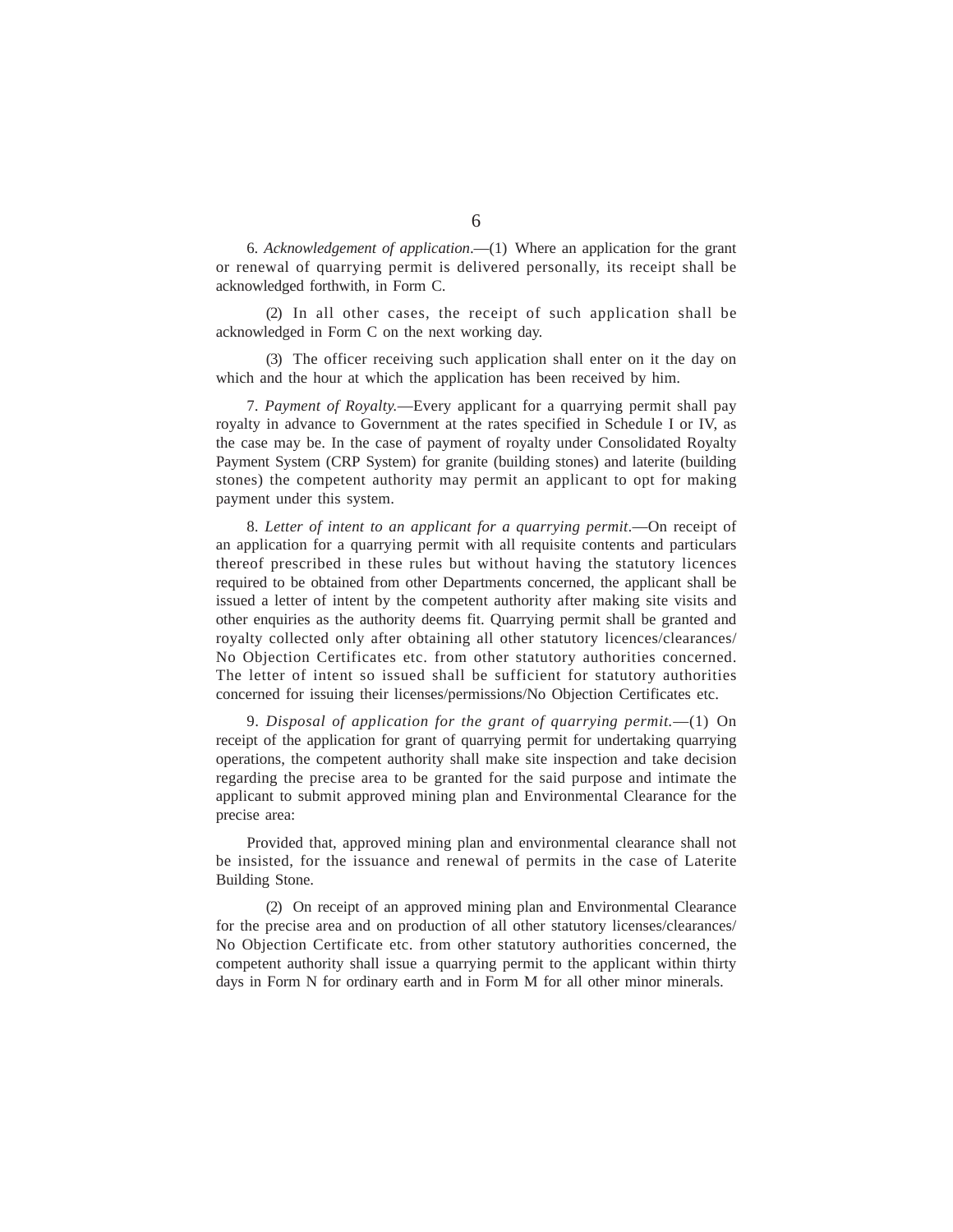10. *Conditions on which quarrying permit shall be granted*.—Every quarrying permit, except for ordinary earth, under rule 9 shall be granted subject to the following conditions, namely:—

(a) the depth of the pit below surface shall not exceed 6 metres except in the case of extraction of granite (building stones) and laterite (building stones):

Provided that in the cases of quarries of granite (building stones) and laterite (building stones) where the depth of the pit exceeds 6 metres, the sides of open workings shall be sloped, stepped or benched or secured by the permit holder in such a manner so as to prevent slope failure. When an open working is worked in steps such steps shall be of sufficient breadth in relation to their height to secure safety. In an excavation in any hard and compact ground the sides shall be adequately benched, sloped or secured so as to prevent danger from fall of sides. No trees, loose stone or debris shall be allowed to remain within a distance of three metres from the edge or side of the excavation. No person shall undercut any face or side or cause to permit such undercutting so as to cause any overhanging:

Provided further that in the case of granite and laterite building stone quarries, the permit holder shall give a notice in writing in Form D to the Deputy Director General, Directorate General of Mines Safety, Southern Zone, Bengaluru-560 029; The Regional Controller of Mines, Yeshwantpur, Bengaluru-560 022 and the District Magistrate of the district when the depth of open cast excavation measured from its highest to the lowest point reaches 6 metres or when the number of persons employed on any day is more than 50 or when any explosives are used for excavation;

(b) The maximum period for a quarrying permit shall be one year from the date of grant under rule 9;

(c) the permit holder shall not extract and remove excess quantity of the mineral than permitted;

(d) the permit holder shall not extract minerals outside the area permitted for extraction;

(e) the permit holder shall furnish to the competent authority or the officer authorised by him in this regard a return in form 'F' regarding the mineral quarried and removed from the area before 10th day of every calendar month after the month of grant of quarrying permit. The permit holder shall also allow inspection of the area by the competent authority or any officer authorized by him at any time and shall give satisfactory proof as to the quantity of the mineral quarried and removed;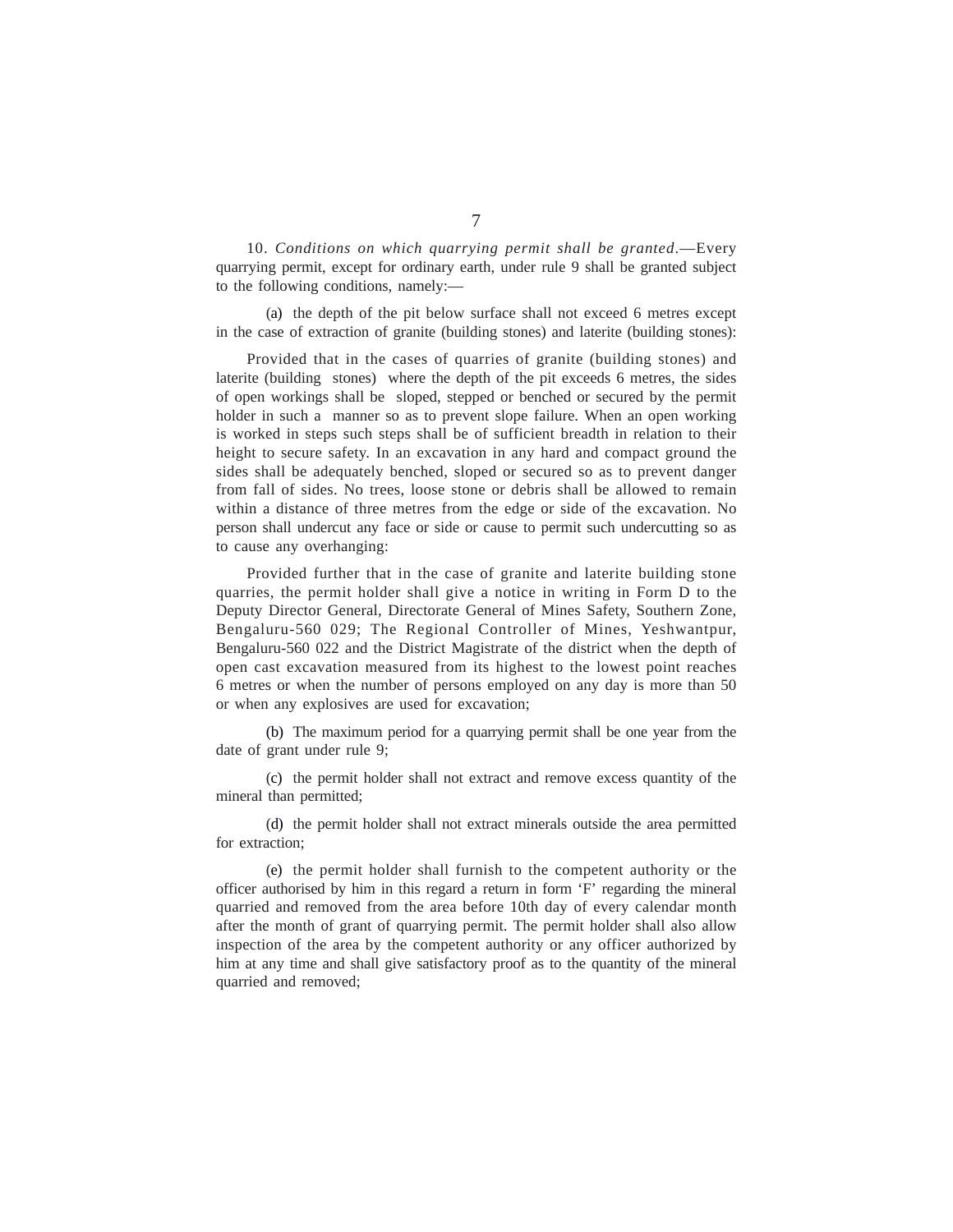(f) the permit holder, in cases where explosives are not used for quarrying, shall not carry on or allowed to be carried on any quarrying operations at or to any points within a distance of 75 metres from any railway line except with the previous written permission of the Railway Administration concerned and any bridge on National Highway or 50 metres from any reservoir, tanks, canals, rivers, bridges, other public works, residential buildings, the boundary walls of places of worship, burial grounds, burning ghats or forest lands or village roads except with the previous permission of the authorities concerned or the Government or the competent authority:

Provided that the Railway Administration or the State Government or any other authority in this behalf may in granting such permission impose other such conditions as may be found proper and necessary:

Provided further that in cases where explosives are used for quarrying, the permit holder shall not carry on or allowed to be carried on any quarrying operations at or to any points within a distance of 100 metres from any railway line, any bridge, reservoir, tanks, residential buildings, monuments protected by Government, canals, rivers, public roads having vehicular traffic, other public works or the boundary walls of places of worship or 50 metres from any burial grounds or burning ghats or village roads or forest lands;

(g) The area granted under a quarrying permit shall be a contiguous unit;

(h) The permit holder shall not win and dispose of any type of mineral other than the mineral specified in his permit;

(i) (i) The permit holder shall erect a notice board in Malayalam at a prominent place with a minimum size of 1 metre  $\times$  1.5 metres in a metallic board near to the entrance of the quarry to the effect that it shall contain the name and address of the permit holder, mineral concession number and date, the mineral to be extracted, permit number and date and its date of expiry, quantity of extraction permitted (if applicable), area of extraction permitted, explosives used (if any), etc.;

(ii) The permit holder shall erect a warning board with danger sign regarding operation of the quarry, 100 metres away by the side of the road leading to it;

(j) The permit holder shall allow any officer authorised by the Central or the State Government in this behalf to enter upon any building, place of excavation or land comprised in the permit for the purpose of inspection of the same;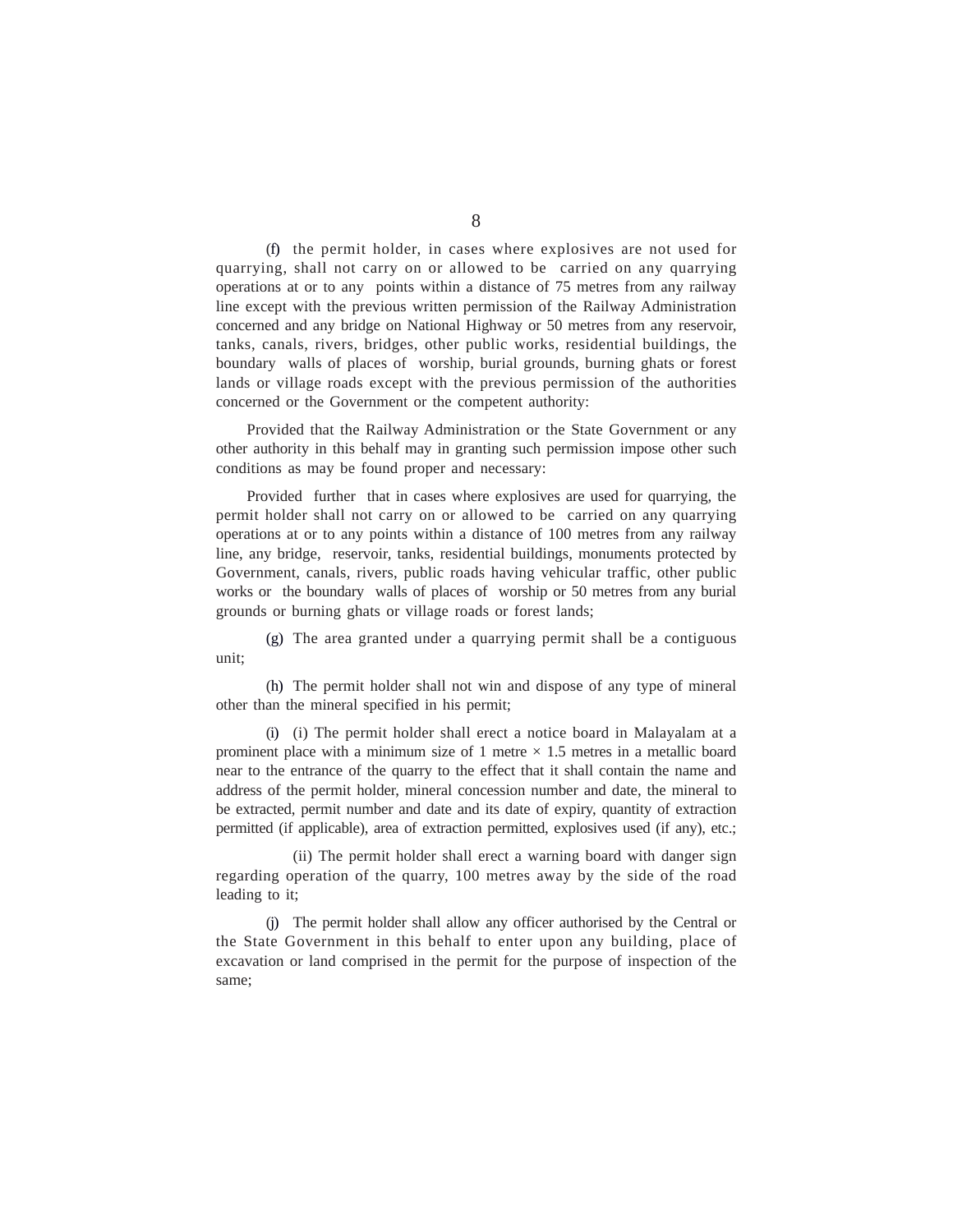(k) The permit holder shall carry on the operations permitted in a fair, orderly, skillful and workman like manner and shall not cause any damage to life and property in nearby areas and also not cause any serious environmental hazard;

(l) The permit holder shall at all times during the term of the permit keep or cause to be kept correct and intelligible records of accounts which shall contain accurate entries showing from time to time the quantity of mineral extracted and if sold, to whom sold, place, number of transit pass etc. and it shall be open for inspection by the competent authority in this regard, during all reasonable time;

(m) The permit holder shall give on demand any information pertaining to the quarrying as required by the competent authority under these rules;

(n) The permit holder shall not be eligible for refund of any amount paid by way of application fee, rent, royalty or tax as the case may be;

(o) The permit holder shall comply with all rules and regulations which may from time to time be issued relating to the working of the quarries and other matters affecting the safety, health and convenience of the permit holders, employees or of the public whether under the Mines Act, 1952 (Central Act 35 of 1952) or otherwise;

(p) The permit holder shall without delay send to the District Collector, Deputy Director General, Directorate General of Mines Safety, Bengaluru and the competent authority under these rules a report of any accident causing death or serious bodily injury or serious damage to property which may occur during the course of the quarrying operation;

(q) (i) In the case of granite and laterite (building stone) quarries where a pit has been formed as a result of any mining operation, the permit holder shall provide retention wall/barricade/fencing/compound wall surrounding the quarrying area in order to prevent accidents by falling of human beings, animals or vehicles or any other thing into the quarry;

(ii) The permit holder shall sufficiently fence and secure all pits that may be seen or made in the permitted area, whether abandoned or not;

(iii) The permit holder shall also provide all effective preventive measures for the safety of labourers as well as the public in general.

(iv) The permit holder shall carry out mining operations only in accordance with the approved mining plan submitted by him for obtaining the quarrying permit.

33/513/2015/S-9.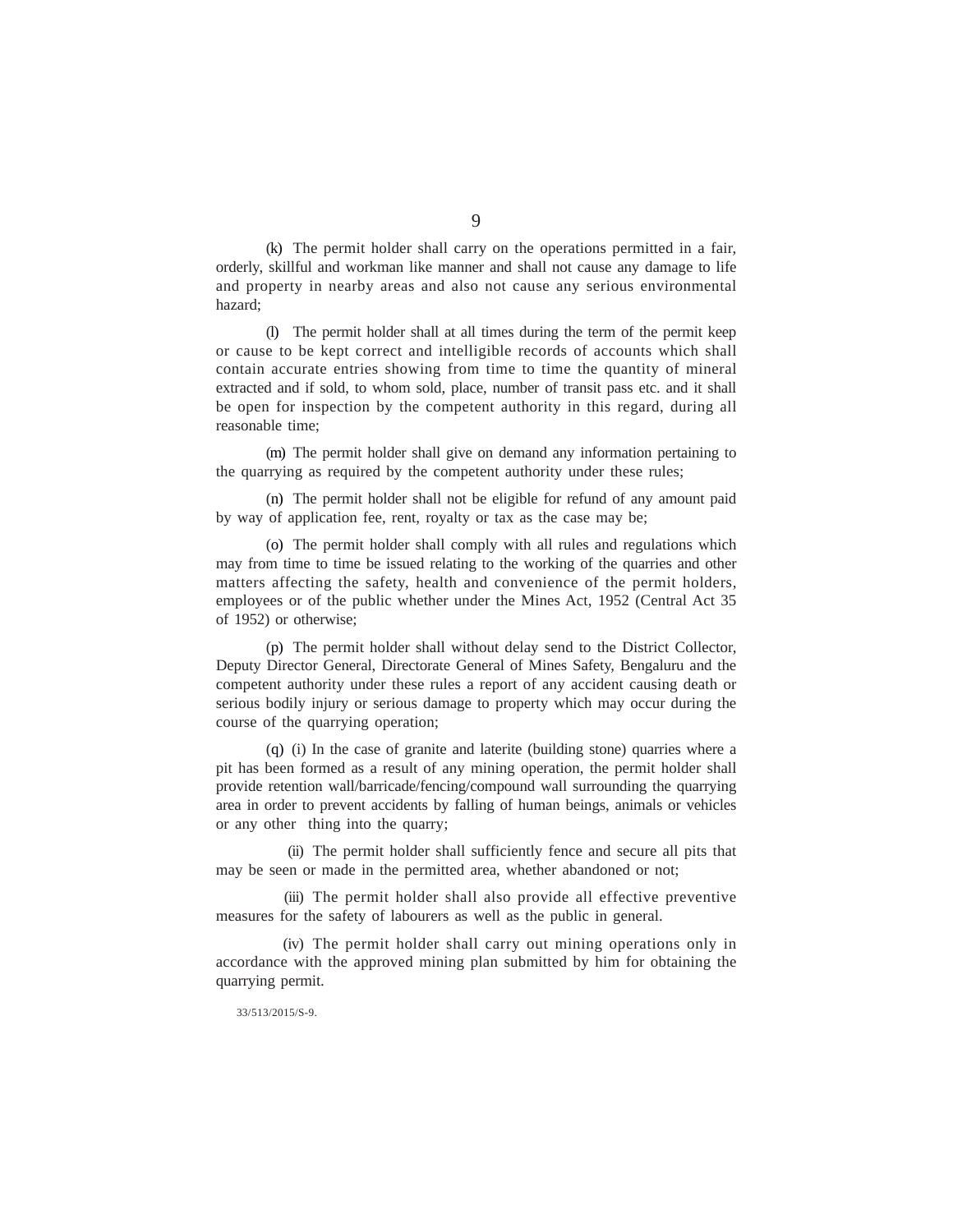11. *Mineral transit passes for a permit holder.*—On an application by a permit holder, the competent authority may issue a fixed number of Mineral transit passes under rule 26 of the Kerala Minerals (Prevention of illegal mining, storage and transportation) Rules, 2015, as stipulated in item A or B of Schedule IV, in the case of payment of royalty under Consolidated Royalty Payment System or as fixed by the competent authority concerned in the case of payment of royalty at the rates specified in schedule I:

Provided that in the case of payment of royalty under Consolidated Royalty Payment System, on depletion of mineral transit passes during the period of permit, the permit holder is eligible for obtaining additional Mineral Transit Passes at the rates stipulated in item A or B of Schedule IV.

12. *Renewal of a quarrying permit*.—On receipt of an application in Form A, a quarrying permit may be renewed for a further period of two years but not exceeding one year at a time after complying with the procedure provided for grant of quarrying permit under rule 9 and subject to the production of all other statutory licenses/clearances/No Objection Certificate, etc. from other statutory authorities concerned:

Provided that, the environmental clearance required under rule 9 shall not be insisted, in the case of renewal of quarrying permits, in respect of quarries which had a valid permit as on 9th day of January, 2015:

Provided further that the approved mining plan required under Rule 9 shall not be insisted till 1st April, 2016 for renewal of a quarrying permit.

13. *Restriction on quarrying permit from the same area.—*No person shall be eligible for a permit on a particular area of contiguous land owned and possessed by him if he has availed permits for quarrying up to a maximum period of three years in different spells on the same land.

14. *Quarrying Permit for Ordinary earth.*—(1) A quarrying permit under these rules shall be obtained for extraction of ordinary earth used for filling or levelling purposes in construction of embankments, roads, railways or buildings in Form N.

(2) Notwithstanding anything contained in sub-rule (1), no quarrying permit is required under these rules for extraction of ordinary earth in connection with the construction of residential buildings including flats or commercial buildings having a plinth area of 300 square metres if the owner of the land obtained a prior valid permit for construction of such building from the Local Self Government authorities concerned: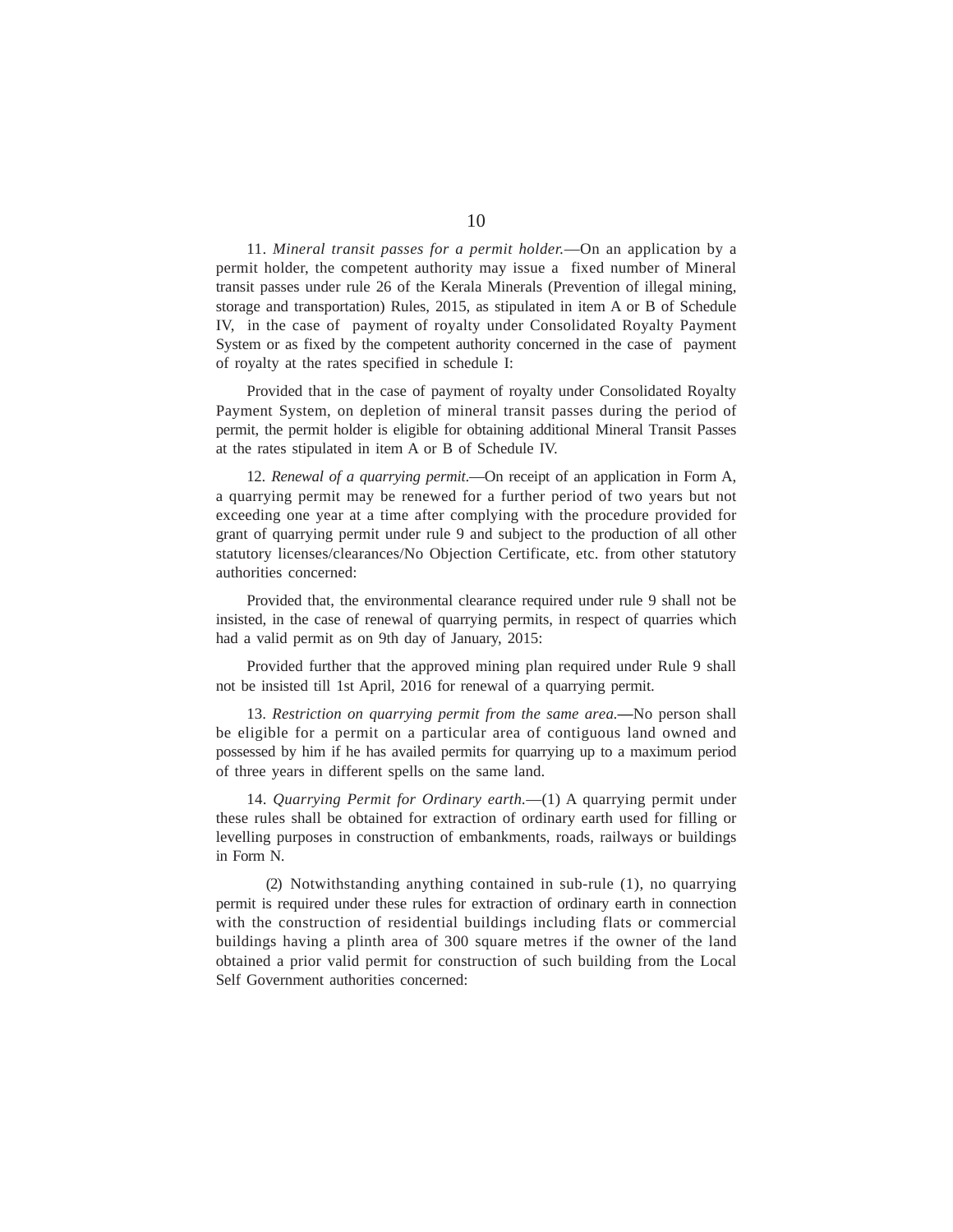Provided that in cases where transportation of ordinary earth is required, the owner shall pay royalty for the quantity to be transported and shall obtain mineral transit passes under the Kerala State Minerals (Prevention of illegal mining, storage and transportation) Rules, 2015 from the competent authority:

Provided further that the competent authority shall not issue mineral transit passes for removal of ordinary earth exceeding the quantity needed to be extracted, as ascertained by it through a site inspection.

15. *Removal of overburden by a quarrying permit holder.*—A person who has obtained quarrying permit under these rules for extraction of minerals other than ordinary earth may extract overburden from the area under the permit without obtaining a quarrying permit for extraction of the same where such extraction is inevitable for the extraction of the mineral under the permit:

Provided that in such cases the permit holder shall stack the overburden at a safer distance away from the quarrying area and the overburden so stacked shall be used for backfilling the pits in future.

16. *Cancellation of quarrying permit.*—If the Government or competent authority under these rules has reason to believe that a permit was obtained by way of submission of any false documents or in contravention of provisions of any other law or the permit holder has violated any of the conditions stipulated under these rules, the State Government or the competent authority may, after giving the permit holder an opportunity of being heard, direct him not to undertake any quarrying operations in the area to which the permit relates and may cancel the permit and in such cases the quarried materials lying on the land from which they are extracted shall become the absolute property of the Government. In such an event, all the royalties and rents paid in advance or part thereof that may stand to the credit of the permit holder shall also be forfeited to Government.

17. *Compensation for damage*.—The permit holder shall pay reasonable compensation as may be assessed by any lawful authority in accordance with the law in force on the subject for all damage, injury or disturbance which may be done by him in exercise of the rights granted to him by the permit and shall indemnify and be kept indemnified the State Government against all claims which may be made by any person or persons in respect of any such damage, injury or disturbance and all costs and expenses in connection therewith.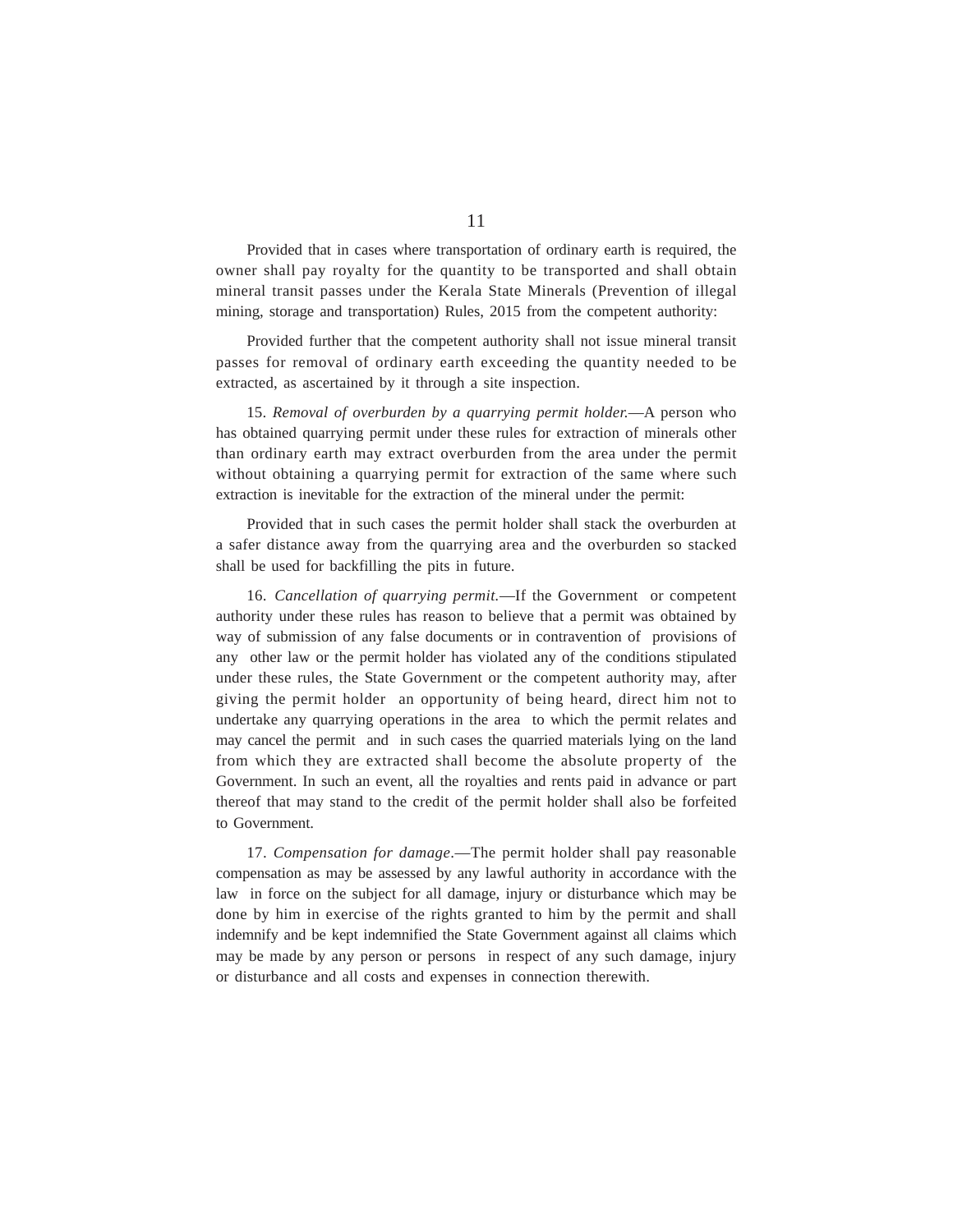18. *Classification of granite and other crystalline rocks*.—The different varieties of granite and other crystalline rocks are classified as—

(i) Dimension stones which include all types of granites, dolerite, charnockite, leptynite and other crystalline rocks of Acid, Intermediate, basic and ultra basic groups of igneous and metamorphic origin which are suitable for cutting to pre-determined sizes, polishing, carving and amenable for making valueadded products in decorative monumental and ornamental fields of industry as a high-value item; and

(ii) all those group of rocks specified above in sub-item (i) which are not suitable for using as dimension stones as specified therein, but can be used as ordinary building stones, road metal, rubble and ballasts after breaking into irregular pieces by blasting or otherwise as low value item with different rates of royalty or dead rent.

*Note:*— Indulgence of quarrying or raising a high value item of dimension stone with the permit/lease taken for ordinary low value items of granite and other crystalline rocks will attract provisions of sub-rules (1) and (2) of Rule 108.

19. *Preferential right in granting of quarrying Permits.*—Where two or more persons have applied for a quarrying permit in respect of the same land, the applicant whose application was received earlier shall have a preferential right for the grant of the permit over the applicant whose application was received later provided the earlier application satisfies all the conditions laid down in these rules.

#### CHAPTER III

# GRANT OF QUARRYING PERMITS IN RESPECT OF LANDS IN WHICH MINERAL RIGHT VESTS WITH PRIVATE PERSONS

20. *Grant of quarrying permit.*—On application made to him in form 'A', a private person in whom is vested the mineral rights in the lands owned by him may grant a quarrying permit to any Indian National to extract and remove from a specified land any minor mineral not exceeding 10,000 tonnes in quantity under one permit under the same conditions as specified in Chapter II under which the competent authority or the officer authorised by him in that regard may grant a quarrying permit in respect of lands in which the minerals vest in Government.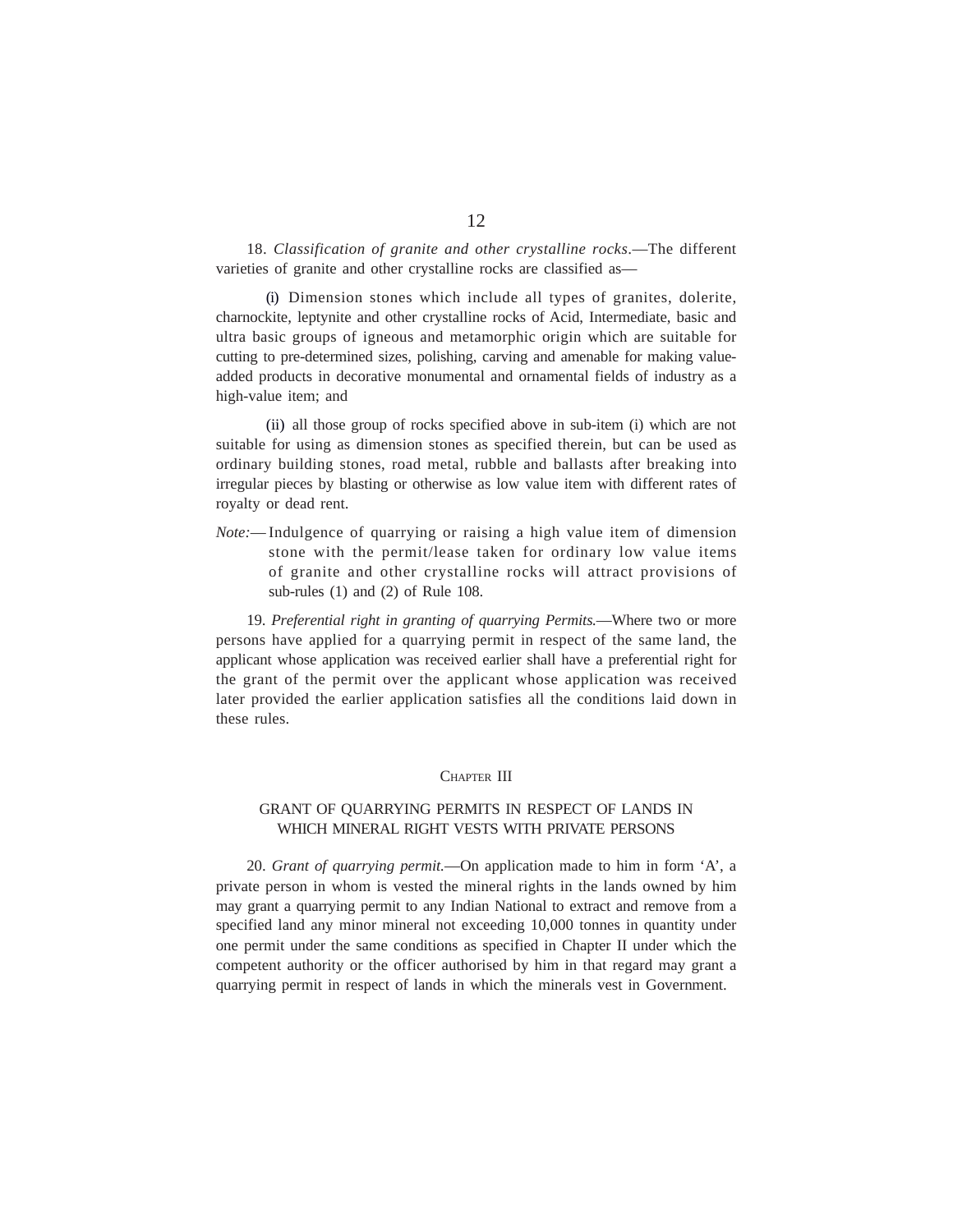21. *Duties of the grantor.—*The private person who may grant a quarrying permit under Rule 20 shall submit to the competent authority or any officer empowered by him in this regard an attested true copy of the permit issued by him to any person, within thirty days of its grant.

22. *Prohibition of working of quarries*.—If the Government or competent authority has reason to believe that the grant of a quarrying permit is in contravention of any of the provisions of this Chapter, the Government or the competent authority may, after giving the parties an opportunity of being heard, direct the parties concerned not to undertake any quarrying operations in the area to which the permit relates.

#### CHAPTER IV

## GRANT OF QUARRYING PERMIT IN RESPECT OF LANDS IN WHICH THE MINERAL RIGHTS VEST PARTLY IN GOVERNMENT AND PARTLY IN PRIVATE PERSONS

23. *Chapter II to apply to quarrying leases in respect of lands in which minerals vest partly in Government and partly in a private person*.—The provisions in Chapter II shall apply in relation to grant of quarrying permit in respect of lands in which minerals vest partly in Government and partly in a private person:

Provided that the royalty, surface rent and cesses, if any, payable shall be shared by the Government and by the private person in proportion to the shares they have in the minerals.

24. *Duty of landholder to prove his share in mineral rights*.—In granting the quarrying permit the competent authority shall treat the land as land in which the minerals vest in Government and issue permit to extract the specified quantity of the mineral:

Provided that if the private person is able to produce valid documentary proof to show his share in the royalty, surface rent, and cesses, if any, during the currency of the permit, the competent authority shall after getting a clearance certificate from the concerned Revenue Authorities make arrangements to pay him his share from the collection already made from the quarrying permit holder:

Provided further that where the applicant for the quarrying permit is the private person and where he produces along with the application valid documentary proof in regard to his share in the mineral rights, the competent authority shall, after getting clearance certificate from the concerned Revenue authorities, and after collecting the share of the Government in the royalty, surface rent, and cesses, if any, issue the permit.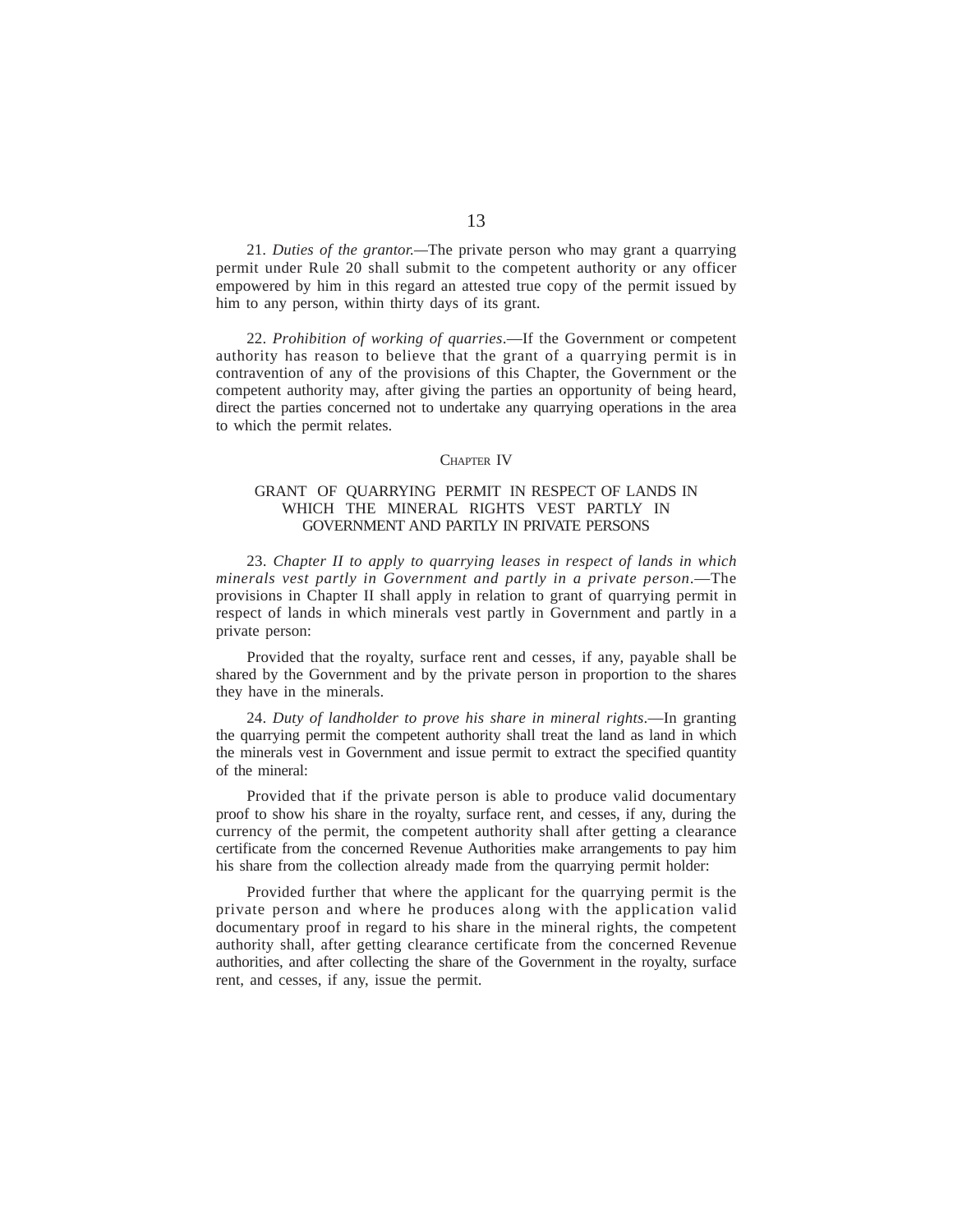#### CHAPTER V

# GRANT OF QUARRYING LEASES IN RESPECT OF LANDS IN WHICH THE MINERAL OR MINERAL RIGHT VESTS IN GOVERNMENT

25. *Applicability of the chapter.*—The provisions of this chapter shall apply only to the grant of quarrying leases in respect of lands in which the minor minerals vest exclusively in the Government.

26. *Restrictions on the grant of quarrying leases.*—Quarrying leases under this chapter shall be granted only to Indian Nationals:

Provided that a quarrying lease may be granted by the Government to a person who is not an Indian National with the previous approval of the Central Government.

27. *Application for grant of quarrying lease.—*(1) An application for grant or renewal of a quarrying lease shall be made to the competent authority in Form 'B';

(2) Every such application shall be accompanied by,—

(a) income-tax clearance certificate from the income-tax officer concerned;

(b) copy of the survey map of the area attested by an officer not below the rank of a Tahsildar of the department of Land Revenue or Assistant Director of the department of Survey and Land Records. The area applied for extraction in each survey number shall be demarcated and coloured red in the map;

(c) possession and enjoyment certificate issued by the Village Officer concerned in respect of the land from which the minerals are proposed to be extracted and removed;

(d) No Objection Certificate, in the case of revenue poramboke lands or lands owned by Local Self Government or forest lands, from the District Collector or Secretary of the Local Self Government Institution or Divisional Forest Officer, as the case may be, to the effect that they have no objection for the extraction of minor mineral by the applicant subject to the provisions contained in these rules;

(e) certificate of demarcation of the boundaries of areas applied for, issued by an officer of the department of Land Revenue not below the rank of Village Officer who has jurisdiction over the relevant area;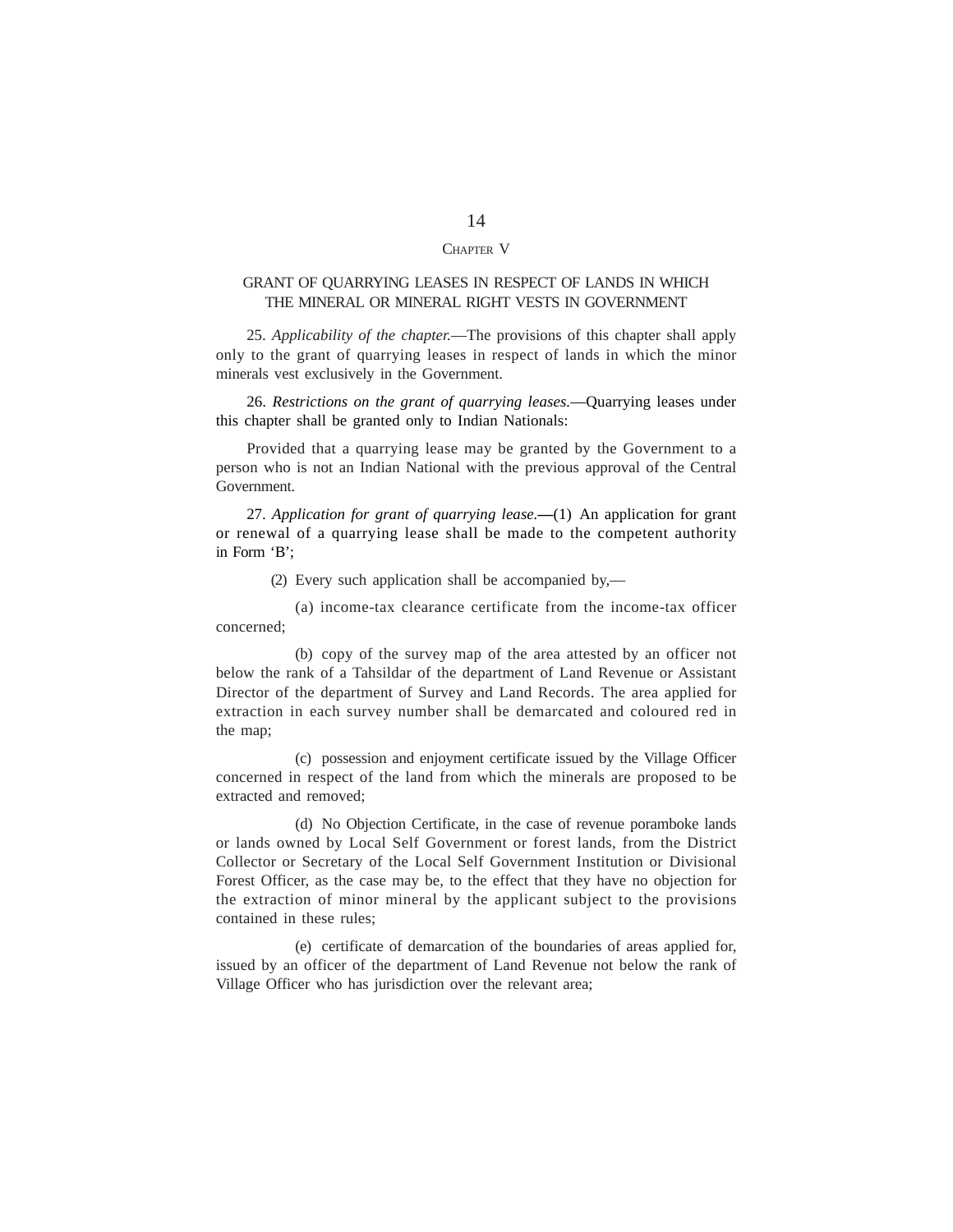(f) certificate from the Village Officer concerned to the effect that the land applied for quarrying lease is not assigned for any special purpose by the department of Land Revenue;

(g) notarised consent letter from the owner of the land applied for quarrying lease to the effect that he has no objection to the extraction of the minor mineral by the applicant, if the land is not in the possession of the applicant;

28. *Application fee for quarrying lease*.—(1) Every application for grant of quarrying lease shall be accompanied by a fee of  $\bar{\tau}$  10,000 (Rupees Ten Thousand only) for all minor minerals except for dimension stones as specified under these rules.

(2) In the case of application for a quarrying lease for extraction of dimension stones, it shall be accompanied by a fee of twenty thousand rupees.

(3) The amount of fee shall be remitted to the State Government treasuries to the credit of the Department of Mining and Geology under the relevant receipt head of account and the treasury chalan receipt shall be attached to the application.

29. *Acknowledgement of application*.—The procedure for receipt and acknowledgement of application for grant or renewal of quarrying lease is as provided for in rule 6.

30. *Application for renewal of quarrying lease.*—(1) Every application for the renewal of a quarrying lease shall be made at least three months before the date on which the lease is due to expire.

(2) Documents to be attached to and the fee prescribed for the application for grant of quarrying lease shall be the same for an application for its renewal.

31. *Preferential right of certain persons*.—(1) Where two or more persons have applied for quarrying lease in respect of the same land the applicant whose application was received earlier shall have preferential right for the grant of the lease over an applicant whose application was received later.

(2) The Government or the competent authority may, for special reasons to be recorded grant a quarrying lease to an applicant whose application was received later in preference to an applicant whose application was received earlier.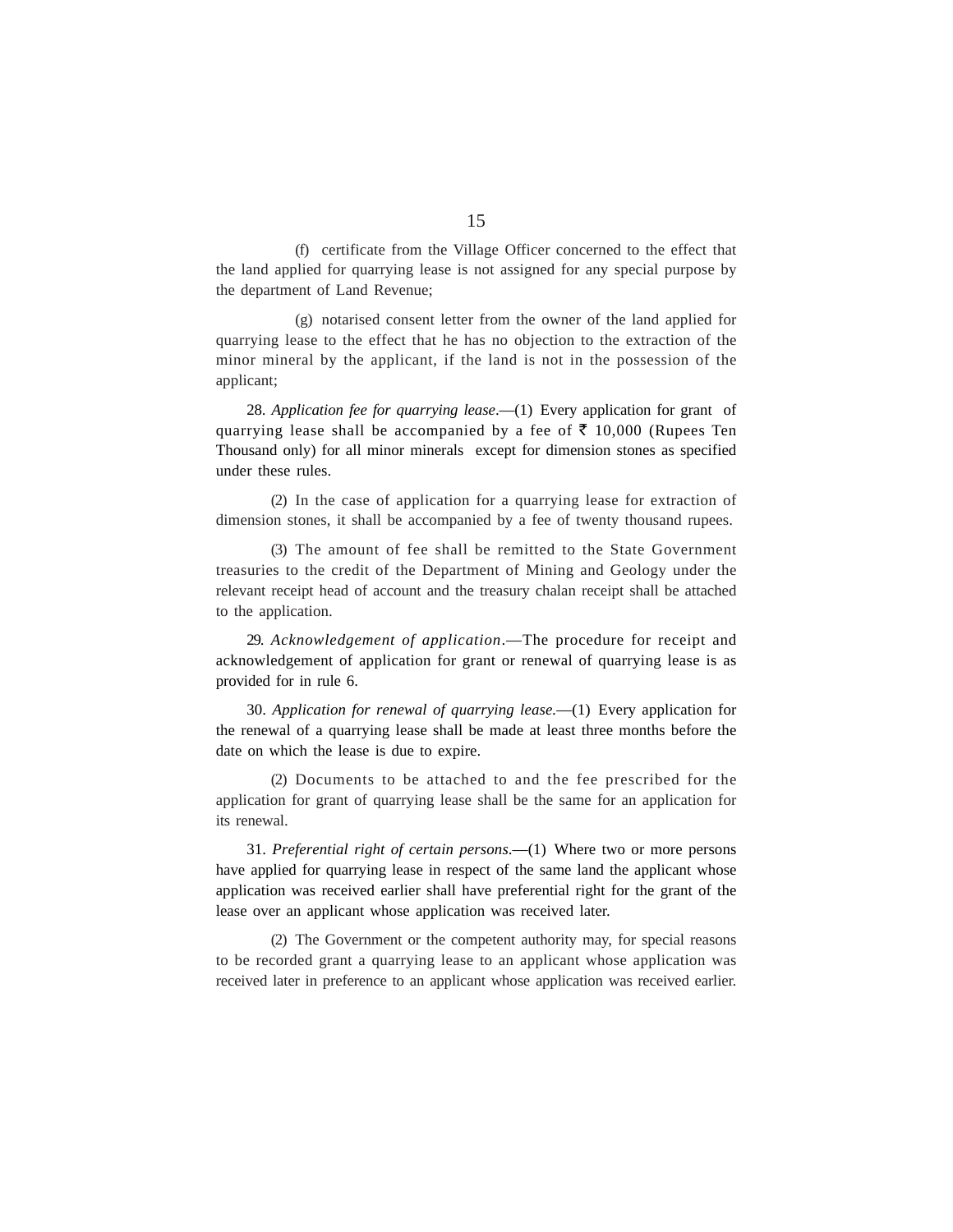32. *Payment of royalty by a lessee*.—(l) The holder of a quarrying lease which is granted on or after the commencement of these rules shall pay royalty in respect of any mineral removed by him from the land in respect of which the lease has been granted at the rates specified in schedule I in respect of the mineral.

(2) The State Government may, by notification in the Official Gazette, enhance or reduce the rate of royalty in respect of any minor mineral with effect from the date, as may be specified in such notification:

Provided that the rate of royalty shall not be enhanced in respect of any mineral more than once during any period of three years.

33. *Disposal of application for the grant or renewal of quarrying lease.—* (1) On receipt of the application for grant or renewal of quarrying lease for undertaking quarrying operations, the competent authority shall make site inspection and take decision regarding the precise area to be granted for the said purpose and intimate the applicant to submit approved mining plan and Environmental Clearance for the precise area.

(2) On receipt of an approved mining plan and Environmental Clearance for the precise area and on production of all other statutory licenses/clearances/ No Objection Certificate etc. from other statutory authorities concerned, the competent authority shall grant a quarrying lease within thirty days.

(3) No application shall be refused without affording the applicant an opportunity of being heard.

(4) Where the competent authority passes an order refusing to grant or renew a quarrying lease, the reason thereof shall be communicated through a speaking order within fifteen days of the date of the order.

34. *Refund of application fee*.—Where an application for the grant or renewal of a quarrying lease is refused under rule 33 or the applicant refuses to accept the lease on account of any conditions imposed under these rules or any other relevant law or order, the application fee paid by the applicant shall not be refunded to him.

35. *Length and breadth of area leased*.—Except in case of a quarrying lease for sand or Kankar the length of an area held under a quarrying lease shall not exceed four times its breadth.

36. *Boundaries below the surface.*—The boundaries of the area covered by a quarrying lease shall run vertically downwards below the surface towards the centre of the earth.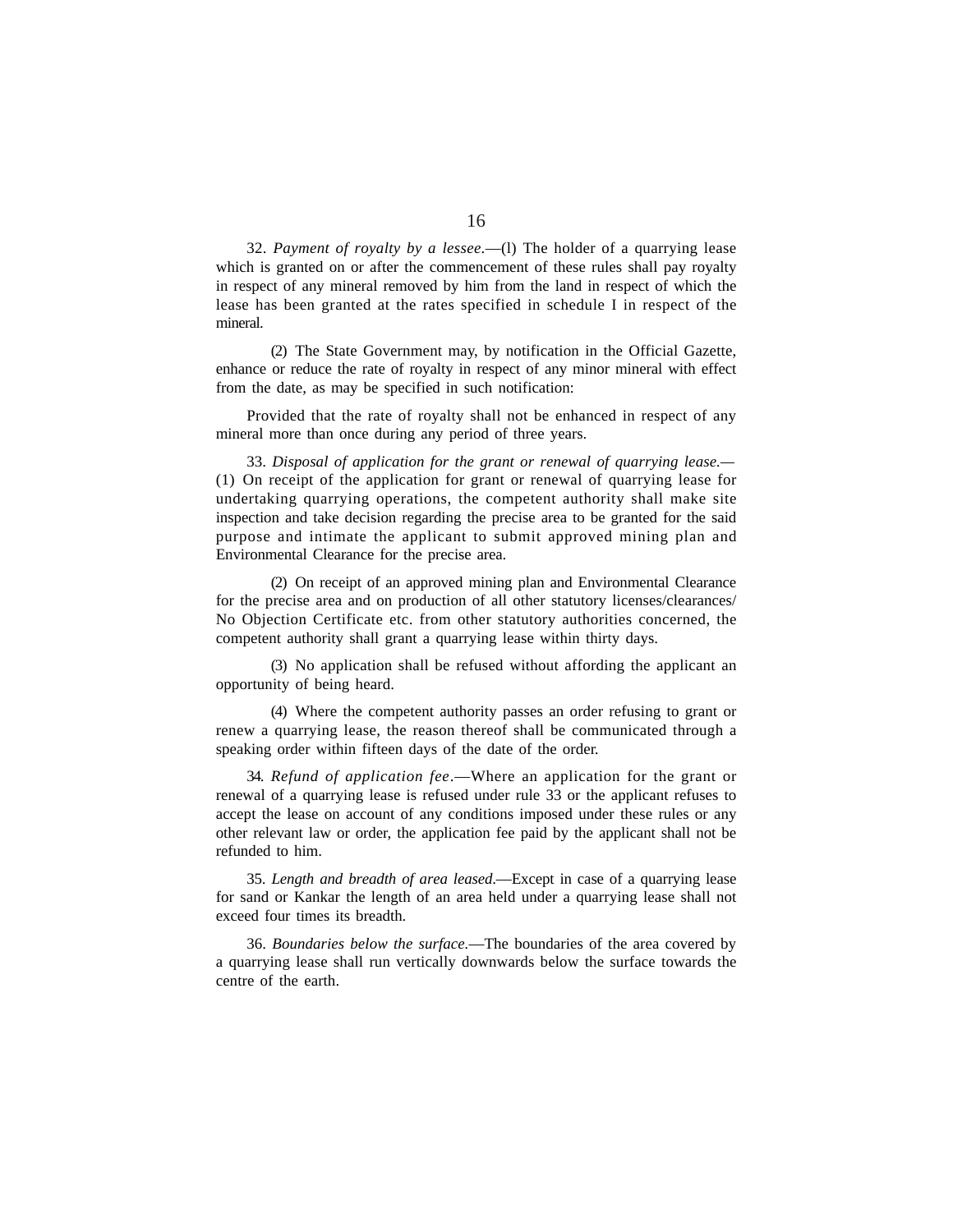37. *Restriction on the area of quarrying lease.*—(1) The area under the quarrying lease shall be a contiguous unit and shall not be less than one hectare:

Provided that in the case of renewal of quarrying lease the restrictions in minimum area shall not be applicable.

(2) No lessee shall ordinarily hold in the aggregate more than 2 square kilometres of area under lease in respect of one minor mineral within the state of Kerala.

38. *Survey and demarcation of precise area approved for grant of lease*.— (1) On receipt of communication regarding the precise area under rule 55, the applicant shall make arrangements for the survey and demarcation by erection of boundary pillars of the said area by the revenue authority not below the rank of a Tahsildar or Assistant Director of Department of Survey and Land Records and shall produce a certificate in this regard issued by the authorities concerned.

(2) In cases where the area applied for quarrying lease and the precise area as communicated by the competent authority under rule 55 are different, the applicant shall submit a survey map of the precise area attested by the competent officer who issued the certificate under sub rule (1).

39. *Period of quarrying lease.*—(1) The minimum period for which a lease may be granted shall be five years.

(2) The maximum period for which a lease may be granted shall be twelve years.

(3) In the case of renewal of a quarrying lease, the dead rent, royalty and surface rent shall be charged at the rates in force at the time of renewal and also at the rates in the amendments made in these rules from time to time.

(4) A quarrying lease may be renewed for a period not exceeding 12 years subject to the condition that the renewal shall not be for a period exceeding the period for which lease was originally granted.

40. *Conditions of quarrying lease.*—(1) Every quarrying lease shall be subject to the following conditions and/or any other conditions that may be imposed by the competent authority and such conditions shall be incorporated in every quarrying lease deed,—

(a) the lessee shall report to the competent authority, the discovery in the leased area of any mineral not specified in the lease within fifteen days of such discovery;

33/513/2015/S-9.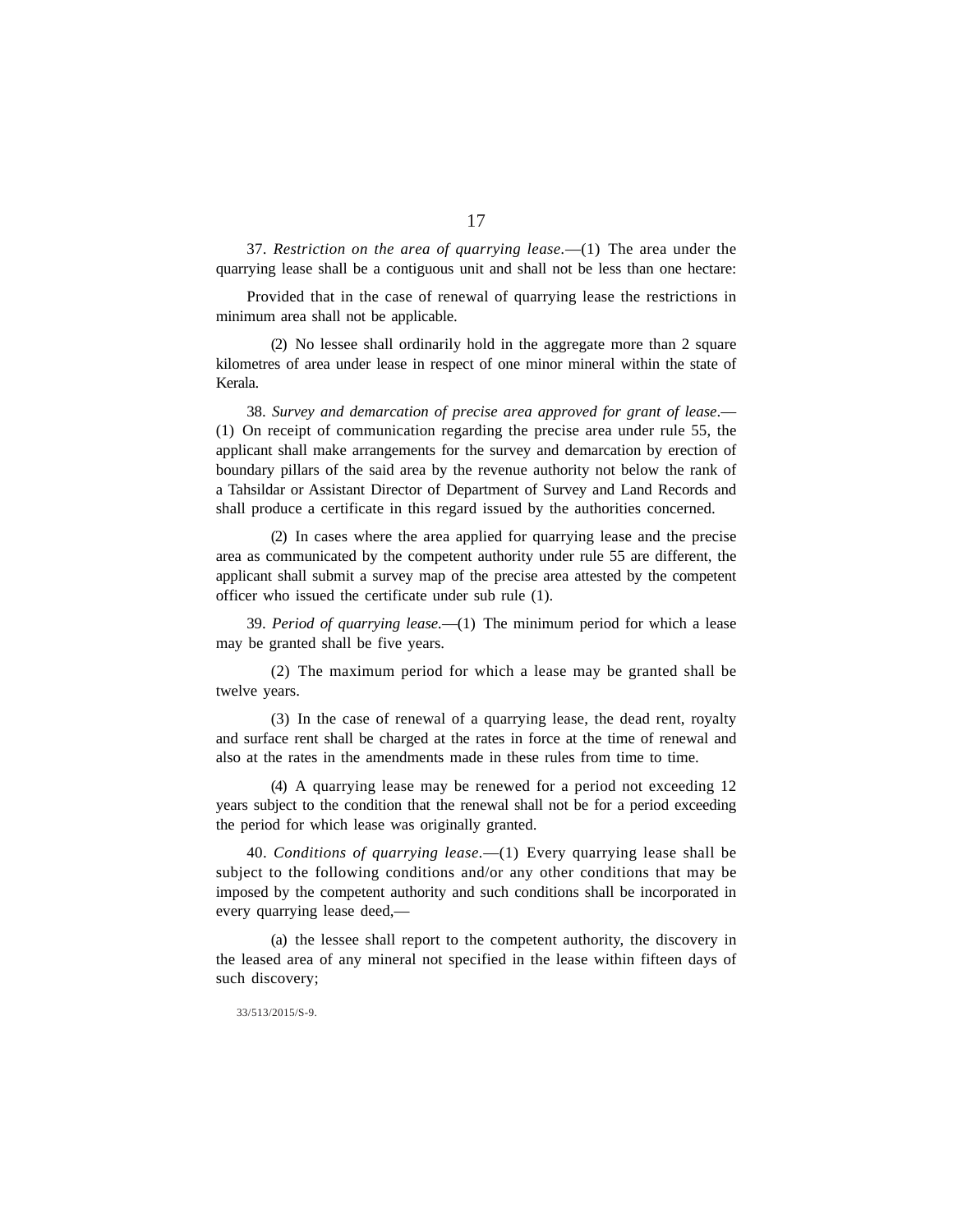(b) if any mineral not specified in the lease is discovered in the leased area, the lessee shall not win or dispose of such mineral unless a separate lease is obtained therefore under the relevant rules and if he fails to apply for such a lease within six months from the discovery of the mineral, the Government may grant a lease in respect of such minerals to any other person;

(c) the lessee shall pay to the Government royalty on any mineral moved out of the lease hold at the rates specified in Schedule I or consolidated royalty at the rate specified in Schedule III in the case of Registered Metal Crusher Units, as may be fixed by the Government from time to time.

(d) the lessee shall pay the Government for every year, except the first year of lease such yearly dead rent within the limits specified in Schedule II, as may be fixed from time to time by the Government. Where the lease permits the working of any mineral, the lessee shall be liable to pay dead rent or royalty in respect of that mineral whichever is higher, but not both:

Provided that where the lease permits the working of more than one mineral in the same area, the lessee shall be liable to pay dead rent or royalty in respect of each mineral subject to the restriction mentioned above in respect of any mineral:

Provided further that where the quarrying of one mineral involves the quarrying of any other mineral or minerals and lease permits the working of such other mineral or minerals also the lessee shall be liable to pay dead rent for only one mineral, the highest dead rent being payable for this purpose in lieu of the combined royalty, if the latter is less than the former;

(e) the lessee shall also pay to the Government for the surface area used by him for the purpose of mining operations, surface rent at such rate, as may be specified in the lease, but not exceeding the land revenue and cesses assessable on the land from time to time;

(f) the lessee shall not employ in connection with the mining operations any persons who are not an Indian National except with the previous approval of the State Government or the competent authority;

(g) the lessee shall commence quarrying operations within two years from the date of execution of the lease and shall thereafter conduct such operations in a proper, skillful and workman-like manner. Otherwise the lease shall lapse on the expiry date of the period of two years from the date of execution of the lease: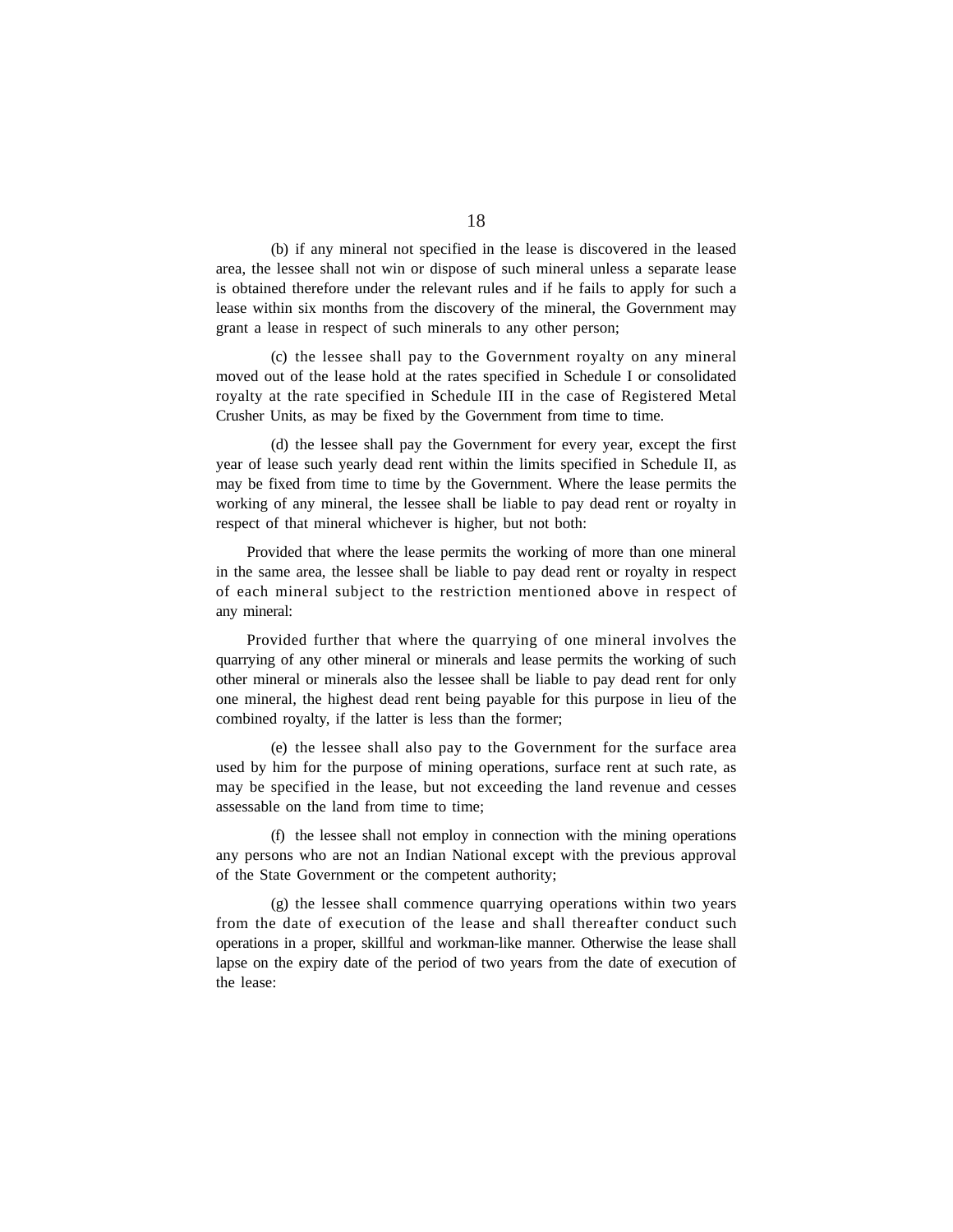Provided that the competent authority may, on an application made by the holder of such lease within three years from the date of execution of the lease and, on being satisfied that it will not be possible for the lessee to undertake mining operations or to continue such operations for reasons beyond his control, make an order, subject to such conditions as may be prescribed, to the effect that such lease shall not lapse.

*Explanation*:—For the purpose of this clause, mining operations shall include the erection of machinery, laying of a tramway or construction of a road in connection with the working of the mine.

(h) the lessee shall at his own expense erect and at all times maintain and keep in good repair boundary marks and pillars necessary to indicate the demarcation shown in the plan annexed to the lease;

(i) in cases where explosives are not used for quarrying, the lessee shall not carry on or allowed to be carried on any quarrying operations at or to any points within a distance of 75 metres from any railway line except with the previous written permission of the railway administration concerned and any bridge on National Highway or 50 metres from any reservoir, tanks, canals, rivers, bridges, public roads, other public works, residential buildings, the boundary walls of places of worship, burial grounds, burning ghats or any Government protected monuments or forest lands except with the previous permission of the authorities concerned or the Government or competent authority:

Provided that the railway administration or the State Government or any other authority in this behalf may in granting such permission impose such other conditions as may be found proper and necessary:

Provided further that in cases where explosives are used for quarrying, the lessee shall not carry on or allowed to be carried on any quarrying operations at or to any points within a distance of 100 metres from any railway line, bridges, reservoirs, tanks, residential buildings, Government protected monuments, canals, rivers, public roads having vehicular traffic, any other public works or the boundary walls of places of worship or 50 metres from any burial grounds or burning ghats or forest lands;

(j) the lessee shall keep correct accounts showing the quantity and other particulars of all minor minerals obtained from the mine, date wise, quantities of minerals despatched from the lease area, the price obtained for such minerals, the name of the purchasers, the receipts for money received, the number of persons employed therein, and shall allow any officer authorised by the State Government or the competent authority in this behalf to examine at any time any accounts and records maintained by him and shall furnish the Government or the competent authority with such information and returns as may be required;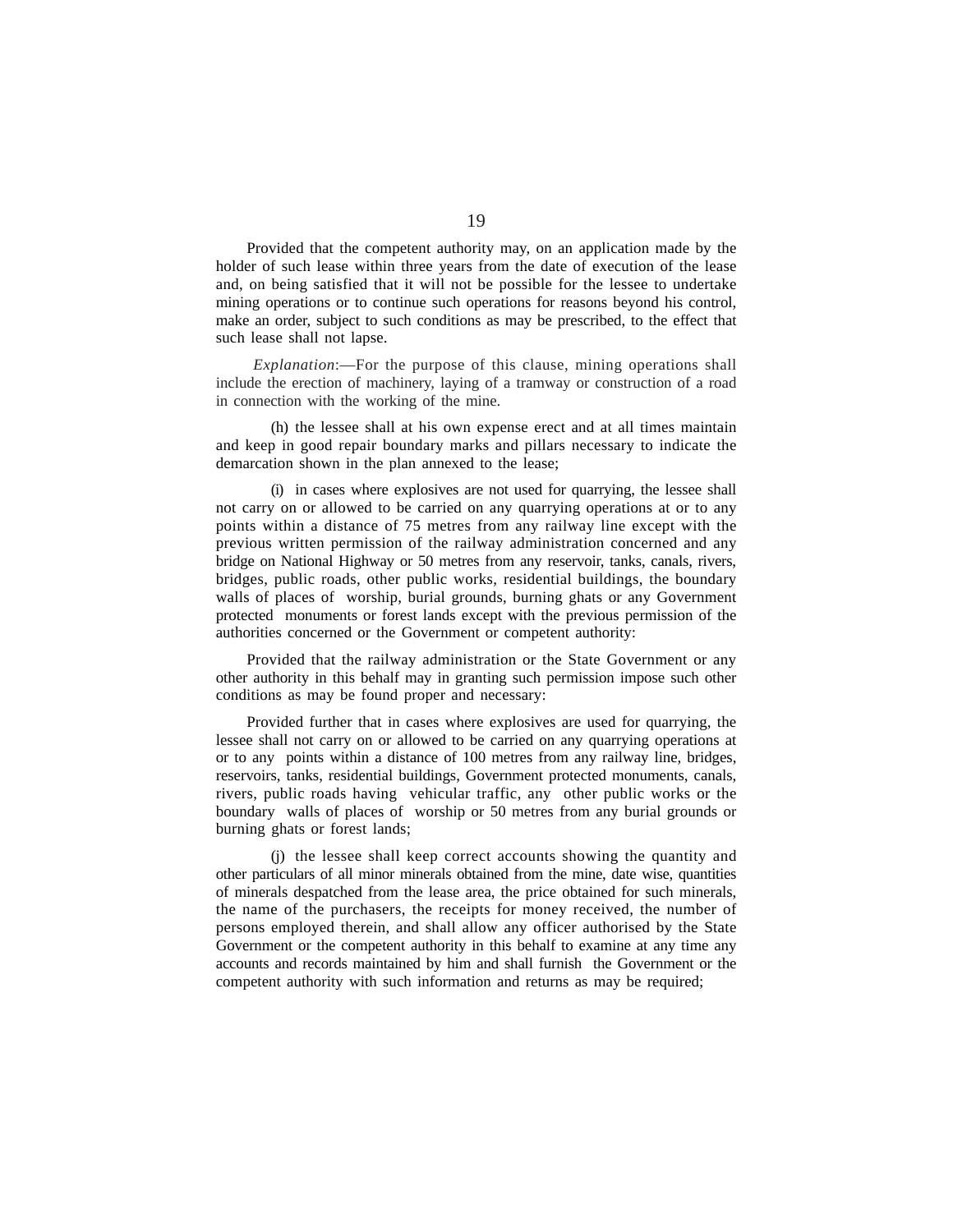(k) the lessee shall support and strengthen, to the satisfaction of the railway administration concerned or the State Government or the competent authority, as the case may be, any part of the quarry which in its or their opinion requires such strengthening or support for the safety of any railway, reservoir, canal, road or any other public works or buildings;

(l) the lessee shall allow any officer authorised by the Government or the competent authority and the Central Government to enter upon any building, excavation or land comprised in the lease for the purpose of inspecting the same;

(m) the lessee shall give to,—

(i) the Deputy Director General, Directorate of Mines Safety, Southern Zone, Bengaluru – 560 029;

(ii) the Regional Controller of Mines, Yeshwantpur, Bengaluru – 560 022;

(iii) the District Magistrate of the district in which the mine is situated, a notice in writing in Form 'D' appended to these rules, as soon as,—

- (a) the depth of any open cast excavation measured from its highest to the lowest point reaches 6 metres; or
- (b) the number of persons employed on any day is more than 50; or
- (c) any explosives are used;

(n) the Government or the competent authority shall at all times have the right of pre-emption of the minor minerals won from the land in respect of which the lease has been granted:

Provided that the fair market price prevailing at the time of pre-emption shall be paid to the lessee for all such minor minerals;

(o) the lessee shall,—

(i) submit by the tenth day of every month, to the competent authority, a return in Form F giving the total quantity of minor minerals raised in the preceding calendar month and its value;

(ii) furnish by the 15th day of April of every year to the competent authority, a statement in Form G giving information regarding quantity and value of minor minerals obtained during the last financial year, average number of labourers employed (men and women separately), number of accidents, compensation paid and number of days worked separately;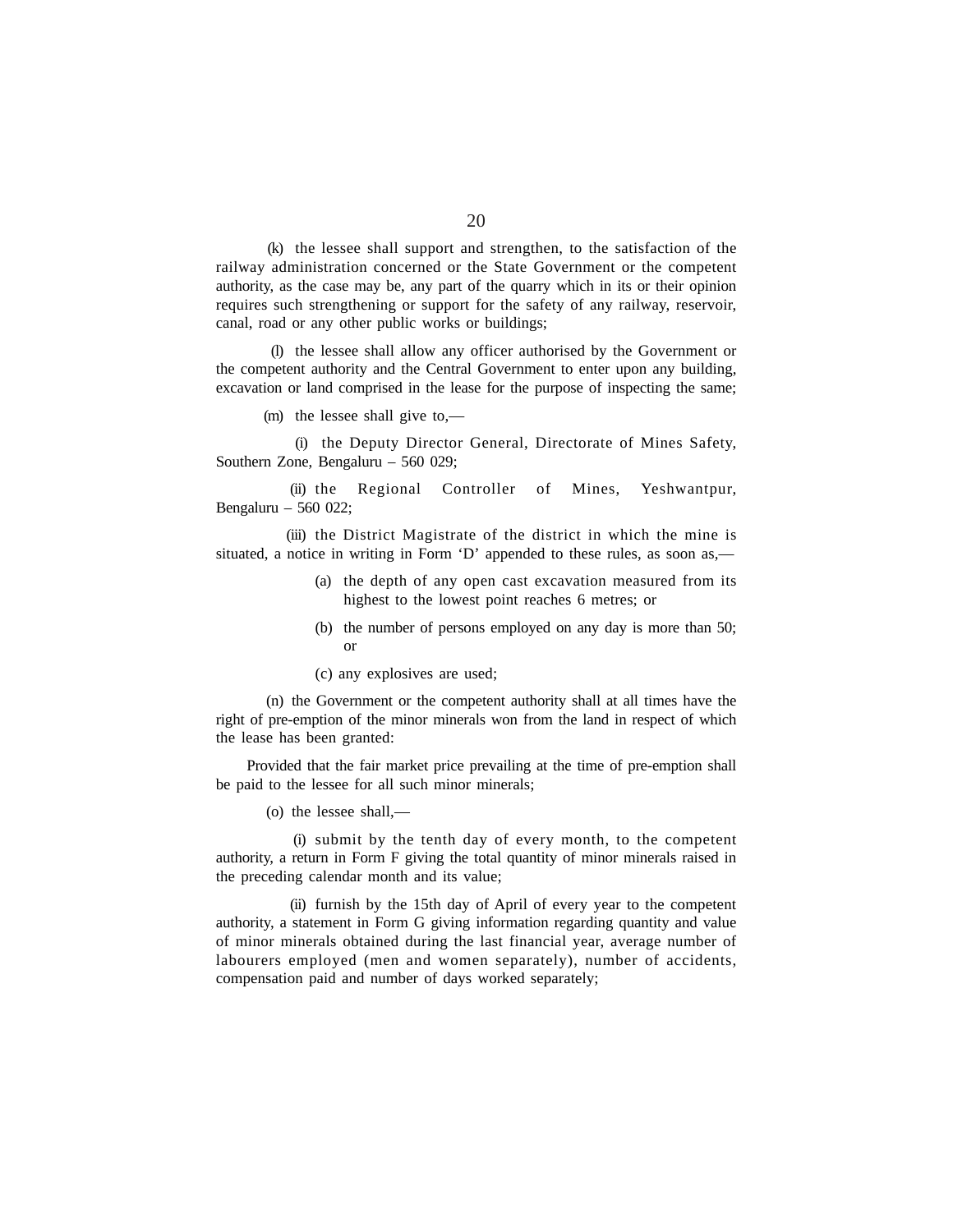(p) the lessee shall be responsible for implementing the provisions of the various labour laws applicable, from time to time, to the quarry;

(q) the lessee shall not assign, sub-let or transfer his lease or any right, title or interest therein to any person without the previous sanction in writing of the State Government or competent authority as provided in rule 45;

(r) where any lease or any right, title or interest therein has been, assigned, sublet or transferred as provided in clause (q), then the person in whose favour such assignment, sublease or transfer has been made shall be responsible for implementing the provisions of the various labour laws applicable, from time to time, to the quarry;

(s) a quarrying lease may contain such other conditions as the State Government or the competent authority may deem necessary in regard to the following matters, namely:—

(i) the time limit, mode and place of payment of rents and royalties for this purpose, minerals shall be moved from the quarry area only on permits issued by the competent authority on the basis of prepaid royalty;

(ii) the compensation for damage to the land covered by the lease;

(iii) the felling of trees;

(iv) the restrictions of surface operations in any area prohibited by any authority;

(v) the notice by lessee for surface occupation;

(vi) the facilities to be given by the lessee for working other minor minerals in the leased area or adjacent areas;

(vii) the entering and working in a reserved or protected forest;

(viii) the securing of pits and shafts;

(ix) the reporting of accidents;

(x) the indemnity to the State Government against claim of third parties;

(xi) the delivery of possession over lands and mines or the surrender, expiration or determination of the lease;

(xii) the forfeiture of property left after determination of lease;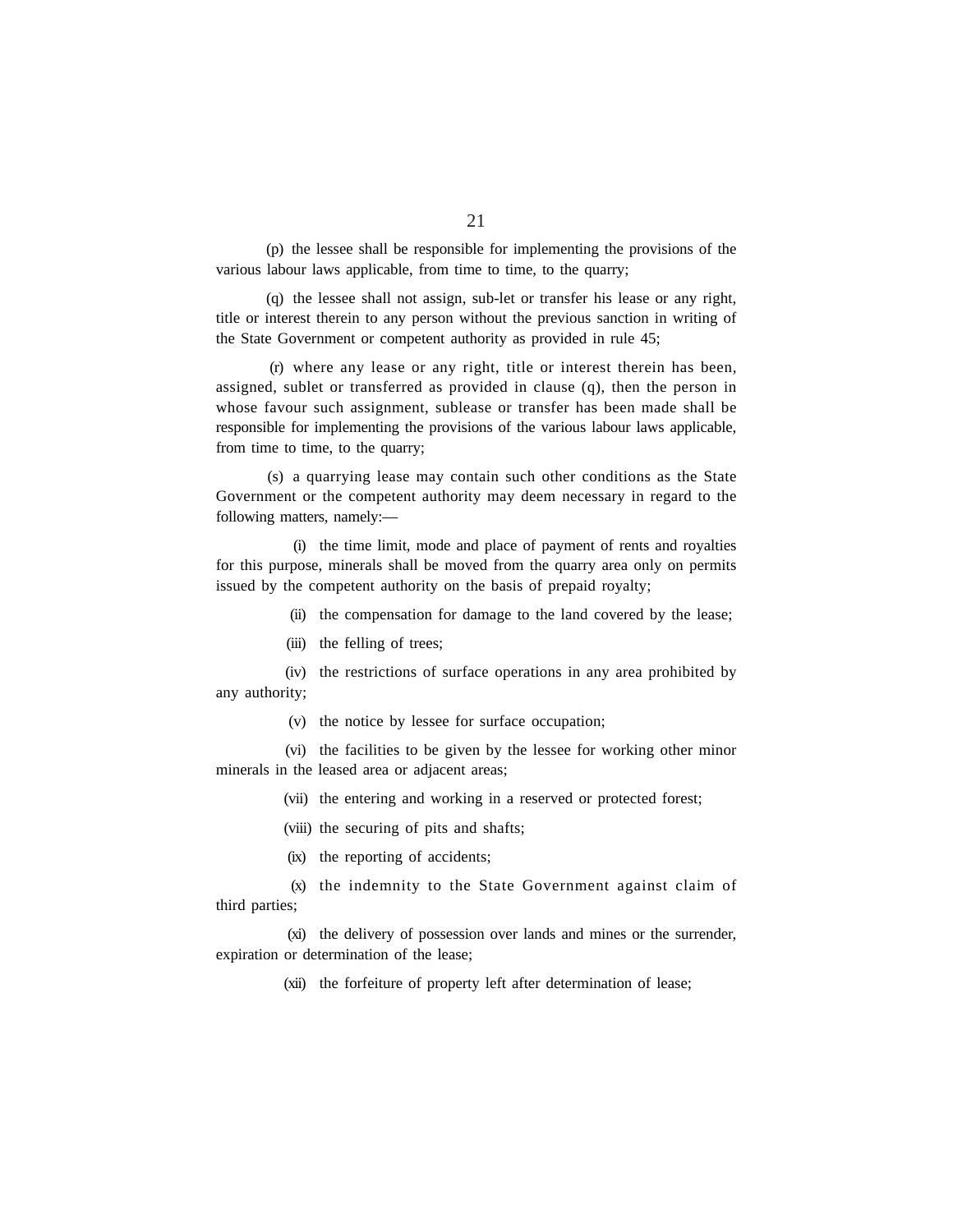(xiii) the power to take possession of plant, machinery, premises and mines in the event of war or emergency;

(xiv) the provision of proper weighing machines;

(xv) the mining plan, quarrying operation and scientific mining as specified in Chapter VI.

(2) The lessee shall carry out the mining operations only in accordance with the approved mining plan submitted by him for obtaining the quarrying lease.

(3) (a) If the lessee does not allow entry or inspection under clause (l) of sub-rule (1), the Government or the competent authority shall give notice in writing to the lessee requiring him to show cause within thirty days why the lease should not be terminated and his security deposit forfeited, and if the lessee fails to show cause within the aforesaid period to the satisfaction of the Government or the competent authority they or it may terminate the lease and forfeit the whole or part of the security deposit.

(b) If the lessee makes any default in payment of dues to the Government or commits breach of any of the conditions other than those referred to in clause (a), the Government or the competent authority shall issue notice to the lessee requiring him to pay the dues or remedy the breach, within thirty days from the date of receipt of the notice and if the payment is not made or the breach is not remedied within such period, the Government or the competent authority may without prejudice to any proceeding that may be taken against him, require the lessee to pay a penalty not exceeding  $\bar{\tau}$  25,000.

(c) A quarrying lease may contain any other special conditions as may be specified by the Government.

41. *Rights of lessee*.—Subject to the conditions mentioned in rule 40, the lessee with respect to the land leased to him, shall have the right for the purpose of mining operations on that land—

- (a) to work the mines;
- (b) to sink pits and shafts and construct building and roads;
- (c) to erect plant and machinery;

(d) to quarry and obtain buildings and road materials and to make bricks, but not for sale;

- (e) to use water;
- (f) to use land for stacking purposes;
- (g) to do any other thing specified in the lease.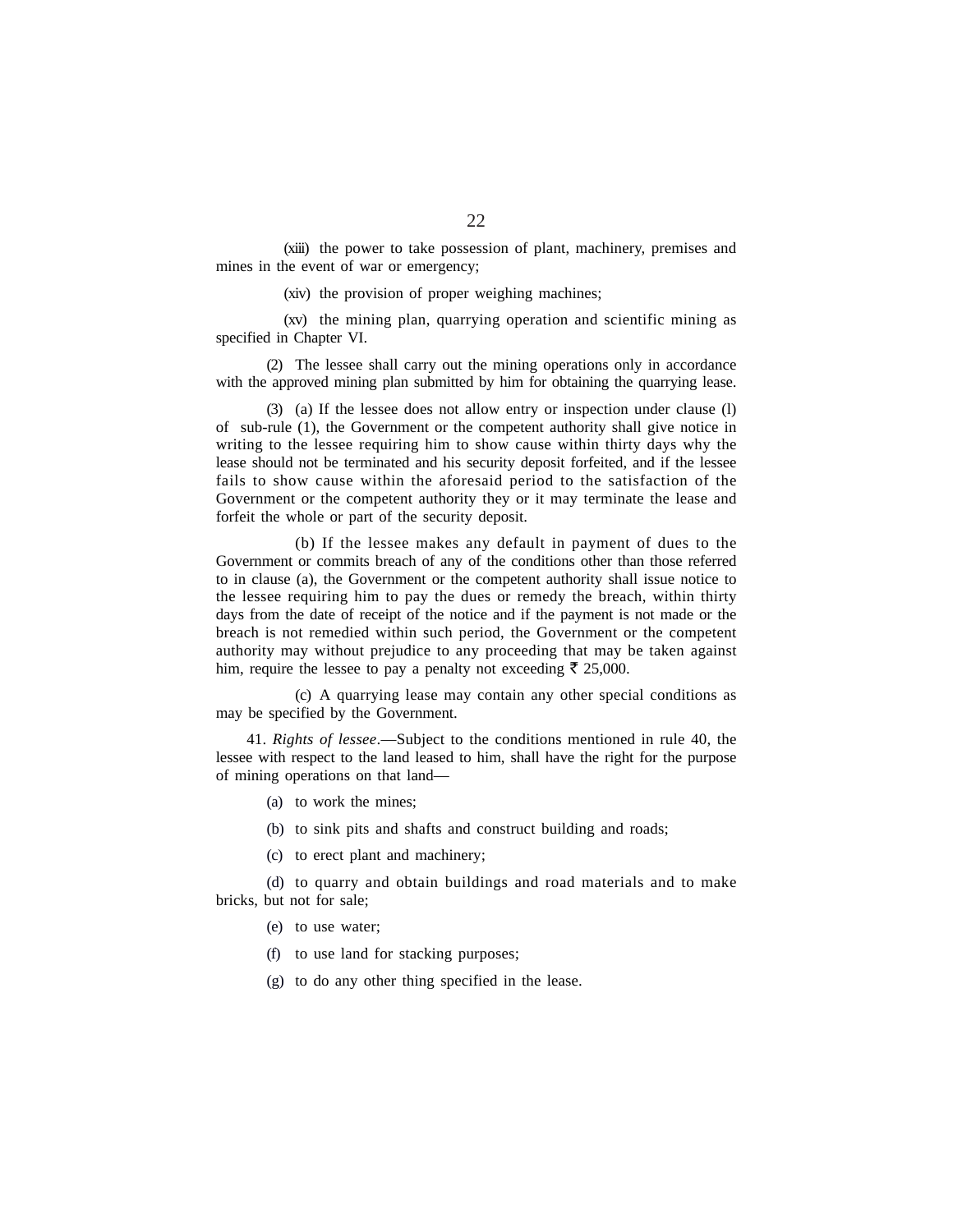42. *Security Deposit*.—(1) An applicant for quarrying lease shall before the deed referred to in rule 43 is executed, deposit as security a sum of ten thousand rupees per hectare for all minor minerals (except dimension stones) only for the due observance of the terms and conditions of the lease.

(2) In the case of dimension stones the security deposit shall be twenty thousand rupees per hectare. The security amount shall be refundable on the expiry of period of lease after deducting penalties, if any;

(3) The security deposit shall be remitted to the credit of the State Government to the remittance head of account as the Government may by special order specify in this regard;

(4) The security deposit stipulated in this rule is in addition to the financial guarantee mentioned in rule 62.

43. *Lease to be executed within six months.*—(1) Where a quarrying lease is granted, a lease deed in Form H shall be executed within six months of approval of mining plan or within such further period as the Government or the competent authority may allow in this behalf, and if no such lease deed is executed within the said period due to any default on the part of the applicant, the Government or the competent authority may revoke the order granting the lease, and in that event the application fee shall be forfeited to the Government.

(2) The date of commencement of the period for which a quarrying lease is granted shall be the date on which the deed is executed under sub-rule (1) and the quarrying shall be started only after registration of quarrying lease deed under rule 44.

44. *Registration of quarrying leases*.—All quarrying leases granted under this chapter shall be registered in accordance with the provisions of the Indian Registration Act, 1908 (Central Act 16 of 1908).

*45. Transfer of quarrying lease.—*(1) The lessee shall not transfer the quarrying lease to any other person without obtaining previous sanction of the Government or competent authority.

(2) The lessee shall apply to the competent authority for transfer of lease, along with a fee of ten thousand rupees.

(3) The transfer deed shall be executed in Form E within three months of the date of sanction of transfer.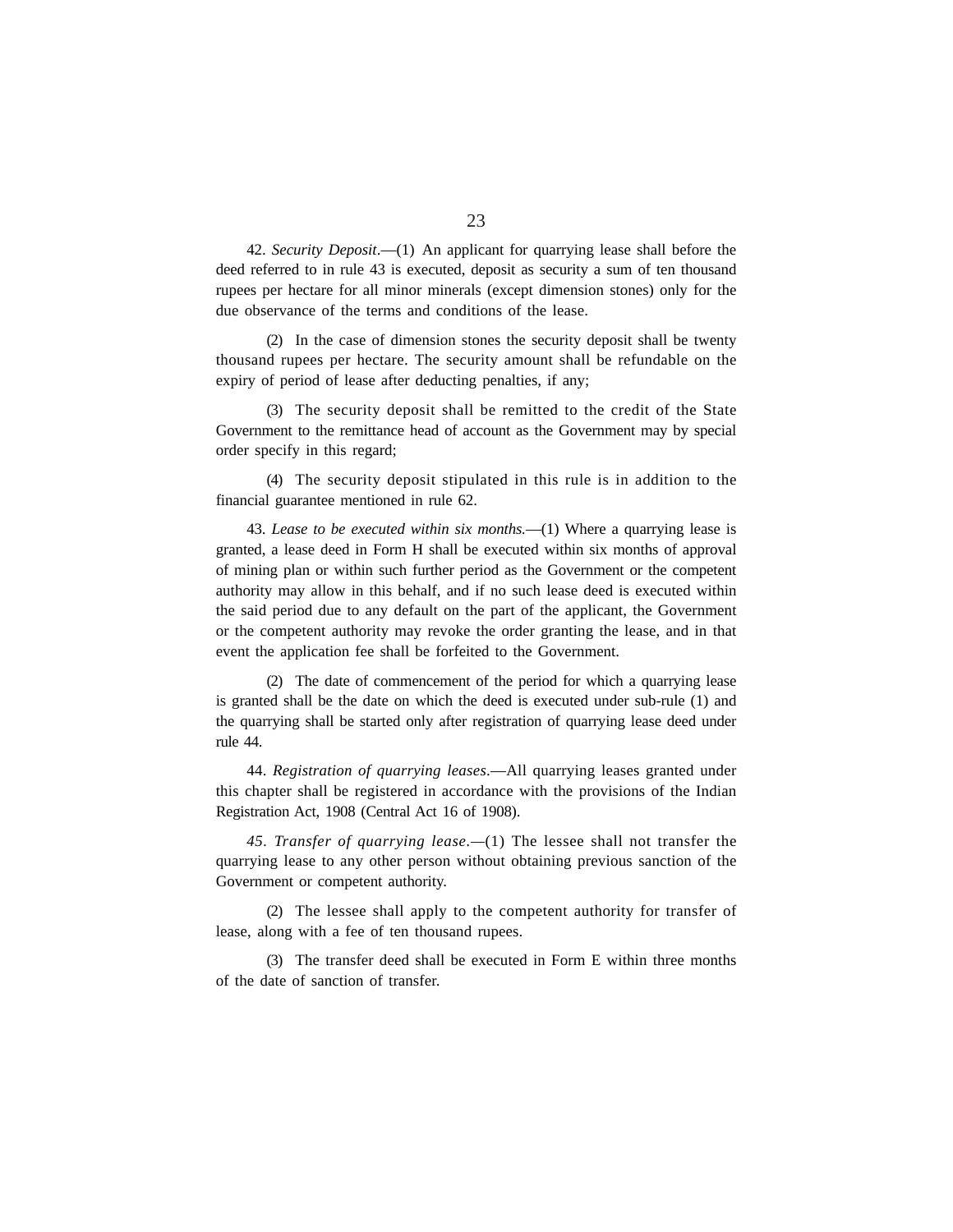46. *Responsibility for implementing the labour laws.—*The lessee shall be responsible for implementing the provisions of the various labour laws applicable, from time to time, to the quarry:

Provided that where the lease or any right, title or interest therein has been assigned, sublet or transferred as provided in rule 45, then the person in whose favour such assignment, sub-lease or transfer has been made shall be responsible for implementing the provisions of the various labour laws applicable, from time to time, to the quarry.

47. *Rights to determine the lease*.—The lessee may terminate the lease at any time by giving not less than six months' notice in writing to the Government or the competent authority after paying all outstanding dues to the State Government.

48. *Register of quarrying lease*.—(1) A register of applications for quarrying leases shall be maintained by the competent authority in Form I.

(2) A register of quarrying lease shall be maintained by the competent authority in Form J.

49. *Movement permits and its register*.—The lessee shall be granted movement permit in Form R of these rules for removal of minor minerals from the area under the quarrying lease on payment of royalty. Details regarding the issue of movement permit shall be entered in the register kept for the purpose. On getting movement permit the lessee shall obtain mineral transit passes under the Kerala Minerals (Prevention of Illegal Mining, Storage and Transportation) Rules, 2015 for removal of minerals from the area of lease:

Provided that in cases where statutory licences from authorities other than the competent authority under these rules are required for working of a quarry, the lessee shall produce such statutory licences for obtaining movement permit under these rules and mineral transit passes under the Kerala Minerals (Prevention of Illegal Mining, Storage and Transportation) Rules, 2015.

50. *Cancellation of quarrying lease*.—If the Government or competent authority under these rules has reason to believe that the lease granted is in contravention of provisions of any other law or the lessee has violated any of the conditions subject to which the lease is granted, the Government or the competent authority may, after giving the lessee an opportunity of being heard, direct him not to undertake any quarrying operations in the area of the lease and may cancel the lease and in such cases the quarried materials lying on the land from which they are extracted shall become the absolute property of the Government. In such an event, all the royalties and rents paid in advance or part thereof that may stand to the credit of the lessee shall also be forfeited to Government: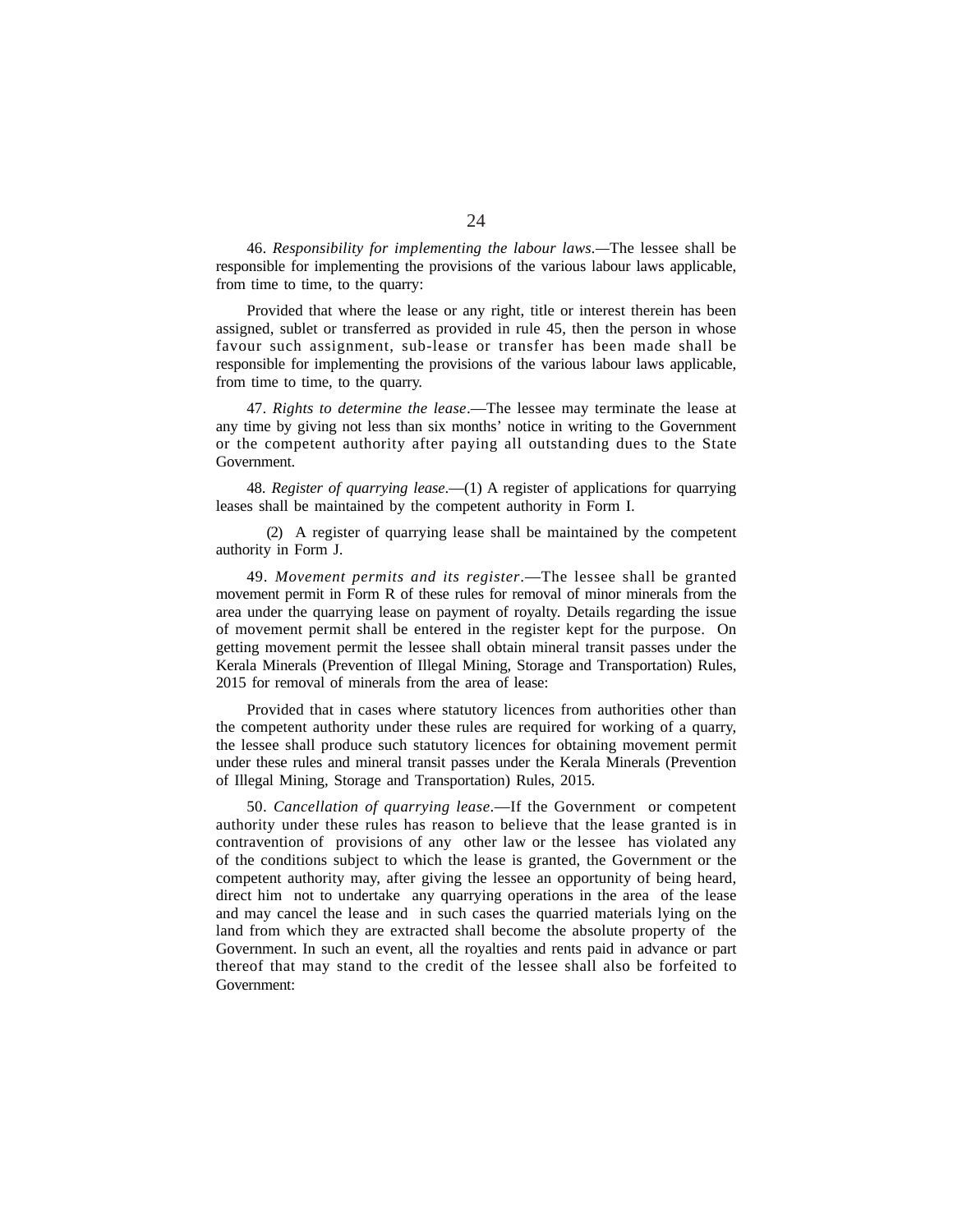Provided that where the competent authority is of the opinion that it is expedient in the interest of regulation of quarries and mineral development, preservation of natural environment, control of floods, prevention of pollution or to avoid danger to public health or communications or to ensure safety of buildings, monuments or other structures or for such other purposes, as the competent authority may deem fit, he may, by an order terminate the quarrying lease with respect to the area or any part thereof covered by such lease.

51. *Refusal for renewal of quarrying lease*.—Where an applicant for renewal of quarrying lease is convicted for illegal quarrying, and there are no interim orders of any court of law suspending the operation of the order of such conviction in appeals pending against such conviction in any court of law, the Government or the competent authority may, after giving such applicant an opportunity of being heard and for reasons to be recorded in writing and communicated to the applicant, refuse to renew such quarrying lease.

52. *Pending application for quarrying lease.***—**Applications for the grant or renewal of the quarrying leases pending at the commencement of these rules shall be disposed of in accordance with the provisions of these rules.

#### CHAPTER VI

#### MINING PLAN

53. *Mining Plan as a pre-requisite for the grant of quarrying permit or quarrying lease.*—Except as provided for in the provisio to sub-rule (1) of rule 9, no quarrying permit or lease shall be granted by the Government or the competent authority unless there is a Mining Plan duly approved by the competent authority.

54. *Mining Plan to be prepared by a Recognised Qualified Person.*—(1) No mining plan shall be approved unless it is prepared by a qualified person recognized in this behalf by the Government or the Director of Mining and Geology or by any recognised person under rule 22B of the Mineral Concession Rules, 1960*.*

#### 33/513/2015/S-9.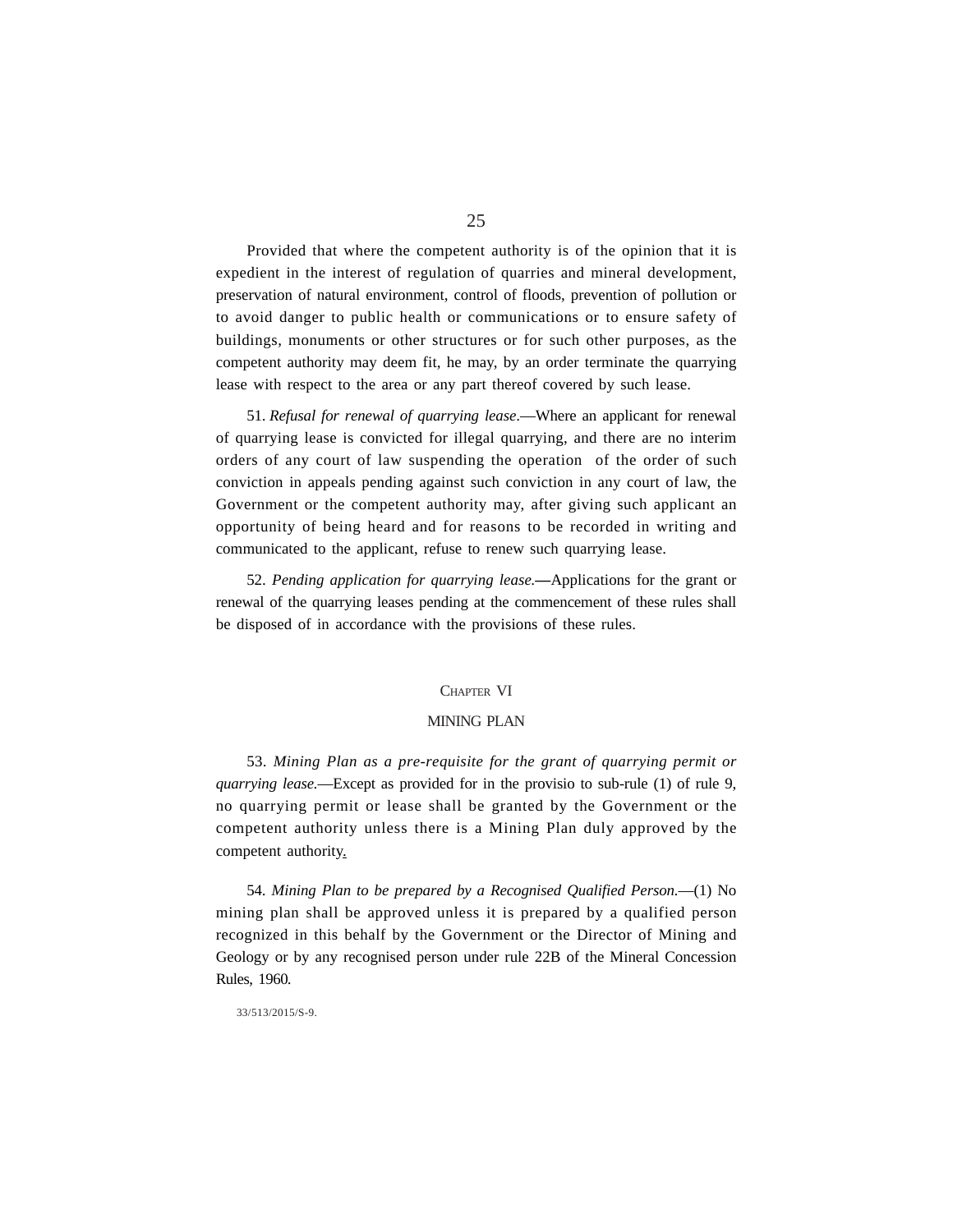(2) No person shall be recognised by the Government or the Director of Mining and Geology for preparation of mining plan unless he is below 70 years of age and holds,—

(i) a degree in Mining Engineering or a post-graduate degree in Geology granted by a University or any institutions recognised by the University Grants Commission established under section 4 of the University Grants Commission Act, 1956 (Central Act 3 of 1956) or any equivalent qualification granted by any University or institution outside India; and

(ii) professional experience of five years of working in a supervisory capacity in mining operations or mineral administration after obtaining degree:

Provided that a person recognised to prepare a mining plan may also carryout modifications of an existing mining plan.

(3) Any person possessing the qualifications and experience specified in sub-rule (2) may apply in Form P along with a nonrefundable fee of ten thousand rupees for recognition to the Director, Mining and Geology (hereinafter referred to as Director).

(4) The Director, after making such enquiry as he deems fit, may grant or refuse to grant recognition. Where recognition is refused, the authority shall record reasons of refusal in writing and communicate the same to the applicant.

(5) A certificate of recognition as recognized qualified person shall be issued in Form Q.

55. *Submission of mining plan and its approval*.—On receipt of the application for grant of quarrying permit or lease for undertaking quarrying operations the competent authority shall take decision regarding the precise area to be granted for the said purpose and communicate such decision to the applicant and on receipt of such communication, the applicant shall submit a mining plan for the approval and the said mining plan shall include,—

(i) (a) plan of the precise area showing the nature and extent of the mineral deposit clearly showing the spot or spots where the excavation is to be done in the first five year in the case of quarrying lease; or for the entire period in the case of quarrying permit.

(b) a detailed cross-section and detailed plan of spots of excavation;

(c) a tentative scheme of quarrying for the second five year period of the quarrying lease;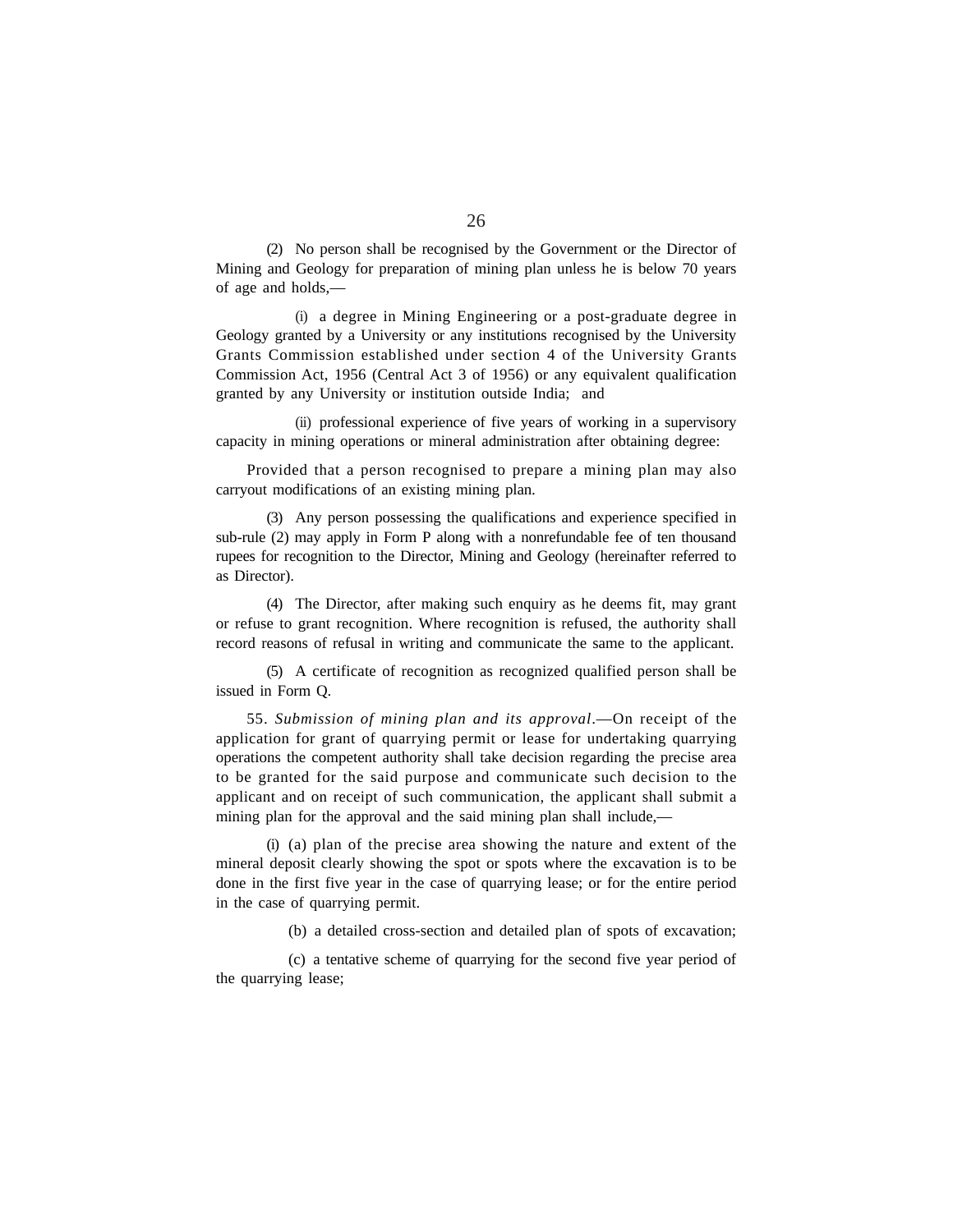(ii) the geological and lithological details of the precise area including mineral reserves;

(iii) the extent of manual quarrying or quarrying by the use of machinery and mechanical devices on the precise area;

(iv) a plan of the precise area, showing natural water course, limits of reserved and other forest areas and density of trees, if any, assessment of impact of quarrying activity on forest, land surface and environment including air and water pollution, details of scheme for restoration of the area by afforestation, reclamation of land, use of pollution control devices and of such other measures as may be directed by the Government or competent authority from time to time;

(v) annual programme and plan for excavation of the precise area, from year to year, in the case of quarrying permit, or from year to year for five years, in the case of quarrying lease;

(vi) any other matter which the Government or the competent authority may require the applicant to provide in the mining plan.

56. *Modification of mining plan*.—(1) The competent authority may require the lessee to make such modifications in the mining plan submitted by him or impose such conditions by an order in writing if such modifications or imposition of conditions are considered necessary in the light of the experience of operation of mining plan or in view of the change in the technological development;

(2) A lessee desirous of seeking modifications in the approved mining plan as are considered expedient, in the interest of safe and scientific mining, conservation of minor minerals or for the protection of environment, shall apply to the competent authority for modification of the mining plan setting forth the intended modifications and explaining the reasons for the same;

(3) The competent authority may approve the modifications under sub-rule (2) or approve such alterations as it may consider expedient.

57. *Quarry Closure Plan.*—Every quarry shall have quarry closure plan which shall be of two types:—

(i) Progressive closure plan; and

(ii) Final closure plan.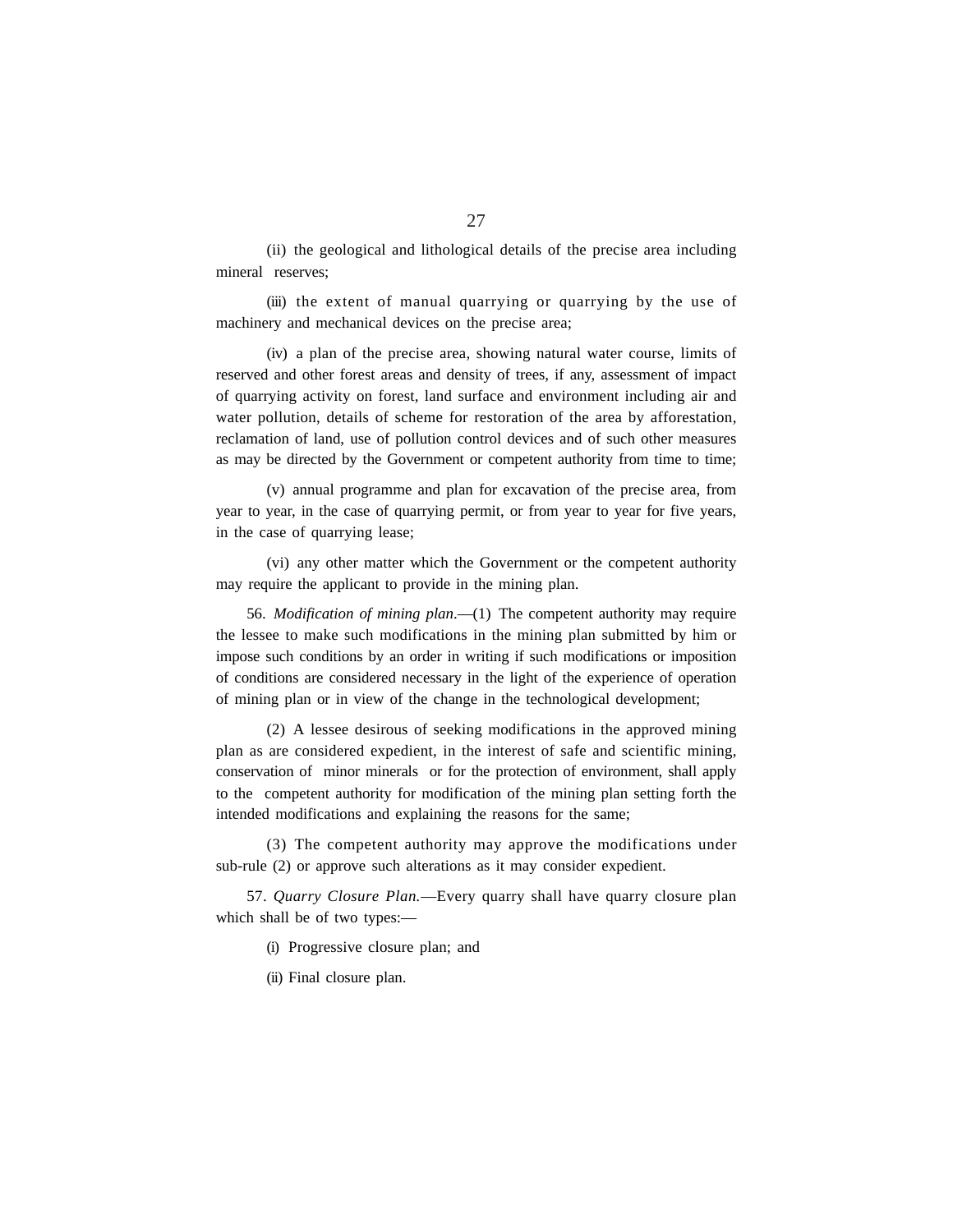58. *Submission of Progressive Quarry Closure Plan*.—(1) The owner or agent or manager or mining engineer shall, in case of fresh grant or renewal of quarrying lease, submit a progressive quarry closure plan as a component of mining plan to the competent authority;

(2) The owner or agent or manager or mining engineer shall, in case of existing quarrying lease, submit a progressive quarry closure plan as a component of mining plan to the competent authority for approval within a period of one year from the date of commencement of these rules;

(3) The owner or agent or manager or mining engineer shall review the progressive quarry closure plan every five years from the date of its approval in case of existing quarry or from the date of opening of the quarry in case of fresh grant or from the date of renewal of quarrying lease, as the case may be, and shall submit to the competent authority for its approval;

(4) The competent authority in this behalf shall convey his approval or refusal of the progressive quarry closure plan within ninety days of its receipt;

(5) If approval or refusal of the progressive quarry closure plan is not conveyed to the owner or agent or manager or mining engineer of the quarry within the period as specified in sub-rule (4), the progressive mine closure plan shall be deemed to have been provisionally approved, and such approval shall be subject to final decision whenever communicated.

59. *Submission of Final Quarry Closure Plan.*—(1) The owner or agent or manager or mining engineer shall submit a final quarry closure plan to the competent authority in this behalf for approval one year prior to the proposed closure of the quarry;

(2) The competent authority in this behalf shall convey his approval or refusal of the final quarry closure plan within ninety days of the date of its receipt to the owner, agent or manager;

(3) If approval or refusal of the final quarry closure plan is not conveyed to the owner, agent or manager of the quarry within the period as specified in sub-rule (2), the final quarry closure plan shall be deemed to have been provisionally approved and such approval shall be subject to final decision whenever communicated.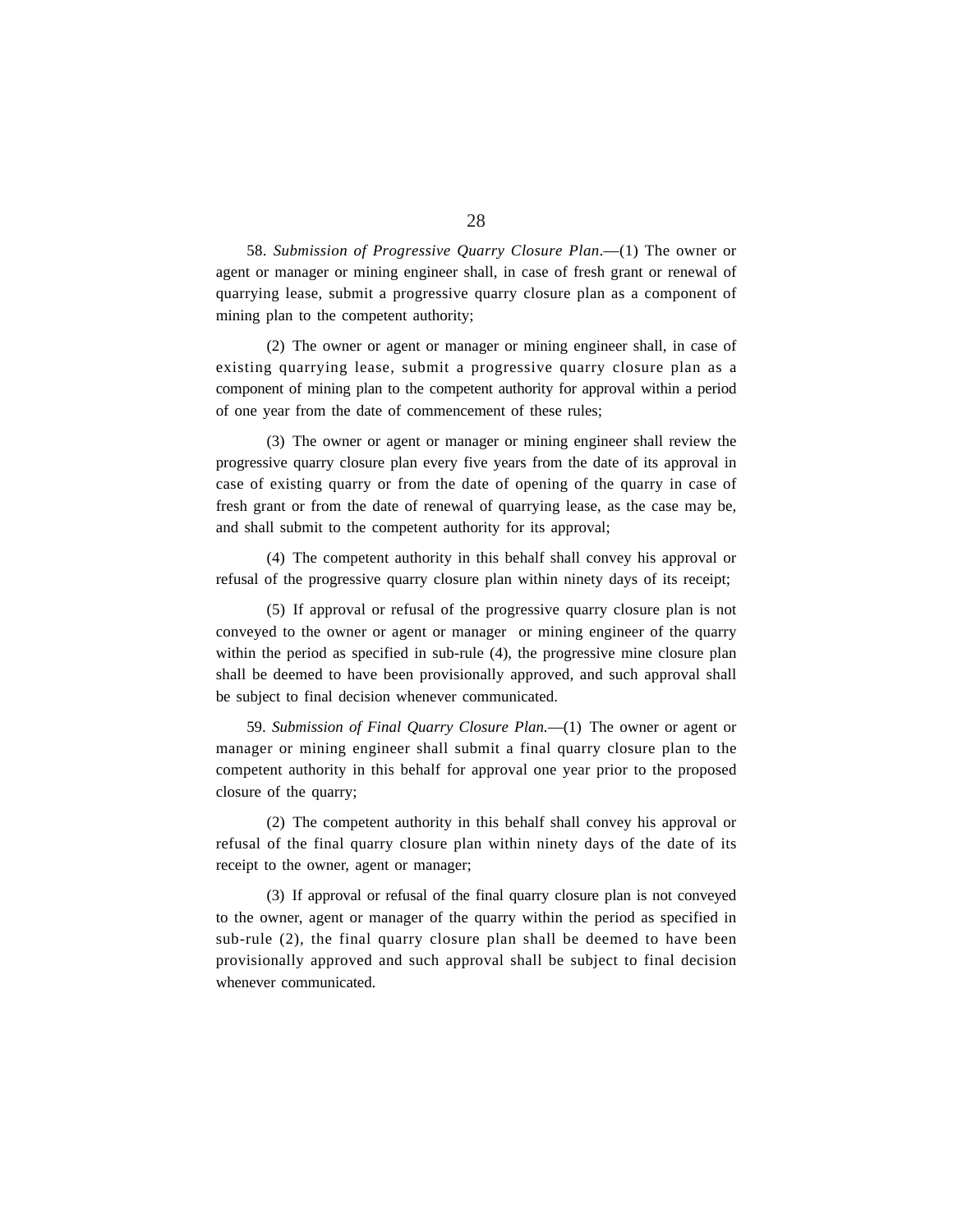60. *The modification of quarry closure plan*.—(1) The holder of a quarrying lease desirous of seeking modifications in the approved quarry closure plan shall apply to the competent authority for approval setting forth the intended modifications and explaining the reasons for such modifications.

(2) The competent authority may approve the modifications as submitted under clause (1) or approve with such alterations as it may consider expedient.

61. *Responsibility of the lessee*.—(1) The owner or agent or manager of a quarry shall have the responsibility to ensure that the protective measures contained in the quarry closure plan have been carried out in accordance with the approved quarry closure plan or with such modifications as approved by the competent authority in this behalf under these rules.

(2) The owner or agent or manager shall submit to the competent authority in this behalf an yearly report before 1st July of every year setting forth the extent of protective works carried out as envisaged in the approved quarry closure plan and if there is any deviation, reasons thereof.

62. *Financial guarantee*.—(1) Every lessee shall furnish a financial guarantee for the purpose of performance of the quarry closure plan. The amount of financial guarantee shall be twenty five thousand rupees per hectare of the lease area put to use for quarrying and allied activities. However, the minimum amount of financial guarantee to be furnished in any of the forms referred to in sub-rule (2) shall be one lakh rupees:

Provided that a lessee shall be required to enhance the amount of financial guarantee with the increase in the area of quarrying and allied activities.

(2) The financial guarantee shall be submitted in one of the following forms to the competent authority in this behalf,—

(a) Letter of Credit from any Scheduled Bank;

(b) performance or surety bond;

(c) any other form of security or any other guarantees acceptable to the competent authority.

(3) The lessee shall submit the financial guarantee to the competent authority in this behalf before executing the quarrying lease deed. In case of an existing quarrying lease, the lessee shall submit the financial guarantee along with the progressive quarry closure plan.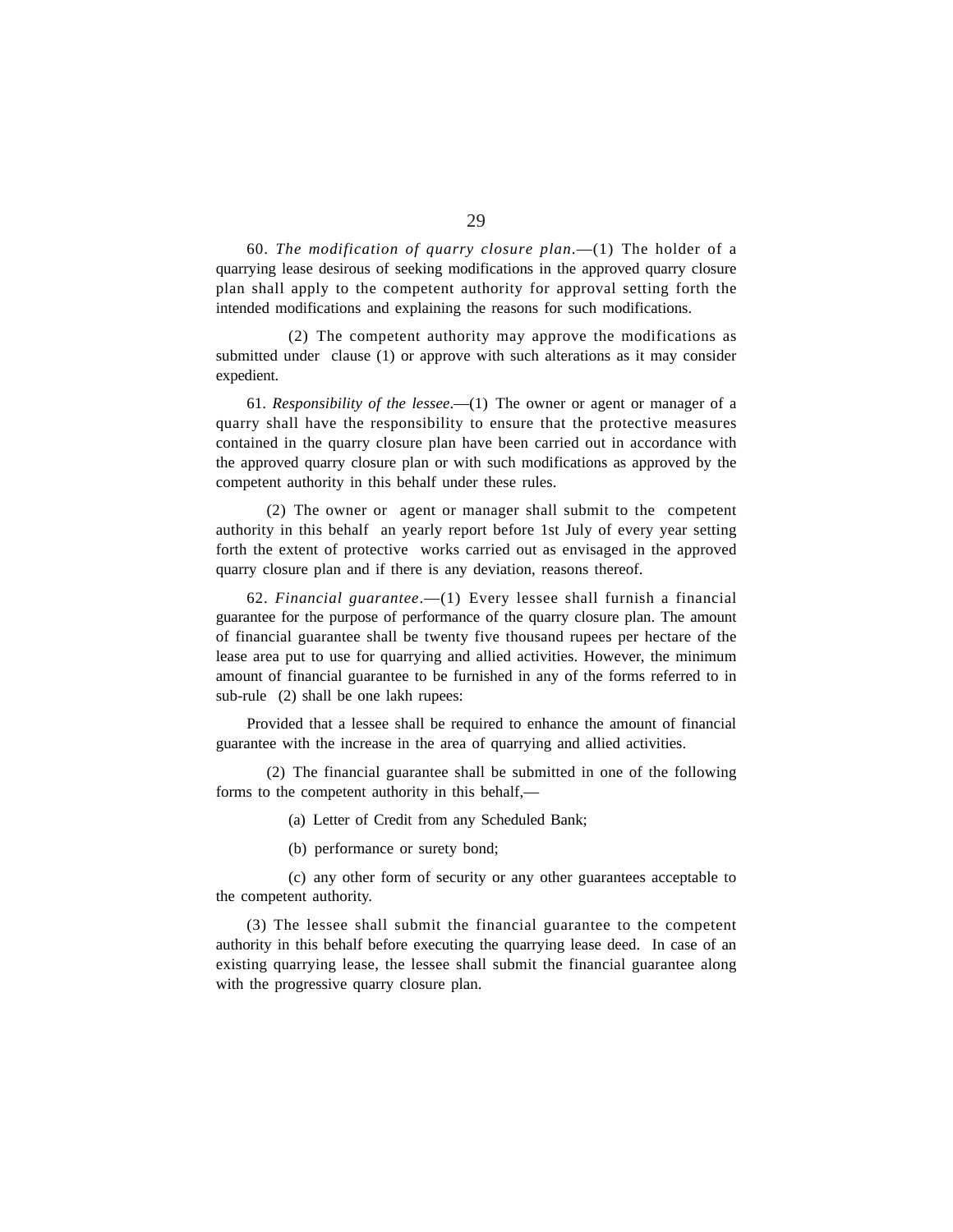(4) Release of financial guarantee shall become effective when the lessee gives notice of the satisfactory compliance of the provisions contained in the quarry closure plan and certified by the competent authority in this behalf.

(5) If the competent authority has reasonable grounds for believing that the protective measures as envisaged in the approved quarry closure plan in respect of which financial guarantee was given, has not been or will not be carried out in accordance with the quarry closure plan, either fully or partially, the competent authority shall give the lessee a written notice of his intention to issue the orders for forfeiting the sum assured at least thirty days prior to the date of the order to be issued.

(6) Within thirty days of the receipt of notice referred to in sub-rule (5), if no satisfactory reply has been received in writing from the lessee, the competent authority shall pass an order for forfeiting the guarantee amount and a copy of such order shall be endorsed to the Government.

63. *Quarry Safety Fund.***—**(1) The District Collector shall constitute a fund called "Quarry Safety Fund" to meet necessary expenses for ensuring safety to the abandoned quarries.

(2) The quarry safety fund shall consist of ten per cent of the amount of royalty or consolidated royalty collected from every quarrying permit holder or lessee under these rules in addition to the amount collected as royalty or consolidated royalty.

(3) The entire amount available towards Quarry Safety Fund shall be kept in the Treasury Savings Bank Account.

64. *Audit of the quarry safety fund.—*(1) The income and expenditure of the quarry safety fund shall be audited by the office of the Local Fund Audit once in every three years.

(2) All the facts relating to the quarry safety fund shall be subjected to examination in audit and along with that the following facts shall be specially taken into account, namely:—

(a) whether the income to the quarry safety fund has been credited properly;

(b) whether the expenditure is in accordance with the authorisation;

(c) whether the records regarding expenditure is complete;

(d) whether the expenditure has been incurred by observing procedure;

(e) whether the income has been properly accounted.

(3) The copy of the audit report shall be submitted to the Government and the District Collector soon after the completion of audit.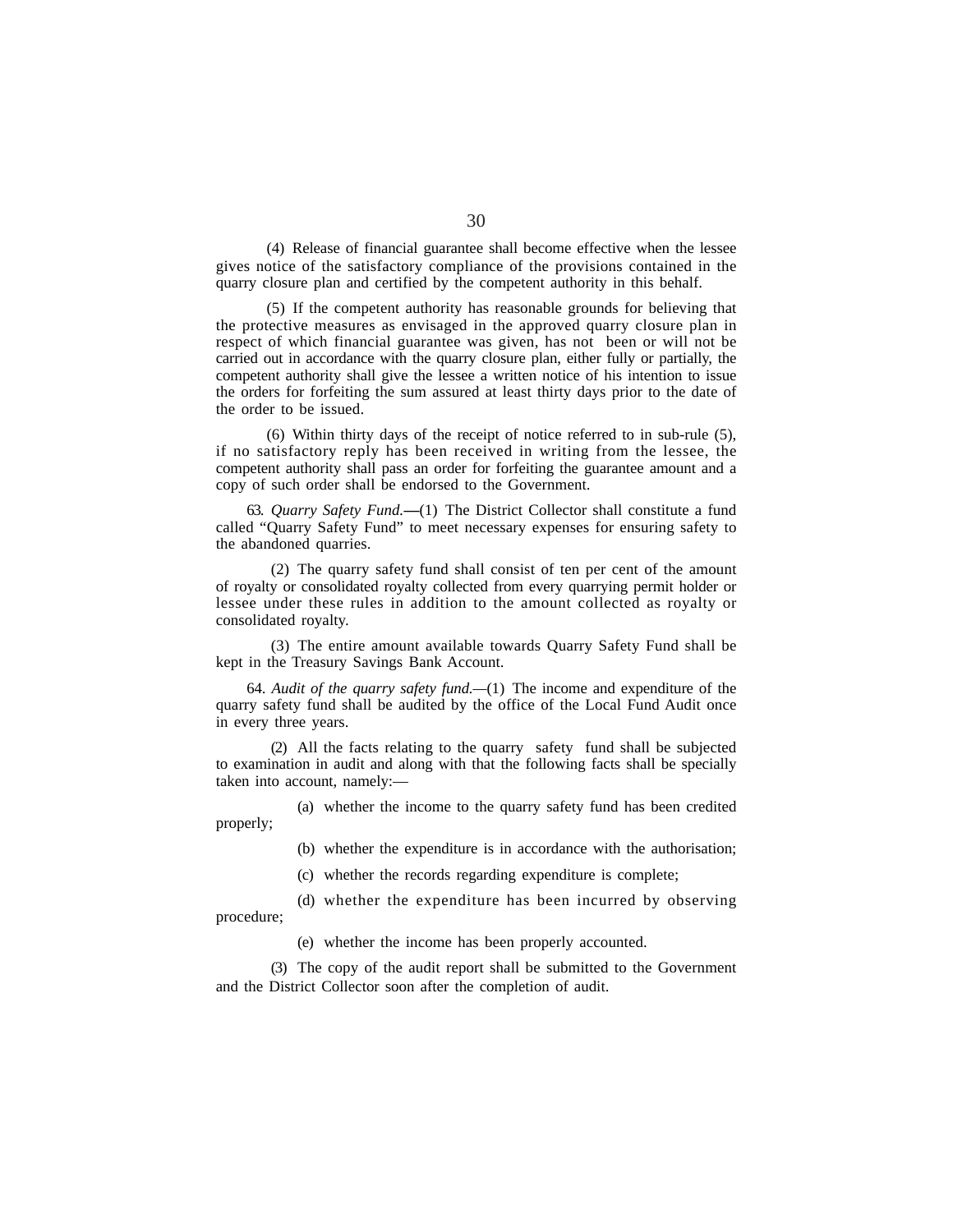65. *Procedure for ensuring safety in abandoned quarries.*—(1) In cases where the backfilling of the mined out area is not completed after the period of quarrying lease of a quarry, the Geologist or Senior Geologist of the District offices of the Department of Mining and Geology shall intimate the matter with all relevant particulars of the quarry to the District Collector and the District Collector with the assistance of the Public Works Department shall make arrangements to fence the quarry properly using concrete/iron pillars and iron ropes so as to avoid entrance to the abandoned pit. The expenditure in this connection will be met by the District Collector from the quarry safety fund. Proper fencing of the abandoned quarry shall be completed soon after the intimation by the Geologist to the District Collector subject to the availability of the fund.

(2) In cases where the pits formed due to mining of minor minerals happens to be dangerous to the public and if so reported by the Local Self Government Institutions or the Geologist or Senior Geologist of the district offices of the Department of Mining and Geology or the Revenue authorities concerned the District Collector shall make arrangements to fence the quarry using concrete or iron pillars and iron ropes so as to avoid entrance to the abandoned quarry pit with the assistance of the Public Works Department by using quarry safety fund subject to its availability.

(3) In the event of non-reclamation of pits formed due to quarrying of ordinary clay and ordinary sand by the quarrying permit holder or occupier of the land for which permit was granted under sub-rule (1) of rule 3 after obtaining financial guarantee, the District Collector concerned may direct the authority who received the financial guarantee to transfer it to the Executive Engineer of the Public Works Department concerned and direct him to take steps for reclamation of pits:

Provided that where the financial guarantee so received happens to be insufficient for the reclamation of such pits, the District Collector concerned may recover the amount so required for the purpose from the person who failed to reclaim the pits or from his legal heirs under the provisions of the Revenue Recovery Act, 1968 (15 of 1968) and transfer it to the Executive Engineer of the Public Works Department concerned and direct him to take steps for their reclamation.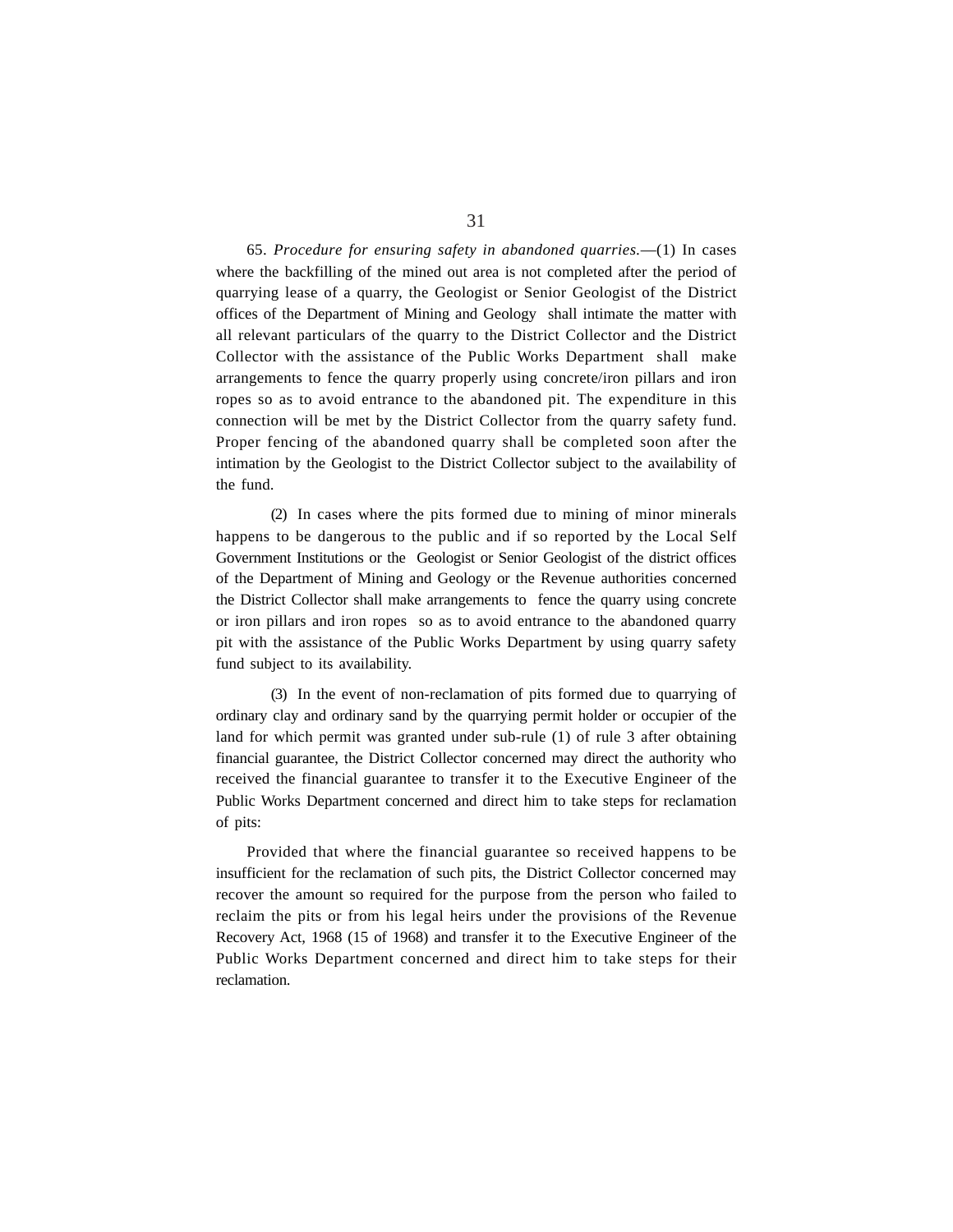66. *Mining plan to be submitted by the existing lessee.*—(1) Where quarrying operations for minor minerals have been undertaken before the commencement of these rules without an approved mining plan, the holder of such lease shall submit a mining plan within a period of one year from the date of commencement of these rules, to the competent authority in this behalf.

(2) If a lessee has not been able to submit the mining plan within the specified time for reasons beyond his control, he may apply for extension of time giving reasons to the competent authority in this behalf.

(3) The competent authority on receiving an application made under sub-rule (2) may, on being satisfied that the reasons given under sub-rule (2) are genuine, extend the period for submission of the mining plan for a period which may not extend beyond one year from the date of commencement of these rules.

(4) The competent authority may approve the mining plan submitted by the lessee under sub-rule (1) or require any modifications to be carried out in the mining plan and the lessee shall carry out such modifications and resubmit the modified mining plan for approval of the competent authority.

(5) The competent authority shall within ninety days from the date of receipt of the mining plan or the modified mining plan convey its approval or disapproval to the applicant and in case of disapproval it shall also convey the reasons for disapproving the said mining plan or the modified mining plan.

(6) If no decision is conveyed within the period stipulated under sub-rule (5) the mining plan or the modified mining plan shall be deemed to have been provisionally approved and such approval shall be subject to the final decision whenever communicated.

(7) The mining plan under sub-rule (1) shall be prepared by a recognised qualified person.

67. *Review of mining plan*.—(1) Every mining plan duly approved under these rules shall be valid for the entire duration of the lease.

(2) The owner, agent, mining engineer or manager of every quarry shall review the mining plan as prescribed under sub-rule (1) and submit a scheme of mining for the next five years of the lease to the competent authority for approval at least one hundred and twenty days before the expiry of the first five year period for which it was approved on the last occasion.

(3) The competent authority shall convey its approval or refusal to the scheme of mining within ninety days of the date of its receipt.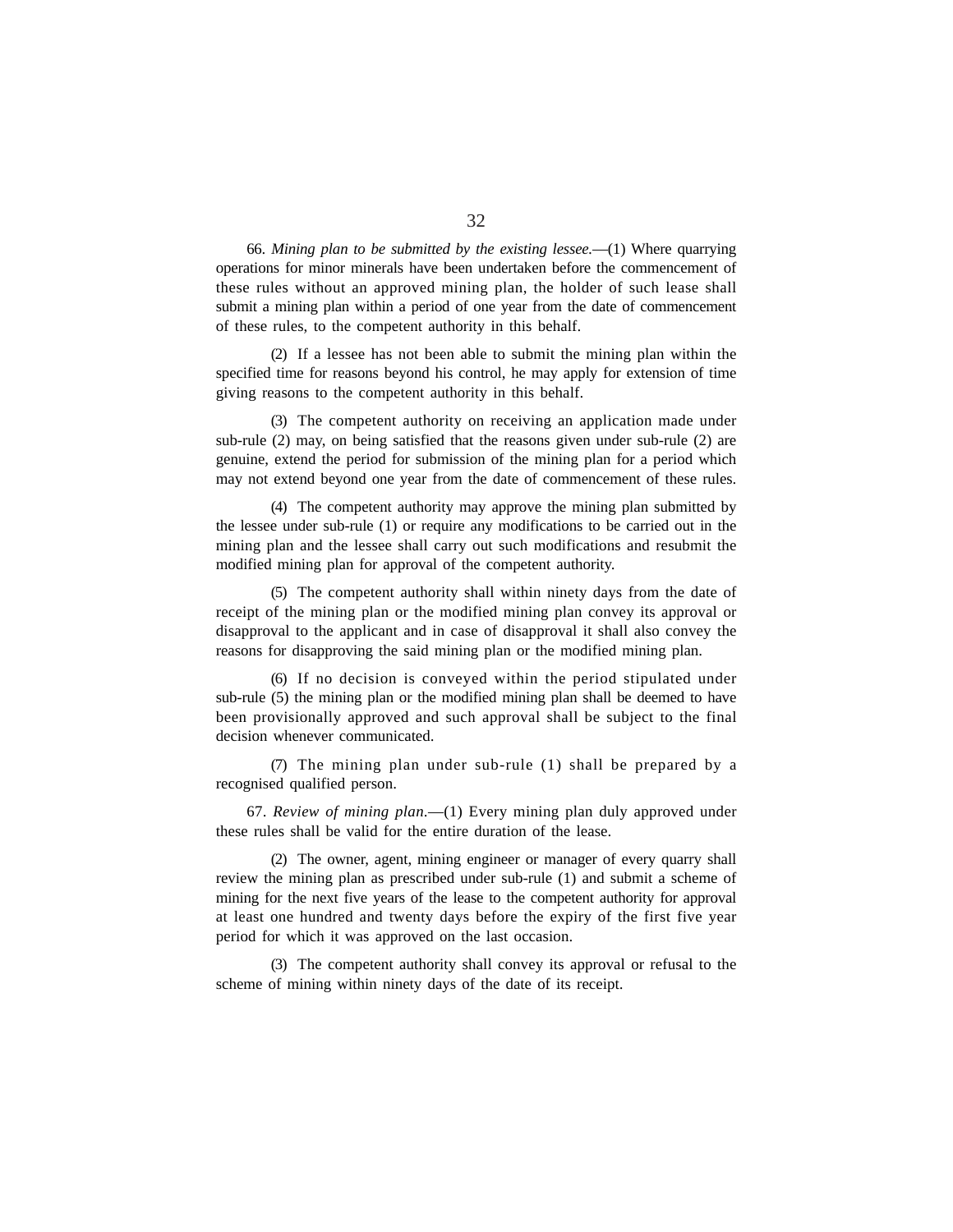(4) If approval or refusal of the scheme of mining is not conveyed to the lessee within the stipulated period, the scheme of mining shall be deemed to have been provisionally approved and such approval shall be subject to final decision whenever communicated.

(5) Every scheme of mining submitted under these rules shall be prepared by a recognized qualified person as stipulated under sub-rule (2) of rule 54.

68. *Quarrying operations to be in accordance with mining plan*.— (1) Every lessee shall carry out quarrying operations in accordance with the approved mining plan with such conditions as may be prescribed under these rules or with such modifications, if any, as permitted under these rules or the mining plan or the scheme approved under these rules, as the case may be.

(2) If the quarrying operations are not carried out in accordance with mining plan as prescribed under these rules, the competent authority may order suspension of all or any of the quarrying operations and permit continuance of only such operations as may be necessary to restore the conditions in the quarry as envisaged under the said mining plan.

69. *System of working*.—(1) System of working in granite quarries in sheet rock shall be performed by formation of benches as per the Metalliferous Mines Regulations, 1961, issued under the Mines Act, 1952 (Central Act 35 of 1952).

(2) Such benches on granite deposits and overburden including weathered rocks shall be formed separately and the benches in overburden shall be kept sufficiently in advance so that their working does not interfere with the working of granite.

70. *Separate stacking of rejects*.—(1) The non-saleable rejects at quarry bottom shall regularly be collected and transported to the surface and the quarry floor kept reasonably clear of debris.

(2) The ground selected for dumping of top soil, overburden, waste material or non-saleable materials shall be kept away from working quarry.

(3) Before starting quarrying operations, conceptual ultimate limits of the quarry shall be determined and dumping ground shall be so selected that dumping is not carried out within the limits of the ultimate size of the quarry except where simultaneous backfilling is proposed.

(4) In the case of working for granite (dimension stones), non-saleable granite pieces suitable for possible use by small scale industries sector shall be properly recovered.

33/513/2015/S-9.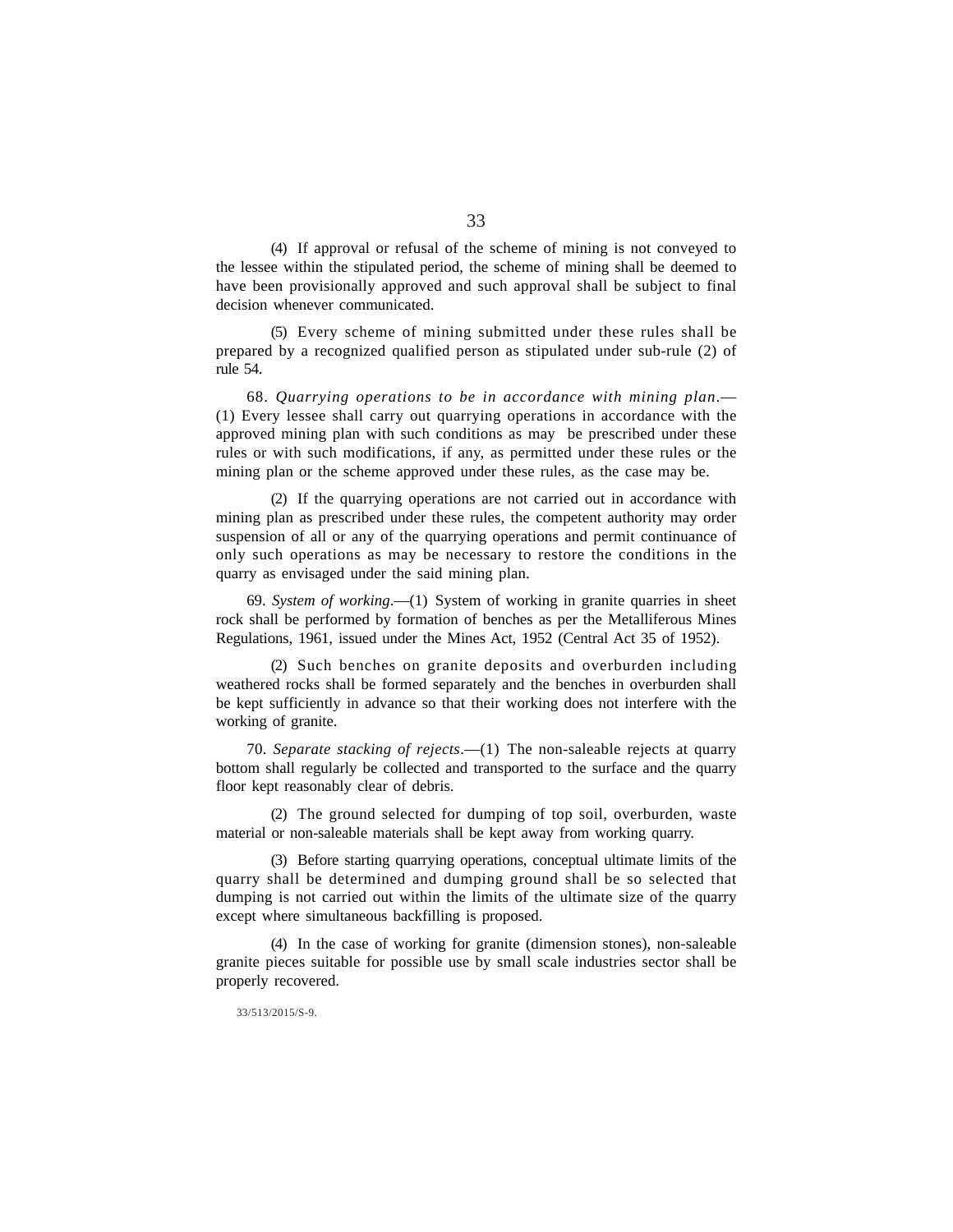71. *Notice for opening of a quarry under a quarrying lease and intimation of existence of a quarry.*—The owner, agent, mining engineer or manager of every quarry under a quarrying lease shall intimate the competent authority, the opening of a quarry so as to reach them within fifteen days of such opening. The notice of intimation shall contain the particulars such as date of opening of mine, letter number and date through which the mining plan was approved, name and address of the lessee, particulars of lease such as date of its execution and period and area, location of the lease area etc.

72. *Abandonment or surrender of quarries by a lessee*.**—**(1) The owner, agent, mining engineer or manager of every quarry under a quarrying lease shall not abandon or surrender it or part of it during the subsistence of the lease except with prior permission in writing of the competent authority.

(2) Notice for abandonment or surrender of a quarry or a part thereof shall be accompanied by plans showing accurately the work done in such quarry upto the date of submission of the notice and such notice shall contain particulars such as name and address of the lessee, particulars of the lease location of quarry, date by which quarrying operations are to be abandoned or quarry to be surrendered, reasons for abandonment/surrender, reserve of the mineral, total production since its opening etc.

(3) Where an abandonment of a quarry or part thereof takes place as a result of the occurrence of a natural calamity beyond the control of the owner, agent, mining engineer or manager of such a quarry or the lease is terminated in compliance of any order or directions issued by any judicial authority or statutory authority established under any law for the time being in force, an intimation shall be sent to the competent authority within a period of seven days of such abandonment or termination and the notice of abandonment as provided in subrule (2) shall be submitted to the competent authority within a period of fifteen days of such abandonment or termination etc.

73. *Notice of temporary discontinuance of work in quarries under a quarrying lease.*—The owner, agent, mining engineer or manager of every quarry under a quarrying lease shall send to the competent authority a notice when the work in such quarry is discontinued for a period exceeding one month so as to reach them within forty days from the date of such temporary discontinuance and such notice shall contain particulars such as name and address of the lessee particulars of the lease location of quarry, date of discontinuance of quarrying operations, reasons for discontinuance etc.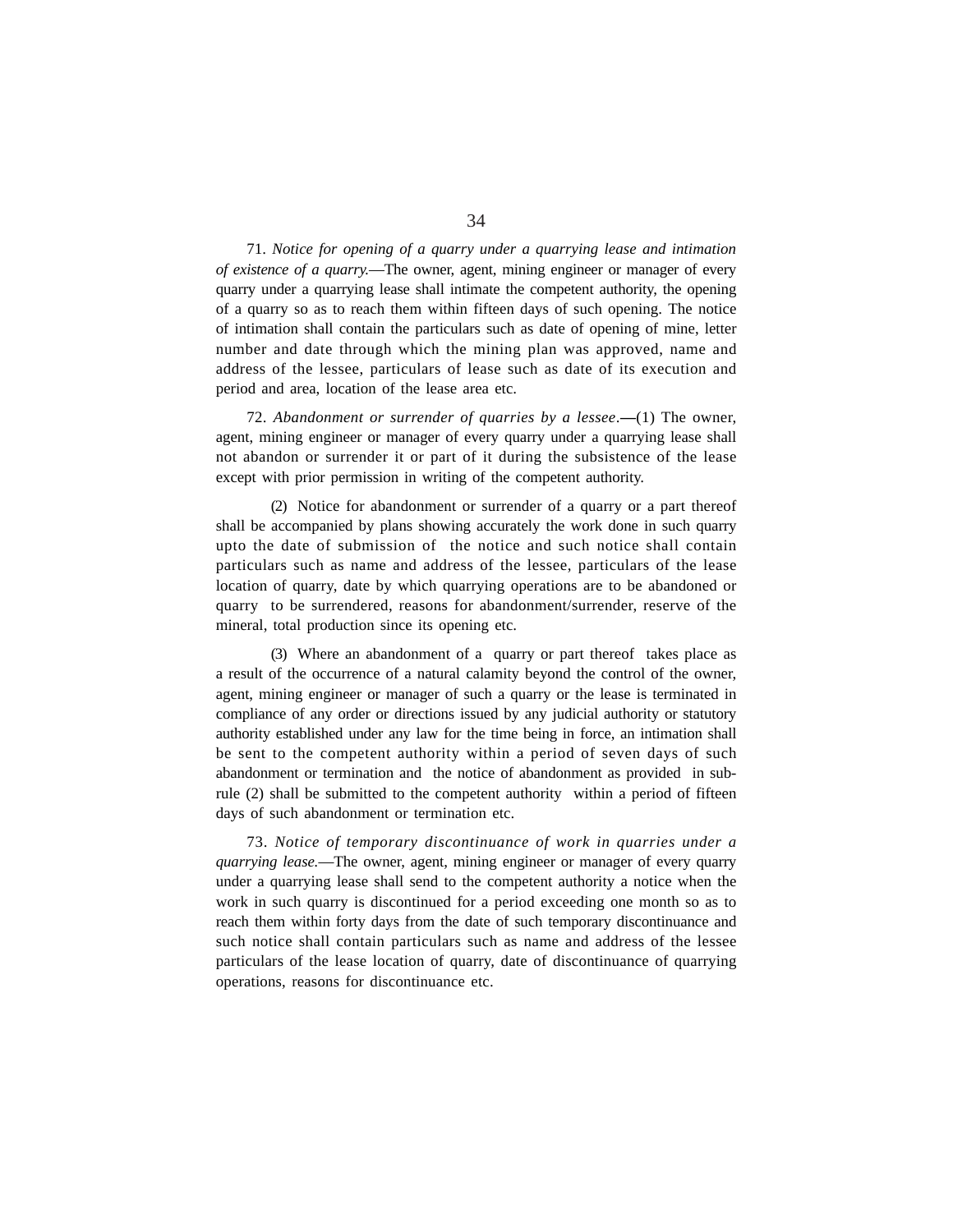74. *Intimation of reopening of a quarry under a quarrying lease*.—The owner, agent, mining engineer or manager of every quarry under a quarrying lease shall send to the competent authority a notice of reopening of such quarry after temporary discontinuance so as to reach them within fifteen days of such reopening under registered post and such notice shall contain particulars such as name and address of the lessee, particulars of the lease particulars of the location of quarry, date on which the quarrying operation was discontinued, date of reopening etc.

75. *Copies of plans and sections to be submitted by the lessee*.—The owner, agent, mining engineer or manager of every quarry under a quarrying lease shall send to the competent authority a copy of the plans and sections maintained under these rules, as and when required by the competent authority.

76. *Preparation of plans.*—(1) All plans, sections and tracings and copies thereof kept at the premises of the quarry under a quarrying lease shall be serially numbered or suitably indexed.

(2) Every plan, section or part thereof prepared under these rules shall carry thereon a certificate for its correctness and shall be signed by the Mining Engineer or a recognised qualified person under rule 22B of the Mineral Concession Rules, 1960, or under these rules with date.

(3) Every copy of a plan and section or part thereof submitted or maintained under these rules shall bear a reference to the original plan or section from which it was copied and shall be certified thereon by the owner/agent/mining engineer.

77. *Scientific mining and protection of environment*.—(1) Every permit holder or lessee under these rules shall take all possible precautions including the following for the protection of environment and control of pollution while conducting quarrying in the area for which permit/lease is granted:—

(a) where top soil exists and is to be excavated for quarrying operations, it should be removed separately;

(b) the top soil so removed shall be utilized for backfilling the worked out quarry;

(c) where top soil cannot be used concurrently, it shall be stored separately for future backfilling;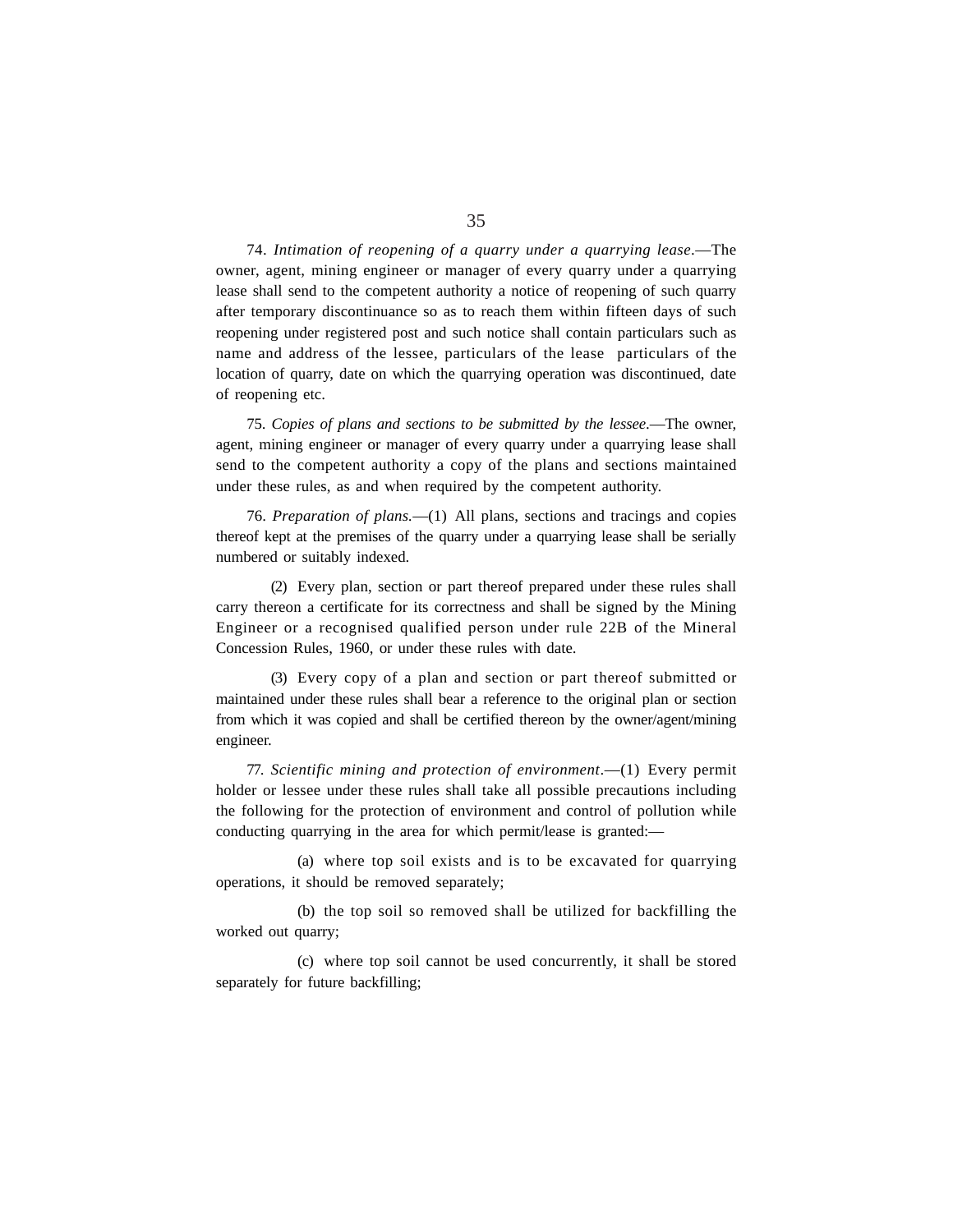(d) the overburden, waste rock and non-saleable minerals generated during quarrying operations shall be stored separately by the lessee in properly formed dumps on grounds earmarked;

(e) such dumps shall be properly secured to prevent the escape of material in harmful quantities which may cause degradation of surrounding land or silting of water courses;

(f) such waste rock or overburden or other rejects shall be backfilled into the worked out quarry where the mineral has been recovered up to the optimum depth. Where the backfilling is not feasible the worked out quarry shall be properly fenced using concrete/iron pillars and iron ropes and in such cases the waste dumps shall be suitably terraced and stabilised by planting vegetation or otherwise;

(g) air pollution due to dust, exhaust emissions or fumes during quarrying operations and related activities shall be controlled by the lessee and kept within permissible limits specified under the environmental laws for the time being in force;

(h) all possible precautions shall be taken to prevent or reduce to a minimum the discharge of toxic and objectionable liquid effluents from quarry, workshop or processing plant into surface of ground water bodies and usable lands. These effluents shall conform to the standards laid down in this regard;

(i) noise arising out of quarrying and processing operations shall be abated or controlled by the lessee at the source so as to keep it within the permissible limit;

(j) the standards and permissible limits of all pollutants, toxins and noise shall be those notified by the authorities concerned under the provisions of the relevant statutes from time to time;

(k) quarrying operations shall be carried out in such a manner as to cause least damage to the flora of the area held under the lease or permit or the nearby area and take immediate steps to plant, to the extent possible other flora where they are destroyed by quarrying operation.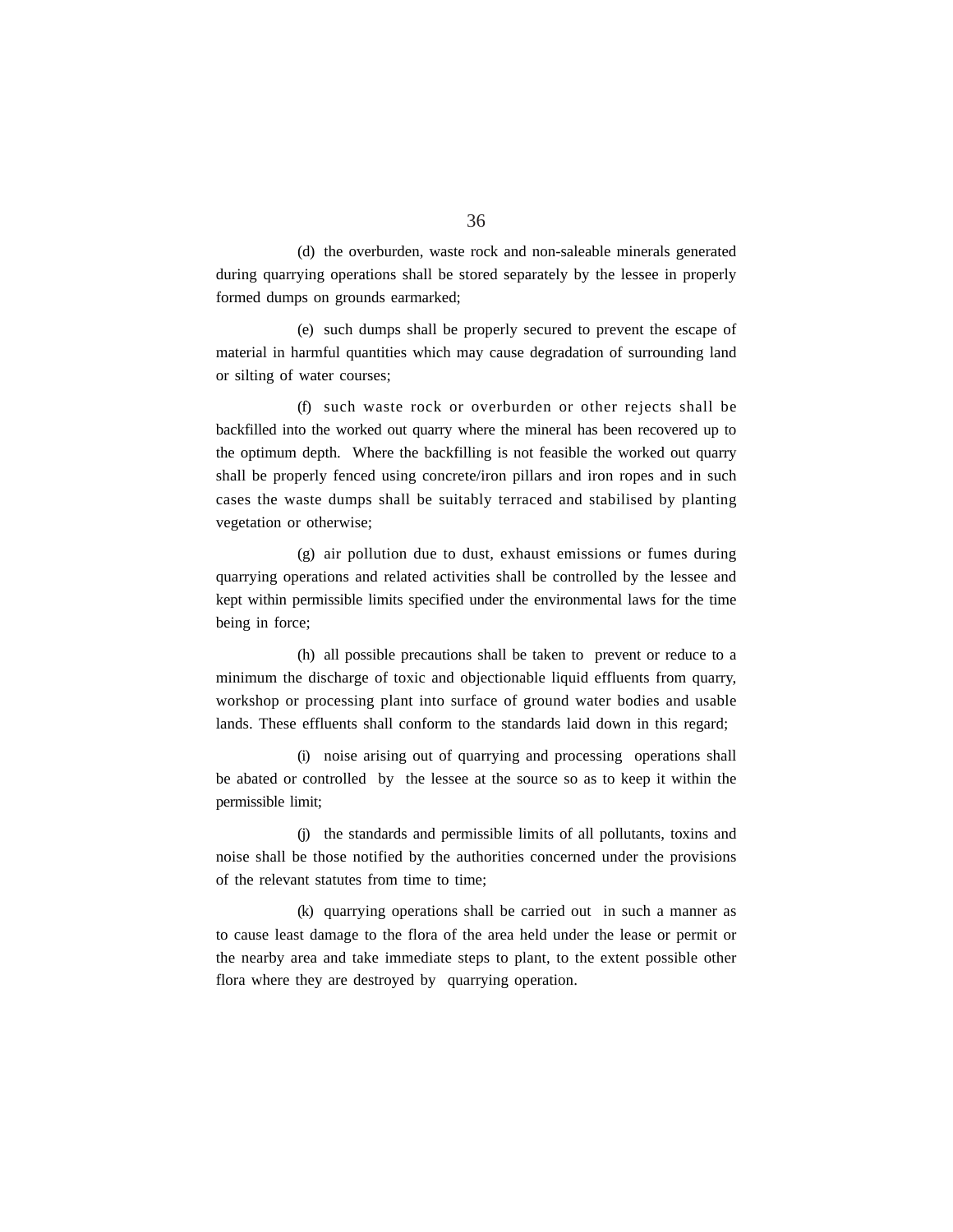### CHAPTER VII

# PROCEDURE FOR OBTAINING QUARRYING LEASE IN RESPECT OF LAND IN WHICH THE MINERAL RIGHT VESTS IN A PERSON OTHER THAN STATE GOVERNMENT

78. *Applicability of this chapter*.—The provisions of this chapter shall apply to the grant of quarrying leases in respect of lands in which the mineral right vests exclusively in a person other than the State Government.

79. *Grant of quarrying permit and restrictions thereto*.—On an application made to him in Form B, a private person in whom is vested the mineral right in the lands owned by him may grant a quarrying lease to any person subject to the restrictions specified below:—

(i) No quarrying lease shall be granted to any person unless he produces along with his application in Form B an income tax clearance certificate from the Income Tax Officer.

(ii) No quarrying lease shall be granted to any person who is not an Indian National:

Provided that a quarrying lease may be granted to a person who is not an Indian National with the previous permission of the Government. The Government shall obtain the approval of the Central Government before granting permission.

80. *Conditions of quarrying lease*.—Every quarrying lease shall be granted subject to the following conditions, namely:—

(i) the provisions of clauses (b) to (o) of sub-rule  $(1)$  of rule 40 relating to conditions of quarrying lease shall apply to such leases with the modification that in clauses (c) and (d) for the words "Government", the word "lessor" shall be substituted and in clause (o), the words "to the competent authority" shall be omitted.

(ii) the provisions of rule 35 shall apply to such leases;

(iii) the lease may contain such other conditions not being inconsistent with the provisions of the Act and these rules, as may be agreed upon between the parties;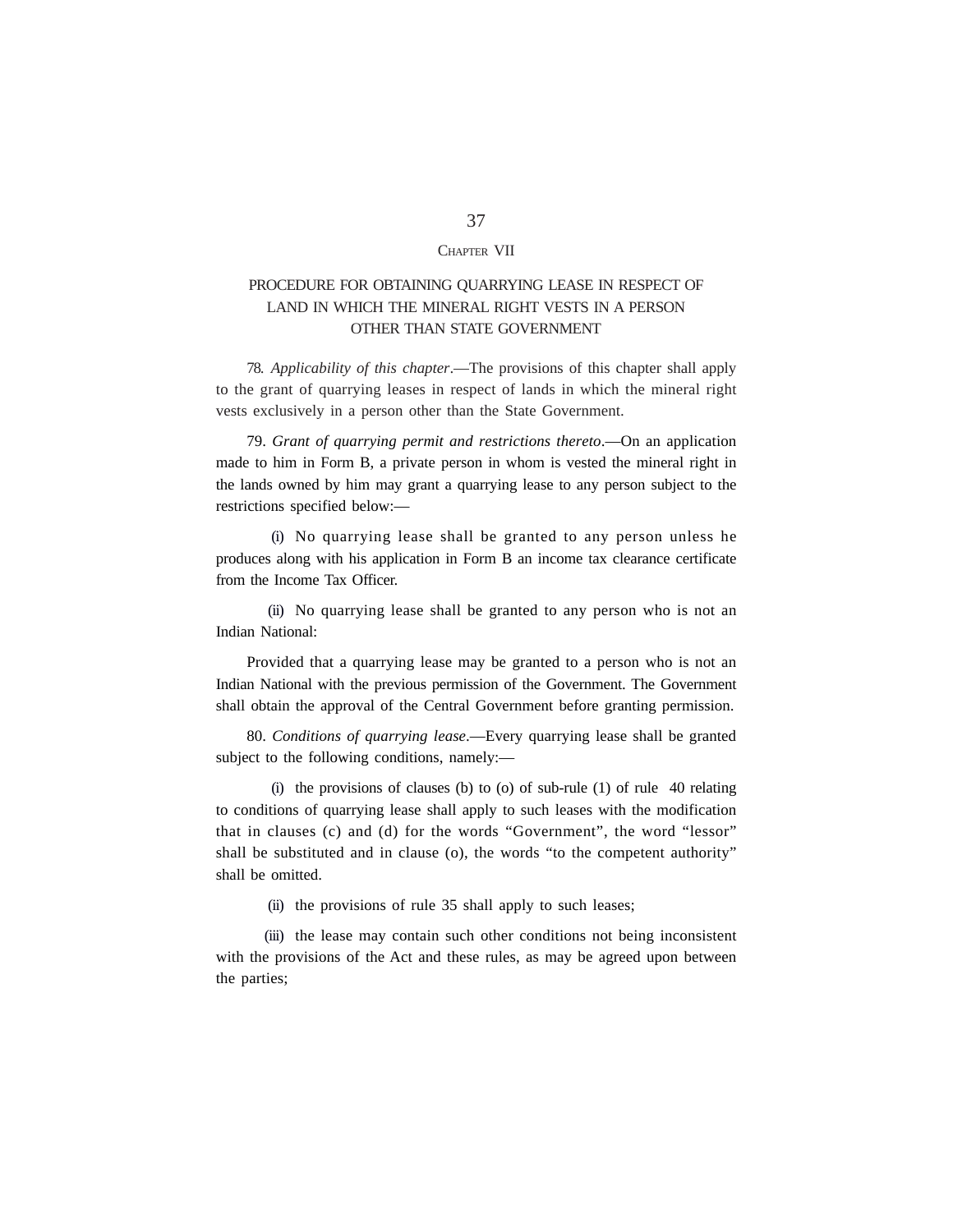(iv) if the lessee makes any default in payment of royalty or commits a breach of any of the conditions of the lease, the lessor shall give notice to the lessee requiring him to pay the royalty or remedy the breach, as the case may be, within thirty days from the date of the receipt of the notice and if the royalty is not paid or the breach is not remedied within such period, the lessor may, without prejudice to any proceeding that may be taken against the lessee terminate the lease;

(v) the lessee may terminate the lease at any time by giving not less than three months' notice in writing to the lessor.

81. *Registration of quarrying lease*.**—**All quarrying leases granted under this chapter shall be registered in accordance with the provisions of the Indian Registration Act, 1908 (Central Act 16 of 1908).

82. *Submission of copy of registered quarrying lease order by the lessor.*— Every lessor granting a quarrying lease shall, within one month of the grant of the lease, submit to the Government or the competent authority a copy of the lease order.

83. *Submission of copy of the lease deed.***—**The lessee obtaining a quarrying lease, shall, within one month of the date of registration of the lease deed, submit to the Government or the competent authority a registered copy of the lease deed.

84. *Transfer of assignment.***—**No quarrying lease shall be transferred to a person unless he is an Indian National and holds an Income Tax clearance certificate from the Income Tax officer concerned.

85. *Communication of transfer of assignment*.—Every transferee or assignee of a quarrying lease shall within thirty days of such transfer on assignment inform the Government or the competent authority of the transfer or assignment and submit to the Government or the competent authority one registered copy of the agreement entered into in that regard.

86. *Prohibition of working of quarries.***—**If the Government or the competent authority has reason to believe that the grant or transfer of quarrying lease is in contravention of any of the provisions contained in this chapter, the Government or the competent authority may, after giving the parties an opportunity to represent their views within a specified period, direct the parties concerned not to undertake any quarrying operations in the area to which the lease relates.

87. *Returns and statements.*—The holder of a quarrying lease shall furnish to the Government or the competent authority such information and statements within such period as may be required by them on it, as the case may be.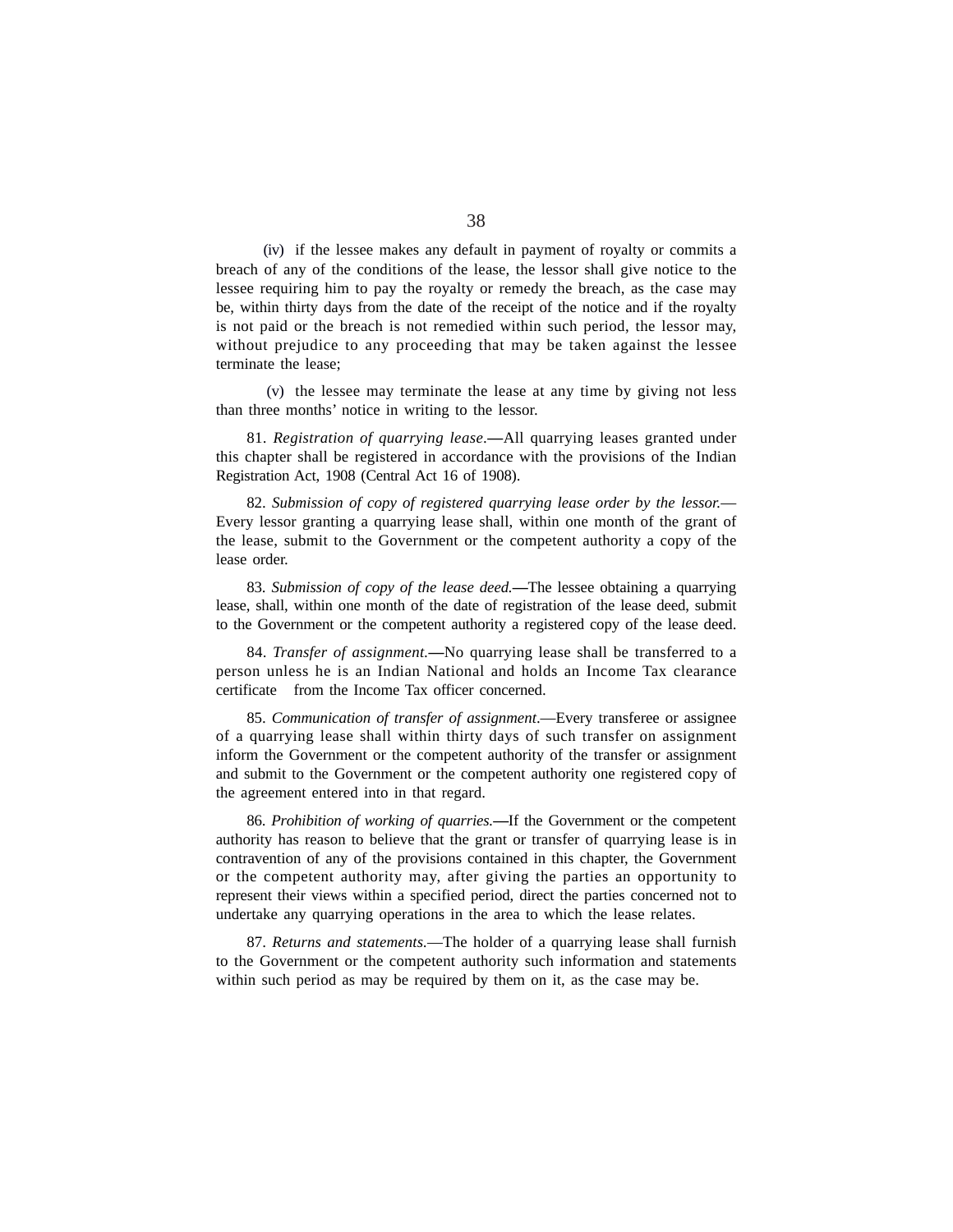### CHAPTER VIII

### GRANT OF QUARRYING LEASE IN RESPECT OF LANDS IN WHICH THE MINERAL RIGHT VESTS PARTLY IN GOVERNMENT AND PARTLY IN PRIVATE PERSONS

88. *Chapter V to apply to quarrying leases in respect of mineral right which vests partly in Government and partly in private persons.*—The provisions contained in Chapter V shall apply in relation to the grant of quarrying leases in respect of mineral right which vests partly in the Government and partly in a private person, as they apply in relation to the grant of quarrying lease in respect of mineral right which vests exclusively in the Government:

Provided that the dead rent and royalty payable in respect of lands in which mineral right partly vests in the Government and partly in a private person shall be shared by the Government and by the private person in proportion to the shares they have in the minor minerals. If the applicant or the land owner is not able to produce valid documents to prove the land owner's share in the mineral rights, the quarrying lease shall be granted treating the mineral as belonging exclusively to the Government:

Provided further that the land owner shall be given a registered notice to this effect and granted a period of three months or any extension of period as the Government or the competent authority may grant, to produce such documents. In such an event, the Government or the competent authority shall waive the condition in rule 42 and allow sufficient time for the execution of the lease deed.

### CHAPTER IX

### CONSOLIDATED ROYALTY

89. *Registration for a metal crusher unit and payment of consolidated royalty.*—(1) A holder of a quarrying lease for extraction of granite (building stones) who possesses metal crusher units for production of granite aggregates may opt for their registration under these rules by paying a fee of one thousand rupees for each unit and opt for payment of consolidated royalty for the mineral crushed by such unit at the rates specified in Schedule III instead of paying royalty at the rates specified in Schedule I.

(2) The lessee may opt for remittance of consolidated royalty specified in Schedule III in four quarterly installments before the last day of March, June, September and December.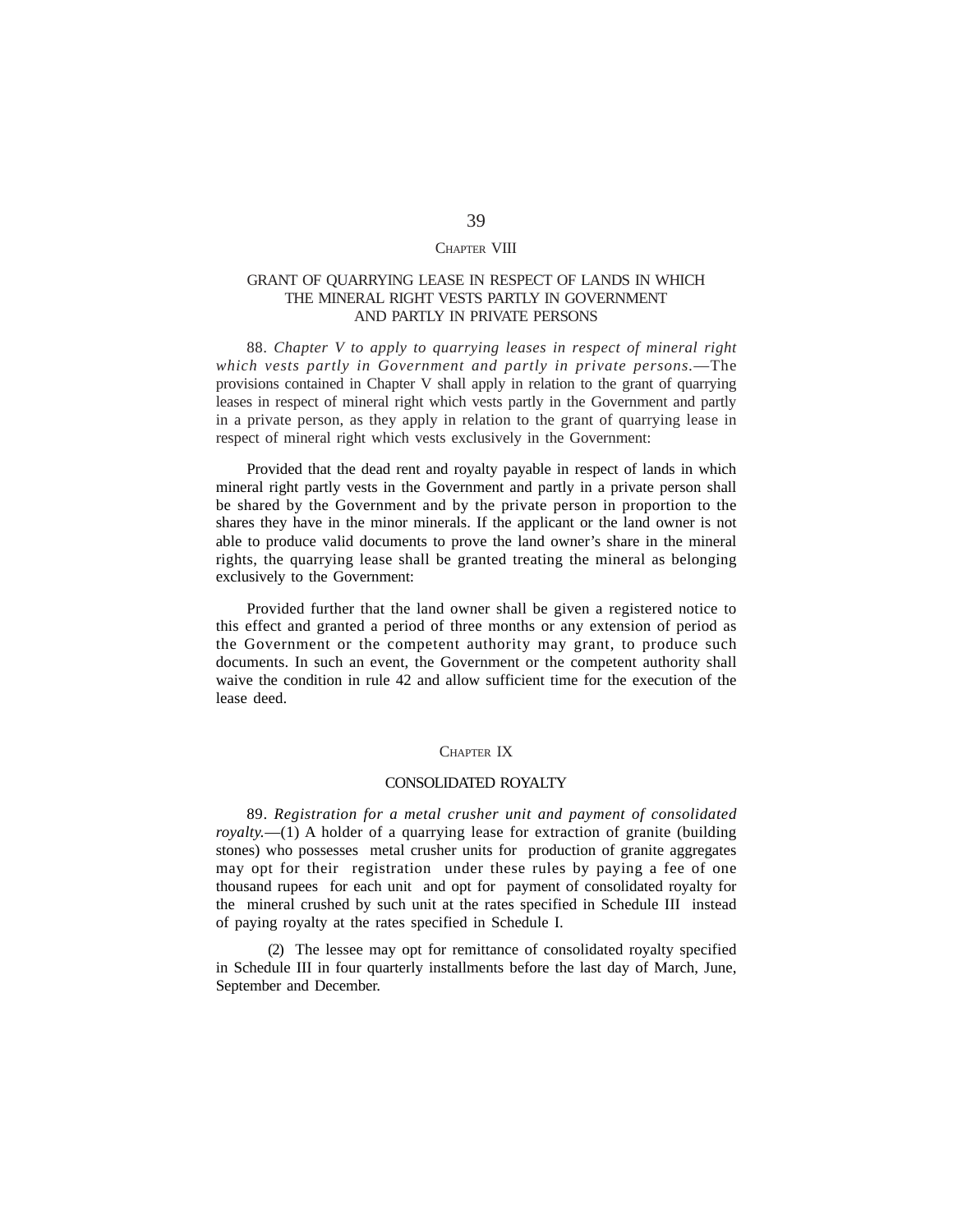(3) The lessee who registered his metal crusher unit with the Department of Mining and Geology shall not extract and remove granite (building stone) from his leasehold for purposes other than using the mineral in his registered metal crusher unit.

90. *Form and manner of application for registration and its renewal.*— (1) Every application for registration of metal crusher unit and its renewal shall be made to the competent authority or to the persons authorised in this behalf in Form K.

(2) Every such application shall be accompanied by,—

(i) treasury chalan receipt for the amount of fee for registration and consolidated royalty at the rates shown in Schedule III remitted under the relevant receipt Head of the Department of Mining and Geology;

(ii) location map showing the exact location of the registered metal crusher unit (Survey number and other details of the place where the metal crusher unit is situated shall be entered in the map).

(3) Every application for renewal of registration shall be made at least one month before the date on which the licence is due to expire.

91. *Form and particulars for grant of registration and renewal*.—(1) On receipt of an application for grant of registration to a metal crusher unit or its renewal, the competent authority after making such enquiry as it deems fit may grant or renew a registration in Form L or refuse to grant a registration.

(2) Every registration issued under sub-rule (1) shall be subjected to such conditions and restrictions as may be specified therein and to the provisions of the Act and these rules.

92. *Grant or refusal to register metal crusher unit.—*In granting or refusing registration to a metal crusher unit the competent authority shall take into consideration the following matters, namely:—

(i) the request for registration owned by any co-operative society in the locality possessing valid mineral concession such as quarrying lease or permit;

- (ii) the number of registered metal crusher units in the area;
- (iii) availability of the granite building stones for crushing;
- (iv) location of the quarry:

Provided that in cases where the location of the quarry is in a district other than the one in which crusher unit is situated, such a quarry shall not be included in the Registration Certificate issued.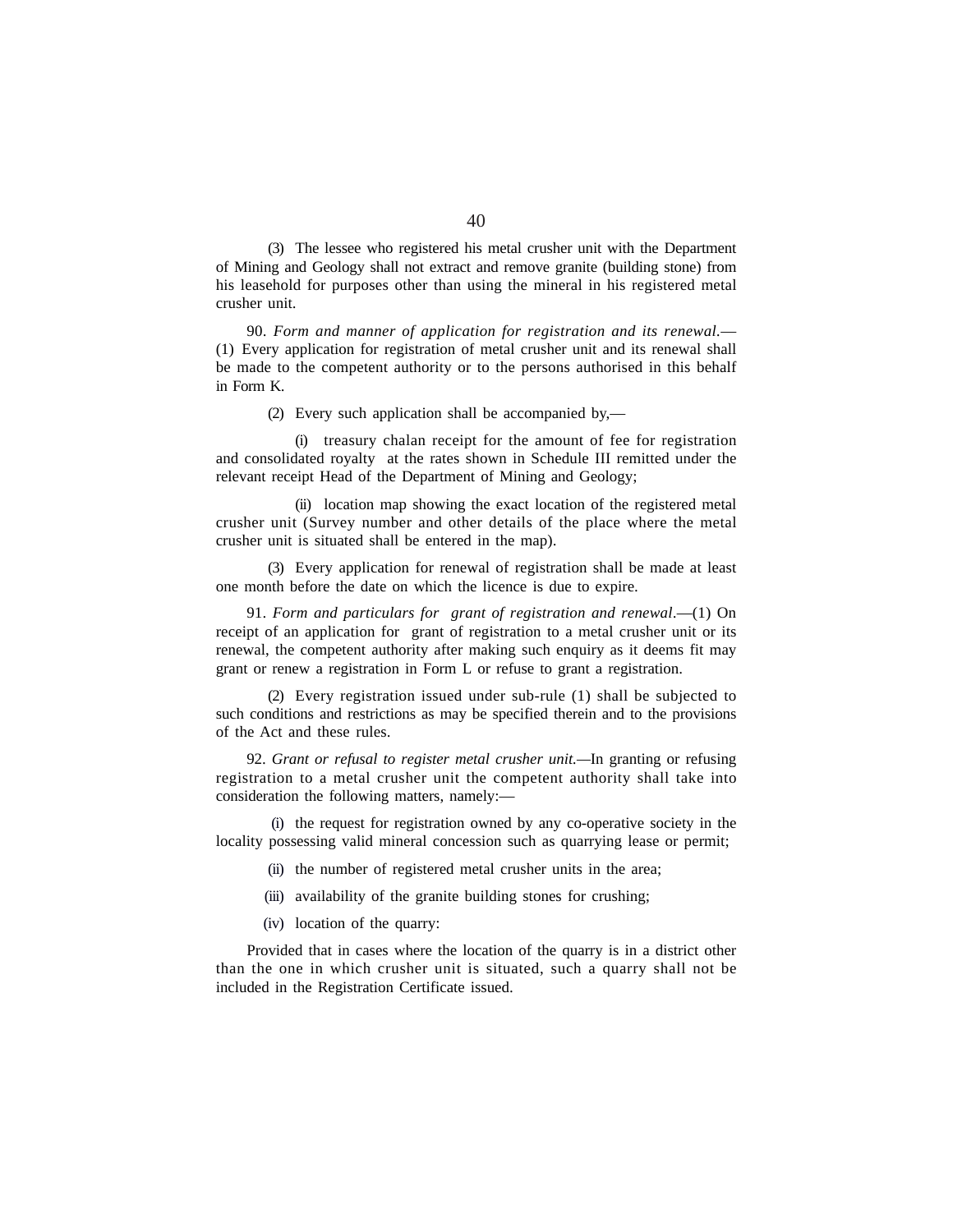93. *Display of registration certificate.*—Registration certificate issued for a metal crusher unit shall be displayed by the lessee in a prominent place of the premises open to the public.

94. *Loss of registration certificate.***—**A true copy of the registration certificate may be issued to the registered metal crusher unit on payment of five hundred rupees if the competent authority is convinced that the original registration certificate is damaged, defaced or lost.

95. *Cancellation of registration*.—If a lessee operates any type of machine that is not included in the registration certificate or fails to comply with any of the conditions of the registration or any of the provisions of the Act, Rules or orders in this regard, the competent authority shall, by an order in writing rescind the lease granted to the quarry and registration granted to the crusher unit and action shall also be initiated against the lessee under these rules.

96. *Period of registration.***—**The period of registration shall be for the financial year for which it is granted and the registration shall expire on  $31<sup>st</sup>$ March unless the competent authority rescinds it earlier.

97. *Mineral transit pass for transportation of granite aggregates from a registered metal crusher unit*.—The owner or agent or manager of a registered metal crusher unit shall issue or cause to issue a valid mineral transit pass issued under Kerala Minerals (Prevention of illegal mining, storage and transportation) Rules, 2015 for transportation of every consignment of granite aggregates including rock dust despatched from the premises of the registered metal crusher unit showing therein the registration number allotted it.

# CHAPTER X

### APPEAL AND REVIEW

98. *Form of appeal*.—(1) (a) Any person aggrieved by any order made by the competent authority or authorised officer, as the case may be, under these rules, may, within two months from the date of communication of the order to him, prefer an appeal in Form O to the Appellate Authority appointed by the Government in this behalf by notification in the Gazette.

(b) Any person aggrieved by an order of the Appellate Authority under clause (a) may, within one month from the date of communication of such order to him, prefer a second appeal in Form O to the Final Appellate Authority appointed by Government in this behalf by notification in the Gazette:

33/513/2015/S-9.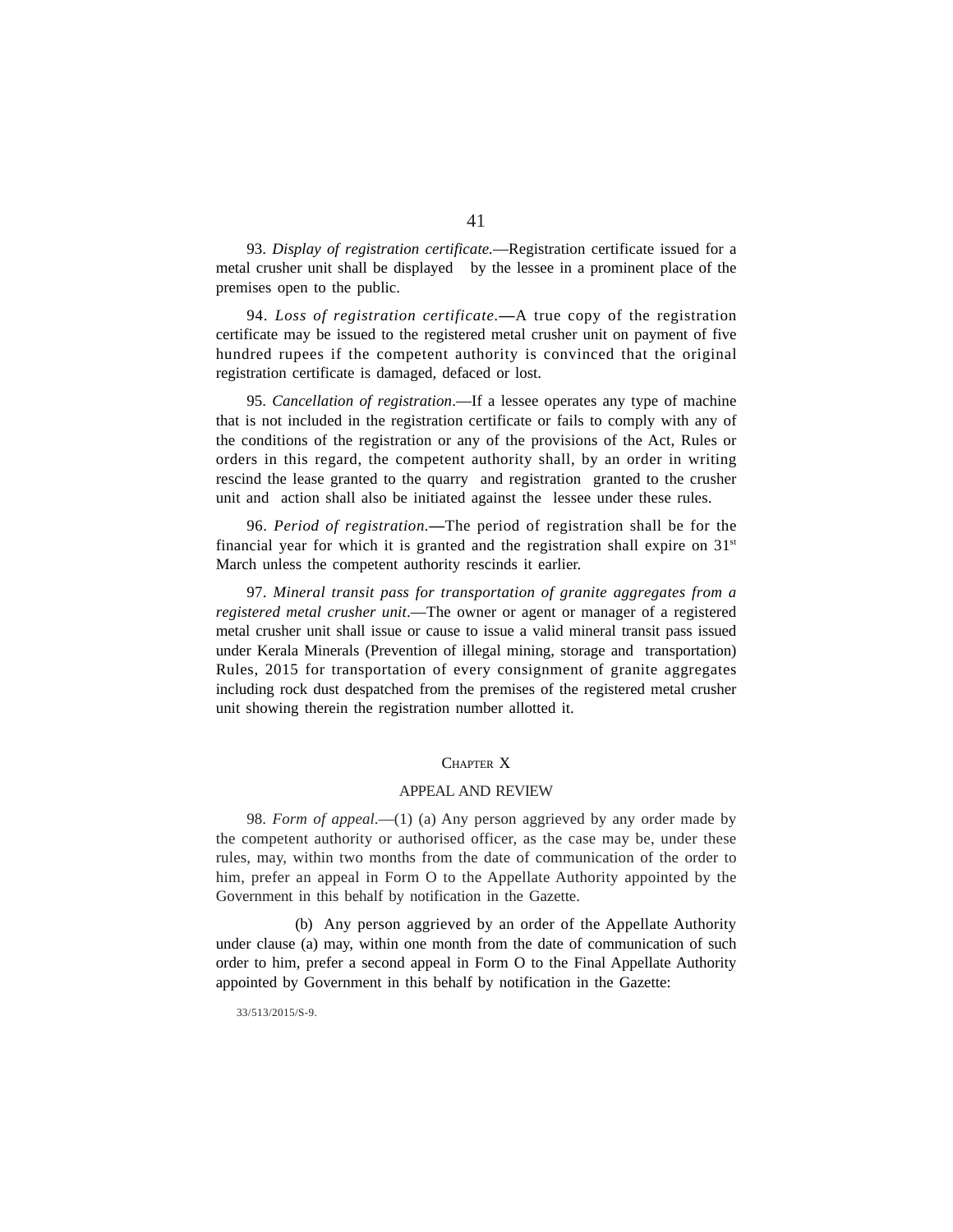Provided that any such appeal, under clause (a) or clause (b), may be entertained after the period specified therein if the appellant satisfies the Appellate Authority or Final Appellate Authority, as the case may be, that he had sufficient cause for not filing the appeal in time.

(c) Every appeal memorandum, under clause (a) and clause (b) shall be accompanied by the treasury receipt showing that a fee of five hundred rupees has been remitted in the Government Treasury to the credit of the Government under the remittance Head of the Department of Mining and Geology.

(2) In every appeal memorandum, under sub-rule (1) the authority against whose order the appeal is preferred shall be impleaded as a party;

(3) Along with the appeal memorandum under sub-rule (1) the appellant shall submit as many copies thereof as there are parties impleaded under sub-rule (2);

(4) On receipt of the appeal memorandum and the copies thereof the Appellate Authority or the Final Appellate Authority, as the case may be, shall send a copy of the appeal memorandum to each of the parties impleaded under sub-rule (2) specifying a date on or before which he may make his representation if any, against the appeal**.**

99. *Orders on appeal*.—Where an appeal is made under clause (a) or clause (b) of sub-rule (1) of rule 98, the Appellate Authority or the Final Appellate Authority, as the case may be, may confirm, modify or set aside the order or pass such other order in relation thereto as it may deem just and proper. The order passed by the Final Appellate Authority shall be final and binding on the parties.

100. *Review.*—The competent authority or the appellate authority in case its orders have not been challenged in appeal under clause (a) or clause (b) of subrule (1) of rule 98, as the case may be, or the Final Appellate Authority may, on its own motion or an application by the interested party, review any order passed by it and pass such orders in reference thereto as it may deem fit. No order under rule 99 or 100 shall be passed against any person interested, unless he has been given a reasonable opportunity of being heard.

101. *Stay orders*.**—**Pending the final disposal of an appeal, second appeal or review, the Competent Authority, Appellate Authority or the Final Appellate Authority, may, as the case may be, for sufficient cause, stay the execution of the order against which appeal, second appeal or review has been filed.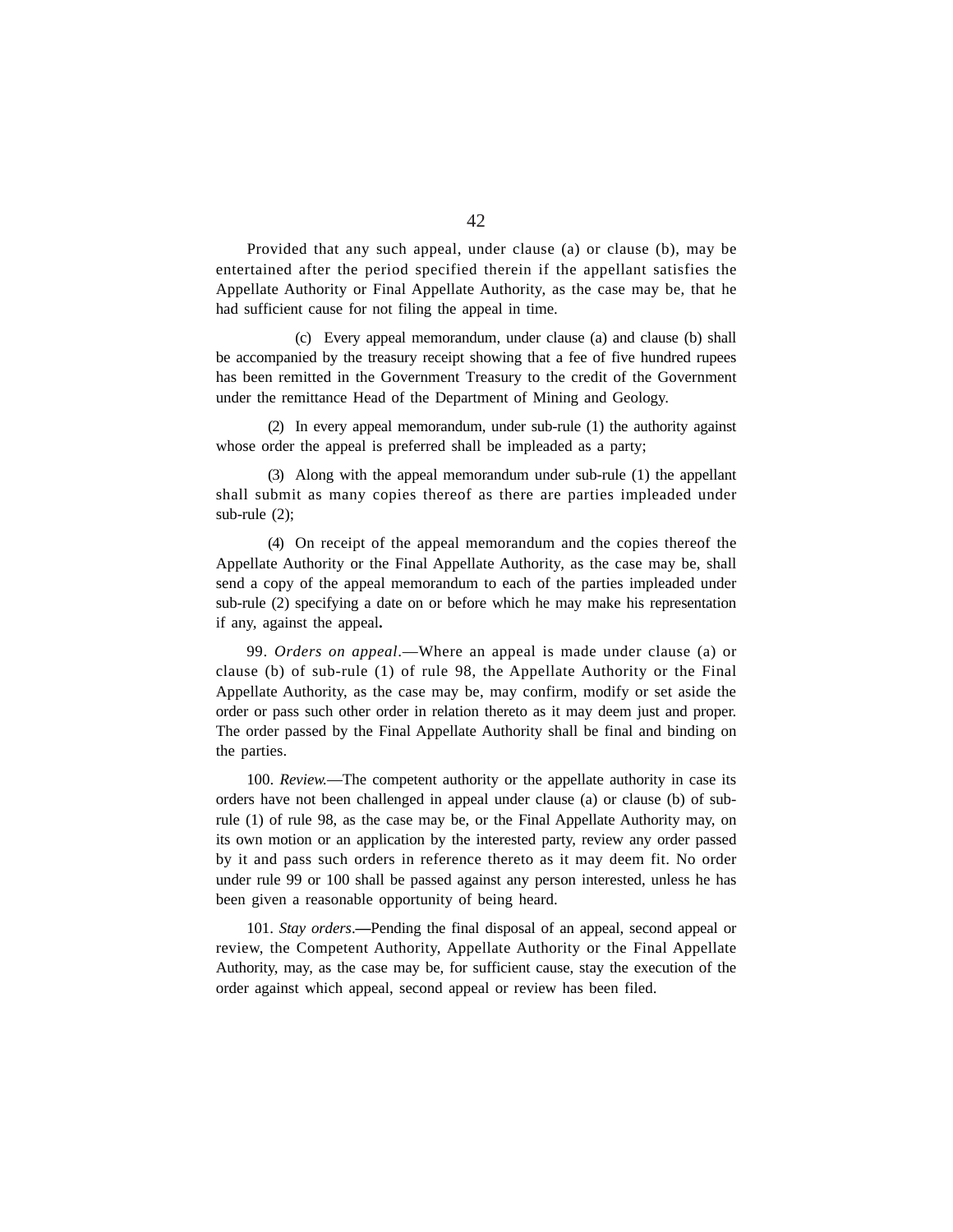# CHAPTER XI

### **MISCELLANEOUS**

102. *Electronic filing of application for mineral concession and service.*— The Government may require online submission of applications for mineral concession through the official website of Mining and Geology Department of the Government of Kerala. The procedure to be followed for online receipt and processing of applications and issuing permits or leases shall be as specified by the Government.

103. *Power to rectify apparent mistakes*.—The Government or the competent authority may, at any time within one year from the date of the order passed by them or it under these rules on its own motion rectify any mistake or error which had been brought to its notice by an applicant for the grant of a quarrying lease:

Provided that no order prejudicial to any person shall be passed unless he has been given a reasonable opportunity for stating his case.

104. *Power to relax the terms and conditions of quarrying permit*.—In any cases or class of cases in which the Government is of the opinion that public interest so requires and for reasons to be recorded in writing, the Government may, by notification in the Gazette, relax the terms and conditions on the basis of which quarrying permit is granted under these rules.

105. *Disposal of minor minerals by public auction in certain cases.*— Notwithstanding anything contained in the foregoing provisions, the Government or the competent authority may sell by public auction any minor mineral in any case or class of cases where such auction or disposal of right to remove minor minerals is inevitable on such terms and conditions as they or it may deem fit.

106. *Extraction of minerals for special purposes.***—**(1) In any case or class of cases such as construction of common facilities or residential building where extraction of minor mineral is inevitable as a part of the work, the person doing such work may be exempted from obtaining quarrying permit/lease under these rules:

Provided that before extraction of minor minerals, the person concerned shall intimate the competent authority his intention to carry out the works to be performed and shall furnish necessary documents as required by the competent authority in this regard. If the extracted mineral is to be transported outside the worksite, the competent authority may issue special mineral transit passes after collecting the royalty.

*Explanation*:— For the purpose of this rule, "common facility" includes waiting sheds, public wells, public libraries and reading rooms, temples, churches, mosques used for public purpose.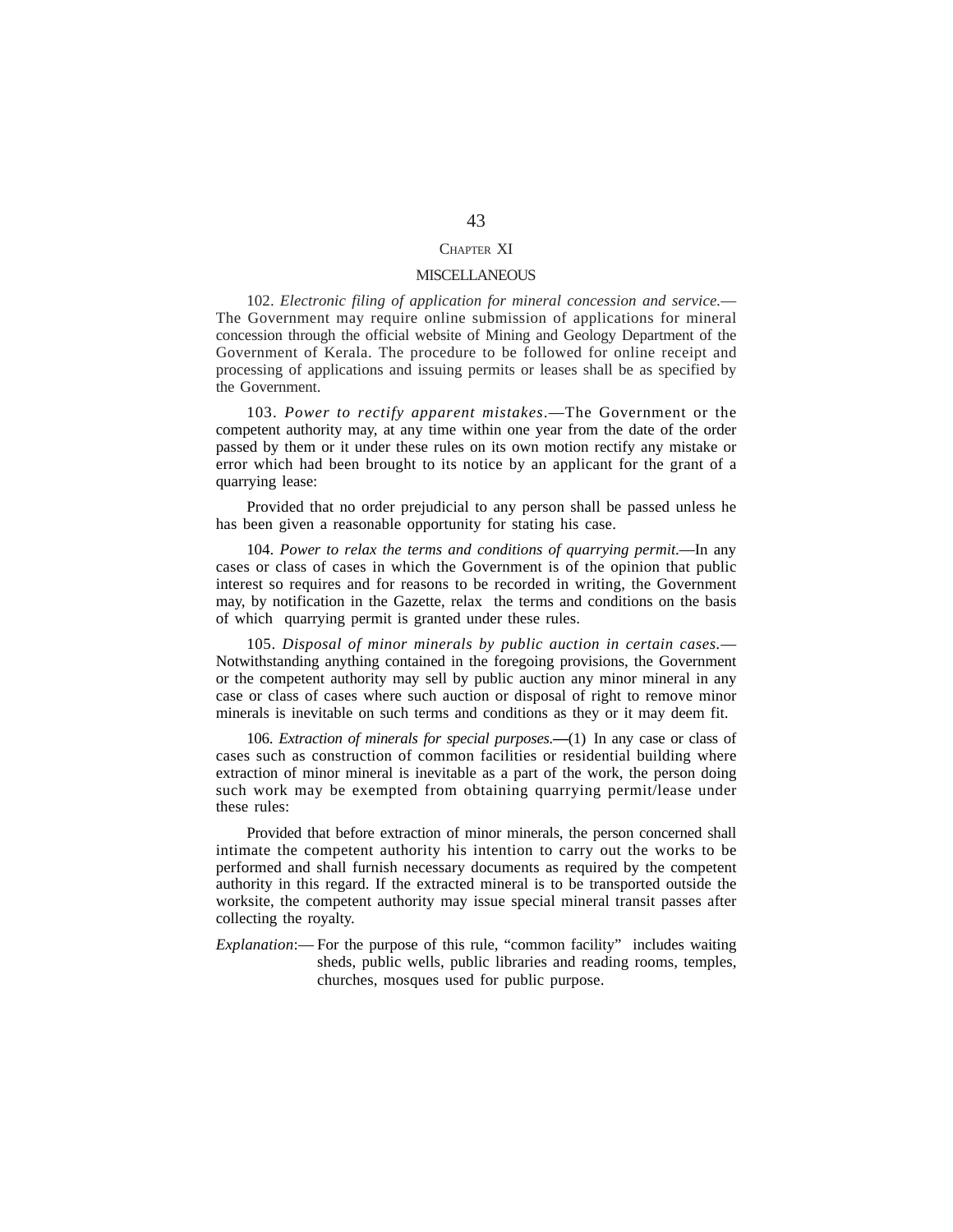(2) Quarrying of minor minerals from Government owned lands including porambokes, by Grama Panchayats, Municipalities and Corporations for bona fide public purposes, as long as the work is done under their direct supervision shall be exempted from the obligation of obtaining a quarrying permit or quarrying lease. But they shall pay royalty for all minor minerals extracted by them at the rates prescribed in Schedule I**.** The royalty shall be paid to the credit of the Department of Mining and Geology before the  $10<sup>th</sup>$  day of succeeding month to which the royalty relates. If the extracted mineral is to be transported out of the work site, the competent authority shall issue mineral transit passes after collecting the royalty on an application made by the Local Self Government Institutions.

(3) Where in the construction of public works like roads, canals, irrigation projects, railways, as a part of the work, if extraction of minor mineral is inevitable, the department/authority may do so without obtaining quarrying permit under these rules. If the extracted mineral is to be transported out of the work site, competent authority shall issue mineral transit passes on an application made by the authority concerned, after collecting the royalty.

(4) Before quarrying minor minerals under sub-rule (2) Grama Panchayats, Municipalities and Corporations concerned shall intimate the competent authority of their intention to conduct quarrying from any locality. In the case of Poramboke lands and forest land, the written permission of the District Collector and the Conservator of Forests respectively shall be produced.

(5) Nothing in these rules shall apply to the extraction of ordinary clay up to a quantity of 50 tonnes by traditional artisans making earthern pots or Co-operative Societies of such artisans for making pots by traditional means in a calendar year:

Provided further that in cases where traditional artisans making earthern pots or Co-operative Societies of such artisans produce identity cards issued by the General Manager of the District Industries Centre of the State or such other authorities so as to prove their identity in this respect, the competent authority under these rules may issue special transit passes for the transportation of 50 tonnes of ordinary clay every year without payment of any royalty or fee by them.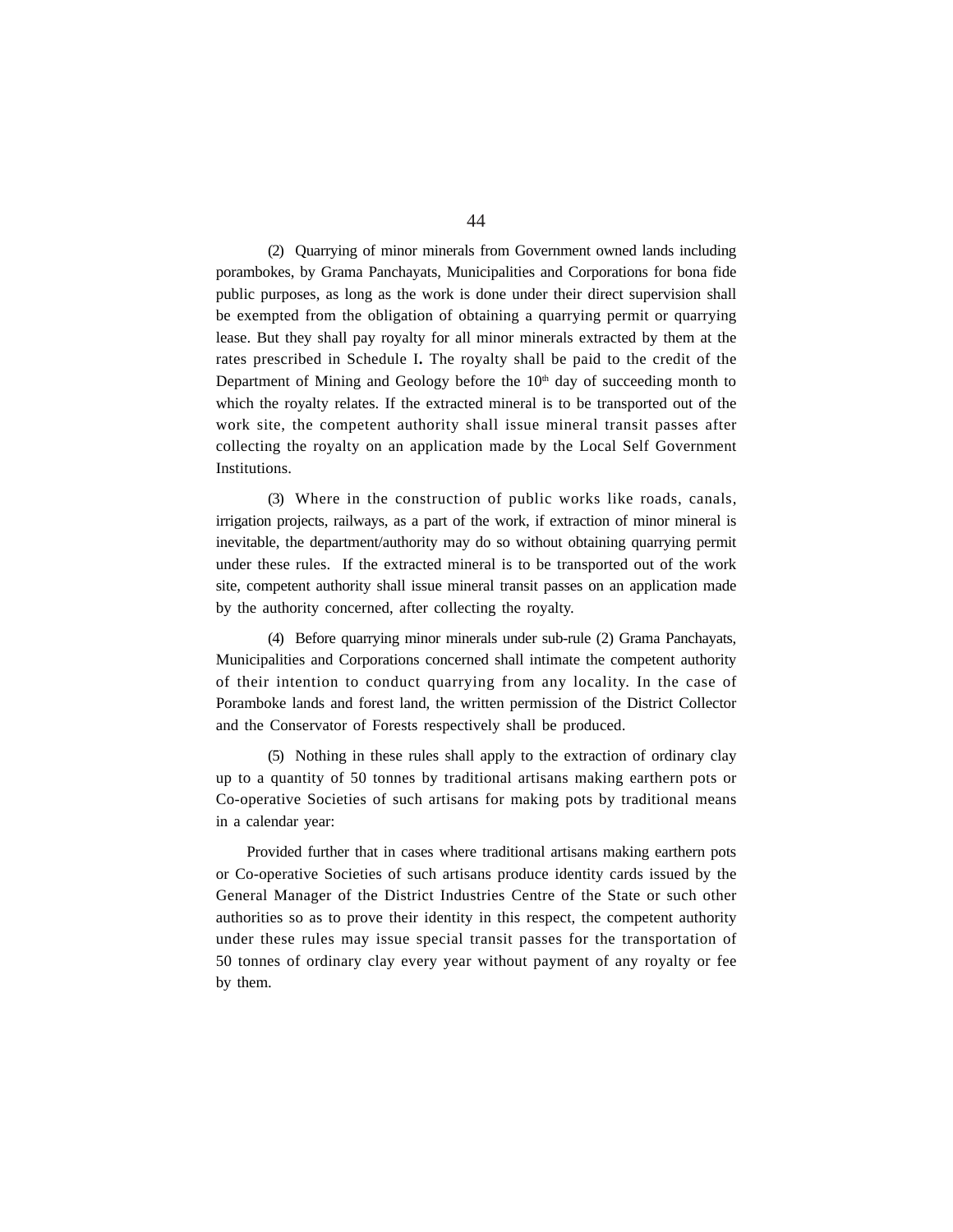107. *Import of minerals.*—A person who brings minerals to the State of Kerala from other countries or other States in India by means of ship or rail shall be considered as a producer under these rules. On production of sufficient documentary proof of import from outside the country, or documents in proof of payment of royalty in case of import from another State of India by such person, he may be given sanction to obtain movement permit under Kerala Minerals (Prevention of illegal mining, storage and transportation) Rules, 2015 without payment of royalty for transportation of minerals from the place of unloading.

108. *Penalties*.—(1) Whoever contravenes any provision of these rules shall be punishable with imprisonment for a term which may extend to two years, or with a fine which may extend to five lakh rupees or with both and in the case of continuing contravention, with an additional fine which may extend to fifty thousand rupees for every day during which such contravention continues after conviction for the first such contravention.

(2) Whenever any person raises without any lawful authority any mineral from any land, the Government or the competent authority may recover from such person or the occupier of the land the mineral so raised, or where such mineral has already been disposed of, the price thereof, and may also recover from such person rent, royalty or tax, as the case may be, for the mineral extracted by such person or occupier of the land without any lawful authority:

Provided that whenever a person who opted for Consolidated Royalty Payment System extracts minor minerals from the area under mineral concession after the date of expiry of permit or extracts minor minerals from outside the area under mineral concession without any lawful authority, he shall be liable to pay the royalty at the rate prescribed in Schedule I and price limited to twice the royalty amount, of the entire quantity of the minor mineral illegally extracted from the area. In such a case while calculating the amount of royalty and price payable, the amount already paid by the permit holder/lessee for obtaining permission shall be deducted:

Provided further that in the case of Government lands, any rent, tax, or fee or compensation for the mineral extracted, as the case may be, as fixed by the department concerned shall be recovered from such person.

(3) Whenever a lessee who has obtained a registration for a metal crusher unit as per the provisions of these rules, is found operating any additional number of crushers than permitted or found operating any crusher with size or sizes other than the permitted one such action of the lessee shall be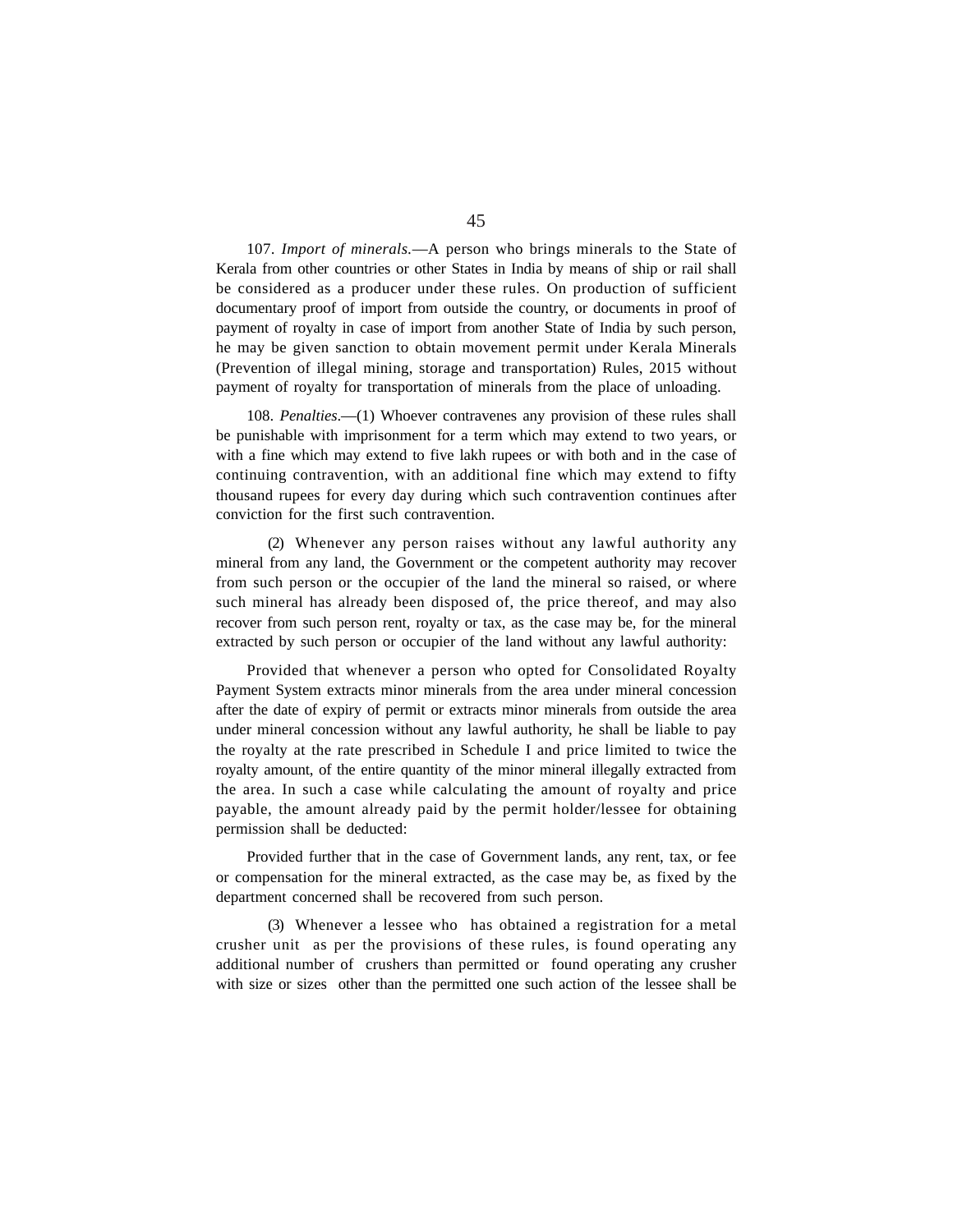considered as illegal and he shall be liable for payment of an amount equal to two times the annual consolidated royalty for the size of the illegally operating crusher as stipulated in Schedule III of these rules, in addition to the amount remitted for obtaining a registration for the metal crusher unit for the financial year.

109. *Role of Police and revenue authorities*.—The competent authority or an officer authorised by it in this behalf, shall if necessary request in writing for the help of the local police and local revenue authorities and when such a request is made, the police authorities and revenue authorities shall render such assistance as is necessary to enable the officer concerned to exercise the powers conferred on it or him by these rules in the matter of preventing illegal mining and unauthorised movement of minerals.

110. *Cognizance of offence.*—No Court shall take cognizance of any offence punishable under these rules, except upon a complaint in writing made by a person authorized in this behalf by the Government or the competent authority. The name or the designation of such person shall be published in the Gazette.

111. *Compounding of offences.*—(1) Any offence punishable under these rules may, either before or after the institution of the prosecution, be compounded by the person authorised under rule 110 to make a complaint to the court with respect to that offence, on payment to that person, for credit to the Government of such sum as that person may specify:

Provided that in the case of an offence punishable with fine only, no such sum shall exceed the maximum amount of fine which may be imposed for that offence.

(2) Where an offence is compounded under sub-rule (1), no proceeding or further proceeding as the case may be, shall be taken against the offender in respect of the offence so compounded, and the offender if in custody, shall be released forthwith.

112. *Revenue Recovery.*—All sums found due to the Government under or by virtue of these rules may be recovered under the provisions of the Revenue Recovery Act for the time being in force as though such sums are arrears of land revenue and in such other manner as the Government may deem fit.

113. *Delegation of powers*.—The Government may, by notification in the Gazette, delegate all or any of the powers vested in them to any officer or class of officers under them, as the case may be.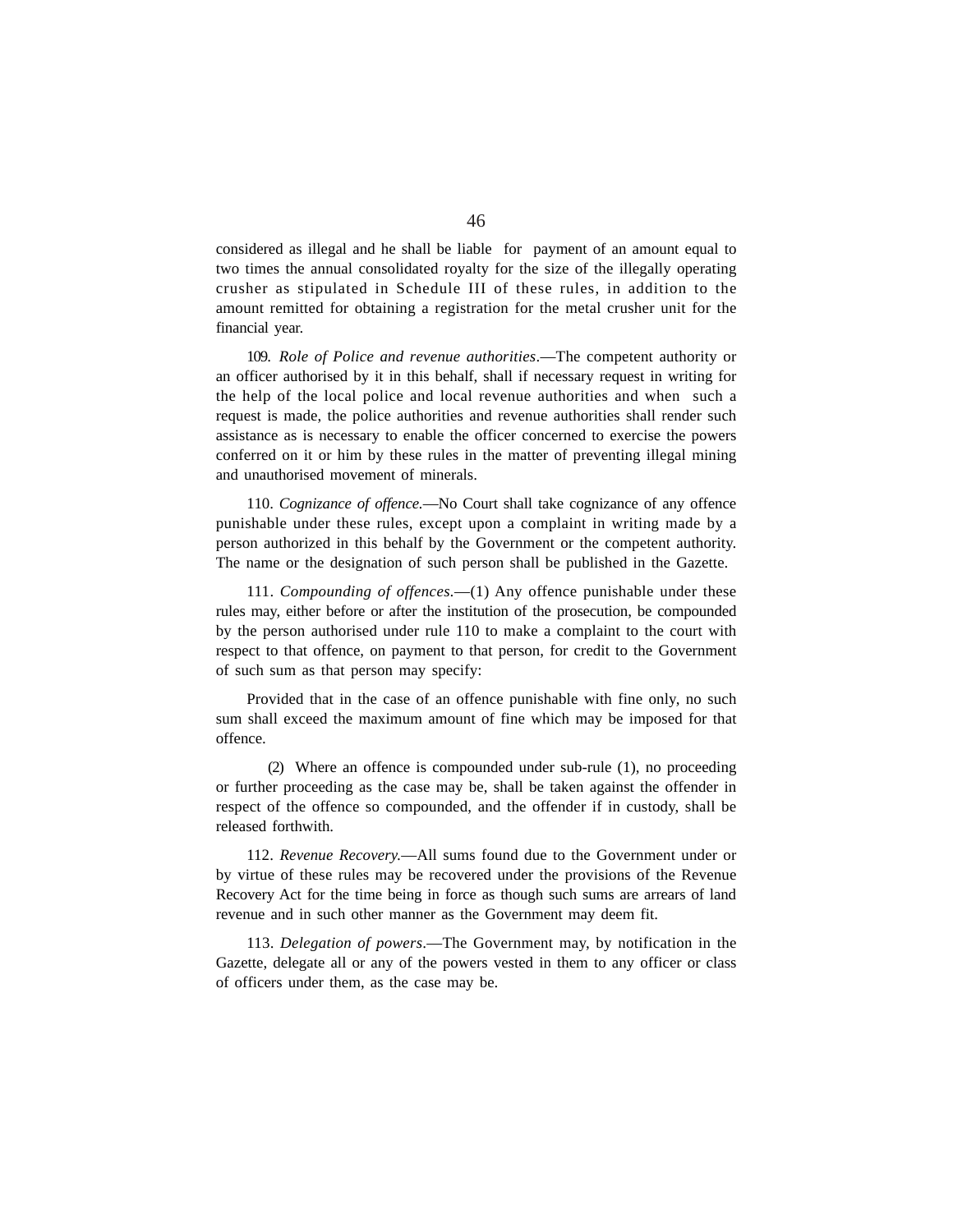# SCHEDULE I

# **Rates of Royalty**

(*See* Rules 3 and 7)

| <i>Item</i><br>No. | Name of minor minerals                                                                                               | Rate of Royalty (in Rupees)                                            |
|--------------------|----------------------------------------------------------------------------------------------------------------------|------------------------------------------------------------------------|
| (1)                | (2)                                                                                                                  | (3)                                                                    |
| 1                  | Kankar and other forms of limestone<br>and four kinds of limeshell namely:                                           | 75 (Seventy five only) per tonne                                       |
|                    | white limeshell<br>(i)                                                                                               |                                                                        |
|                    | black limeshell<br>(ii)                                                                                              |                                                                        |
|                    | (iii)<br>drift limeshell or sea shell and                                                                            |                                                                        |
|                    | shell of oyster<br>(iv)                                                                                              |                                                                        |
| 2                  | Ordinary clay used for making bricks<br>and tiles, ordinary sand used for<br>non-industrial purposes and gravel      | 40 (forty only) per tonne or 80<br>(eighty only) per cubic metre.      |
| 3                  | Ordinary earth                                                                                                       | 20 (twenty only) per tonne or 40<br>(forty only) per cubic metre.      |
| 4                  | Dimension stones as specified in<br>classification in sub-item $(1)$ of<br>rule 18                                   | 4000 (Four thousand only) per<br>cubic metre                           |
| 5                  | All those group of rocks specified<br>in classification in sub-item (ii) of<br>rule 18 and laterite (building stone) | 24 (twenty four only) per tonne<br>or 60 (sixty only) per cubic metre. |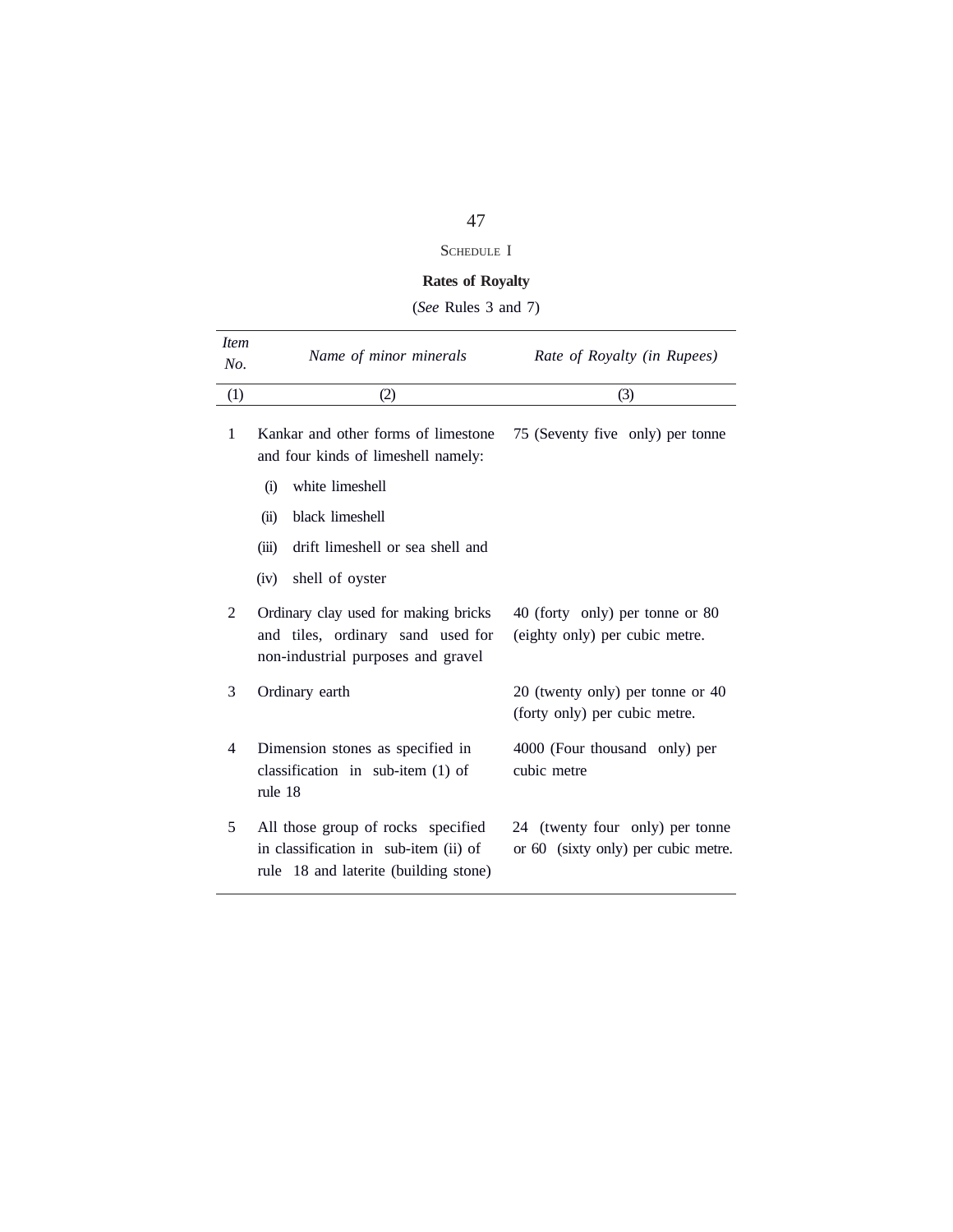# SCHEDULE II

# **Dead Rent**

| Sl.<br>No. | Mineral                                              | the Ist year per<br>hectare per<br>annum | Dead Rent for Dead Rent for the<br>2nd year in $\bar{\tau}$<br>per hectare<br>per annum | Dead Rent<br>from 3rd year<br>onwards in $\bar{\tau}$<br>per hectare<br>per annum |
|------------|------------------------------------------------------|------------------------------------------|-----------------------------------------------------------------------------------------|-----------------------------------------------------------------------------------|
| (1)        | (2)                                                  | (3)                                      | (4)                                                                                     | (5)                                                                               |
| 1          | Minerals specified<br>in item No.1 of<br>Schedule I  | Nil                                      | 450                                                                                     | 1800                                                                              |
| 2          | Minerals specified<br>in item No. 2 of<br>Schedule I | Nil                                      | 300                                                                                     | 1200                                                                              |
| 3          | Minerals specified<br>in item No. 3 of<br>Schedule I | Nil                                      | 300                                                                                     | 1200                                                                              |
| 4          | Minerals specified<br>in item No. 4 of<br>Schedule I | Nil                                      | 600                                                                                     | 2400                                                                              |
| 5          | Minerals specified<br>in item No. 5 of<br>Schedule I | Nil                                      | 300                                                                                     | 1200                                                                              |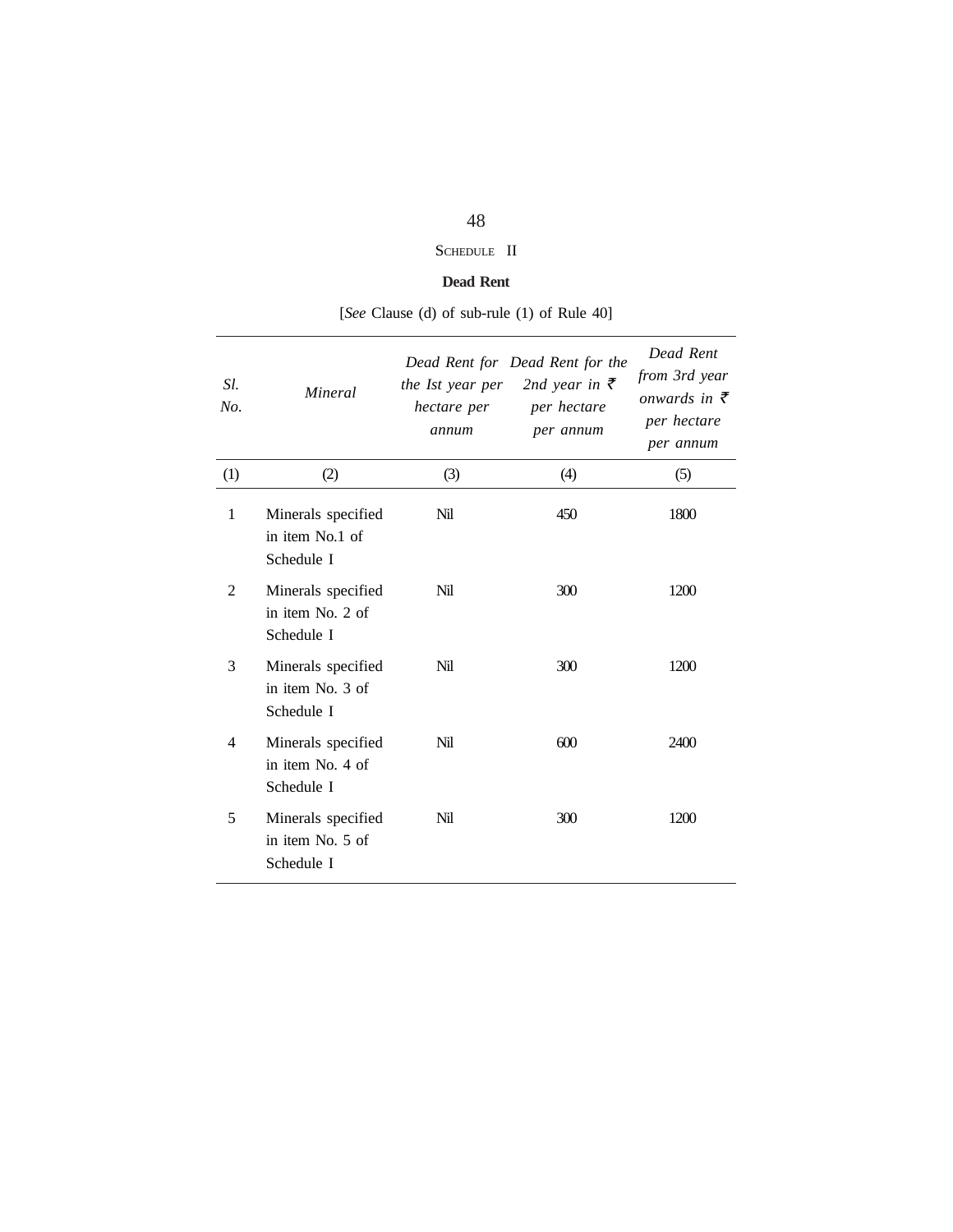# SCHEDULE III

# **Consolidated Royalty**

(*See* Rule 89)

| Sl.<br>No. | Description and Jaw size in<br>centimetre of the Metal Crusher/Machine                        | Annual Consolidated<br>Royalty per machine*<br>( <i>in Rupees</i> ) |
|------------|-----------------------------------------------------------------------------------------------|---------------------------------------------------------------------|
| (1)        | (2)                                                                                           | (3)                                                                 |
| 1          | up to $40.64 \times 22.86$                                                                    | 2,00,000                                                            |
| 2          | Greater than 40.64 x 22.86 to 76.20 x 20.32                                                   | 4,00,000                                                            |
| 3          | Greater than $76.20 \times 20.32$                                                             | 6,00,000                                                            |
|            | Cone Crusher (in terms of 'Horse Power')                                                      |                                                                     |
| 4          | up to $300$                                                                                   | 16,00,000                                                           |
| 5          | Greater than 300                                                                              | 26,00,000                                                           |
|            | Sand Making Units (in terms of 'Horse Power')<br>(for those who use sand making machine only) |                                                                     |
| 6          | up to $300$                                                                                   | 16,00,000                                                           |
| 7          | Greater than 300                                                                              | 26,00,000                                                           |

\*Exemption from payment of consolidated royalty is applicable to Vertical Shaft Impactor, Horizontal Shaft Impactor, Auto Sand Units attached to cone crusher and jaw crushers. The crusher owners may be permitted to remit the amount in four instalments.

33/513/2015/S-9.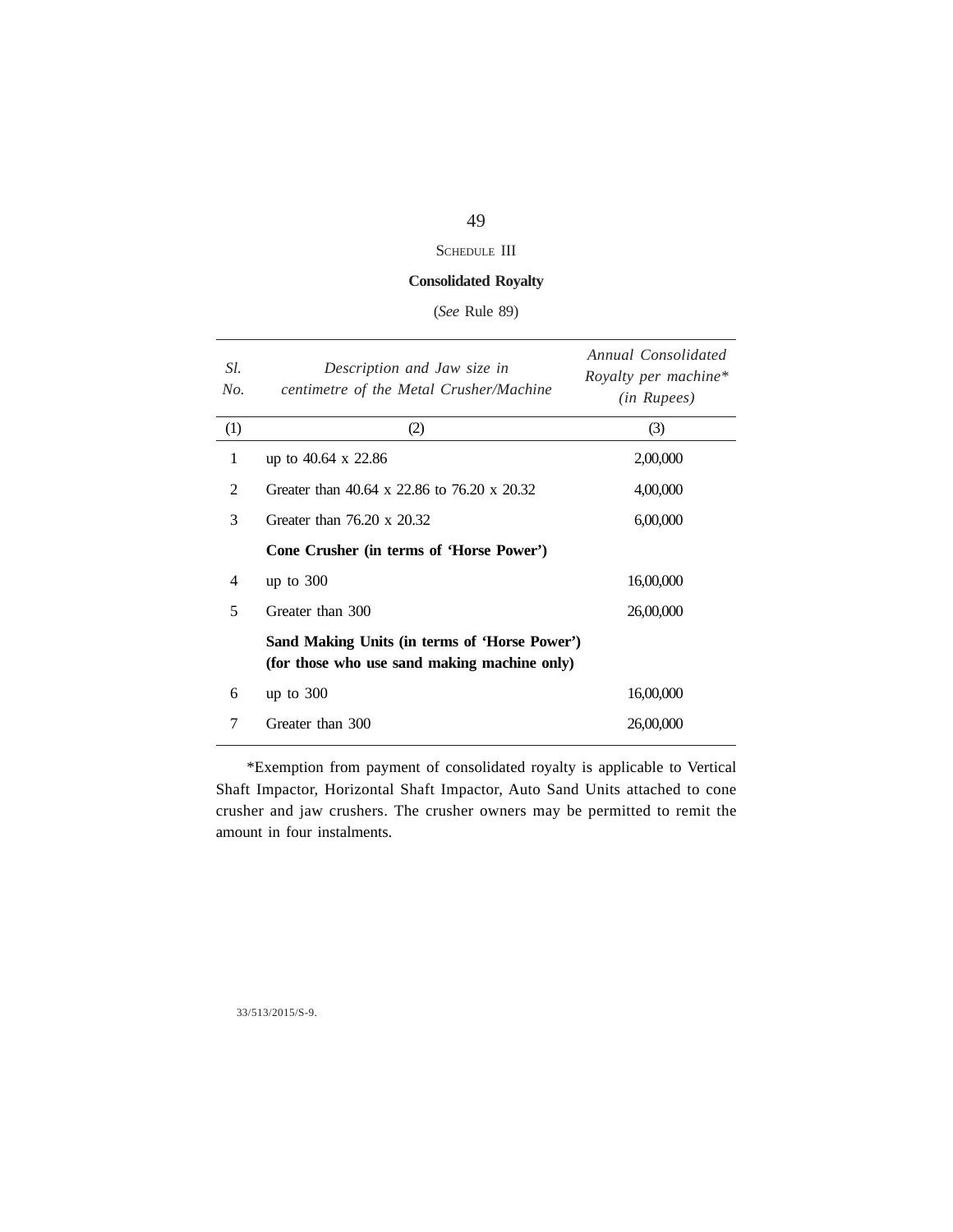# SCHEDULE IV

# **Consolidated Royalty**

(*See* Rules 3 and 7)

|  | A. Granite (Building Stone) |  |
|--|-----------------------------|--|
|  |                             |  |

| Sl.<br>No.                  | Extent                             | No. of Mineral Transit Passes<br>to be issued                                                                                                                                                                                            | Annual<br>consolidated<br>royalty<br>(in Rupees) |
|-----------------------------|------------------------------------|------------------------------------------------------------------------------------------------------------------------------------------------------------------------------------------------------------------------------------------|--------------------------------------------------|
| (1)                         | (2)                                | (3)                                                                                                                                                                                                                                      | (4)                                              |
| 1                           | Upto 10 Ares                       | 750                                                                                                                                                                                                                                      | 75,000                                           |
| $\mathcal{D}_{\mathcal{L}}$ | Above 10 Ares to 20 Ares           | 1500                                                                                                                                                                                                                                     | 1,50,000                                         |
| 3                           | Above 20 Ares to 30 Ares           | 3000                                                                                                                                                                                                                                     | 3,00,000                                         |
| 4                           | Above 30 to 40 Ares                | 5000                                                                                                                                                                                                                                     | 5,00,000                                         |
| 5.                          | Above 40 Ares<br>and up to 50 Ares | No. of Mineral Transit Passes 7,00,000<br>required for transportation of<br>granite (building stone) extracted<br>from the specified area during the<br>specified period for which the<br>annual consolidated royalty paid<br>in advance |                                                  |

# **B. Laterite (Building Stone)**

| Sl.<br>No.                  | Extent<br>$(in \; Ares)$           | No. of Mineral Transit Passes<br>to be issued                                                                                                                                                                                             | Annual<br>consolidated<br>royalty<br>( <i>in Rupees</i> ) |
|-----------------------------|------------------------------------|-------------------------------------------------------------------------------------------------------------------------------------------------------------------------------------------------------------------------------------------|-----------------------------------------------------------|
| (1)                         | (2)                                | (3)                                                                                                                                                                                                                                       | (4)                                                       |
| 1                           | Upto 10 Ares                       | 750                                                                                                                                                                                                                                       | 75,000                                                    |
| $\mathcal{D}_{\mathcal{L}}$ | 10 to 20 Ares                      | 1500                                                                                                                                                                                                                                      | 1,50,000                                                  |
| 3                           | 20 to 30 Ares.                     | 3000                                                                                                                                                                                                                                      | 3,00,000                                                  |
|                             | 30 to 40 Ares                      | 5000                                                                                                                                                                                                                                      | 5,00,000                                                  |
| 5.                          | Above 40 Ares<br>and up to 50 Ares | No. of Mineral Transit Passes 7,00,000<br>required for transportation of<br>Laterite (building stone) extracted<br>from the specified area during the<br>specified period for which the<br>annual consolidated royalty paid<br>in advance |                                                           |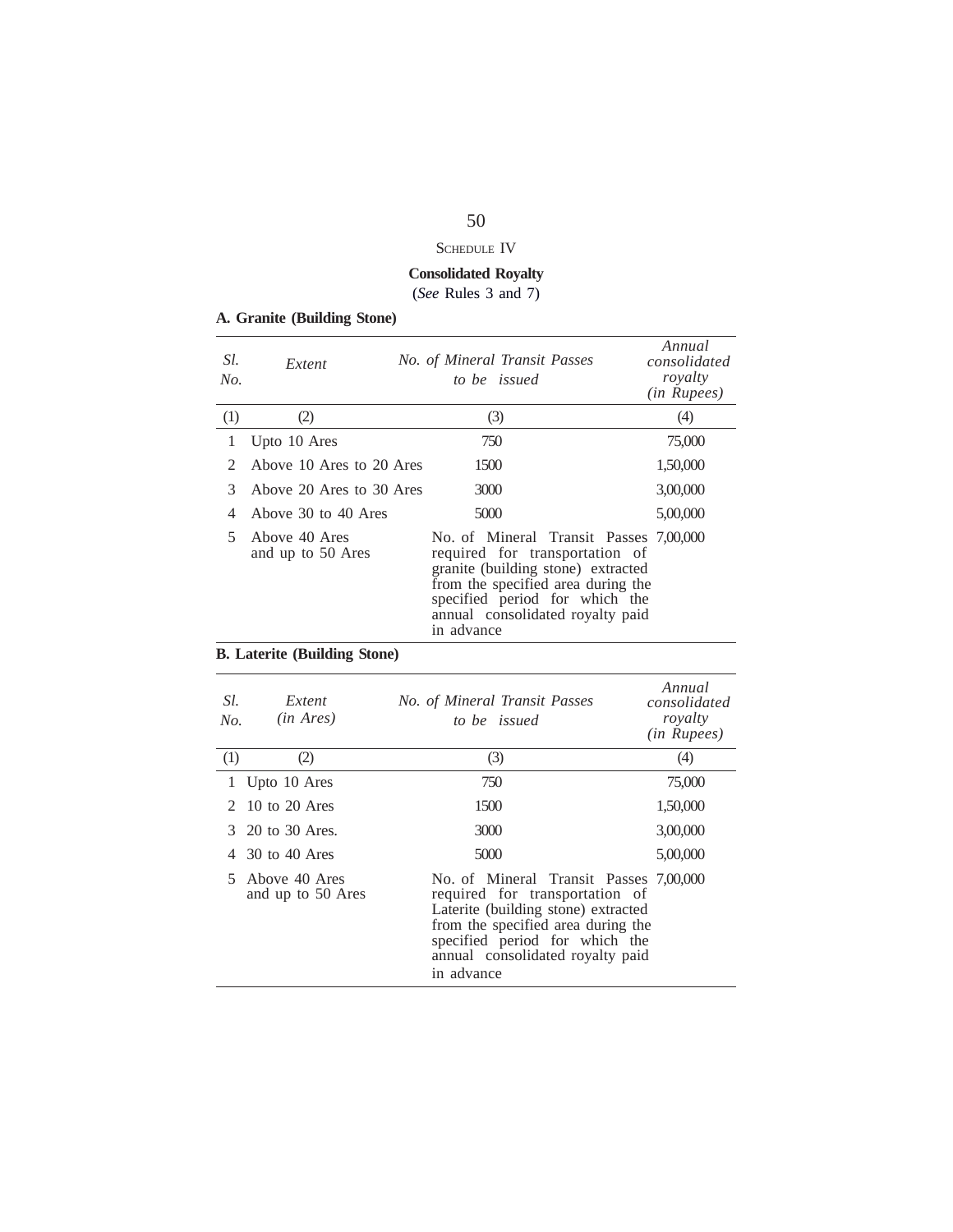# FORM A

### (*See* Rule 4)

# APPLICATION FOR GRANT/RENEWAL OF QUARRYING PERMIT *(For both types of payment of royalty, to be submitted in duplicate)*

### To

The Senior Geologist/Geologist District Office, Department of Mining and Geology …………………………………………………………

# Sir,

- 1. I/We request that a Quarrying Permit may be granted under the Kerala Minor Mineral Concession Rules, 2015 to me/us to extract……………… I may be permitted to remit royalty under Schedule I.**/I may be permitted to opt for payment of royalty under Consolidated Royalty Payment System to extract Granite (Building Stones) /Laterite (Building Stones) for sale in any form.** (strike off which is not applicable)
- 2. A sum of  $\bar{\tau}$  1,000 (Rupees One thousand only) being the application fee has been deposited.
- 3. The required particulars are given below:
	- (i) Name of the applicant with complete address :
	- (ii) Status of the applicant :
	- (iii) In case the applicant is—
		- (a) an individual, his nationality :
		- (b) a private company, nationality of all : members of the company, along with place of registration of the Company
		- (c) a public company, the nationality of : Directors, the percentage of share capital held by Indian Nationals and place of incorporation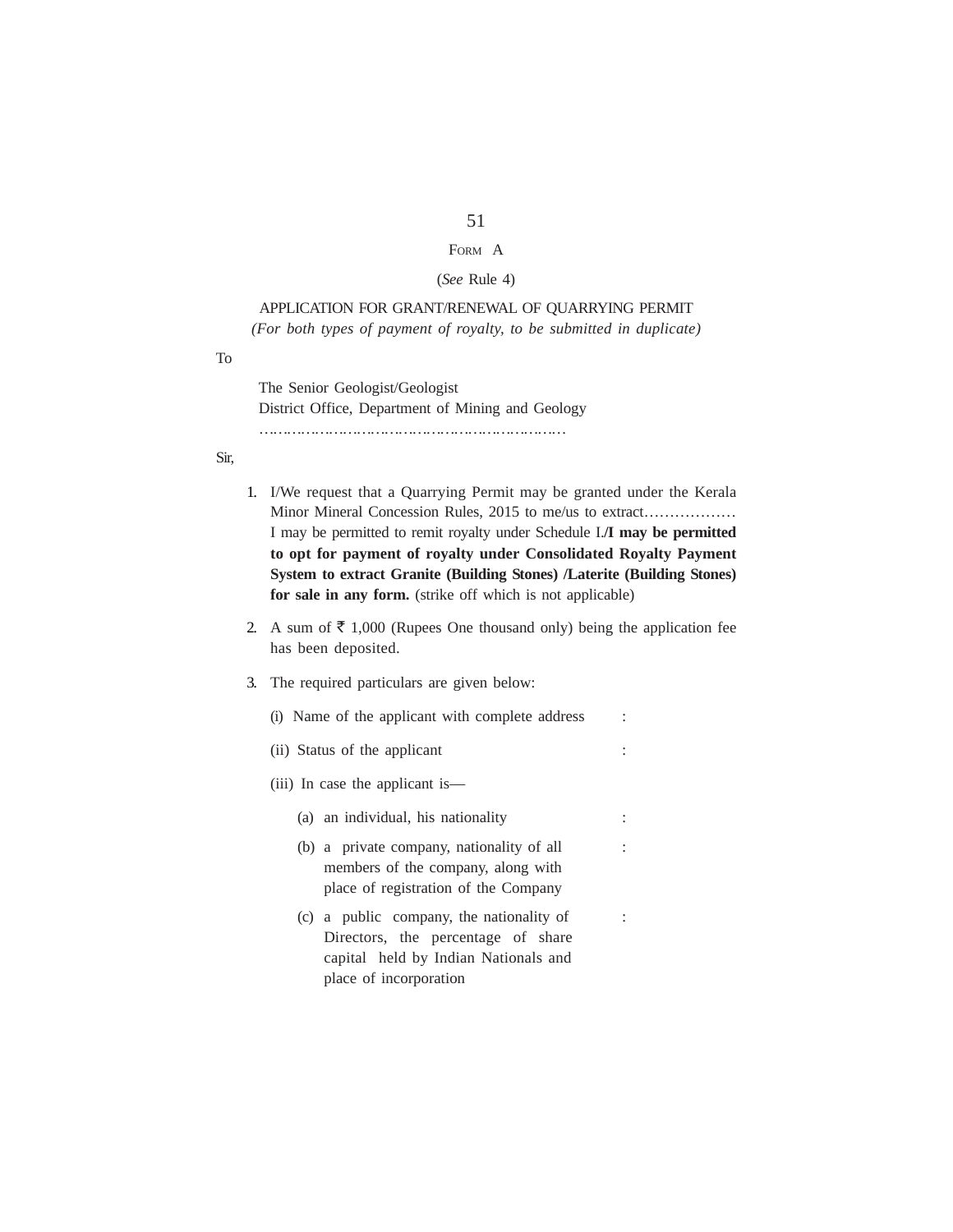|         | (d) a firm or association, the names and<br>nationality of all partners of the firm<br>or members of association and place<br>of registration |                      |
|---------|-----------------------------------------------------------------------------------------------------------------------------------------------|----------------------|
|         | (iv) Profession or nature of business of the applicant :                                                                                      |                      |
| (v)     | Name of the minor mineral to be quarried<br>Quantity applied for (if applicable)                                                              | ÷                    |
|         | (vi) Whether intends to opt for payment of<br>royalty under                                                                                   | ÷                    |
|         | (vii) Consolidated Royalty Payment System?<br>If so, area of extraction                                                                       | $\ddot{\cdot}$       |
| (viii)  | Details of the location of the proposed quarry                                                                                                |                      |
|         | (a) District                                                                                                                                  | ÷                    |
|         | (b) Taluk                                                                                                                                     |                      |
|         | (c) Village                                                                                                                                   |                      |
|         | (d) Survey No.                                                                                                                                |                      |
|         | (e) Grama Panchayat /Municipality/Corporation                                                                                                 | $\vdots$             |
|         | Name of locality<br>(f)                                                                                                                       |                      |
|         | (g) Area in Ares                                                                                                                              |                      |
| (ix)    | Anticipated royalty/ annual consolidated royalty :                                                                                            |                      |
| (x)     | (a) Details of Possession Certificate/<br>No Objection Certificate                                                                            | $\ddot{\phantom{a}}$ |
|         | (b) Details of Survey map                                                                                                                     | $\ddot{\cdot}$       |
|         | (c) Details of consent letter from the owner of<br>the land permitting quarrying (if applicable)                                              | $\ddot{\cdot}$       |
| $(x_i)$ | Particulars of previous permit, if applying for :<br>renewal                                                                                  |                      |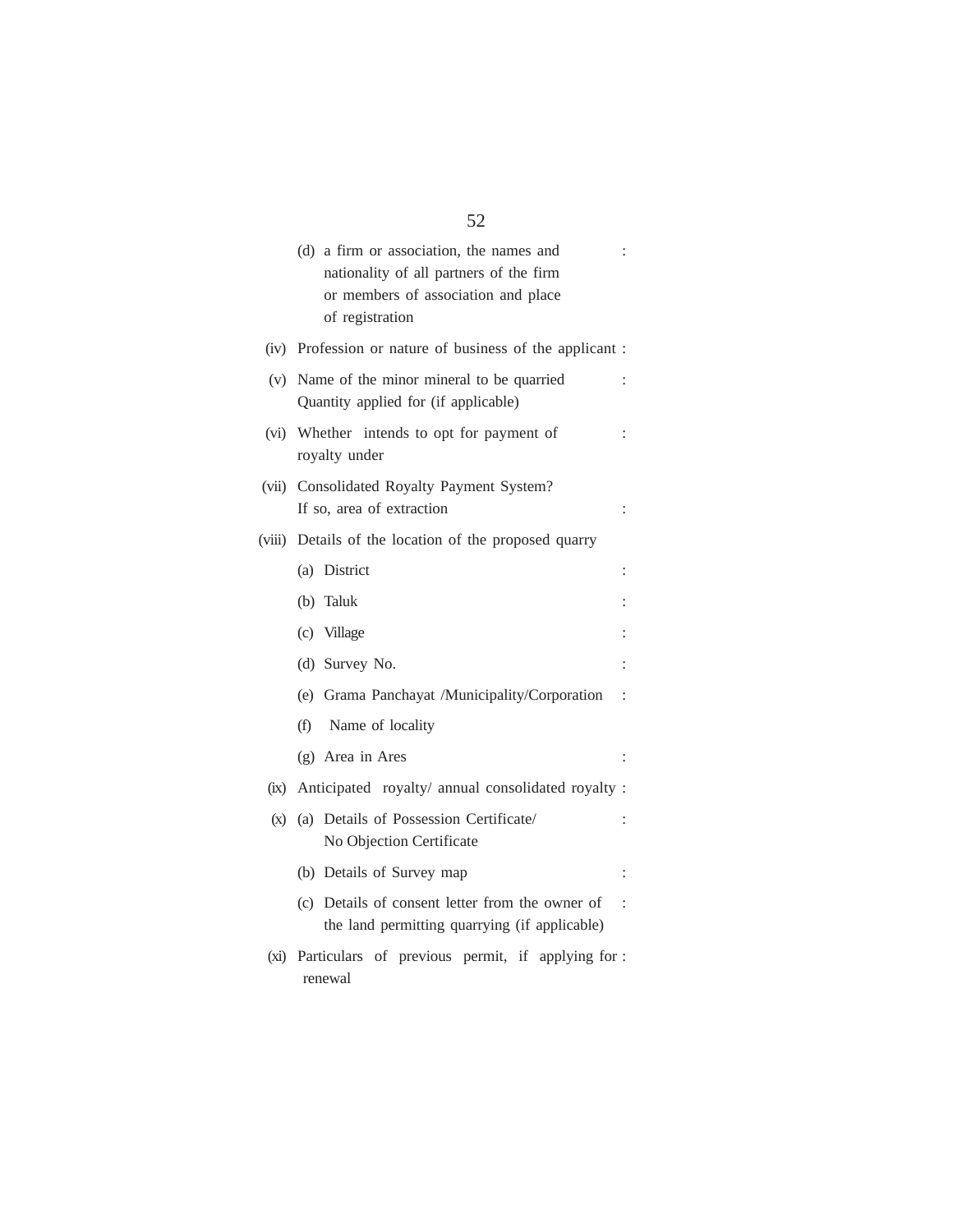| (xii) Particulars of application fee—remitted |  |
|-----------------------------------------------|--|
| Amount                                        |  |
| Treasury                                      |  |
| Chalan No. & date                             |  |

I/We do hereby declare that the particulars furnished above are true and am/ are ready to furnish any other details as may be required by you. I/We also agree to pay the royalty/advance consolidated royalty and surface rent as per rules.

Yours faithfully,

Place:

Date: Name and Signature of the applicant.

Received at (place)....................................................................on (date)…….…………….. at (hour)………….

Initials of receiving officer…………………………..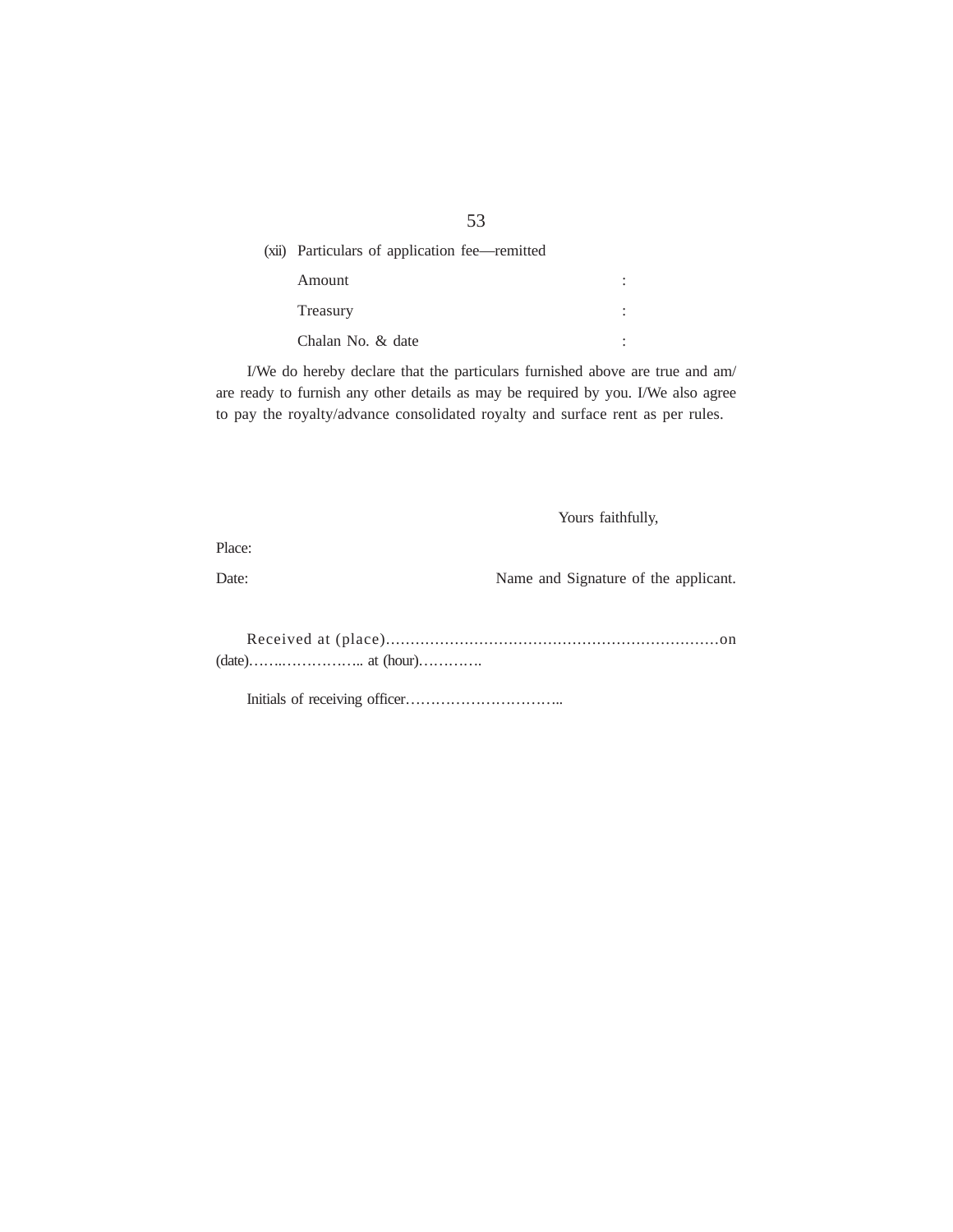# FORM B

# (*See* Rule 27)

# APPLICATION FOR GRANT/RENEWAL OF QUARRYING LEASE

### *(For all types of lands)*

# (To be submitted in triplicate)

From

# To

The Director of Mining & Geology, Through the Geologist, District Office, ……………….......................….District

# Sir,

- 1. I/we am/are submitting this application for the grant/renewal of a quarrying lease under the Kerala Minor Mineral Concession Rules, 2015.
- 2. A sum of  $\bar{\tau}$  10,000 or  $\bar{\tau}$  20,000 being the application fee in respect of this application payable under sub-rule (1) of Rule 28 / sub-rule (2) of Rule 28 of the said rules has been deposited (Strike off which is not applicable).
- 3. The required particulars are given below:
	- (i) Name and complete address of the applicant
	- (ii) Is the applicant a Private individual/ Private company/Public company/ Firm or Association
	- (iii) In case the applicant is,
		- (a) an individual, his nationality
		- (b) a private company, the names and nationality of all members and place of registration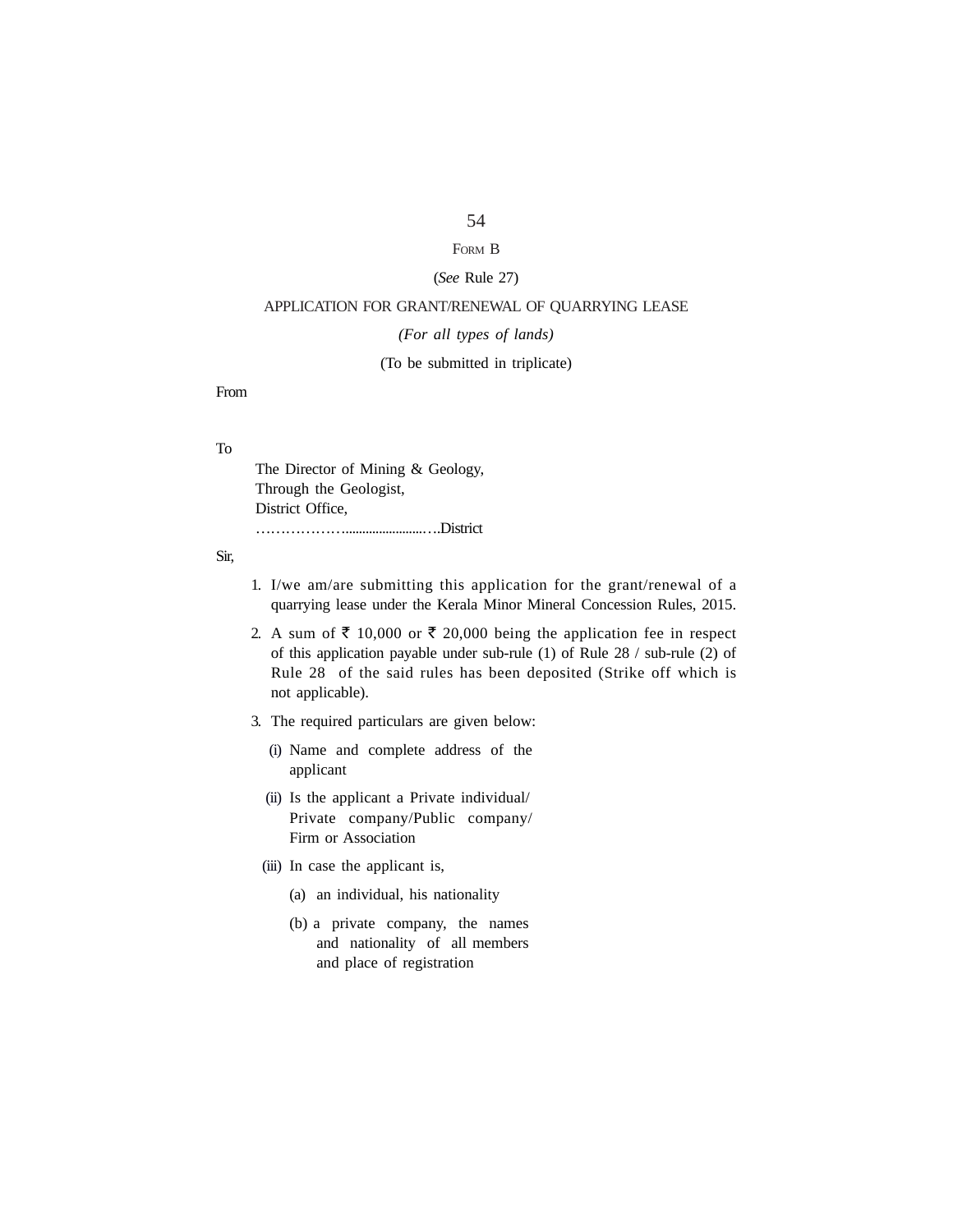# $(c)$  a public company, the names : and nationality of the Directors, the percentage of share capital held by Indian National and place of incorporation (d) a firm or association, the names : and nationality of all the partners of the firm or members of the association and place of registration  $(iv)$  Profession or nature of business of : the applicant (v) Whether the application is for a : fresh lease or for renewal of a lease previously granted (vi) Minor Mineral or minerals which : the applicant intends to mine (vii) Period for which the quarrying lease : is required (viii) Approximate quantity of mineral : expected to be raised per year (ix) Manner in which the minor mineral : raised is to be utilised (a) for manufacture :  $(b)$  for sale : (c) any other purpose : (In case of manufacture the industries in connection with which it is required should be specified).  $(x)$  Details of the area in respect of : which quarrying lease is required.

Attested copies of the survey map of the area with survey numbers clearly marked should be attached to each copy of the application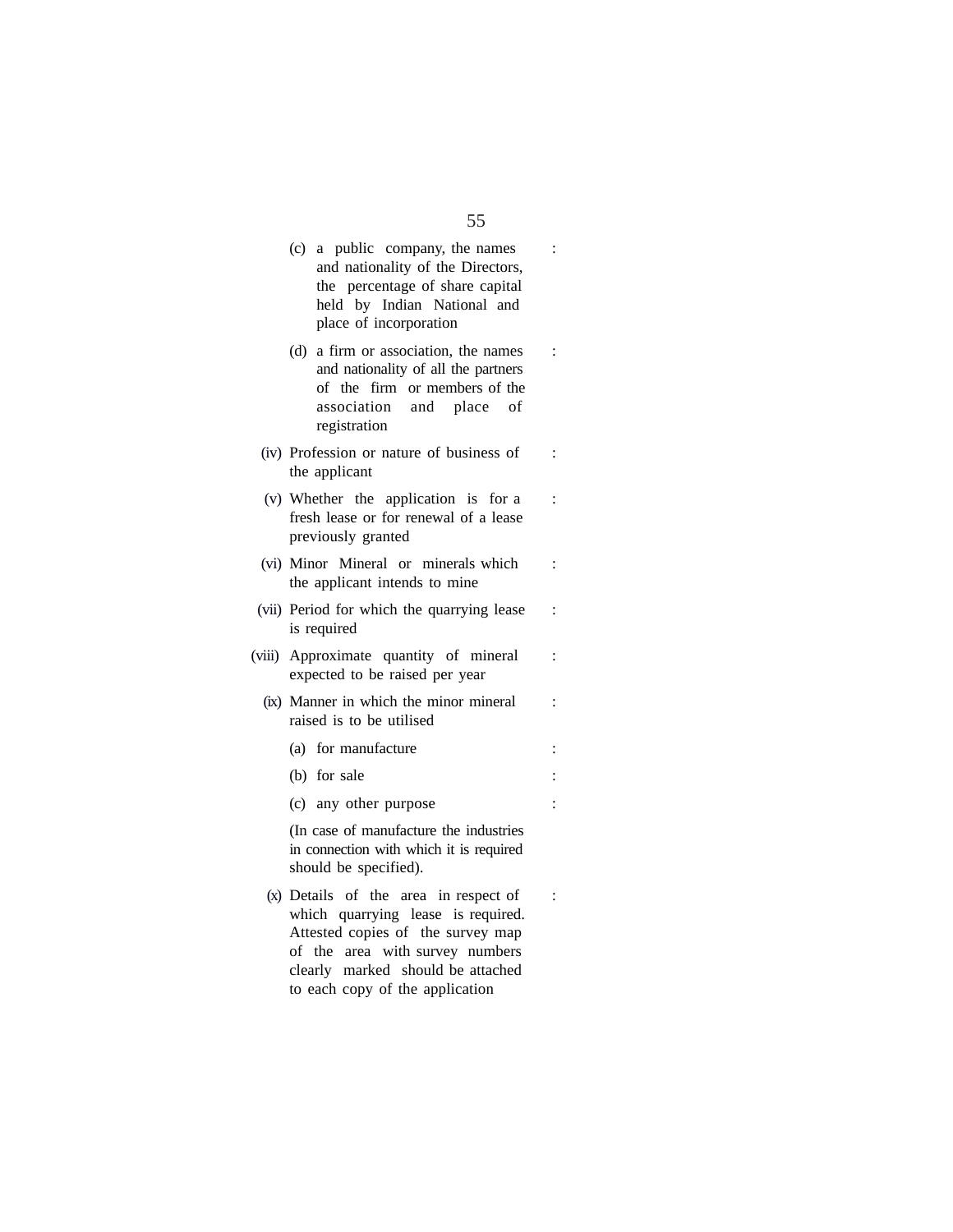- (xi) Nature of tenure of the land over : which quarrying lease is applied for (Documentary proof to show the land owners right if any, over the mineral should be submitted in the case of lands in which the minerals vest partly with the Government and partly with the registered holder of the land)
- (xii) No. and date of the income-tax : clearance certificate attached.
- (xiii) Financial resources of the applicant :
- (xiv) Particulars of receipted treasury : chalan attached for the amount referred to at 2 above
- (xv) Any other particulars which the : applicant wishes to furnish

I/We do hereby declare that the particulars furnished above are correct and am/are ready to furnish any other details including security deposit etc., as may be required by you.

Yours faithfully,

(Signature of the applicant)

# Place :

### Date :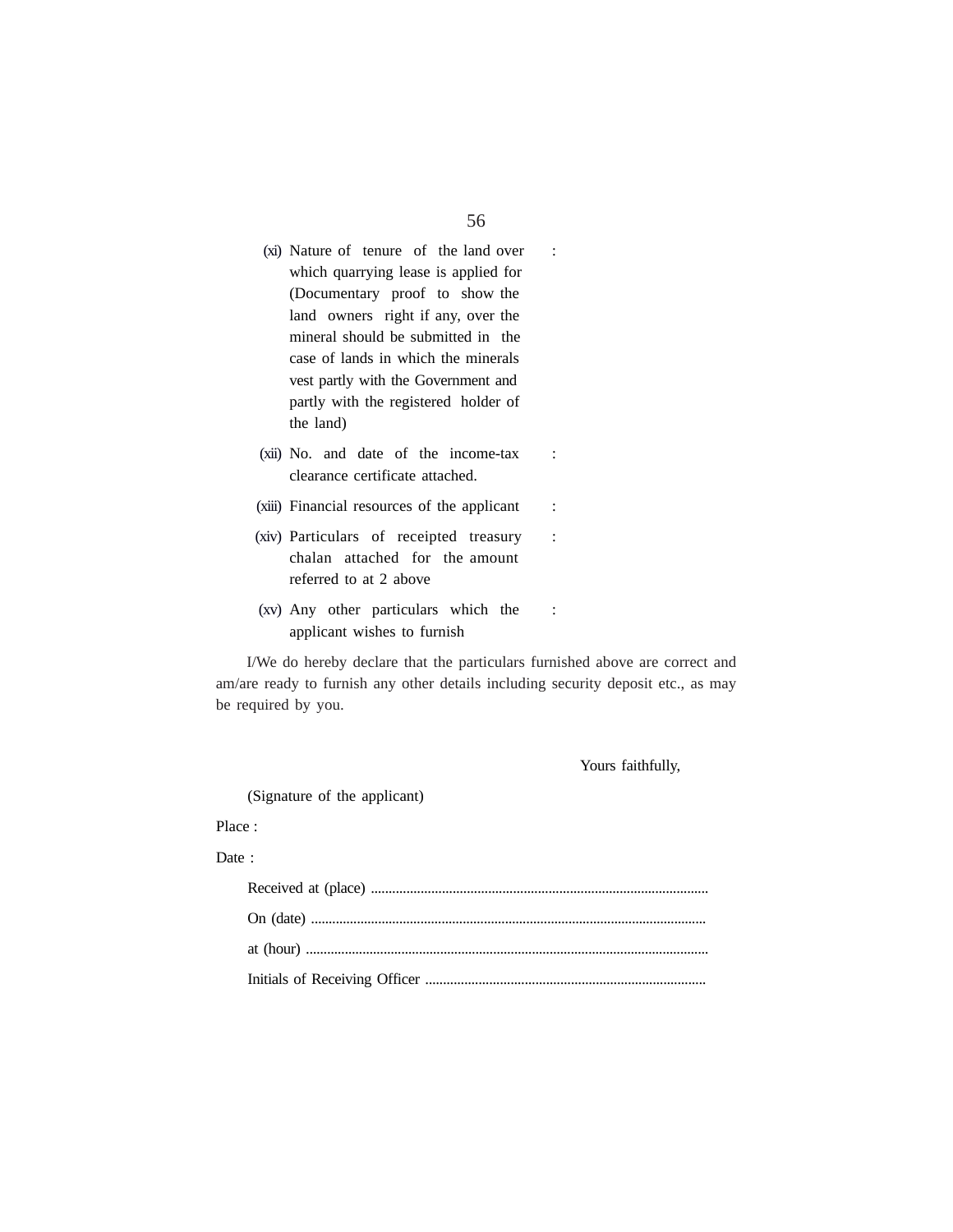# FORM C

# (*See* Rule 6)

# RECEIPT OF APPLICATION FOR QUARRYING PERMITS/QUARRYING LEASE IN RESPECT OF MINOR MINERALS

| Sl. No.                  |  |  |               |  |               |  |     |  |  |   |  |  |
|--------------------------|--|--|---------------|--|---------------|--|-----|--|--|---|--|--|
| $\overline{\phantom{a}}$ |  |  | $\sim$ $\sim$ |  | $\sim$ $\sim$ |  | --- |  |  | - |  |  |

Received the application with the following enclosures for quarrying permit/ quarrying lease/renewal of quarrying lease in respect of (name of mineral) from Shri/Smt./M/s .............................................................. at ................ hrs on .............day of (name of month), Year.

*Enclosures* :

1. 2. 3.

*Signature and designation of receiving officer with office seal*

# FORM D

[*See* clause (a) of rule 10 and clause (m) of sub-rule (1) of rule 40]

# **NOTICE**

| 1. | (a) Name of mine                                                          |  |  |  |  |  |  |  |  |  |  |
|----|---------------------------------------------------------------------------|--|--|--|--|--|--|--|--|--|--|
|    | (b) Name of minerals                                                      |  |  |  |  |  |  |  |  |  |  |
|    | (c) Situation of mine (Survey Number, Village,<br>Taluk, District, State) |  |  |  |  |  |  |  |  |  |  |
|    | (d) Date when work was first started                                      |  |  |  |  |  |  |  |  |  |  |
| 2. | (a) Name and postal address of present owner (s)                          |  |  |  |  |  |  |  |  |  |  |
|    | (b) Name and postal address of agent, if any                              |  |  |  |  |  |  |  |  |  |  |
| 3. | (a) Name and postal address of manager, if any                            |  |  |  |  |  |  |  |  |  |  |
|    | $(b)$ His age                                                             |  |  |  |  |  |  |  |  |  |  |
|    | (c) His qualification                                                     |  |  |  |  |  |  |  |  |  |  |
|    | (d) His experience in mining                                              |  |  |  |  |  |  |  |  |  |  |
|    | 33/513/2015/S-9.                                                          |  |  |  |  |  |  |  |  |  |  |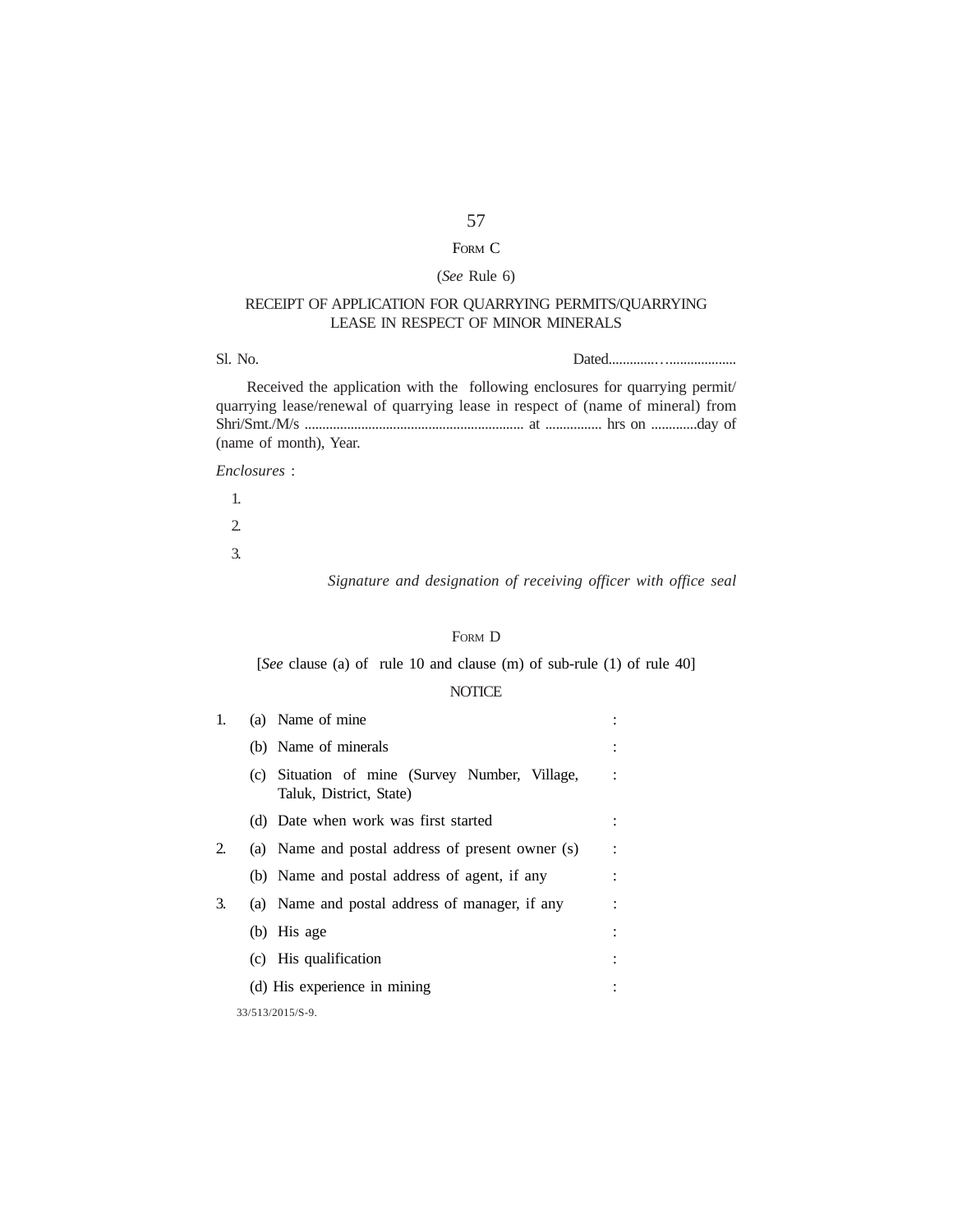| Whether workings are likely to be extended below :<br>ground                                 |  |
|----------------------------------------------------------------------------------------------|--|
| (a) Maximum depth of open cast excavation measured :<br>from its highest to its lowest point |  |
| (b) Date when depth first exceeded 6 metres                                                  |  |
| (a) Nature, amount and kind of explosives used, if any :                                     |  |
| (b) Date when explosives were first used                                                     |  |
|                                                                                              |  |

*Signature of Owner/Agent/Manager.*

### Date:

*To be sent to:*

- 1. The Deputy Director General, Directorate General of Mines Safety, Southern Zone Bengaluru-560 029.
- 2. The Regional Controller of Mines, Yeshwantpur, Bengaluru-560 022.
- 3. The District Magistrate of the District.

# FORM E

### MODEL FORM FOR TRANSFER OF QUARRYING LEASE

### (*See* Rule 45)

**When the transferor is an individual**.............................The indenture made this.................day of.........……… 20….between................................. (Name of the person with address and occupation) (hereafter referred to as the "transferor" which expression shall where the context so admits be deemed to include his heirs, executors, administrators, representatives and permitted assigns).

### **When the transferors are more than one individual**.......................................

(Name of person with address and occupation) and …….................…….............. (Name of person with address and occupation) (hereinafter referred to as the "transferor" which expression shall where the context so admits be deemed to include their respective heirs, executors, administrators, representatives and permitted assigns).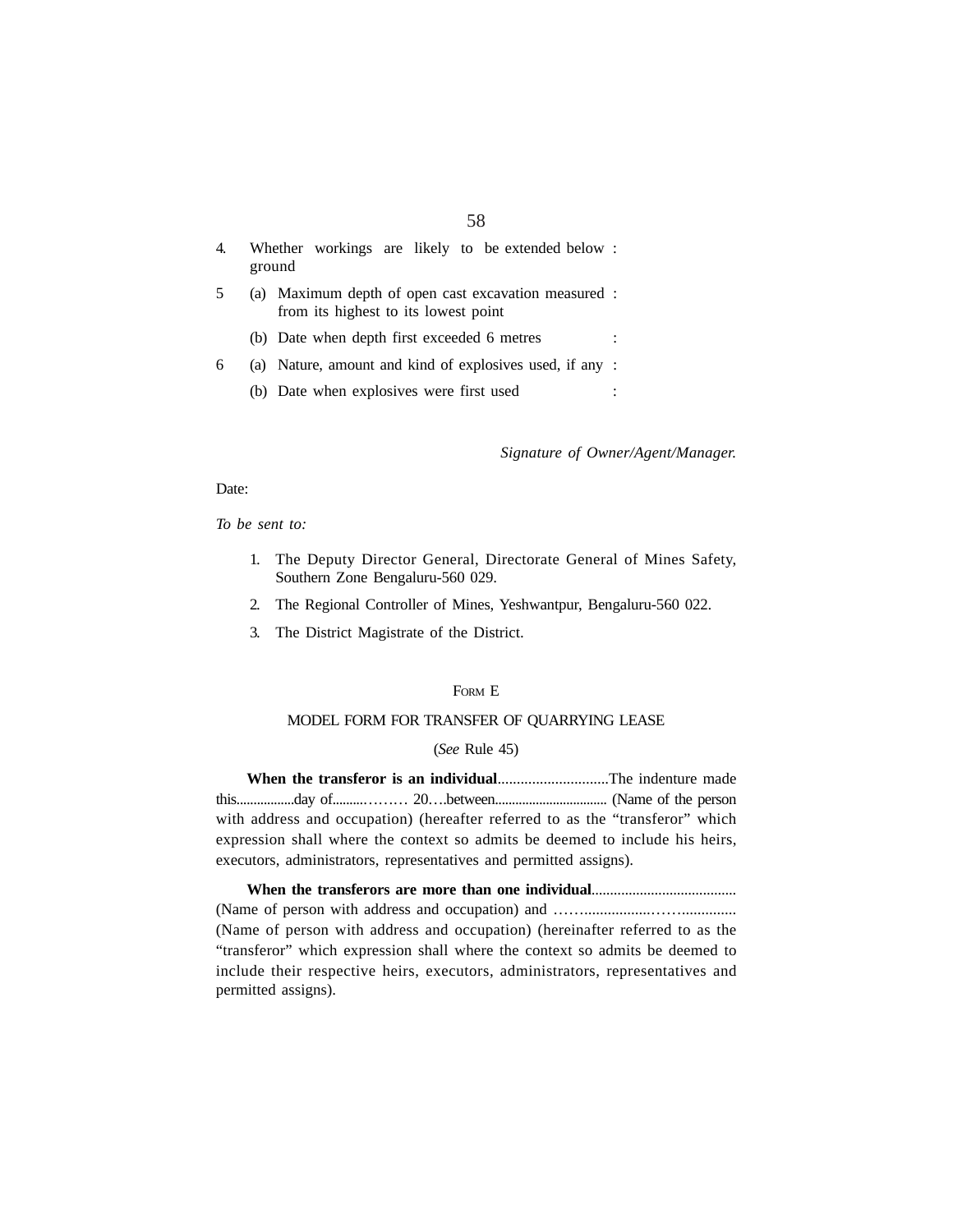**When the transferor is a registered firm**...................................(Name of the person with address of all the partners) all carrying on business in partnership under the firm name and style of..................................(Name of the firm) registered under the Indian Partnership Act, 1932 (9 of 1932) and having their registered office at...............................(hereinafter referred to as the "transferor" which expression where the context so admits be deemed to include all the said partners, their respective heirs, executors, legal representatives and permitted assigns).

**When the transferor is a registered company** ..................................(Name of Company) a company registered under ...............................(Act under which incorporated) and having its registered office at...........................(Address) (hereinafter referred to as the "transferor" which expression shall where the context so admits be deemed to include its successors and permitted assigns) of the first part.

### And

**When the transferee is an individual** ........................................ (Name of person with address and occupation) (hereinafter referred to as the "transferee" which expression shall where the context so admits be deemed to include his heirs, executors, administrators, representatives and permitted assigns).

**When the transferees are more than one individual**...............................(Name of the person with address and occupation) and .................................(Name of person with address and occupation) (hereinafter referred to as the "transferee" which expression shall where the context so admits be deemed to include their respective heirs, executors, administrators, representatives and permitted assigns).

**When the transferee is a registered firm**......................................(Name and address of all the partners all carrying on business in partnership under the firm name and style of) ...............................................(Name of the firm) registered under the Indian Partnership Act, 1932 (9 of 1932) and having their registered office at.............................(hereinafter referred to as the "transferee" which expression where the context so admits be deemed to include all the said partners, their respective heirs, executors, legal representatives and permitted assigns).

**When the transferee is a registered company**........................................(Name of the Company) a company registered under (Act under which incorporated) and having its registered office at ...................................... (Address) (hereinafter referred to as the "transferee" which expression shall where the context so admits be deemed to include its successors and permitted assigns) of the second part.

And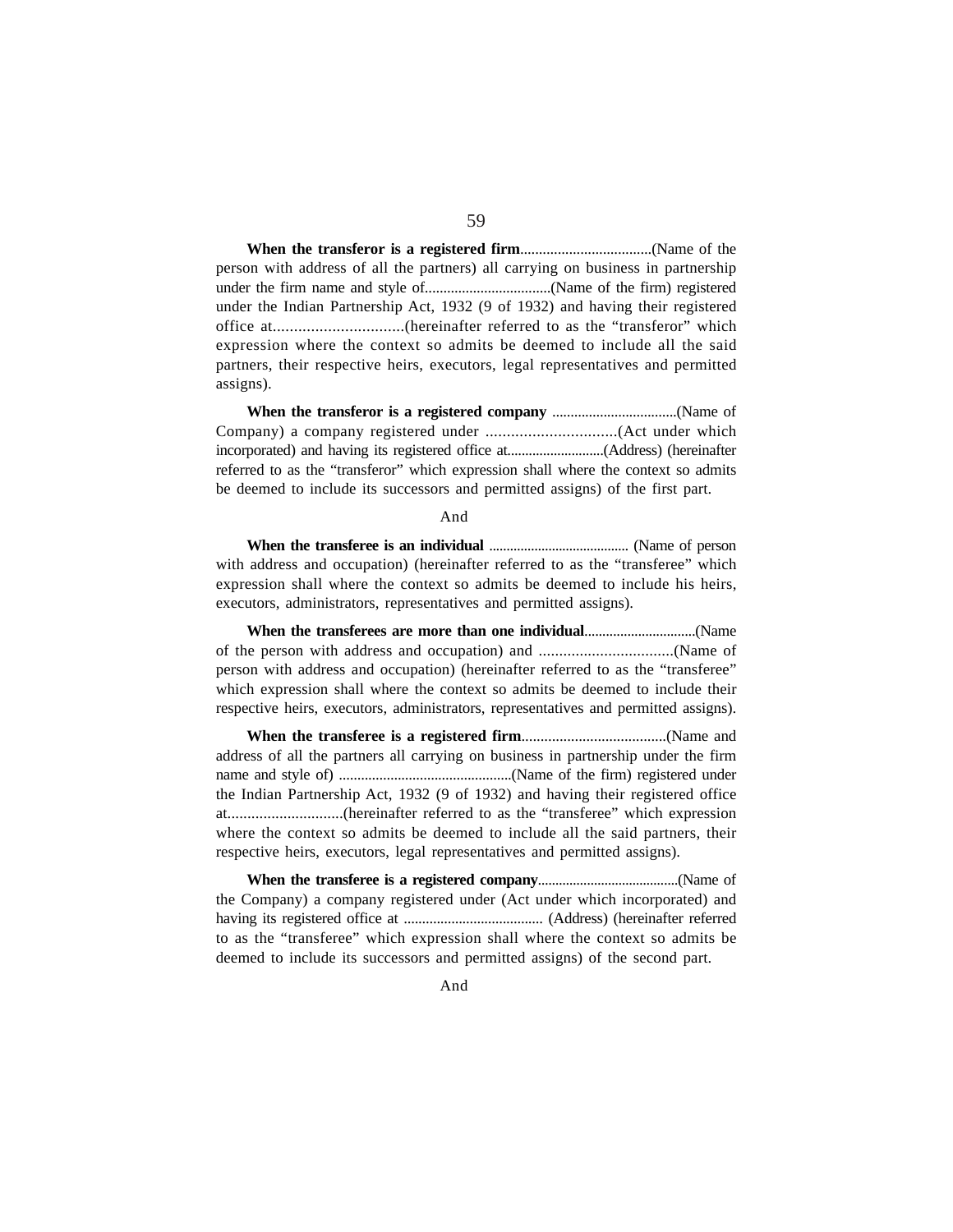The Governor of ....................................... (hereinafter referred to as the 'State Government' which expression shall where the context so admits be deemed to include the successors and assigns) of the third part.

Whereas by virtue of a deed of lease dated the ......................................... and registered as No. .................on ......………… (date) in the office of the Sub-registrar of ……………. (place) (hereinafter referred to as lease) the original whereof is attached hereto and marked 'A' entered into between the State Government (hereinafter called the lessor) and the transferor (hereinafter called the lessee), the lessee is entitled to search for, win and work mines and minerals in respect of.........................................(Name of mineral/s) in the lands described in Schedule thereto and also in Schedule annexed hereto for the term and subject to the payment of the rents and royalties and observance and performance of the lessee's covenant and conditions in the said deed of lease reserved and contained including a covenant not to assign the lease or any interest thereunder without the previous sanction of the State Government.

And whereas the transferor is now desirous of transferring and assigning the lease to the transferee and the State Government has, at the request of the transferor, granted permission to the transferor vide order No. ...................dated ......................... to such a transfer and assignment of the lease upon the condition of the transferees entering into an agreement containing the terms and conditions hereinafter setforth.

Now this Deed Witnesseth as follows:

(1) The transferee hereby covenants with the State Government that from and after the transfer and assignment of the lease the transferee shall be bound by, and be liable to perform, observe and conform and be subject to all the provisions of all the covenants, stipulations and conditions contained in said hereinbefore recited lease in the same manner in all respects as if the lease had been granted to the transferee as the lessee thereunder and he had originally executed it as such.

(2) It is further hereby agreed and declared by the transferor of the one part and the transferee of the other part that

(i) the transferor and the transferee declare that they have ensured that the mineral rights over the area for which the quarrying lease is being transferred vest in the State Government.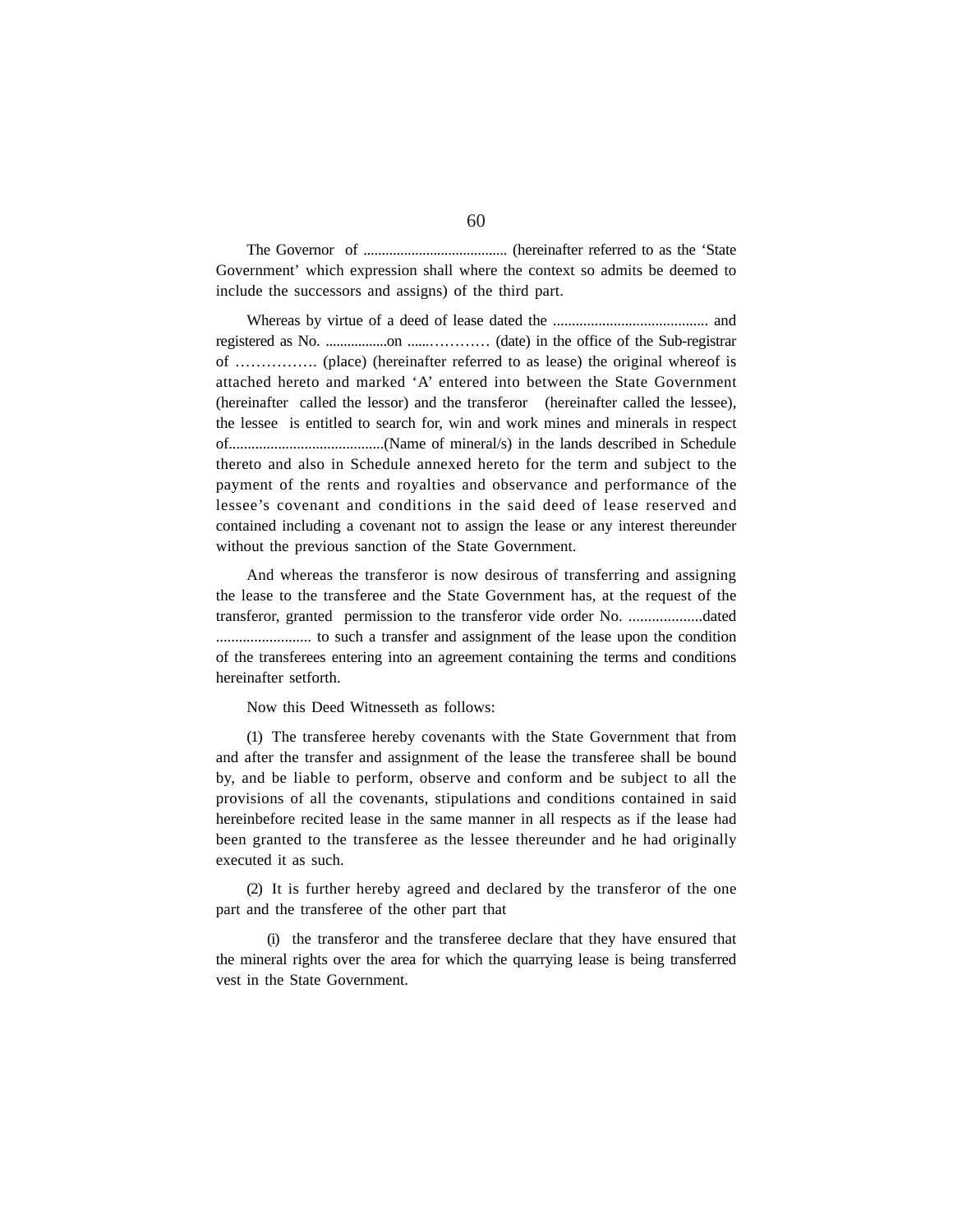(ii) the transferor hereby declares that he has not assigned, sublet, mortgaged or in any other manner transferred the quarring lease now being transferred and that no other person or persons has any right, title or interest where under in the present mining lease being transferred.

(iii) the transferor further declares that he has not entered into or made any agreements, contract or understanding whereby he had been or is being directly or indirectly financed to a substantial extent by or under which the Transferor's operation or understandings were or are being substantially controlled by any person or body of persons other than the transferor.

(iv) the transferee hereby declares that he has accepted all the conditions and liabilities which the transferor was having in respect of such quarrying lease.

(v) the transferee further declares that he is financially capable of and will directly undertake mining operations.

(vi) the transferee further declares that he has filed an affidavit stating that he has filed up-to-date income tax returns, paid the income tax assessed on him and paid the income tax on the basis of self-assessment as provided in the Income Tax Act, 1961, (43 of 1961).

(vii) the transferor has supplied to the transferee the original or certified Copies of all plans of abandoned workings in the area.

(viii) the transferee hereby further declares that as a consequence of this transfer, the total area while held by him under mineral concessions are not in contravention of Kerala Minor Mineral Concession Rules, 2015

(ix) The transferor has paid all the rent, royalties, and other dues towards Government till date, in respect of this lease.

| District | Village or | Survey No.  | Bounded by | Area in  |
|----------|------------|-------------|------------|----------|
|          | Amsom      | of the area | Sv. Nos.   | hectares |
|          |            |             |            |          |

SCHEDULE OF DESCRIPTION OF LAND

Surrounded by On the North by :

| On the East by  |  |
|-----------------|--|
| On the South by |  |
| On the West by  |  |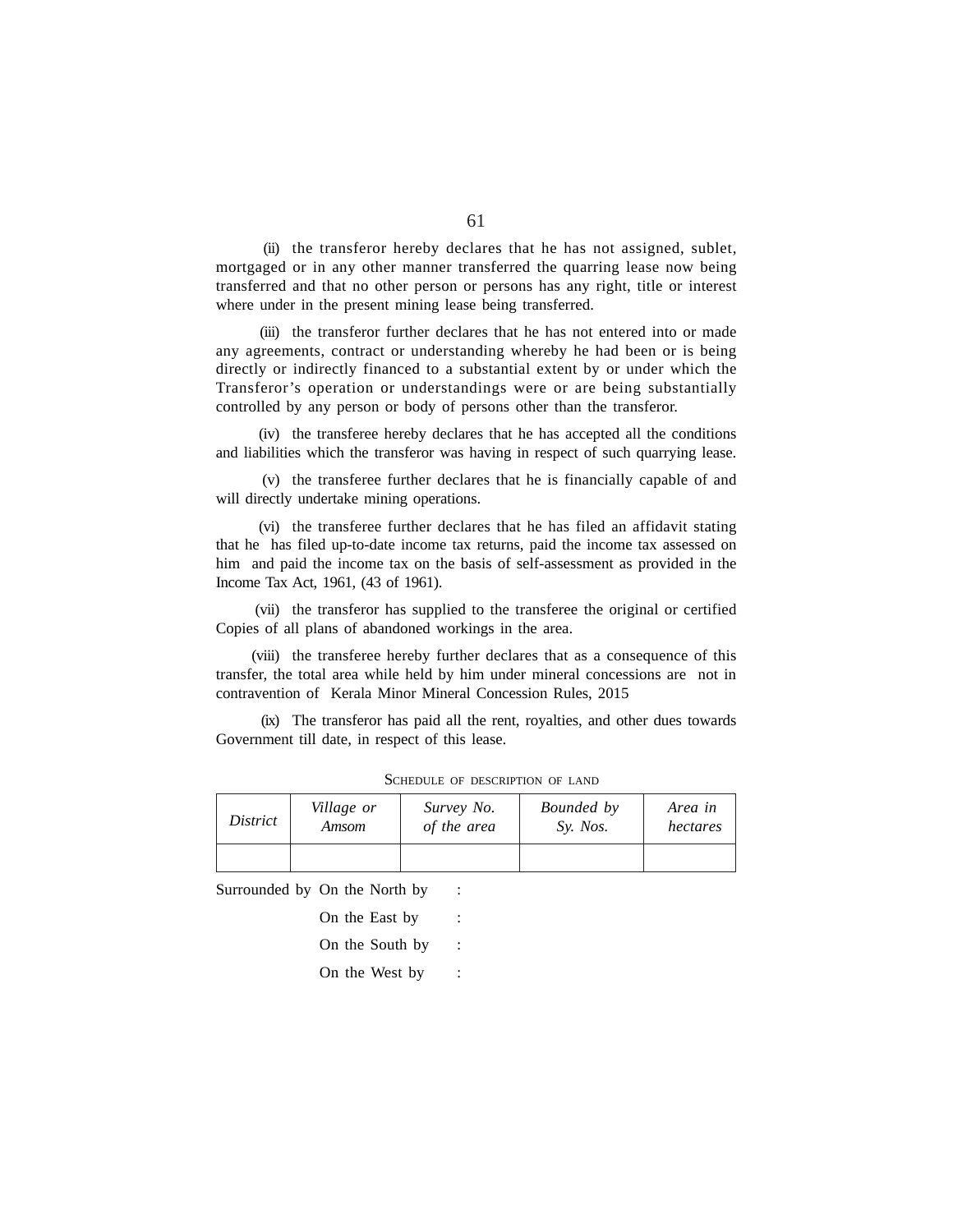In witness whereof the parties hereto have signed on the date and year first above written.

Signed by for and on behalf of the Governor of Kerala in the presence of:

1.

2.

Signature of transferor in the presence of witnesses:

1.

2.

 Signature of transferee in the presence of witnesses

### FORM F

[*See* clause (f) of rule 10 and sub-clause (i) of clause (o)

# of sub-rule (1) of rule 40]

# RETURN OF EXTRACTION OF MINOR MINERAL FOR THE MONTH

OF………….............................

# QUARRYING PERMIT/QUARRYING LEASE

| Name of the permit holder/lessee |  |
|----------------------------------|--|
| Permit No./Lease No. and date    |  |
| Area                             |  |
| Survey No.                       |  |
| Village                          |  |
| Taluk                            |  |
| <b>District</b>                  |  |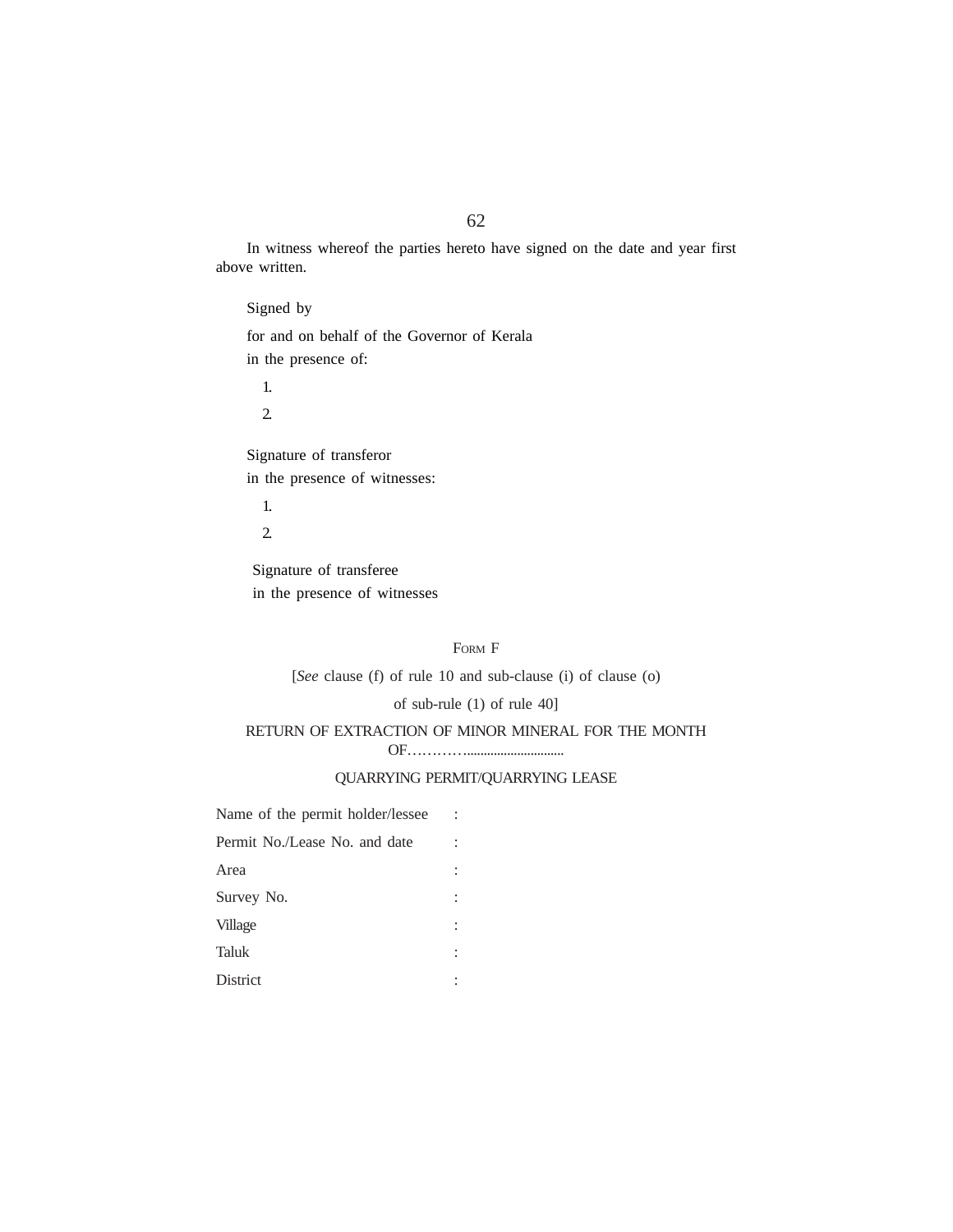| 1. Name of the mineral                                                                    |                                                                                                                                                                                                                                                                                                                                              |
|-------------------------------------------------------------------------------------------|----------------------------------------------------------------------------------------------------------------------------------------------------------------------------------------------------------------------------------------------------------------------------------------------------------------------------------------------|
| 2. Stock of mineral at the beginning of<br>the month                                      | $\vdots$ $\ldots$ $\ldots$ $\ldots$ $\ldots$ $\ldots$ $\ldots$ $\ldots$ $\ldots$ $\ldots$ $\ldots$ $\ldots$ $\ldots$ $\ldots$ $\ldots$ $\ldots$ $\ldots$ $\ldots$ $\ldots$ $\ldots$ $\ldots$ $\ldots$ $\ldots$ $\ldots$ $\ldots$ $\ldots$ $\ldots$ $\ldots$ $\ldots$ $\ldots$ $\ldots$ $\ldots$ $\ldots$ $\ldots$ $\ldots$ $\ldots$ $\ldots$ |
| 3. Quantity mined during the month                                                        | $\ldots$ Tonnes/CBM                                                                                                                                                                                                                                                                                                                          |
| 4. Total stock                                                                            | $: \qquad \ldots \ldots \ldots \ldots$ Tonnes/CBM                                                                                                                                                                                                                                                                                            |
| 5. Total despatch during the month                                                        | $\therefore$ Tonnes/CBM                                                                                                                                                                                                                                                                                                                      |
| 6. Stock of mineral at the end of the month                                               | $\vdots$ $\dots \dots \dots \dots$ Tonnes/CBM                                                                                                                                                                                                                                                                                                |
| 7. Total value of mineral despatched during $\qquad \qquad \overline{\zeta}$<br>the month |                                                                                                                                                                                                                                                                                                                                              |
| 8. Remarks                                                                                |                                                                                                                                                                                                                                                                                                                                              |

| Place | Signature of the permit holder/ |
|-------|---------------------------------|
| Date  | lessee/or his authorised agent  |

# FORM G

[*See* sub-clause (ii) of clause (o) of sub-rule (1) of rule 40]

# ANNUAL STATEMENT OF MINOR MINERALS OBTAINED, LABOUR EMPLOYED, ETC.

| Name of the lessee                             |                           |                   |
|------------------------------------------------|---------------------------|-------------------|
| Area of the lease                              |                           |                   |
| Village                                        |                           |                   |
| Taluk                                          |                           |                   |
| <b>District</b>                                | ٠                         |                   |
| 1. Name of the minor mineral worked            | $\ddot{\cdot}$            |                   |
| 2. Out-put                                     |                           | : Tonnes Ql. Kgs. |
| 3. Value                                       | $\ddot{\cdot}$            | ₹                 |
| 4. Average Number of persons<br>employed daily | $\mathbb{R}^{\mathbb{Z}}$ | Male Female Total |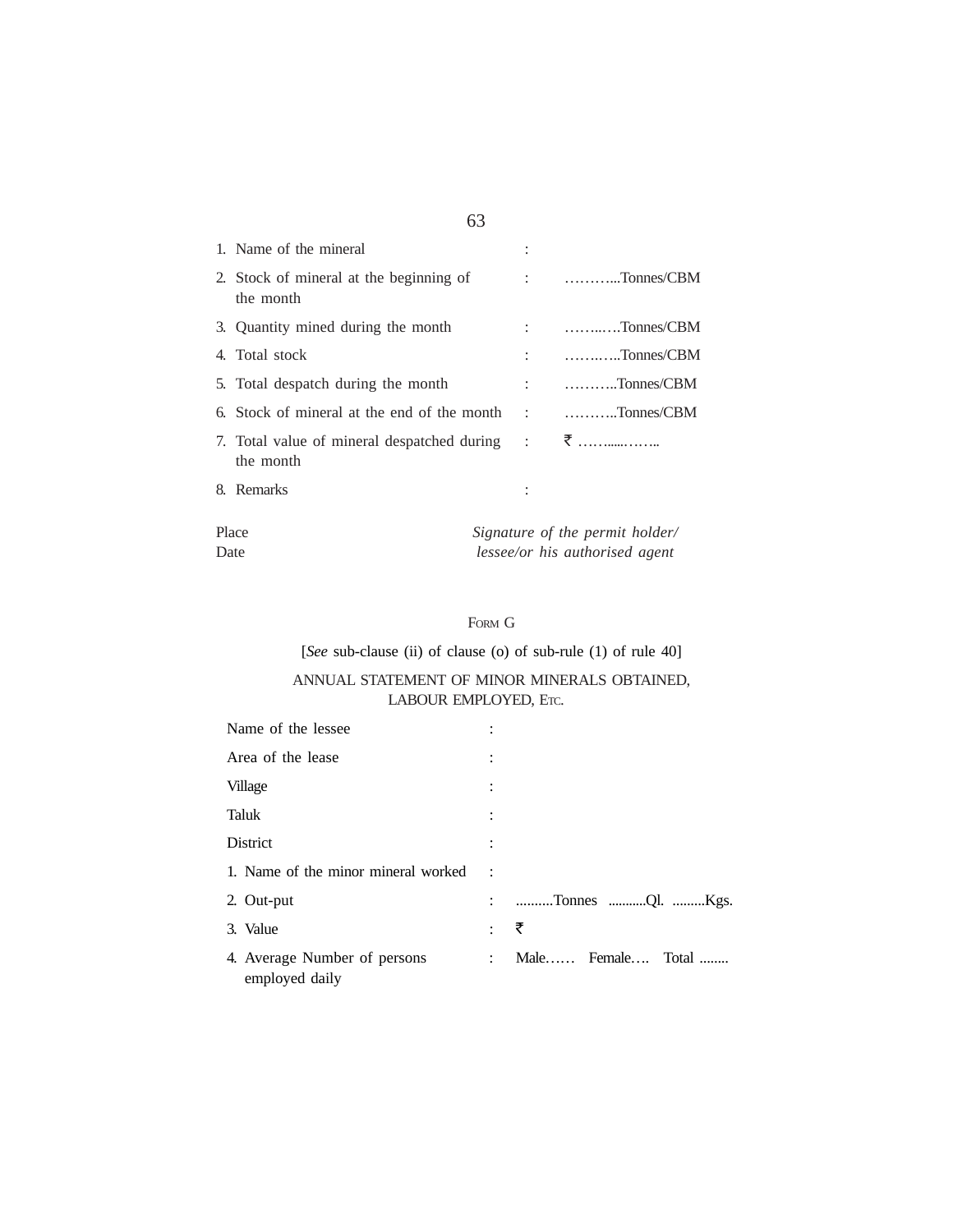| 5. Average No. of days worked |                |  |
|-------------------------------|----------------|--|
| 6. Accident No.               | $\ddot{\cdot}$ |  |
| 7. Compensation paid          |                |  |
| 8. Remarks                    |                |  |
|                               |                |  |

Date *Signature of the lessee or his authorised agent*

\* This return is to be submitted by 15th of January of each year for the preceding calendar year (i.e. from 1st of January to 31st December) to the office appointed for this purpose in the region where the land is situated.

### FORM H

### (*See* Rule 43)

### QUARRYING LEASE

This deed of lease made on this the………….. day of 20.......... between the Governor of Kerala (hereinafter referred to as the "State Government" which expression shall, where the context so admits be deemed to include his successors and assigns) of the one part and Shri/ Smt.......................................................................... aged ............. ……..son/daughter of...................................................... resident of.............................................. in the …………………………………. village of……………………………………....taluk of ………………….……...................................... district (hereinafter called the "lessee/ lessees" which expression shall where the context so admits, include his/their heirs, executors, administrators, representatives and permitted assigns) of the other part.

Witnesseth that in consideration of the rents and royalties and lessee's/ Lessees' covenants, hereinafter reserved and contained the State Government hereby give on lease to the lessee/lessees the land measuring ..........…………….. hectares described in the schedule hereunder and delineated on the plan hereto annexed and therein coloured red (hereinafter called the "said lands") to hold the same for a period of ................. years commencing from the ....................................... and ending on the ...................... for the purposes of extracting minor mineral/ minerals and subject to the terms and conditions contained in the Kerala Minor Mineral Concession Rules, 2015 (hereinafter referred to as "the Rules") and to the terms and conditions hereinafter appearing.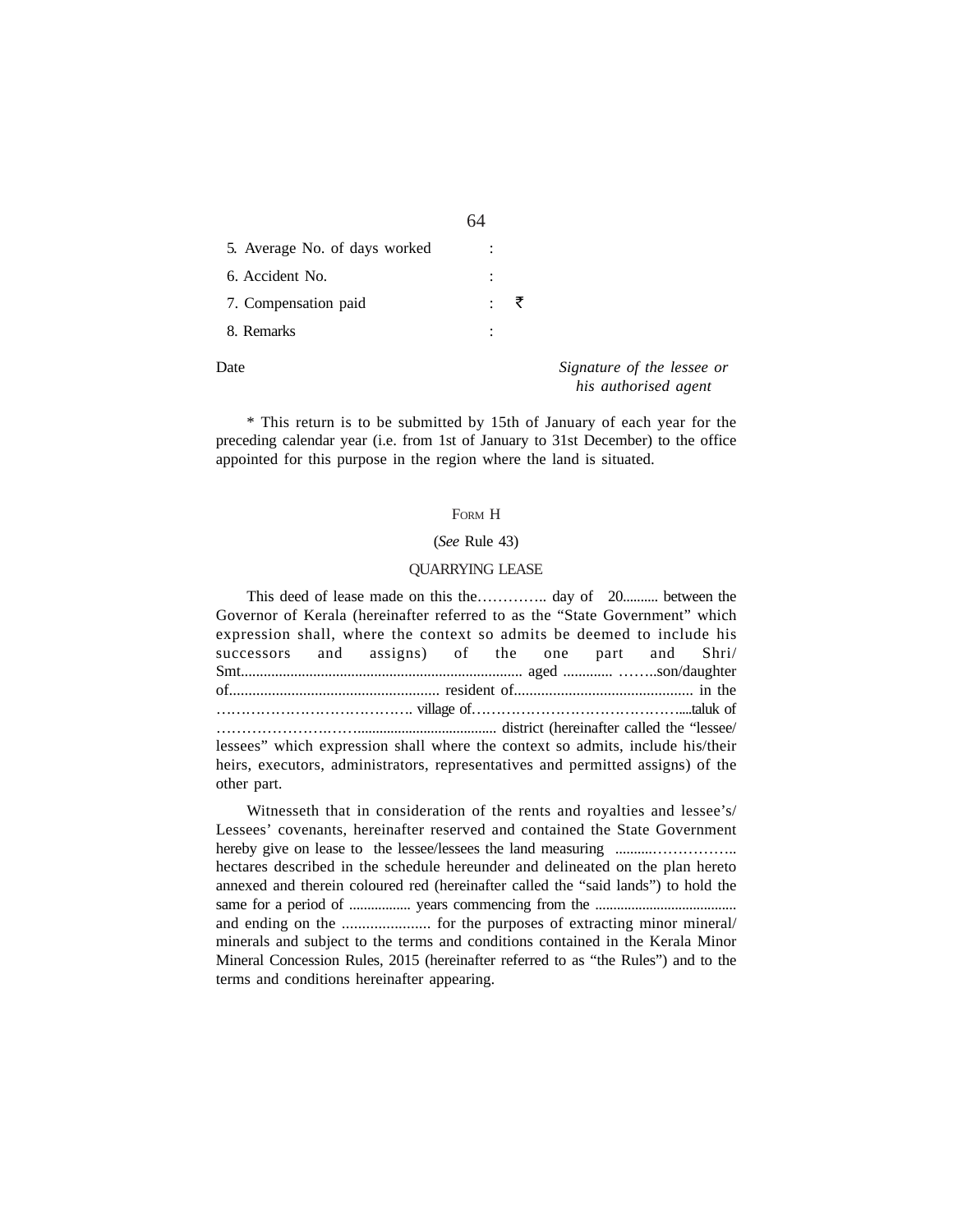1. The lessee/lessees shall have the right in and upon the said lands to extract .......................................... (hereinafter called the said mineral/minerals) and to do all acts necessary for the extraction of the said mineral/minerals including the erection on the said lands, buildings and plant required for the purposes and also to take lead and carry away over the said lands and to dispose of the said minerals extracted as aforesaid.

2. The lessee/lessees shall during the subsistence of this lease have the liberty to work the said mineral/minerals and remove the same from the leasehold on permits issued by the State Government/competent authority or any other officer authorised by him in this regard. The permits shall be issued only on the basis of pre-paid royalty at the rates specified in Schedule I to these Rules. The royalty rates shall be subject to revision from time to time as the State Government may order.

3. The lessee/lessees shall pay to the State Government a yearly surface rent equal to the land revenue if any, assessable under the rules for the time being in force, or if the land be the property of Government or in reserve forest then equal to the land revenue plus cess, if any, per hectare of the land the surface whereof shall be occupied or used by the lessee/lessees for any of the purposes of this deed and so in proportion for any area less than one hectare. The said surface rent shall be paid by yearly payments; the first of such payments to be made on or before the last day of the first year of occupation provided always that no such rent shall be paid or demanded in respect of any roads or ways now in existence.

4. The lessee/lessees shall at all times during the currency of this lease keep correct and intelligible books of account showing accurately the quantity of the said minerals extracted and the weight and value of the said mineral sold or exported together with the names of the purchasers or consignees. The lessee shall also maintain a register of employees showing therein separately men, women employed daily and shall at reasonable times allow the competent authority appointed under the rules (hereinafter referred to as "competent authority") or the officer authorised by him to examine the said books of account and the register of employees and to take copies and extracts therefrom. The lessee/lessees shall submit reports in Forms F and G on the specified dates.

5. All sums found due under or by virtue of this deed from the lessee/ lessees may be recovered from him jointly and severally from them and his/their properties movable and immovable under the provisions of the Revenue Recovery Act for the time being in force as though such sums are arrears of land revenue or in any other manner as the State Government may deem fit.

#### 33/513/2015/S-9.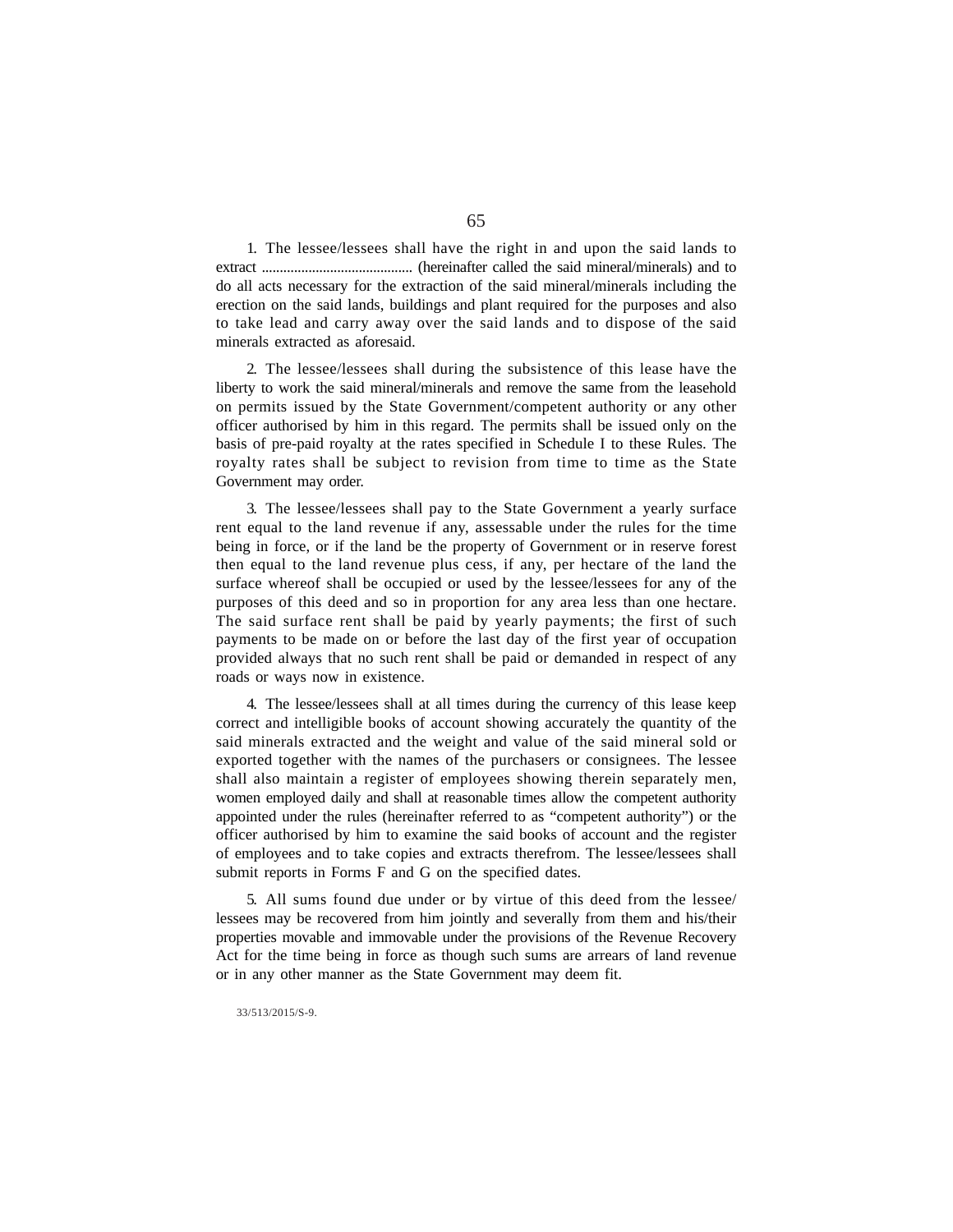6. The lessee/lessees shall at the lessee's/lessees' own expense erect and at all times maintain and keep in repair boundary marks and pillars along the boundaries of the said lands according to the demarcation shown in the plan hereto annexed.

7. In cases where explosives are not used for quarrying the lessee shall not carry on or allowed to be carried on any quarrying operations at or to any points within a distance of 75 metres from any railway line except with the previous written permission of the Railway Administration concerned; and any bridge on National Highway or 50 metres from any reservoir, tanks, canals, rivers, bridges, public roads, other public works, residential buildings, the boundary walls of places of worship, burial grounds, burning ghats or any Government protected monuments or forest lands which do not conform to the category of wildlife forests except with the previous permission of the authorities concerned or State Government or competent authority or any other officer authorised by the State Government in this behalf.

In cases where explosives are used for quarrying, the lessee shall not carry on or allowed to be carried on any quarrying operations at or to any points within a distance of 100 metres from any railway line, bridge, reservoir, tanks, residential buildings, Government protected monuments, canals, rivers, public roads having vehicular traffic, other public works or the boundary walls of places of worship or 50 metres from any burial grounds or burning ghats or village roads or forest lands which do not conform to the category of wildlife forests.

The above said distances shall be measured in the case of a railway, reservoir or canal horizontally from outer edge of the cutting or outer edge of the bank, as the case may be and in the case of a building horizontally from the plinth thereof.

For the purposes of this clause the expression 'railway' and 'railway administration' shall have the same meaning as defined in sub-sections (4) and (6) of section 3 of Indian Railway Act, 1890 (IX of 1890).

8. The sides of open workings shall be sloped, stepped or secured by the lessee in such a manner as to prevent slope failure, when an open working is worked in steps, steps shall be of sufficient breadth in relation to their height to secure safety. In open workings trees liable to fall and all loose ground and material shall be removed by the lessee sufficiently far from the edge or otherwise made source in order to prevent danger to persons employed in the quarry.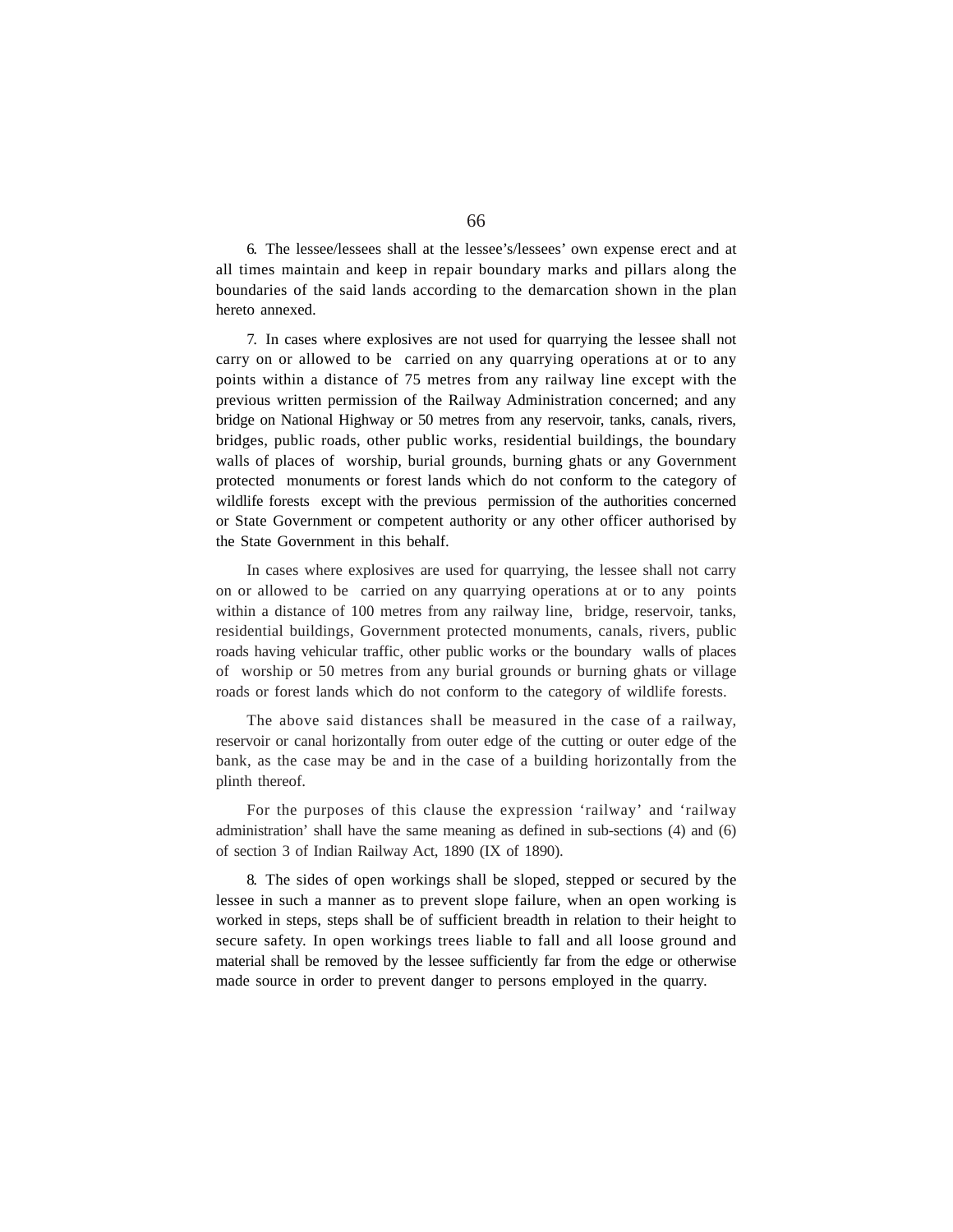9. If a working place is found to be unsafe all persons shall be withdrawn by the lessee/lessees immediately from the dangerous area and all access to such working place except for the purpose of removing the danger of saving life shall be prevented by securely fencing the full width of all entrances to the place.

10. The lessee/lessees shall at all reasonable times allow any officer authorised by the Central Government or by the State Government in that behalf to inspect the said lands and the buildings and plants erected thereon and the lessee/lessees shall assist such persons in conducting the inspection and afford them all information they may reasonably require, and shall conform to and observe all orders which the Central and State Governments as the result of such inspection or otherwise, may from time to time pass.

11. The lessee shall be responsible for implementing the provisions of the various labour laws applicable, from time to time, to the quarry.

12. The lessee/lessees shall not assign or underlet the said lands or any part thereof or the rights or privileges, therein hereby granted or any of them without the previous permission in writing of the State Government/competent authority.

13. Where the lease or any right, title or interest therein has been assigned, sublet or transferred as provided in rule 45 read with condition 12, then the person in whose favour such assignment, sublease or transfer has been made shall be responsible for implementing the provisions of the various labour laws applicable, from time to time, to the quarry.

14. The lease may be surrendered by the lessee/lessees at any time after 3 months notice in writing to the State Government/competent authority provided the lessee/lessees has/have paid all sums due on account of the lease:

Provided that if the lessee/lessees elects/elect to determine this lease before the expiry of the term of the lease, shall pay in addition to other dues a sum equal to the dead rent payable for the remaining part of the term of the lease deed.

15. If the lessee/lessees shall be desirous of taking a further lease of the said lands for a further term of …… years he/they shall give three months' previous notice in writing of such desire to the State Government/competent authority and if the lessee/lessees has/have duly observed all the conditions of this lease, the State Government/competent authority may agree to renew the lease for such further term and on such terms and conditions as the State Government/competent authority may determine which shall be in accordance with the provisions of these rules.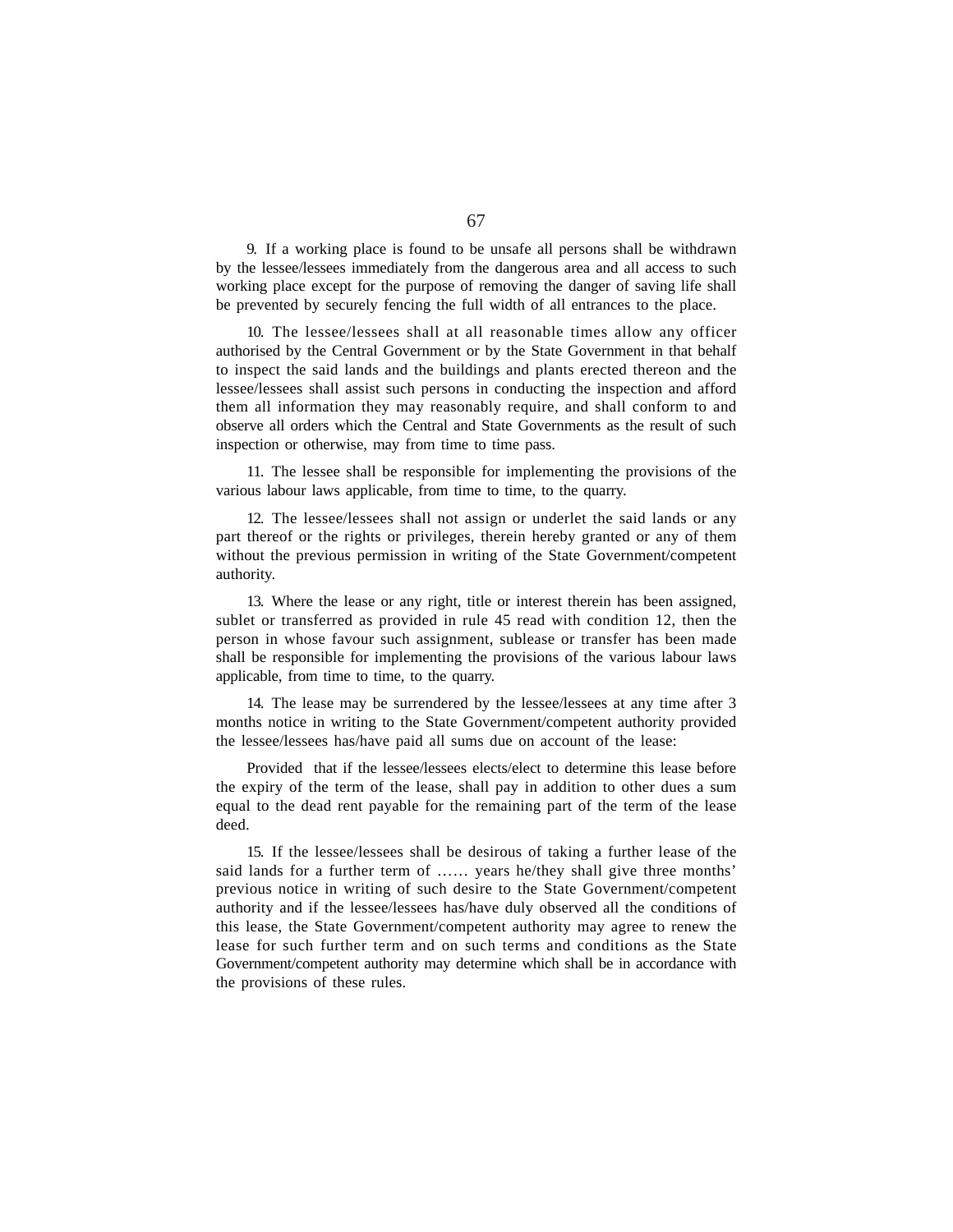16. If the lessee/lessees shall at any time during the said term use the said lands or any part thereof in any manner other than as authorised by this lease or fail to carry on quarrying operations continuously without sufficient cause of which the State Government/competent authority shall be the judge or shall commit a breach of any of the conditions of this lease it shall be lawful for the State Government/competent authority to cancel this lease and take possession of the said lands or the alternative to receive from the lessee/lessees such penalty not exceeding  $\bar{\tau}$  25,000 for the breach as the State Government/competent authority may fix.

17. If at the expiration of three calendar months after the expiry of the lease or its sooner determination, there shall remain in or the said lands, any engines, machinery, plant buildings, structures and other works erections and conveniences the said minerals or other property which the lessee is/lessees are entitled to remove from the said lands, the same shall, if not removed by the lessee/lessees within one calendar month after notice in writing requiring their removal be given to the lessee/lessees by the State Government/competent authority be deemed to become the property of the State Government in such manner as they may deem fit without liability to pay any compensation or to account to the lessee/lessees in respect thereof.

18. This lease subject to all rules and regulations which may from time to time be issued by the State Government regulating the working of the quarries and other matters affecting safety, health and convenience of the lessee's/lessees' employees or of the public, whether under the Indian Mines Act or otherwise.

19. The lessee/lessees shall without delay send to the District Collector and the competent authority or the officer authorised by him in this regard report of any accident causing loss of life or serious bodily injuries or seriously affecting or endangering life or property which may at any time occur at or in the said lands in the course of operations under this lease.

20. The lessee/lessees shall furnish such reports and returns relating to output, labourers employed and other matters as the State Government may prescribe.

21. The lessee/lessees shall make and pay such reasonable compensation as may be assessed by lawful authority in accordance with the law in force on the subject for all damage, injury or disturbance which may be done by him/them in exercise of the powers granted by this lease and shall indemnify and shall keep indemnified fully and completely the State Government against all claims which may be made by any person or persons in respect of any such damage, injury or disturbance and all costs and expenses in connection therewith.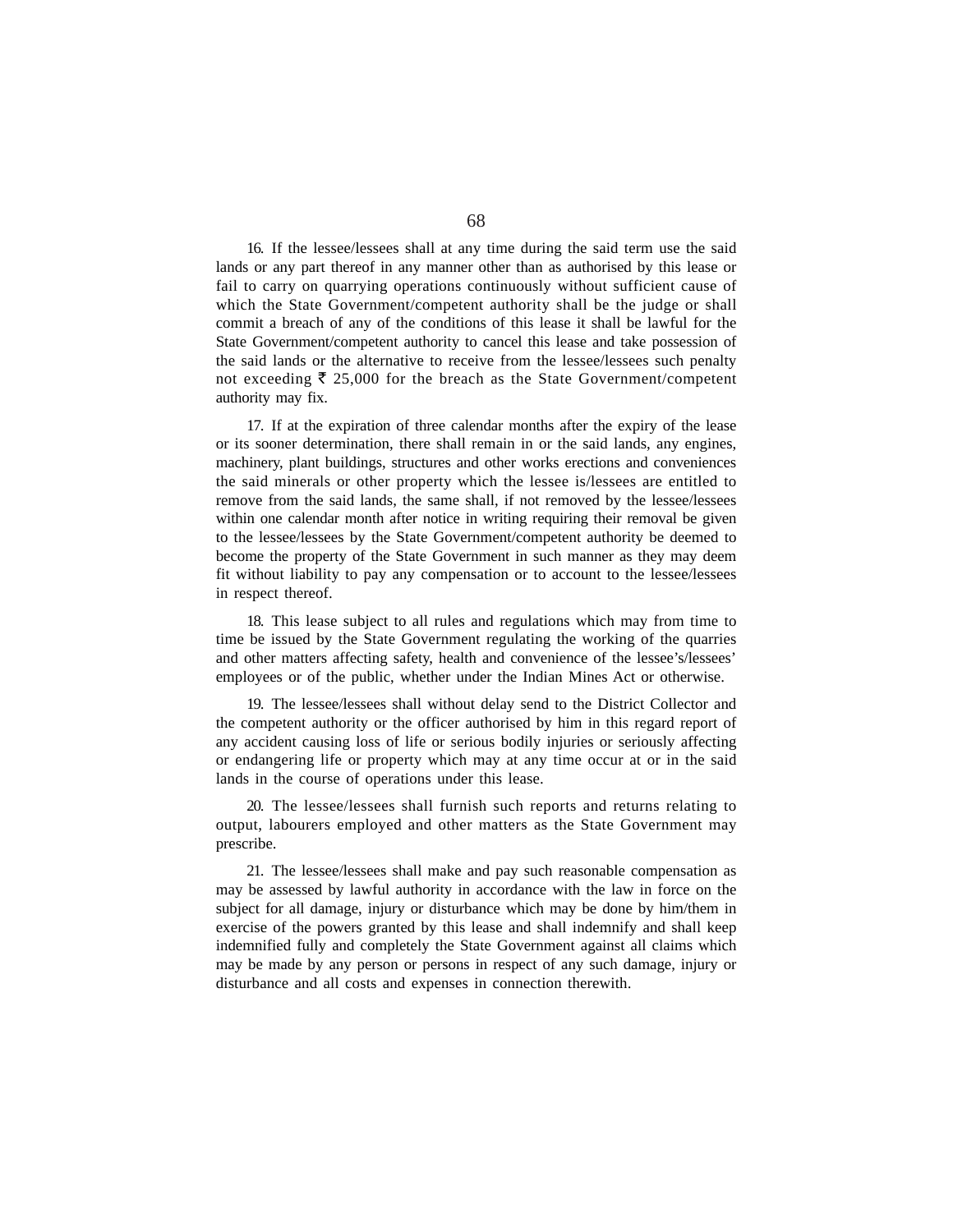22. Any condition prescribed in the Kerala Minor Mineral Concession Rules, 2015 but left out in this lease which may be found applicable to the lessee/lessees shall be treated as binding on the lessee/lessees.

SCHEDULE OF DESCRIPTION OF LAND

| District | Village or | Survey No.  | Bounded by | Area in  |
|----------|------------|-------------|------------|----------|
|          | Amsom      | of the area | Sy. Nos.   | hectares |
|          |            |             |            |          |

Surrounded by On the North by :

On the East by : On the South by : On the West by :

In witness whereof the parties hereto have set their hands hereunto on the day and year first above written.

Signed by..................................................

for and on behalf of the Governor of Kerala.

In the presence of

(1)

(2)

Signed by ...........................................................

for and on behalf of the lessee/lessees

In the presence of

(1)

(2)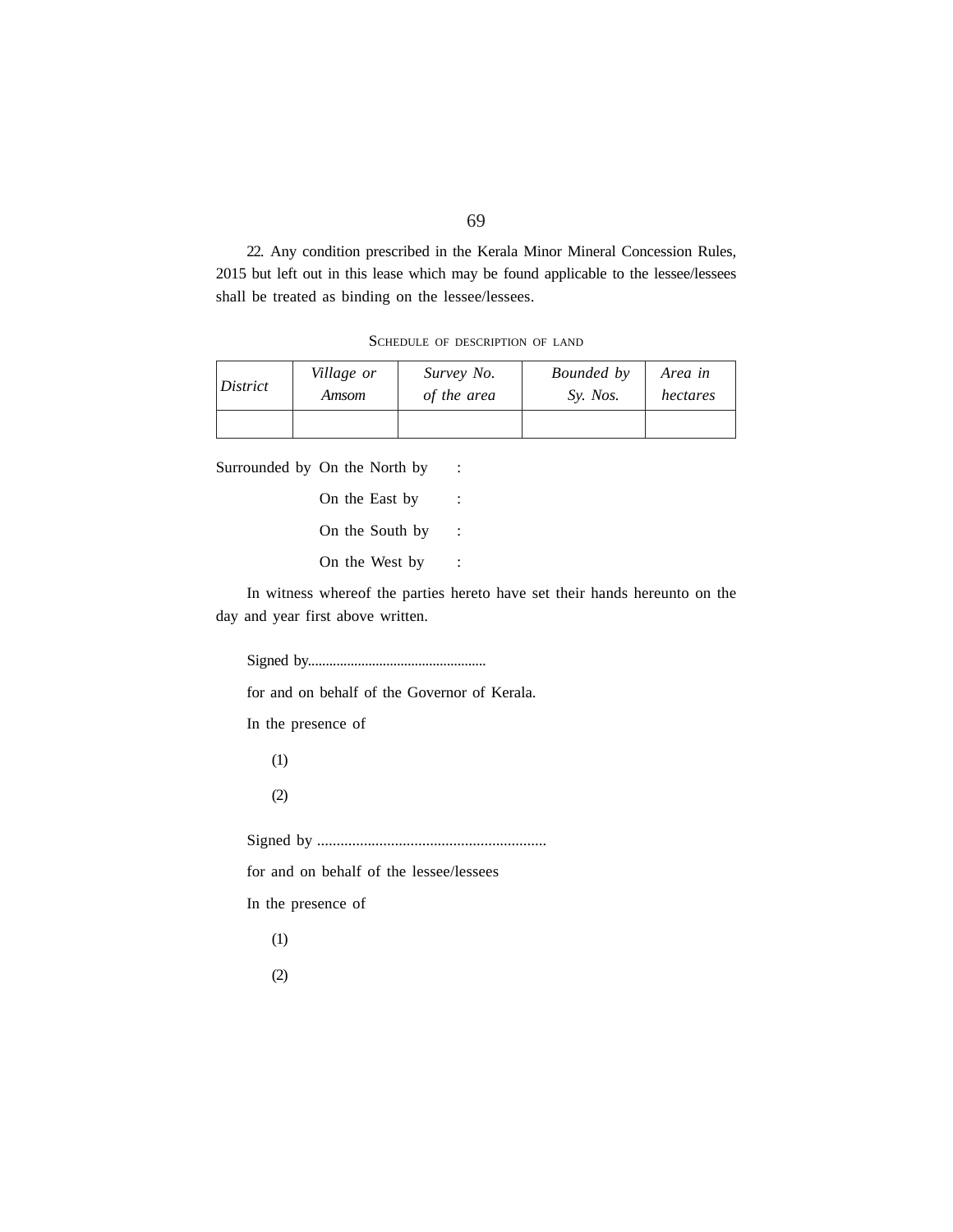# FORM I

# [*See* sub-rule (1) of rule 48]

# REGISTER OF APPLICATION FOR QUARRYING LEASE

| 1.  | Serial No.                                                           |  |
|-----|----------------------------------------------------------------------|--|
| 2.  | Date of the application for quarrying<br>lease                       |  |
| 3.  | Date on which application was received :<br>by the receiving officer |  |
| 4.  | Name of the applicant with full address. :                           |  |
| 5.  | Particulars of the land applied for and :<br>its area                |  |
| б.  | Minor mineral or minerals which the<br>applicant desires to extract  |  |
| 7.  | Details of remittance of application fee                             |  |
| 8.  | Period for which quarrying lease is :<br>required                    |  |
| 9.  | Final disposal of the application                                    |  |
| 10. | Remarks                                                              |  |
| 11. | Signature of the officer                                             |  |

# FORM **J**

# [*See* sub-rule (2) of rule 48]

# REGISTER OF QUARRYING LEASES/RENEWALS

| (A)     | Serial No.                                                           |  |  |  |  |
|---------|----------------------------------------------------------------------|--|--|--|--|
| $2^{2}$ | Name of the lessee                                                   |  |  |  |  |
| 3.      | Residence with complete address<br>of lessee                         |  |  |  |  |
| 4.      | Date of application                                                  |  |  |  |  |
| 5.      | Date on which application was received :<br>by the receiving officer |  |  |  |  |
| 6.      | (a) No. and date of grant of lease                                   |  |  |  |  |
|         | (b) Date of execution of lease                                       |  |  |  |  |
| 7.      | Particulars of the land and total area<br>granted                    |  |  |  |  |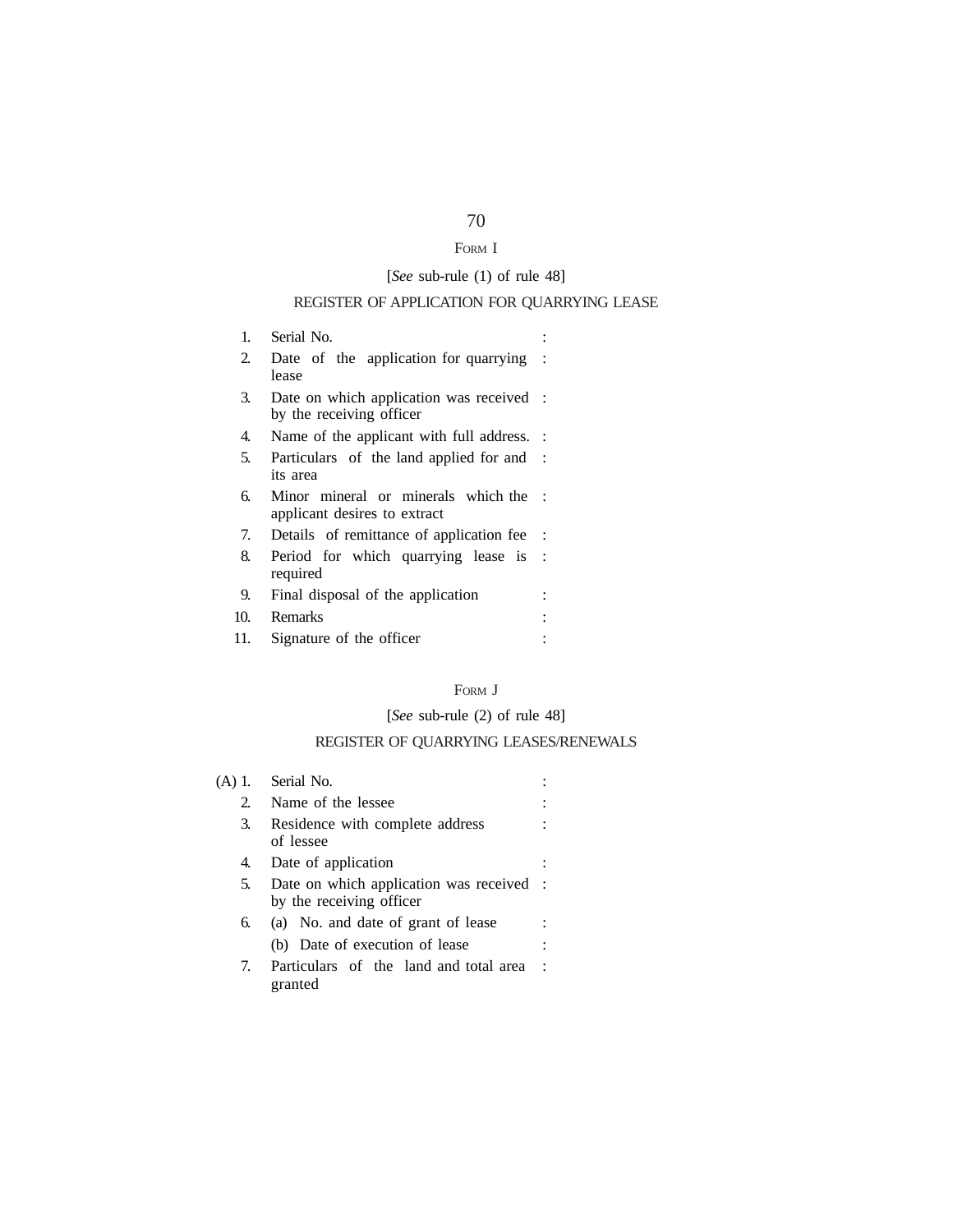| 8.             | Minor Minerals for which lease                                                                                |                                  |
|----------------|---------------------------------------------------------------------------------------------------------------|----------------------------------|
|                |                                                                                                               |                                  |
| 9.             | Rates of royalty surface rent and                                                                             |                                  |
|                |                                                                                                               |                                  |
| 10.            | Period for which granted.                                                                                     |                                  |
| 11.            | Amount of security deposit                                                                                    |                                  |
| 12.            | Date of assignment or transfer of<br>the lease if any, and the name and<br>address of the assignee/transferee |                                  |
| 13.            | Date of expiry or relinquishment<br>or cancellation                                                           |                                  |
| 14.            | Remarks                                                                                                       |                                  |
| 15.            | Signature of the officer.                                                                                     |                                  |
| $\mathbf{1}$ . | Date of renewal                                                                                               |                                  |
| 2.             | Period of renewal                                                                                             |                                  |
| 3.             | Total area under renewal                                                                                      |                                  |
| 4.             | Minor mineral or minerals for which<br>renewal is valid                                                       |                                  |
| 5.             | Rate of royalty, surface rent and<br>dead rent                                                                |                                  |
| б.             | Amount of security deposit                                                                                    |                                  |
|                |                                                                                                               | originally granted.<br>dead rent |

# FORM K

# (*See* Rule 90)

### APPLICATION FOR GRANT/RENEWAL OF REGISTRATION AS "REGISTERED METAL CRUSHER UNIT"

### To

The Director of Mining and Geology

Through the Geologist, District Office.

........................................................District.

### Sir,

I/We request that my/our metal crusher unit may be registered for production and sale of granite aggregates (building stones) under the Kerala Minor Minerals Concession Rules, 2015.

The fee of `….......….................. payable for the grant/renewal of registration has already been paid. I/We are ready to pay the consolidated royalty in full/4 installments.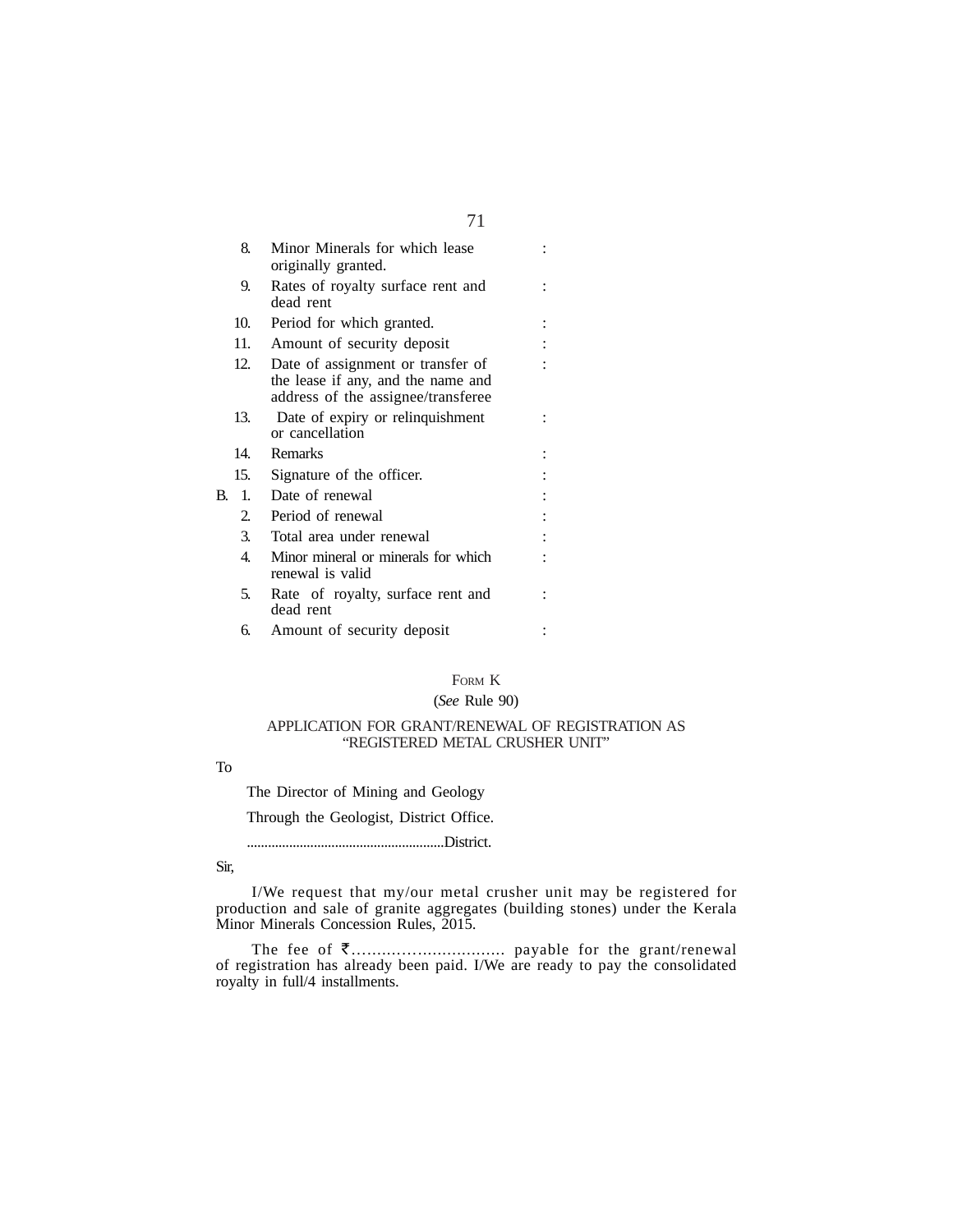The required particulars are given below:

- 1. Name of the applicant with completed address :
- 2. Is the applicant a private individual/private or : public company/firm or association?
- 3. In case the applicant is :
	- (a) An individual, his nationality :
	- (b) A private company, the nationality of all : members of the company along with place of registration
	- (c) A public company, the nationality of : Directors, the percentage of share capital held by Indian Nationals along with place of incorporation
	- (d) A firm or association, the nationality of all : partners of the firm or members of association
- 4. Sizes of jaws in the metal crusher unit and : the number of jaws employed for crushing/ other details of machines used in crusher unit
- 5. Details of location of the quarry (Address, : Sy. No. etc., of the lease area in which the quarry is situated and validity of quarrying lease are to be furnished along with a location map)
- 6. Particulars of the previous registration, : if applying for renewal

I/We do hereby declare that the particulars furnished above are correct and am/are ready to furnish other details including security deposit etc., as may be required by you.

Yours faithfully,

Place:<br>Date:

Name and Signature of the Applicant.

### **For office use only**

The lessee has to remit  $\bar{\tau}$  …........ being the consolidated royalty for one year. He has opted for payment in full/…............. installments. He has remitted full amount/ $\bar{\zeta}$  ….............. being the …............... installment. The next installment falls due on…................... (strike off whichever is not applicable).

*Geologist/Sr. Geologist.*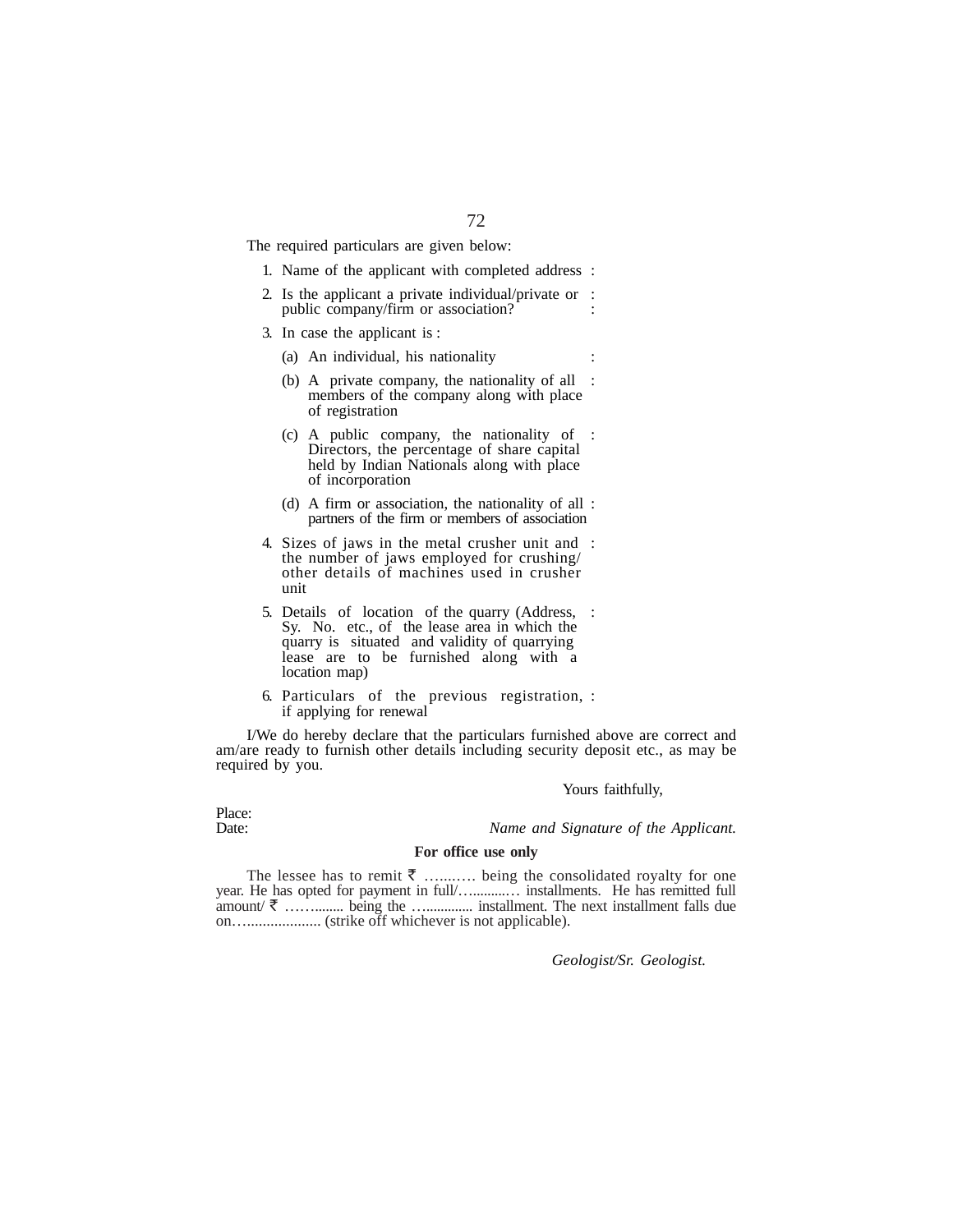## FORM L

## (*See* Rule 91)

## REGISTRATION CERTIFICATE ISSUED TO A REGISTERED METAL CRUSHER UNIT

Registration No. ……………… Dated……….........…. The Metal Crusher Unit situated in……………..Survey No. of ………..Village of……………. Taluk of……………District and owned by………………………….. has been registered in the Department of Mining and Geology under Rule 91 the Kerala Minor Mineral Concession Rules, 2015 for the production and sale of aggregates of granite (building stones) by operating the machines noted below. The owner of the registered metal crusher unit has been granted quarrying lease/ leases in Sy. No. …………………………………………of………..………… Village of………………….................. Taluk for the extraction of granite (building stones) to be used in the crusher unit.

Jaw size and No. of jaws used in the crusher unit:

The particulars of the other machines, if any, used for crushing granite (building stones)

Particulars of quarrying leases based on which registration is granted:

This registration will be in force for the financial year....................to.................... (or from………................…..to...................................)

The registration already granted and which expired on 31st March................. is renewed up to 31st March….....................…….

#### **Conditions for Registration**

The registration certificate shall be displayed in a prominent place in a part of the premises open to the public.

The owner of the registered metal crusher unit shall comply with the provisions of the Mines and Minerals (Development and Regulation) Act, 1957 and the Kerala Minor Mineral Concession Rules, 2015 and all other orders issued by the competent authority in this regard from time to time.

33/513/2015/S-9.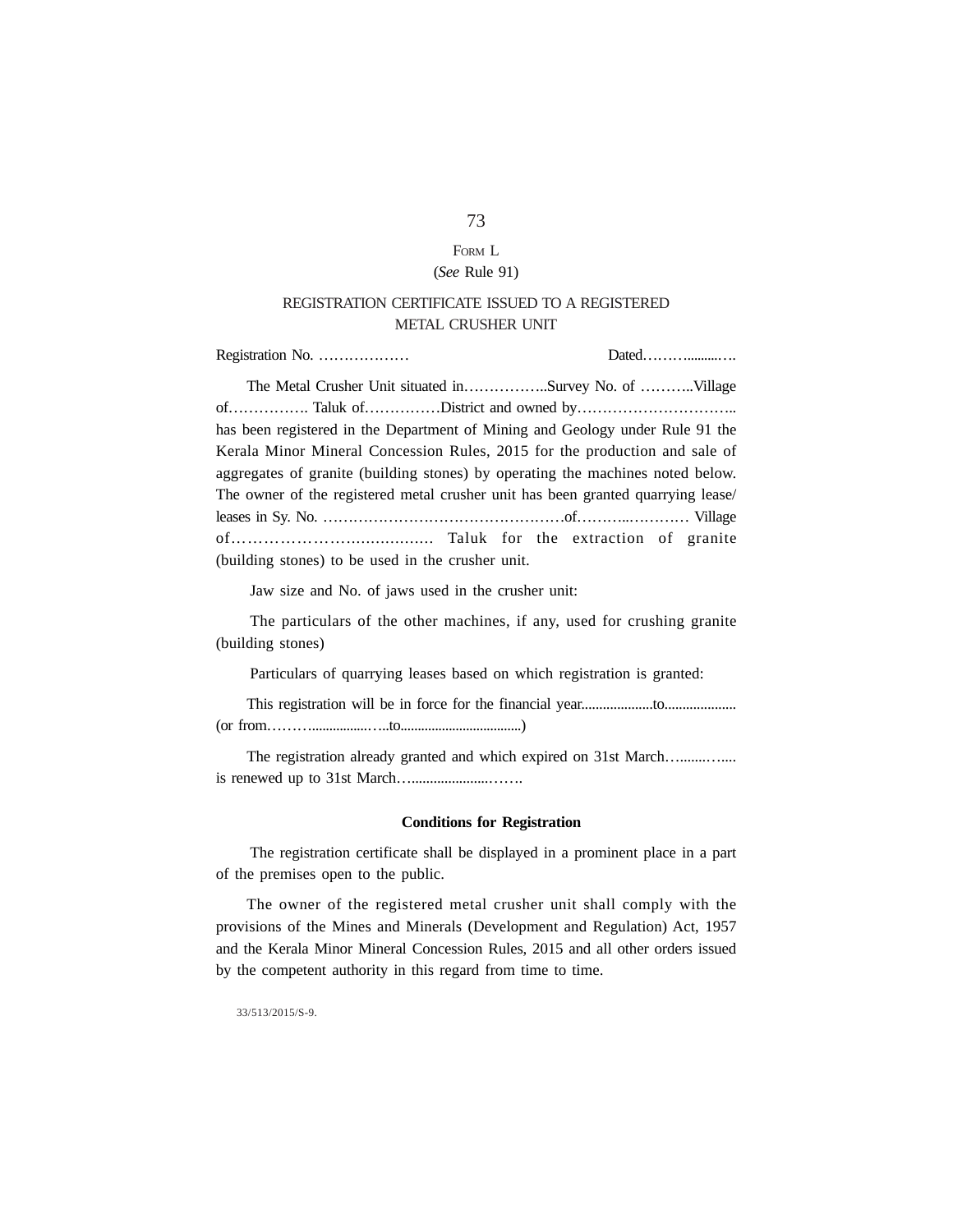The owner of the registered metal crusher unit shall display in a prominent place in a part of the premises the true list of granite aggregates offered for sale by them.

Dated this..................................day of...................

*Seal of the competent authority. Signature of the competent authority.*

The lessee has to remit  $\bar{\tau}$  …....................... being the consolidated royalty for one year. He has opted for payment in full/……........... installments. He has remitted full amount ₹ ….....................being the.......................installment. The next installment falls due on…...................... He is eligible for movement permit for the period from ….............…to…..................…(strike off whichever is not applicable).

*Note*:—This certificate shall be issued separately on payment of each installment opted.

FORM M

[*See* sub-rule (2) of Rule 9] (For all type of quarrying permits)

### GOVERNMENT OF KERALA

## DEPARTMENT OF MINING & GEOLOGY DISTRICT OFFICE ...............................................................................................

## QUARRYING PERMIT FOR EXTRACTION OF GRANITE BUILDING STONE/ LATERITE BUILDING STONE/ORDINARY SAND (OTHER THAN SAND USED FOR PRESCRIBED PURPOSES)/ORDINARY CLAY/LIME SHELL/SEASHELL GRANTED UNDER RULES 3(1), 9 AND 10 OF THE KERALA MINOR MINERAL CONCESSION RULES, 2015

| rule 3(1) and 9 of the Kerala Minor Mineral Concession Rules, 2015 subject to |  |
|-------------------------------------------------------------------------------|--|
| the conditions mentioned in rule 10.                                          |  |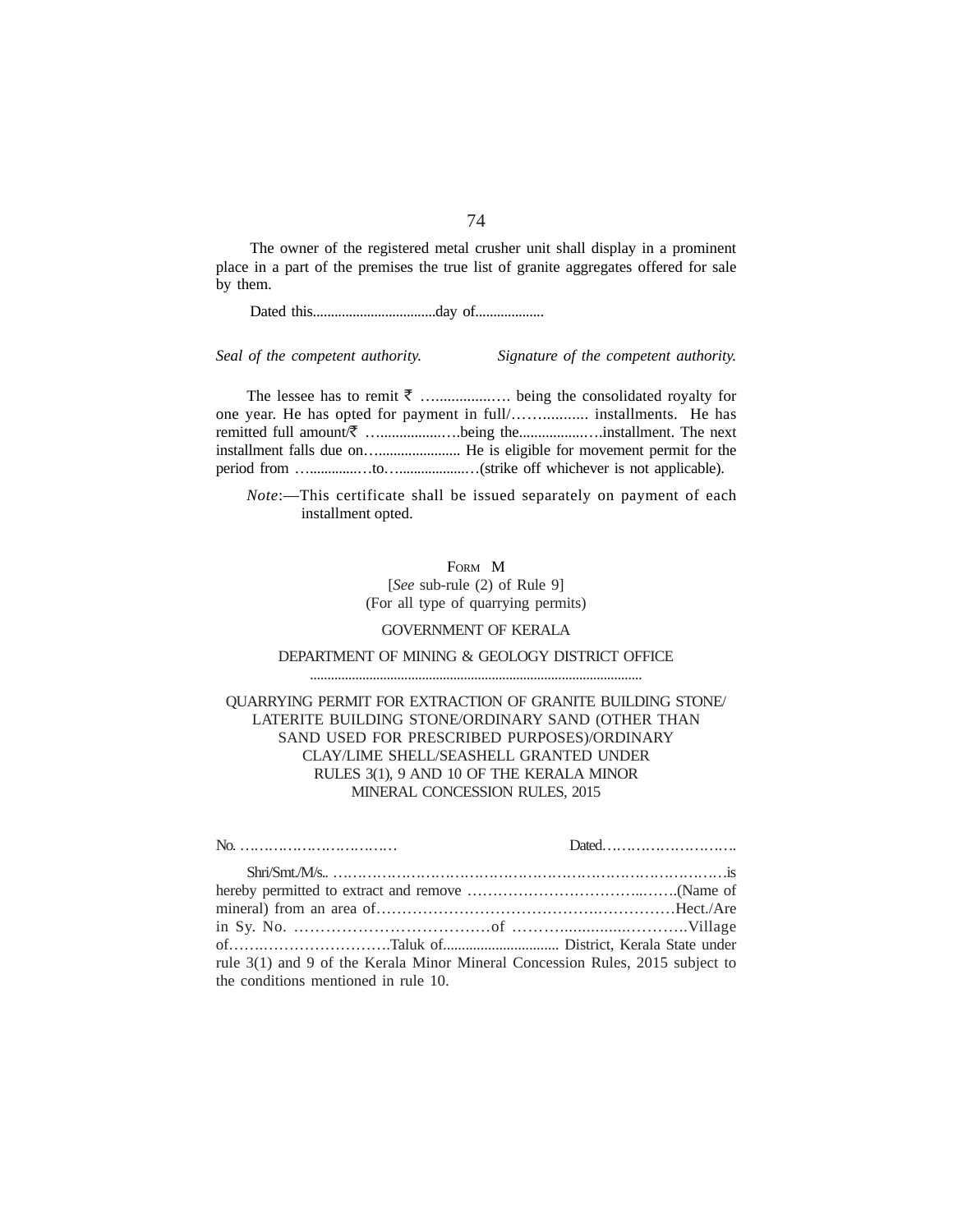| Quantity of extraction of mineral permitted :   | MT/CBM |
|-------------------------------------------------|--------|
| (Not applicable in the case of CRP System)      |        |
| Whether the permit holder opted CRP System :    |        |
| Number of mineral transit passes to be issued : |        |
| Name and address of the owner of the land :     |        |
| under mineral concession/particulars of         |        |
| consent/NOC received from the occupier of       |        |
| the land (if applicable)                        |        |
|                                                 |        |

Date of expiry of permit :

DETAILS OF FEE REMITTED

| <i>Item</i>                    | Chalan No.<br>and Date | Amount | Name of Treasury |
|--------------------------------|------------------------|--------|------------------|
| Application fee                |                        |        |                  |
| Royalty                        |                        |        |                  |
| Surface Rent                   |                        |        |                  |
| Addl. Royalty remitted, if any |                        |        |                  |

(Office Seal) *Signature and Address of the issuing authority.*

## To

Shri/Smt./M/s. ………………......................………(Name and Address of the owner of the land)

*Copy to*:— The District Collector, (with C/L)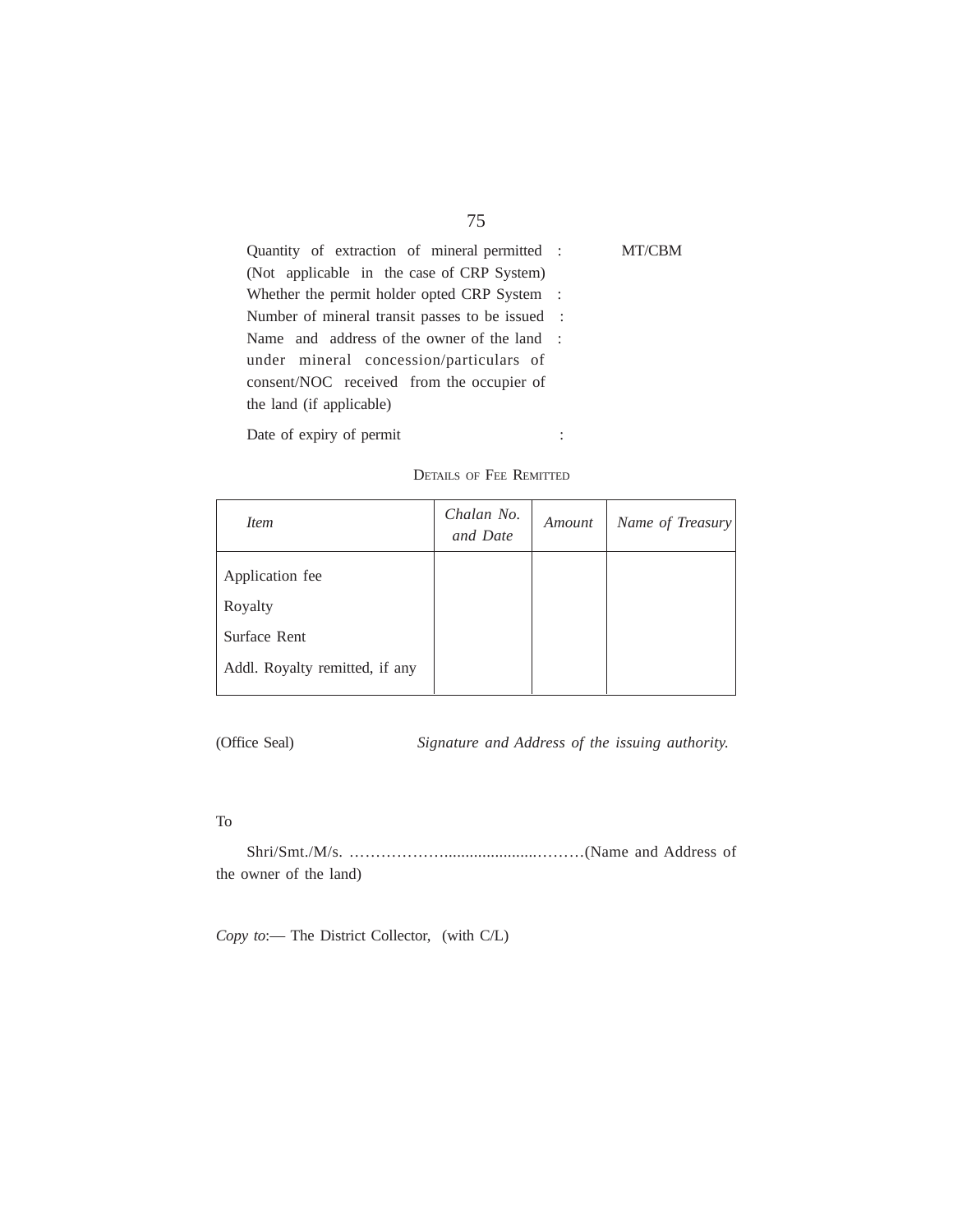## FORM N [*See* sub-rule (2) of Rule 9]

### GOVERNMENT OF KERALA

#### DEPARTMENT OF MINING AND GEOLOGY, DISTRICT OFFICE

………………………………………………………

#### QUARRYING PERMIT FOR ORDINARY EARTH

| is hereby permitted to extract and remove ORDINARY EARTH from an         |  |
|--------------------------------------------------------------------------|--|
|                                                                          |  |
|                                                                          |  |
|                                                                          |  |
| rule 9 of the Kerala Minor Mineral Concession Rules, 2015 subject to the |  |
| conditions mentioned below:—                                             |  |
| A. Quantity of extraction of mineral permitted : Tonnes/CBM              |  |

- B. Name and address of the owner of the land : under mineral concession/particulars of consent/NOC received from the occupier of the land (if applicable)
- C. Date of expiry of permit :

### **Conditions**

- 1. Quarrying shall be strictly confined to the area allotted for the purpose.
- 2. The permit shall be in force for the period from…............….to…...........….. or till the date on which the permitted quantity of minor minerals are extracted, whichever is earlier.
- 3. The permit holder shall not carry on or allowed to be carried on any quarrying operations at or to any points within a distance of 25 metres from the boundary or boundaries of adjacent properties or 50 metres from any residential building except with the consent of the owners of such property or building or 75 metres from any railway line, 50 metres from any bridge, reservoir, tanks and canals or other public works except with the previous permission of the authorities concerned or State Government or competent authority.
- 4. The permit holder shall not mine or dispose of any type of mineral other than the mineral specified in this permit.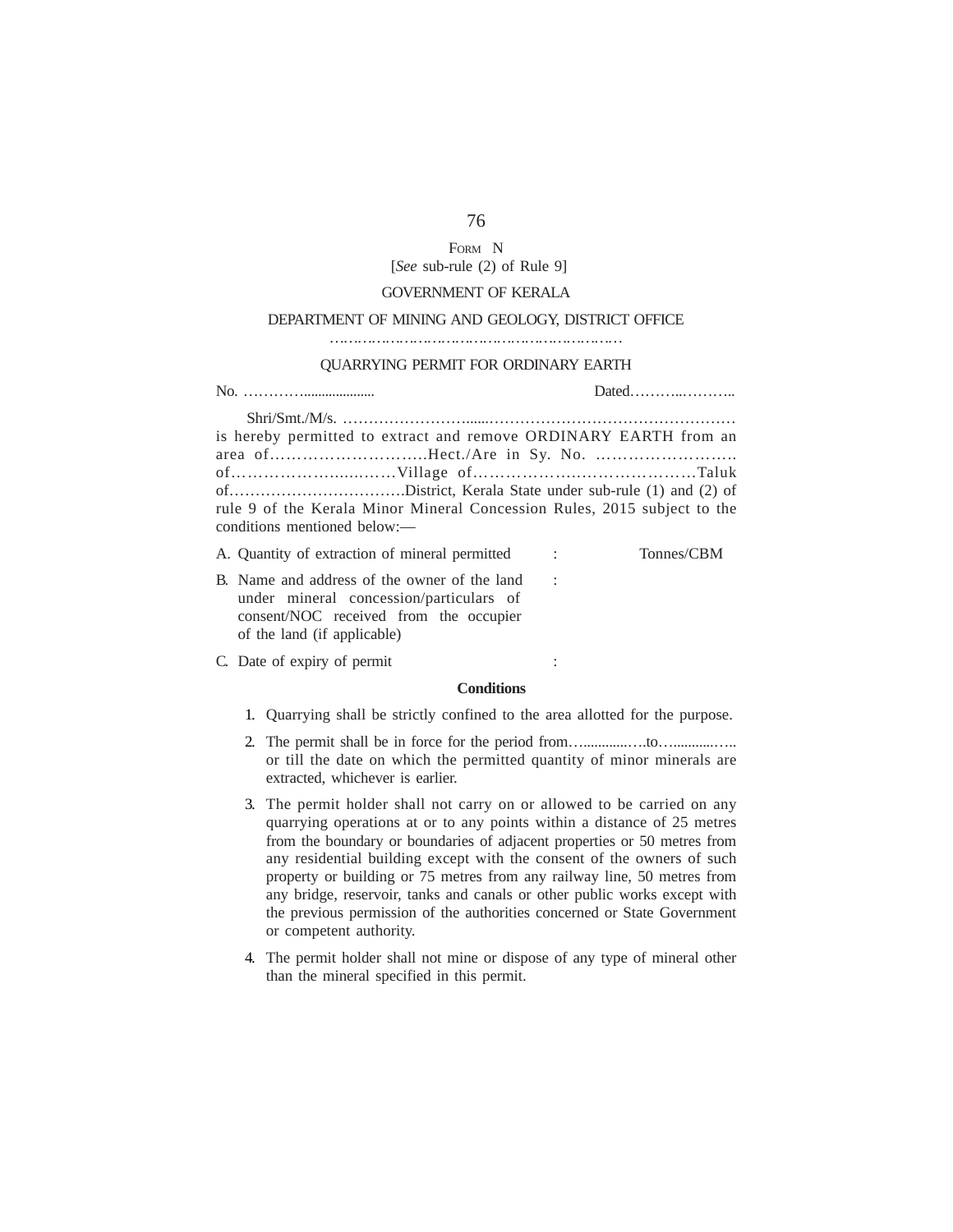- 5. The permit holder shall report to the State Government or the undersigned the discovery of any mineral not specified in this permit within a period of seven days from the date of such discovery and shall not undertake any quarrying operations in respect of such mineral unless such mineral is included in the permit.
- 6. The permit holder shall allow any officer authorised by the Central or the State Government in this behalf to enter upon any building, place of excavation or land comprised in this permit for the purpose of inspection of the same.
- 7. The permit holder shall carry on the operations hereby permitted in a fair, orderly, skillful and workman like manner and shall not cause any damage to life and property in nearby areas and also shall not cause any serious environmental hazard.
- 8. The permit holder shall at all times during the term of this permit keep or cause to be kept correct and intelligible records of accounts which shall contain accurate entries showing from time to time the quantity of mineral extracted and if sold, to whom sold, place, number of transit pass etc. and it shall be open for inspection by the competent authority/ authorised officer in this regard, during all reasonable time.
- 9. The permit holder shall give on demand any information pertaining to the quarrying that may be called for by the undersigned or the officer duly authorised by him in that behalf and comply with the provisions contained in the Kerala Minor Mineral Concession Rules, 2015, failing which the permit is liable to be cancelled and appropriate action taken as provided for in the Rules.
- 10. The permit holder shall not be eligible for refund of any amount paid by way of application fee, rent, royalty or tax as the case may be.
- 11. In cases where the land under mineral concession is a Government land, the permit holder shall pay any tax, if applicable to Government in addition to royalty and surface rent.
- 12. This permit is subject to all rules and regulations which may from time to time be issued relating to the working of the quarries and other matters affecting the safety, health and convenience of the permit holders, employees or of the public whether under the Mines Act, 1952 or otherwise.
- 13. The permit holder shall without delay send to the District Collector and the undersigned a report of any accident causing death or serious bodily injury or serious damage to property which may occur during the course of the quarrying operation.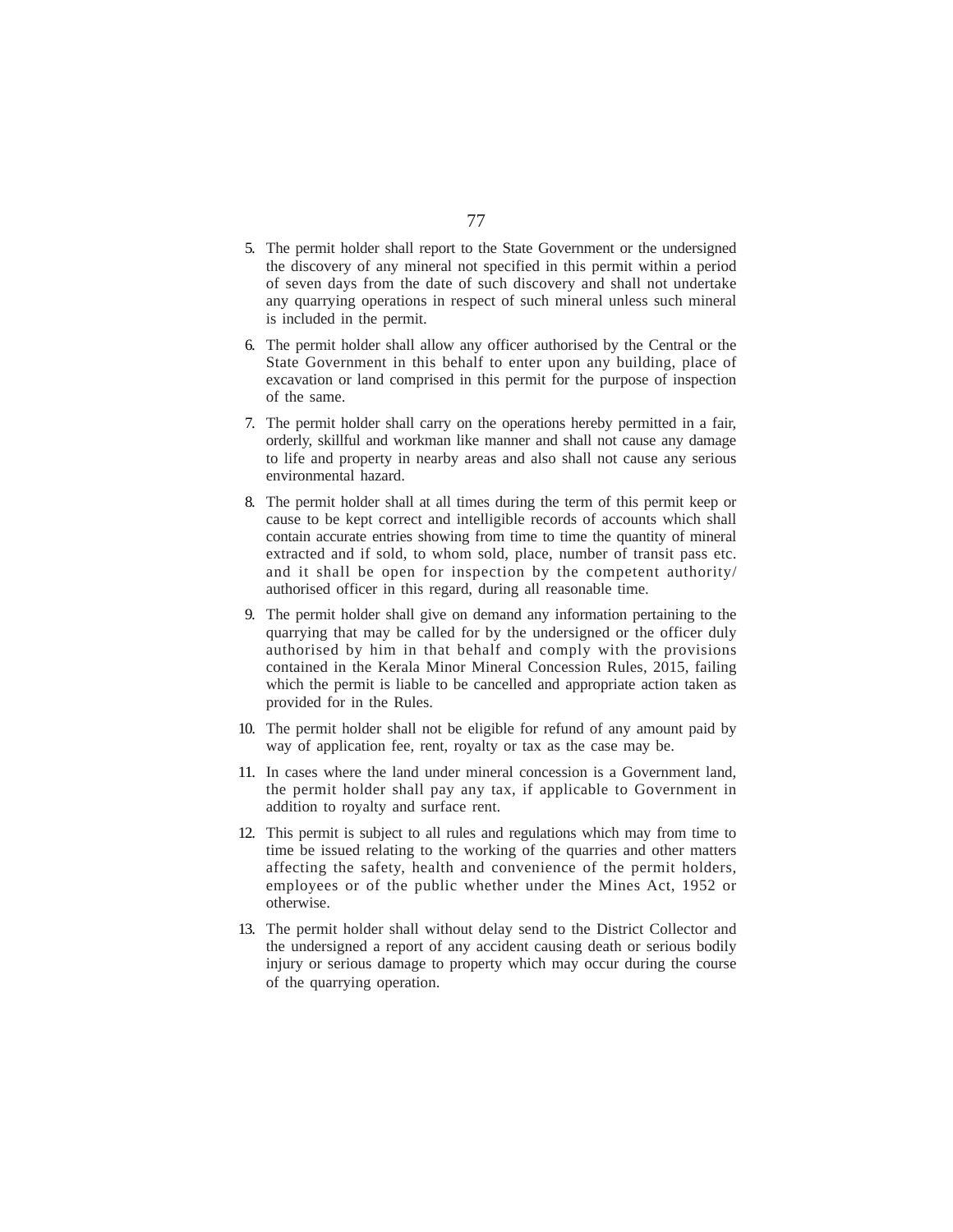- 14. The permit holder shall make and pay such reasonable compensation as may be assessed by lawful authority in accordance with the law in force on the subject for all damage, injury or disturbance which may be done by him in exercise of the powers granted by this permit and shall indemnify and be kept indemnified fully and completely the State Government against all claims which may be made by any person or persons in respect of any such damage, injury or disturbance and all costs and expenses in connection therewith.
- 15. The permit holder shall obtain mineral transit passes in prescribed form as per the provisions contained in the Kerala Minerals (Prevention of illegal mining, storage and transportation) Rules, 2015 from the competent authority concerned and shall prepare these passes in duplicate and shall issue the original to the purchaser while he sells or transports or cause to transport mineral from the place of extraction and the duplicate shall be retained.
- 16. In order to extract minerals on the strength of this permit, the permit holder shall obtain other necessary licences, if any, from other statutory authorities concerned.
- 17. If the holder of this permit fails to act upon the above said conditions or any relevant provisions of the Kerala Minor Mineral Concession Rules, 2015, the permit is liable to be cancelled and appropriate action shall be taken as provided for in the Rules.

| Item                       | Chalan No.<br>$\&Date$ | Amount | Name of Treasury |
|----------------------------|------------------------|--------|------------------|
| Application fee<br>Royalty |                        |        |                  |
| Surface Rent               |                        |        |                  |

#### DETAILS OF FEE REMITTED

(Office Seal) *Signature and Address of the issuing authority.*

### To

Shri/Smt./M/s………………......................………(Name and Address of the owner of the land)

*Copy to*:— The District Collector (with C/L)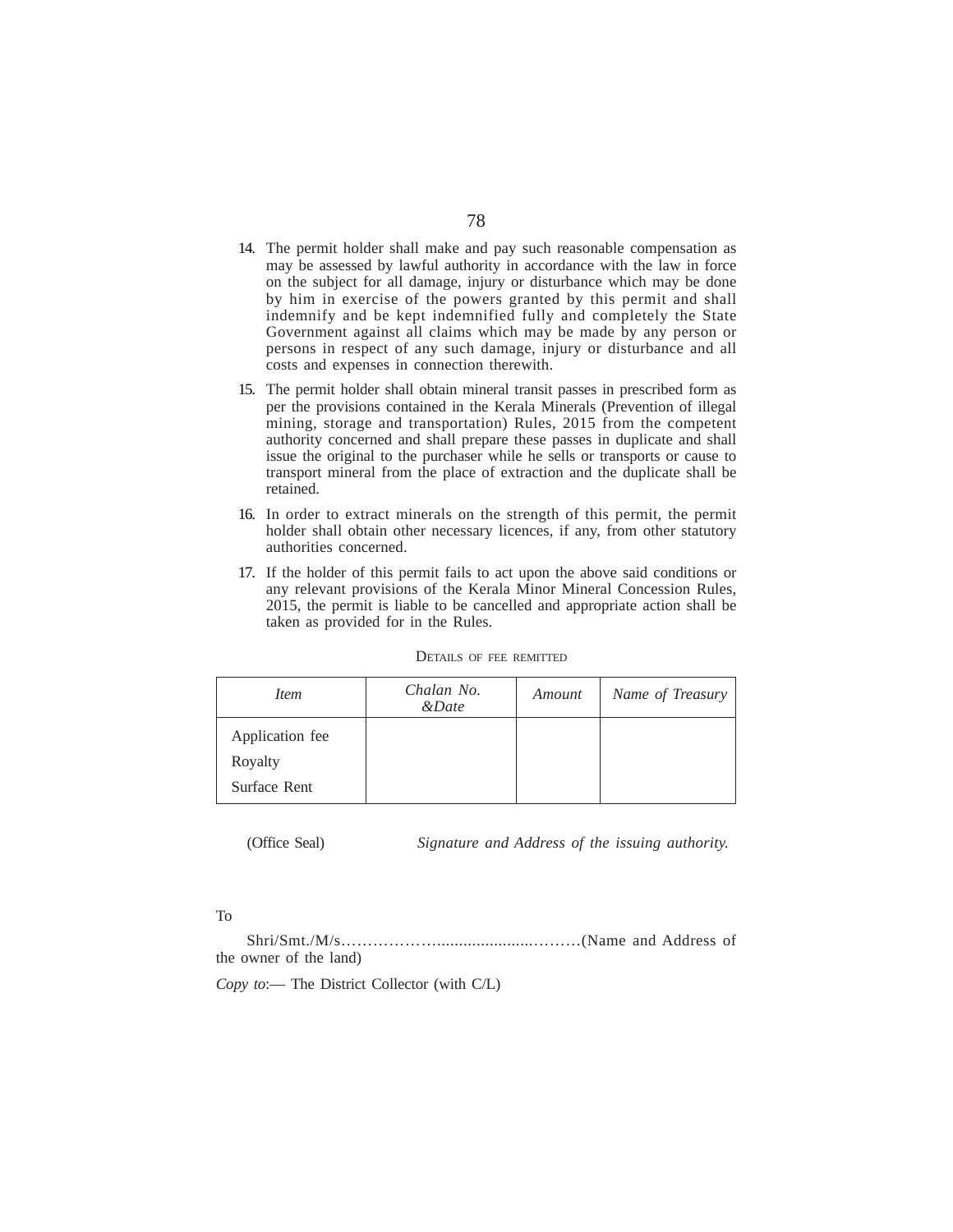## FORM O

## (*See* Rule 98)

## FORM OF APPEAL MEMORANDUM

| 1 Name and address of individual/firm/company                                                                                                                           |         |
|-------------------------------------------------------------------------------------------------------------------------------------------------------------------------|---------|
| 2 Profession of individuals or nature of business                                                                                                                       |         |
| 3 Full details of the order of the authorised officer/<br>competent authority/appellate authority against<br>which the appeal is made (copy enclosed)                   | $\cdot$ |
| 4 Minor Mineral/minerals forming the subject<br>matter of the appeal                                                                                                    |         |
| 5 Details of the area in respect of which appeal<br>is filed (A plan of the area to be attached.<br>District, Taluk, Village and Survey number etc.<br>to be specified) |         |
| 6 Is the appeal filed within the period specified in<br>rule $98(1)$ ? If not, the reason thereof                                                                       |         |
| 7 Grounds of appeal                                                                                                                                                     |         |
| 8 If the appeal memorandum is filed by the holder<br>of power of Attorney, attach documents.                                                                            |         |

*Name and Signature of the appellant (with date)*

## FORM P

### [*See* sub-rule (3) of Rule 54]

## APPLICATION FOR RECOGNITION AS QUALIFIED PERSON

"Persons eligible for grant of recognition under Rule 54 (3) of Kerala Minor Mineral Concession Rules, 2015 may download this form and submit the duly filled in form to the authority concerned, State of Kerala along with a fee of  $\bar{\tau}$  10,000 (for individual registration) credited to the Department of Mining and Geology under head of account 0853-102-99(1)"

I am desirous of seeking recognition as qualified person under Rule 54(4) of Kerala Minor Mineral Concession Rules, 2015 for the preparation of Mining Plans (including environmental management plans) and furnish the following information.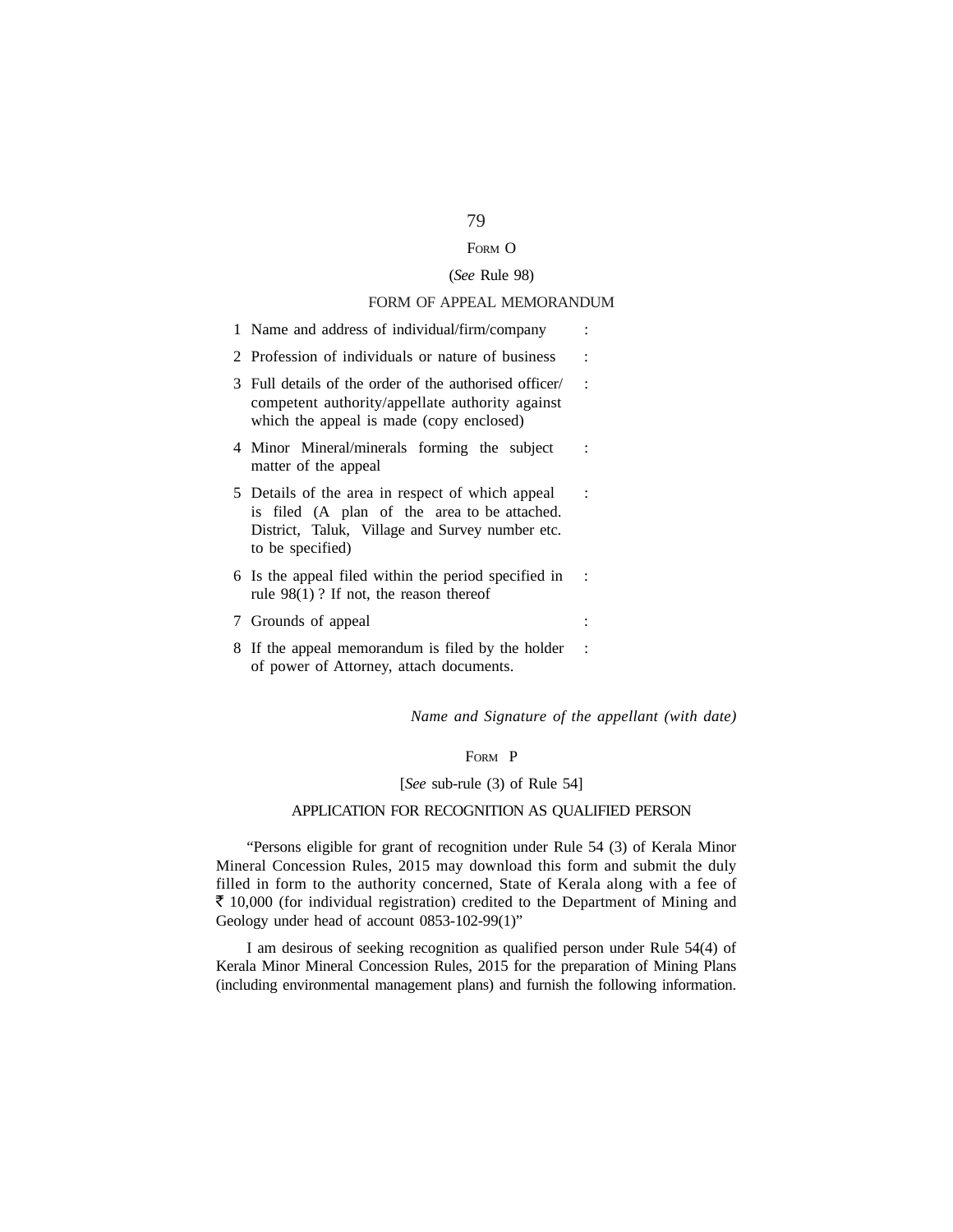| 1.                                                                                                                                          |                                | (a) Name of the applicant                                           |  |            |  |
|---------------------------------------------------------------------------------------------------------------------------------------------|--------------------------------|---------------------------------------------------------------------|--|------------|--|
|                                                                                                                                             | (b)                            | Father's name                                                       |  |            |  |
|                                                                                                                                             | (c)                            | Address of the applicant                                            |  | Attested   |  |
|                                                                                                                                             | (d)                            | Date of Birth                                                       |  | photograph |  |
|                                                                                                                                             |                                | (e) Nationality                                                     |  |            |  |
|                                                                                                                                             | (f)                            | Place where the applicant ordinarily resides :                      |  |            |  |
|                                                                                                                                             |                                |                                                                     |  |            |  |
|                                                                                                                                             |                                |                                                                     |  |            |  |
| 2.                                                                                                                                          |                                | Academic and Professional Qualifications (Degree level and above)   |  |            |  |
|                                                                                                                                             | Name of Institution/University |                                                                     |  |            |  |
|                                                                                                                                             |                                | <b>Examination Passed</b>                                           |  |            |  |
|                                                                                                                                             |                                | Year of Passing                                                     |  |            |  |
| Experience in supervisory capacity in mining operations/mineral administration<br>3.<br>(starting from the present or most recent position) |                                |                                                                     |  |            |  |
|                                                                                                                                             |                                | A. Present or most recent post                                      |  |            |  |
|                                                                                                                                             |                                |                                                                     |  |            |  |
|                                                                                                                                             |                                | Title of Post                                                       |  |            |  |
|                                                                                                                                             |                                | Name and location of the mine/Department                            |  |            |  |
|                                                                                                                                             |                                | Name and Address of the Employer                                    |  |            |  |
|                                                                                                                                             |                                | Description of your work indicating your<br>personal responsibility |  |            |  |
|                                                                                                                                             | В.                             | Previous post                                                       |  |            |  |
|                                                                                                                                             |                                |                                                                     |  |            |  |
|                                                                                                                                             |                                | Title of Post                                                       |  |            |  |
|                                                                                                                                             |                                | Name and location of the mine/Department                            |  |            |  |
|                                                                                                                                             |                                | Description of your work indicating your<br>personal responsibility |  |            |  |
|                                                                                                                                             |                                | Name and Address of the Employer                                    |  |            |  |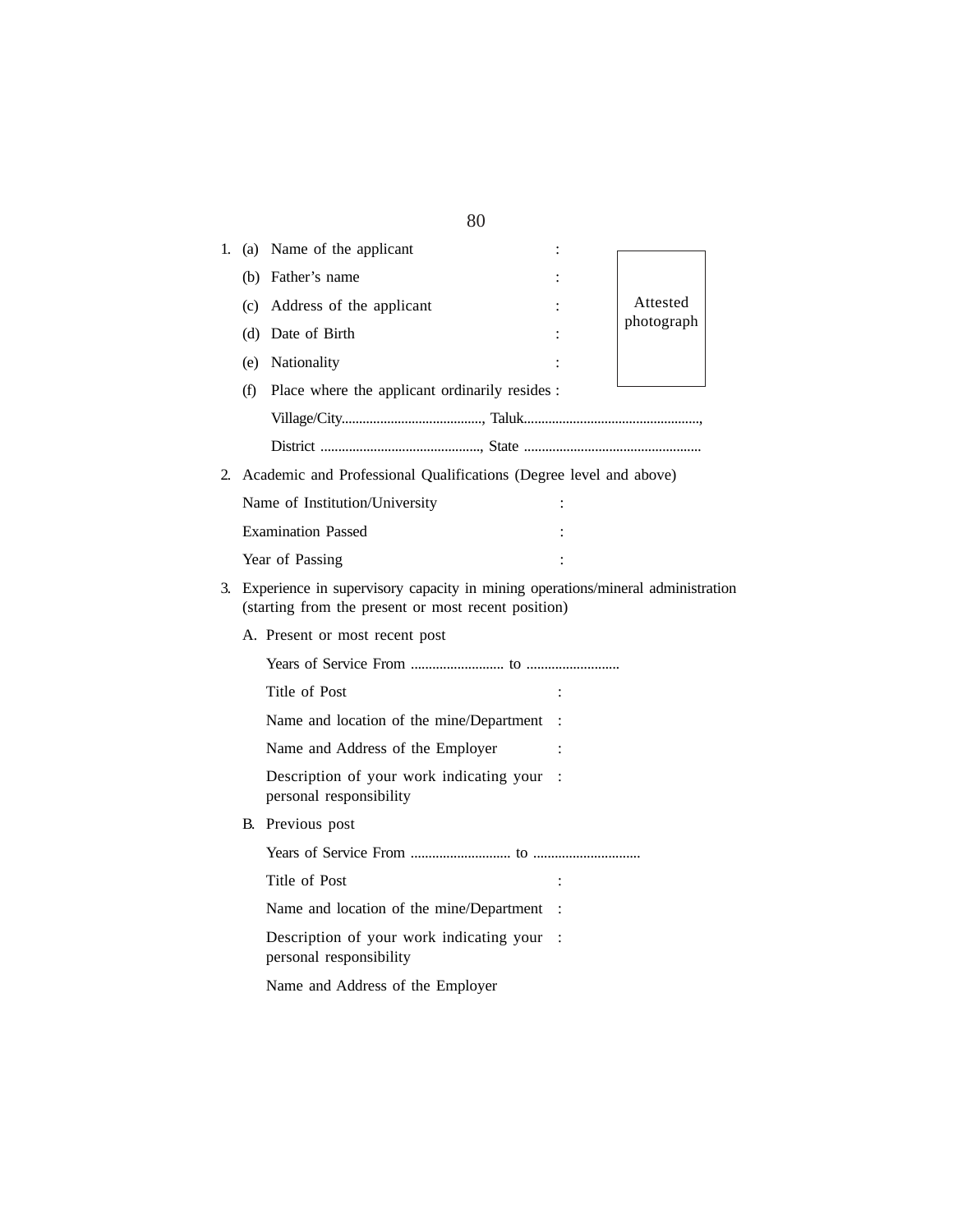- 81
- 4. *Experience if any in mine planning*—Analysis of own experience (state why you consider yourself suitable for preparation of mining plans including environmental management plans. Give particulars of mine plans prepared if any.)
- 5. List of copies of certificates and testimonials attached in support of qualifications and experience.
- 6. (a) State if application for recognition was ever made before, under Rule 54 of Kerala Minor Mineral Concession Rules, 2015.
	- (b) If yes, name and address of the authority to whom the application was made and date of application.
	- (c) Decision of the said authority.

I hereby declare that the information furnished above is true, complete and correct to the best of my knowledge and belief.

Place: *Signature of the applicant.* 

Date:

### **For office use only**

1. Having examined the application of Shri ............................................... , I am satisfied that the applicant is FIT/NOT FIT for recognition under Rule 54 of Kerala Minor Mineral Concession Rules, 2015.

2. The registration number accorded to him as a recognised person is

The reasons for refusing the grant of recognition are recorded below.

Place:

Date: *Director of Mining and Geology*

33/513/2015/S-9.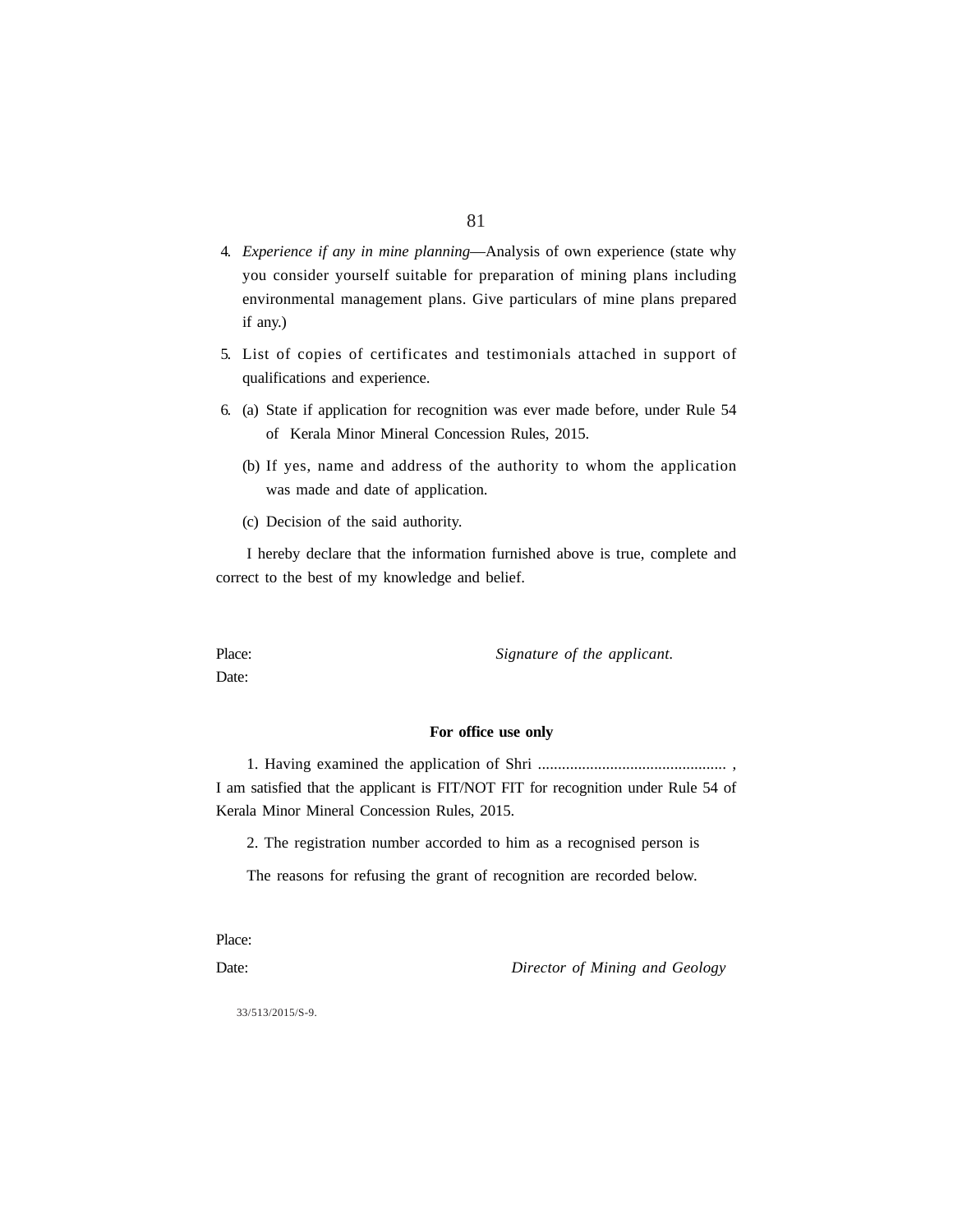# FORM Q

#### [*See* sub-rule (5) of Rule 54]

### RECOGNISED QUALIFIED PERSON CERTIFICATE

### (emblem)

## CERTIFICATE OF RECOGNITION AS QUALIFIED PERSON TO PREPARE MINING PLANS FOR QUARRYING MINOR MINERALS IN KERALA *(issued under Rule 54 of the Kerala Minor Mineral Concession Rules, 2015)*

Shri/Smt. ......................................................................(address) having given satisfactory evidence of his/her qualification and experience is hereby granted RECOGNITION under Rule 54 of the Kerala Minor Mineral Concession Rules,2015 as a qualified Person to prepare Mining Plans for quarrying minor minerals in Kerala.

The registration number is ................................................

Date: *Director of Mining and Geology*.

FORM R

(*See* Rule 49)

**The Kerala Minor Mineral Concession Rules, 2015**

### GOVERNMENT OF KERALA

DEPARTMENT OF MINING AND GEOLOGY

DISTRICT OFFICE, …………………

### **MOVEMENT PERMIT**

No.......................................... Date ..........................................

"Shri/Smt./M/s. …………………………………. who is holding quarrying lease No……… dated….. under the Kerala Minor Mineral Concession Rules, 2015 is hereby permitted to transport …….. ( name of mineral) from quarry situated at ……….. (location name), in Survey No……. of ……… Village of ……. Taluk of ……. District for the period from …….. to ………. \*This movement permit is issued for the purpose of transport of minerals for value addition and for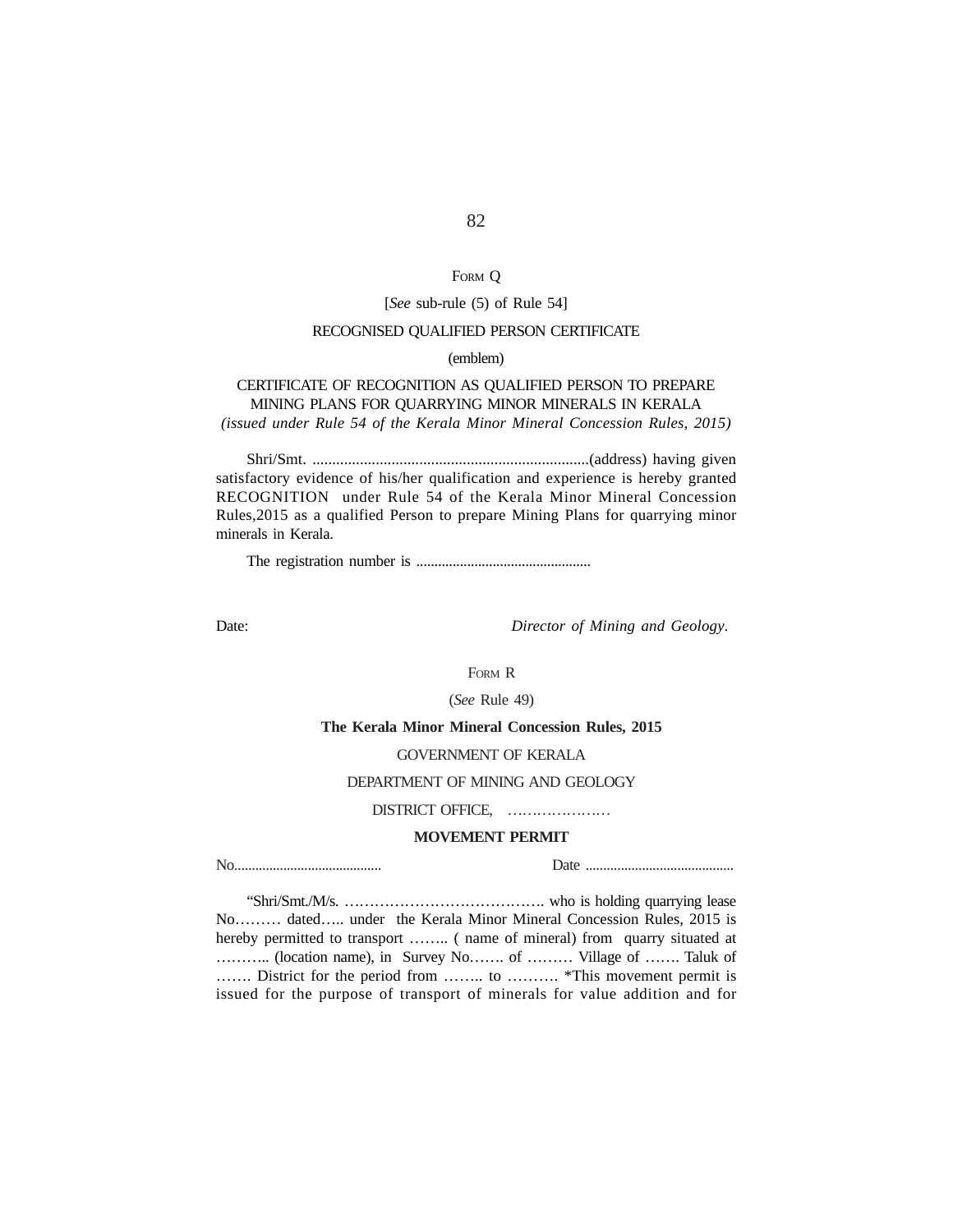subsequent sale of value added products from the value addition unit (strike off if not applicable**). Every consignment of mineral permitted to be moved under this movement permit shall be moved only with valid minerals transit pass issued under the Kerala Minerals (Prevention of illegal mining, storage and transportation) Rules, 2015.**

Other particulars are as detailed below:—

1. Particulars of mineral concession (concession number/date/allowed quantity/validity etc.)

2. Particulars of pervious movement permits which stands cancelled

3. Balance quantity of mineral brought forward from previous movement permit

4. Quantity of mineral permitted to be moved under this movement permit

5. \*Registration number with date allotted to the value addition unit (if applicable)

6. \*Location name, survey number, village, taluk, district of the value addition unit to which the mineral is intended to be moved (if applicable)

7. Special conditions to be imposed (if any)

8. Particulars of remittance of rent/royalty/taxes as applicable.

(Office Seal)

*Signature and seal of Competent Authority*

\* to be furnished in the case of issuance of movement permit for the purpose of transport of minerals to the value addition unit and for subsequent sale of value added products.

By order of the Governor,

P. H. KURIAN. *Principal Secretary to Government.*